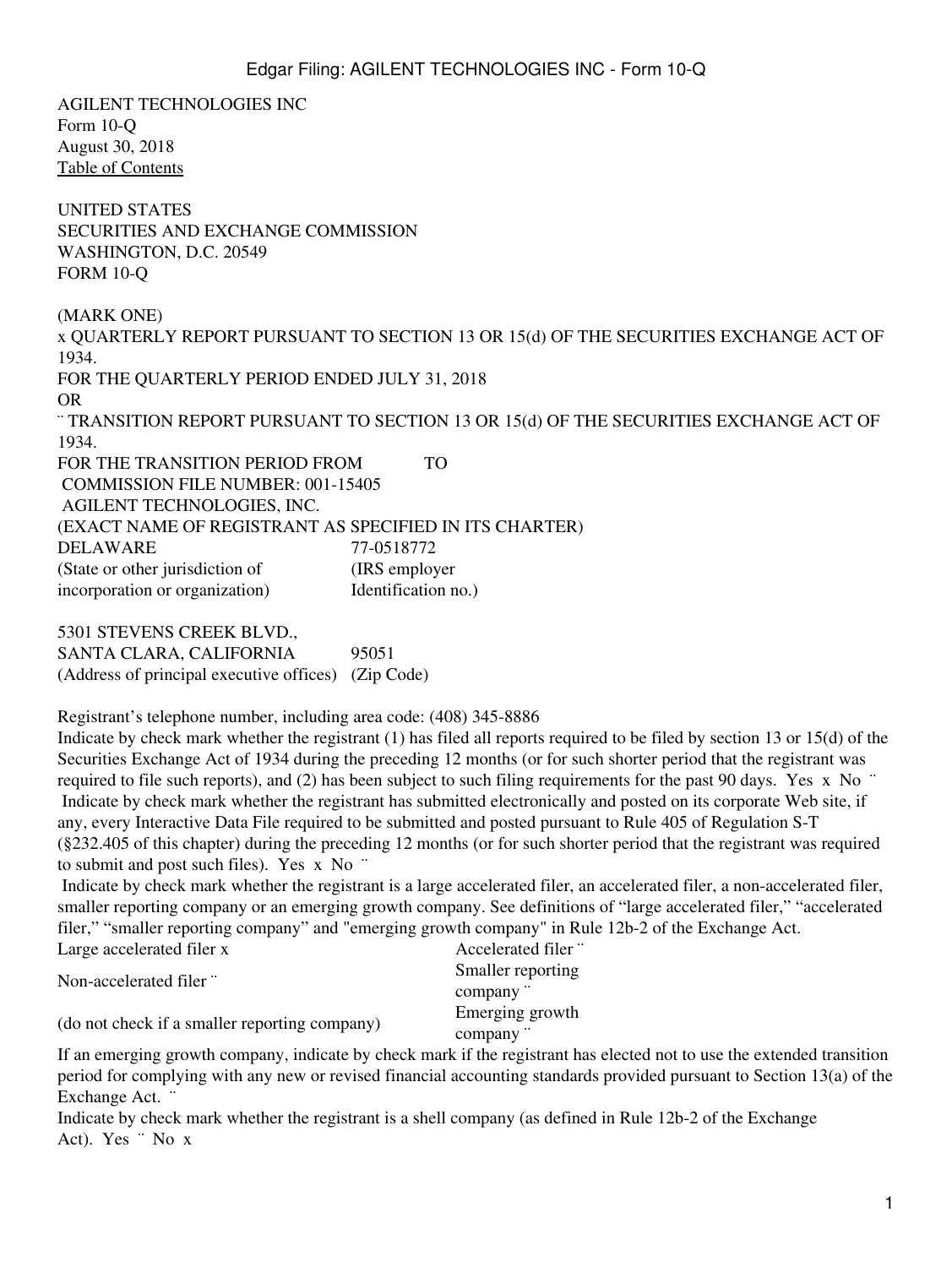Indicate the number of shares outstanding of each of the issuer's classes of common stock, as of the latest practicable date.<br>CLASS OUTSTANDING AT AUGUST 24, 2018 COMMON STOCK, \$0.01 PAR VALUE 318,769,547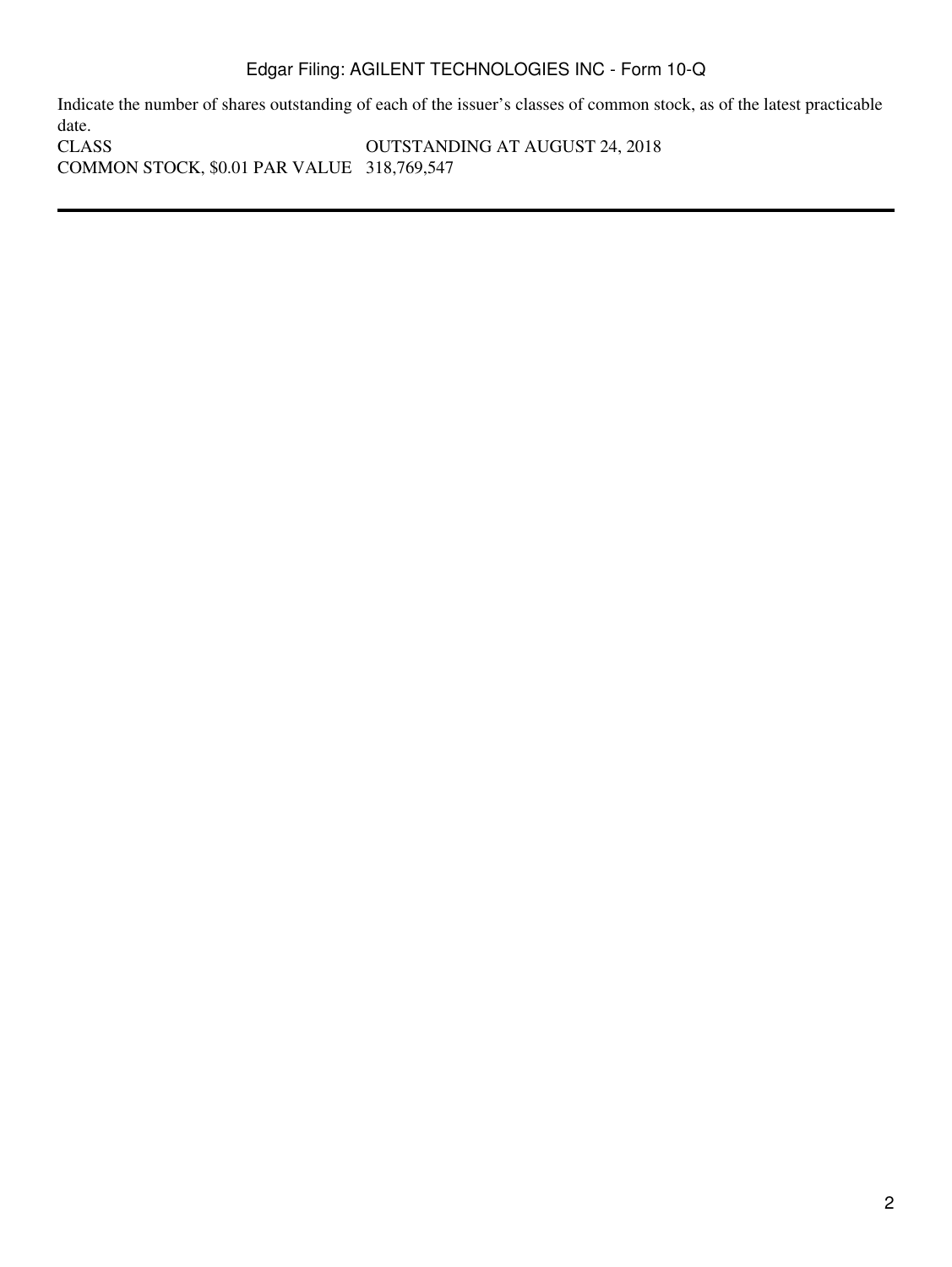# <span id="page-2-0"></span>AGILENT TECHNOLOGIES, INC. TABLE OF CONTENTS

|                  |                    |                                                                            | Page<br>Number                                        |
|------------------|--------------------|----------------------------------------------------------------------------|-------------------------------------------------------|
| Part I.          | Financial          |                                                                            | $\overline{3}$                                        |
|                  | <b>Information</b> |                                                                            |                                                       |
|                  | <u>Item 1.</u>     | <b>Condensed Consolidated Financial Statements (Unaudited)</b>             | $\overline{3}$                                        |
|                  |                    | <b>Condensed Consolidated Statement of Operations</b>                      | $\overline{3}$                                        |
|                  |                    | <b>Condensed Consolidated Statement of Comprehensive Income (Loss)</b>     |                                                       |
|                  |                    | <b>Condensed Consolidated Balance Sheet</b>                                | $\frac{4}{5}$                                         |
|                  |                    | <b>Condensed Consolidated Statement of Cash Flows</b>                      | <u>6</u>                                              |
|                  |                    | <b>Notes to Condensed Consolidated Financial Statements</b>                |                                                       |
|                  |                    | Management's Discussion and Analysis of Financial Condition and Results of | 27                                                    |
|                  | <u>Item 2.</u>     | <b>Operations</b>                                                          |                                                       |
|                  | <u>Item 3.</u>     | <b>Quantitative and Qualitative Disclosures About Market Risk</b>          | $\overline{41}$                                       |
|                  | <u>Item 4.</u>     | <b>Controls and Procedures</b>                                             |                                                       |
| Part II.         | Other Information  |                                                                            | $\frac{42}{43}$<br>$\frac{43}{43}$<br>$\frac{43}{54}$ |
|                  | <u>Item 1.</u>     | <b>Legal Proceedings</b>                                                   |                                                       |
|                  | Item 1A.           | <b>Risk Factors</b>                                                        |                                                       |
|                  | <u>Item 2.</u>     | Unregistered Sales of Equity Securities and Use of Proceeds                |                                                       |
|                  | <u>Item 6.</u>     | <b>Exhibits</b>                                                            | $\overline{55}$                                       |
| <u>Signature</u> |                    |                                                                            | 56                                                    |
|                  |                    |                                                                            |                                                       |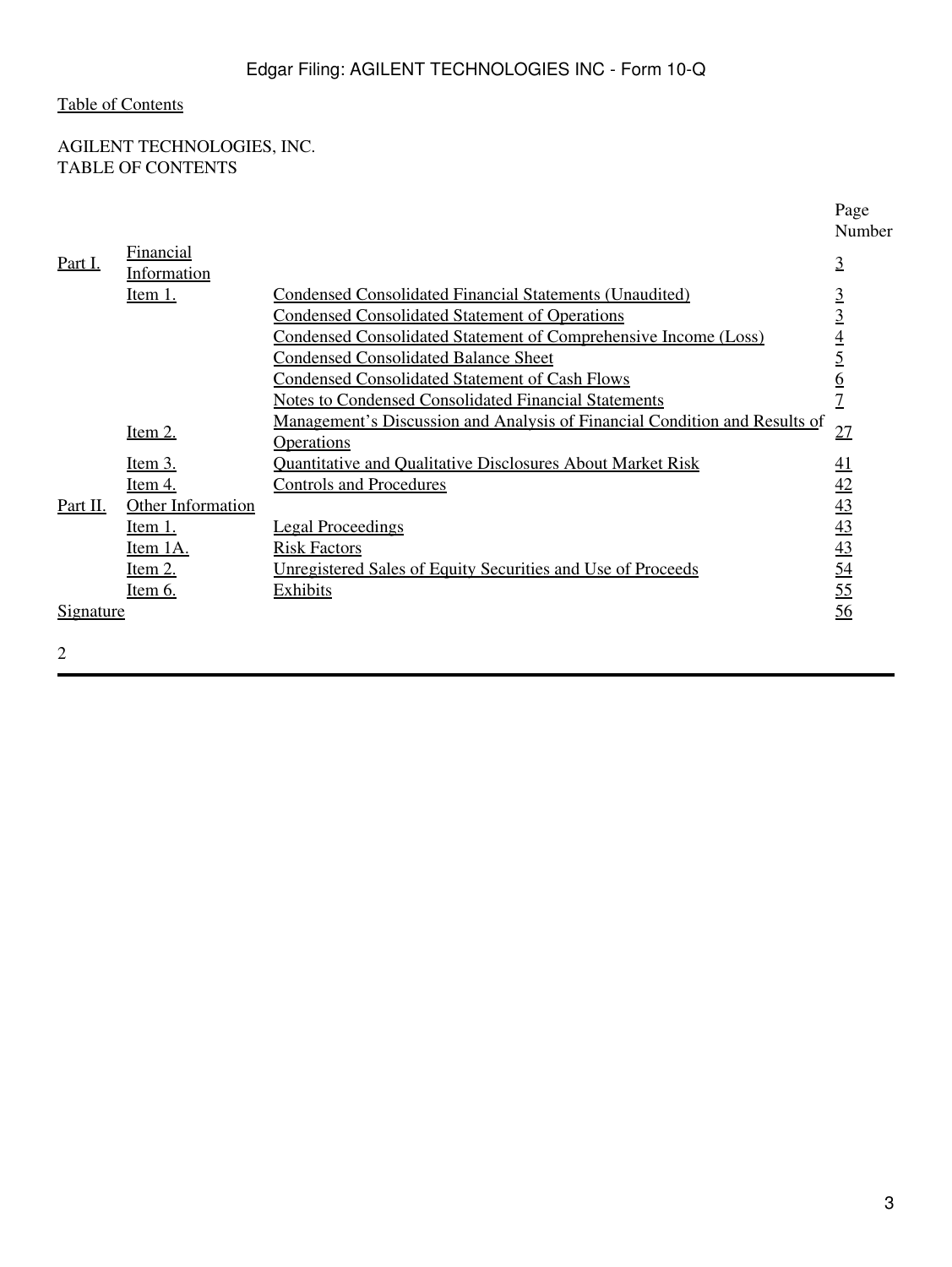### <span id="page-3-0"></span>PART I — FINANCIAL INFORMATION

### <span id="page-3-1"></span>ITEM 1. CONDENSED CONSOLIDATED FINANCIAL STATEMENTS (UNAUDITED)

### <span id="page-3-2"></span>AGILENT TECHNOLOGIES, INC.

### CONDENSED CONSOLIDATED STATEMENT OF OPERATIONS

(in millions, except per share amounts) (Unaudited)

|                                                                 | Three Months |         | Nine Months |                   |  |  |  |
|-----------------------------------------------------------------|--------------|---------|-------------|-------------------|--|--|--|
|                                                                 | Ended        |         | Ended       |                   |  |  |  |
|                                                                 | July 31,     |         | July 31,    |                   |  |  |  |
|                                                                 | 2018         | 2017    | 2018        | 2017              |  |  |  |
| Net revenue:                                                    |              |         |             |                   |  |  |  |
| Products                                                        | \$907        | \$838   | \$2,755     | \$2,492           |  |  |  |
| Services and other                                              | 296          | 276     | 865         | 791               |  |  |  |
| Total net revenue                                               | 1,203        | 1,114   | 3,620       | 3,283             |  |  |  |
| Costs and expenses:                                             |              |         |             |                   |  |  |  |
| Cost of products                                                | 379          | 366     | 1,164       | 1,077             |  |  |  |
| Cost of services and other                                      | 163          | 152     | 478         | 444               |  |  |  |
| <b>Total costs</b>                                              | 542          | 518     | 1,642       | 1,521             |  |  |  |
| Research and development                                        | 97           | 87      | 281         | 250               |  |  |  |
| Selling, general and administrative                             | 339          | 308     | 1,018       | 904               |  |  |  |
| Total costs and expenses                                        | 978          | 913     | 2,941       | 2,675             |  |  |  |
| Income from operations                                          | 225          | 201     | 679         | 608               |  |  |  |
| Interest income                                                 | 9            | 6       | 28          | 15                |  |  |  |
| Interest expense                                                | (18)         | (19)    | ) (57)      | (59)<br>$\lambda$ |  |  |  |
| Other income (expense), net                                     | 26           | 5       | 52          | 13                |  |  |  |
| Income before taxes                                             | 242          | 193     | 702         | 577               |  |  |  |
| Provision for income taxes                                      | 6            | 18      | 581         | 70                |  |  |  |
| Net income                                                      | \$236        | \$175   | \$121       | \$507             |  |  |  |
| Net income per share:                                           |              |         |             |                   |  |  |  |
| <b>Basic</b>                                                    | \$0.74       | \$0.55  | \$0.38      | \$1.57            |  |  |  |
| Diluted                                                         | \$0.73       | \$0.54  | \$0.37      | \$1.56            |  |  |  |
| Weighted average shares used in computing net income per share: |              |         |             |                   |  |  |  |
| <b>Basic</b>                                                    | 320          | 321     | 322         | 322               |  |  |  |
| Diluted                                                         | 324          | 326     | 326         | 325               |  |  |  |
| Cash dividends declared per common share                        | \$0.149      | \$0.132 | \$0.447     | \$0.396           |  |  |  |

The accompanying notes are an integral part of these condensed consolidated financial statements.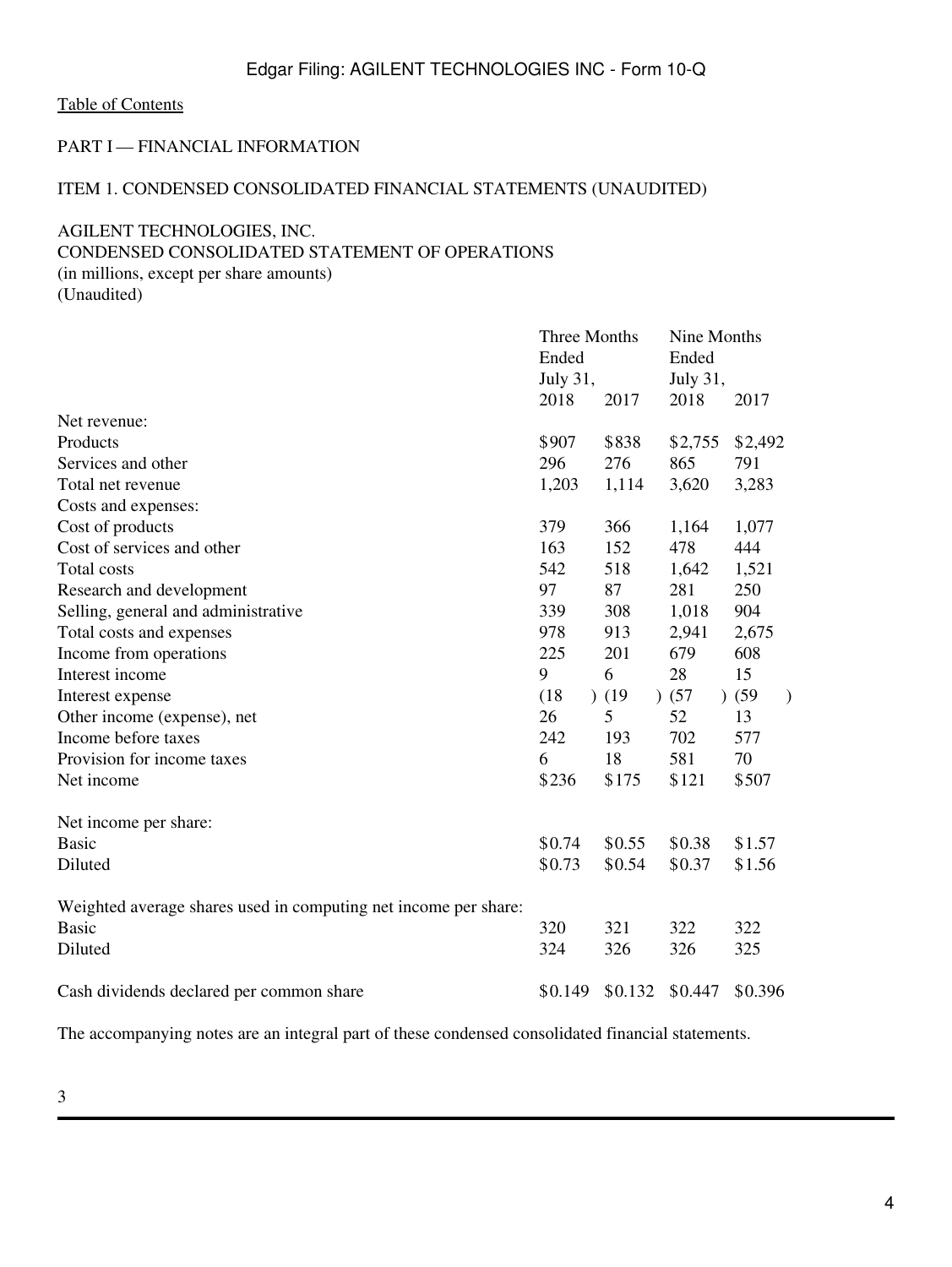#### <span id="page-4-0"></span>AGILENT TECHNOLOGIES, INC. CONDENSED CONSOLIDATED STATEMENT OF COMPREHENSIVE INCOME (in millions) (Unaudited)

|                                                                                                    | Three<br>Months<br>Ended |  |       | Nine Months<br>Ended |                  |  |       |               |
|----------------------------------------------------------------------------------------------------|--------------------------|--|-------|----------------------|------------------|--|-------|---------------|
|                                                                                                    | July 31,<br>2018         |  | 2017  |                      | July 31,<br>2018 |  | 2017  |               |
| Net income                                                                                         | \$236                    |  | \$175 |                      | \$121            |  | \$507 |               |
| Other comprehensive income (loss):                                                                 |                          |  |       |                      |                  |  |       |               |
| Unrealized gain (loss) on derivative instruments, net of tax expense (benefit) of \$2, $\$(1)$ ,   |                          |  | (3)   | $\left( \right)$ 3   |                  |  | (3)   |               |
| \$0 and \$0                                                                                        |                          |  |       |                      |                  |  |       | $\rightarrow$ |
| Amounts reclassified into earnings related to derivative instruments, net of tax expense           |                          |  | (1)   |                      | $\rightarrow$ 4  |  | (2)   | $\rightarrow$ |
| (benefit) of \$0, \$0, \$2 and $$(1)$                                                              |                          |  |       |                      |                  |  |       |               |
| Foreign currency translation, net of tax expense of \$0, \$6, \$0 and \$6                          | (39)                     |  | ) 57  |                      | (13)             |  | 61    |               |
| Net defined benefit pension cost and post retirement plan costs:                                   |                          |  |       |                      |                  |  |       |               |
| Change in actuarial net loss, net of tax expense of \$3, \$4, \$8 and \$15                         | 8                        |  | 8     |                      | 21               |  | 34    |               |
| Change in net prior service benefit, net of tax benefit of $\S(1)$ , $\S(1)$ , $\S(2)$ and $\S(3)$ | (1)                      |  | (1)   |                      | (4)              |  | (4)   | $\rightarrow$ |
| Other comprehensive income (loss)                                                                  | (25)                     |  | 60    |                      | 11               |  | 86    |               |
| Total comprehensive income                                                                         | \$211                    |  | \$235 |                      | \$132            |  | \$593 |               |

The accompanying notes are an integral part of these condensed consolidated financial statements.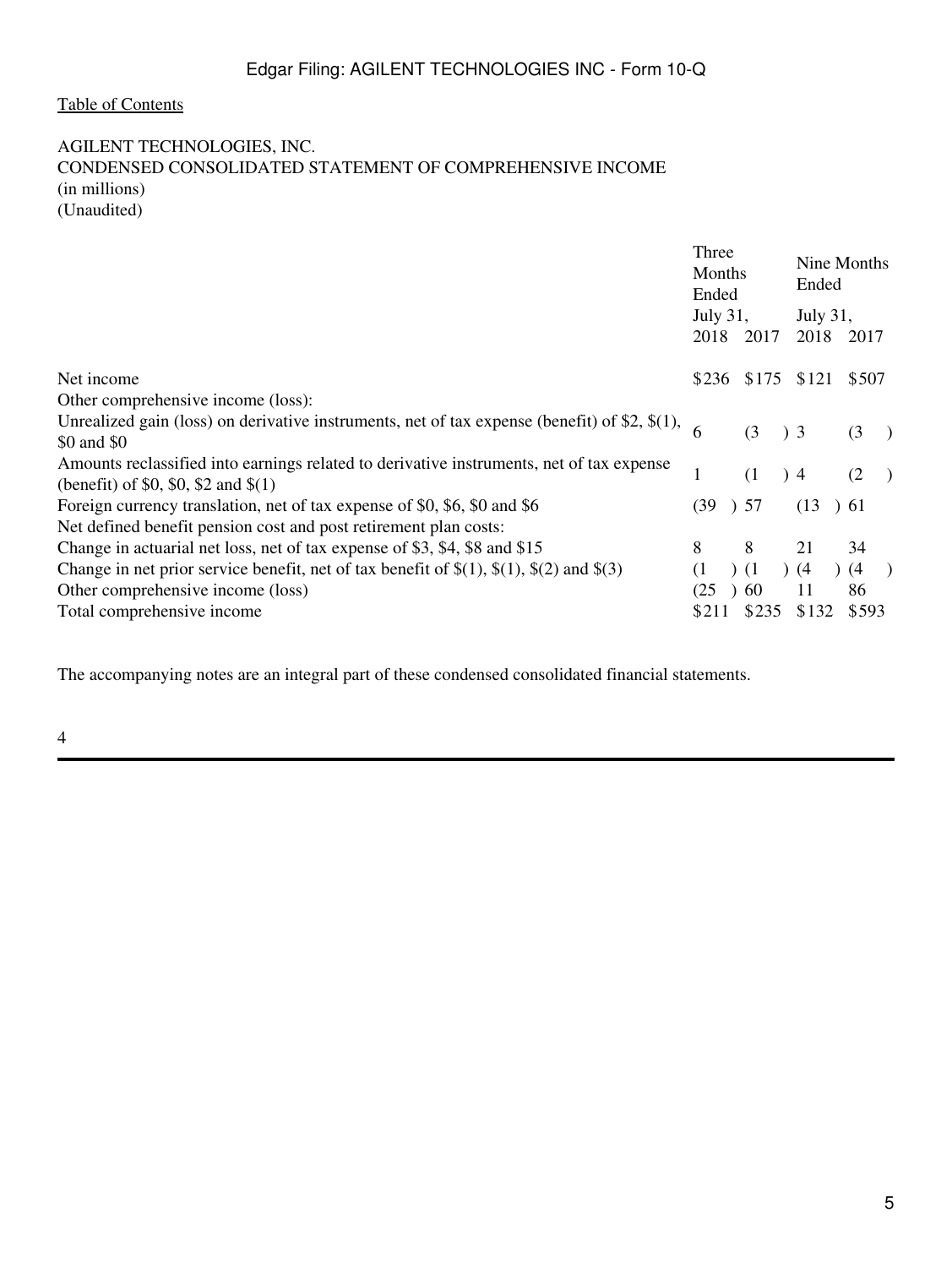<span id="page-5-0"></span>AGILENT TECHNOLOGIES, INC. CONDENSED CONSOLIDATED BALANCE SHEET (in millions, except par value and share amounts) (Unaudited)

|                                                                                                  | 2018    | July 31, October 31,<br>2017 |  |
|--------------------------------------------------------------------------------------------------|---------|------------------------------|--|
| <b>ASSETS</b>                                                                                    |         |                              |  |
| Current assets:                                                                                  |         |                              |  |
| Cash and cash equivalents                                                                        | \$2,131 | \$2,678                      |  |
| Accounts receivable, net                                                                         | 733     | 724                          |  |
| Inventory                                                                                        | 623     | 575                          |  |
| Other current assets                                                                             | 180     | 192                          |  |
| Total current assets                                                                             | 3,667   | 4,169                        |  |
| Property, plant and equipment, net                                                               | 801     | 757                          |  |
| Goodwill                                                                                         | 2,933   | 2,607                        |  |
| Other intangible assets, net                                                                     | 515     | 361                          |  |
| Long-term investments                                                                            | 70      | 138                          |  |
| Other assets                                                                                     | 363     | 394                          |  |
| Total assets                                                                                     | \$8,349 | \$8,426                      |  |
| <b>LIABILITIES AND EQUITY</b>                                                                    |         |                              |  |
| <b>Current liabilities:</b>                                                                      |         |                              |  |
| Accounts payable                                                                                 | \$273   | \$305                        |  |
| Employee compensation and benefits                                                               | 251     | 276                          |  |
| Deferred revenue                                                                                 | 328     | 291                          |  |
| Short-term debt                                                                                  |         | 210                          |  |
| Other accrued liabilities                                                                        | 162     | 181                          |  |
| Total current liabilities                                                                        | 1,014   | 1,263                        |  |
| Long-term debt                                                                                   | 1,799   | 1,801                        |  |
| Retirement and post-retirement benefits                                                          | 218     | 234                          |  |
| Other long-term liabilities                                                                      | 750     | 293                          |  |
| <b>Total liabilities</b>                                                                         | 3,781   | 3,591                        |  |
| Commitments and contingencies (Note 11)                                                          |         |                              |  |
| Total equity:                                                                                    |         |                              |  |
| Stockholders' equity:                                                                            |         |                              |  |
| Preferred stock; \$0.01 par value; 125 million shares authorized; none issued and outstanding    |         |                              |  |
| Common stock; \$0.01 par value; 2 billion shares authorized; 319 million shares at July 31, 2018 | 3       | 3                            |  |
| and 322 million shares at October 31, 2017 issued                                                |         |                              |  |
| Additional paid-in-capital                                                                       | 5,312   | 5,300                        |  |
| Accumulated deficit                                                                              | (416)   | (126)                        |  |
| Accumulated other comprehensive loss                                                             | (335)   | $)$ (346)                    |  |
| Total stockholders' equity                                                                       | 4,564   | 4,831                        |  |
| Non-controlling interest                                                                         | 4       | $\overline{4}$               |  |
| Total equity                                                                                     | 4,568   | 4,835                        |  |
| Total liabilities and equity                                                                     | \$8,349 | \$8,426                      |  |
|                                                                                                  |         |                              |  |

The accompanying notes are an integral part of these condensed consolidated financial statements.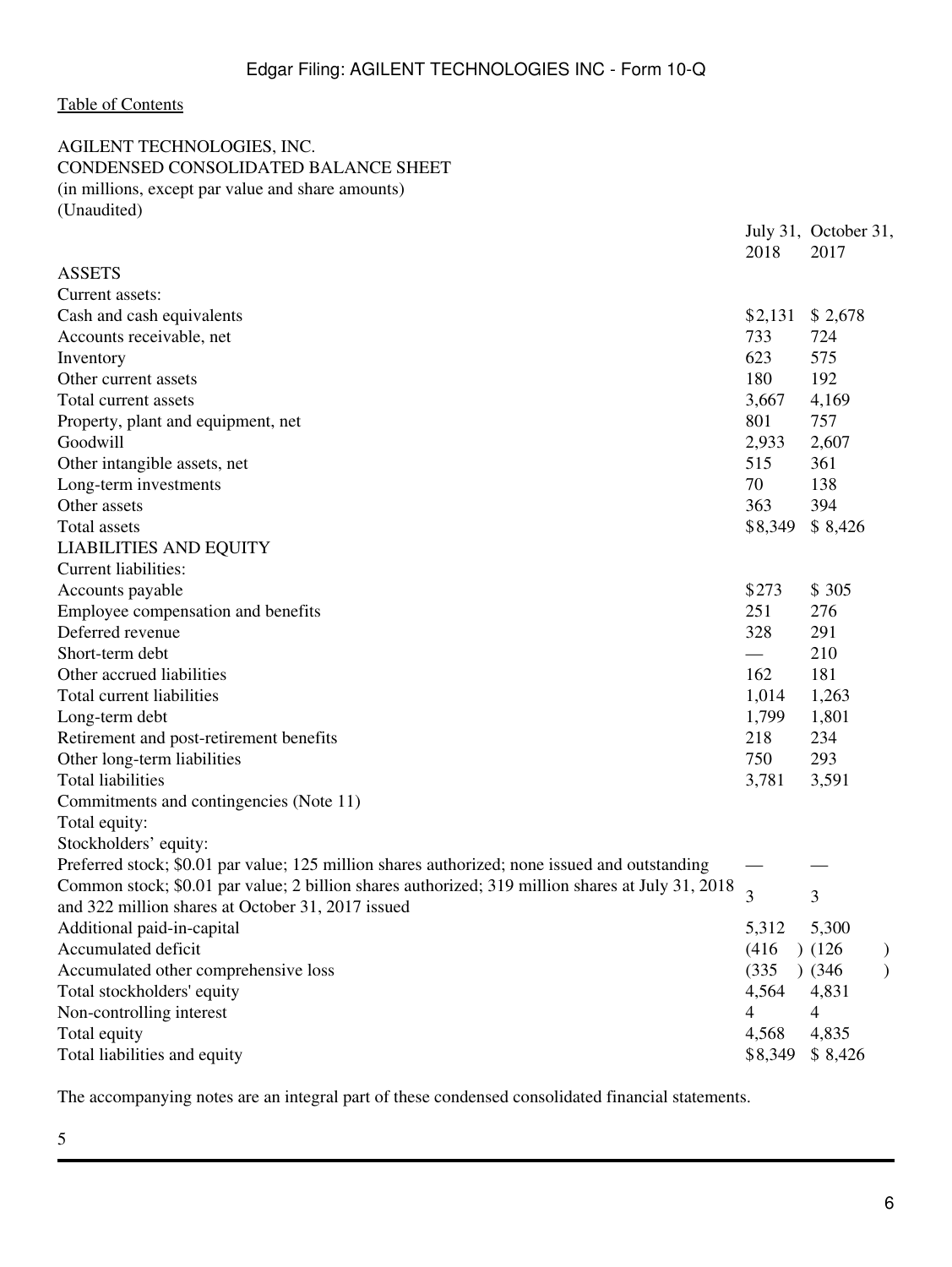### <span id="page-6-0"></span>AGILENT TECHNOLOGIES, INC. CONDENSED CONSOLIDATED STATEMENT OF CASH FLOWS (in millions) (Unaudited)

|                                                                                             | Nine Months<br>Ended<br>July 31,<br>2018 | 2017    |               |
|---------------------------------------------------------------------------------------------|------------------------------------------|---------|---------------|
| Net income                                                                                  | \$121                                    | \$507   |               |
| Adjustments to reconcile net income to net cash provided by (used in) operating activities: |                                          |         |               |
| Depreciation and amortization                                                               | 154                                      | 160     |               |
| Share-based compensation                                                                    | 56                                       | 48      |               |
| Deferred taxes                                                                              | (21)                                     | )83     |               |
| Excess and obsolete inventory related charges                                               | 22                                       | 19      |               |
| Gain on step acquisition                                                                    | (20)                                     | $) -$   |               |
| Other non-cash expense, net                                                                 | $\overline{7}$                           | 5       |               |
| Changes in assets and liabilities:                                                          |                                          |         |               |
| Accounts receivable                                                                         | (9)                                      | ) (29)  | $\mathcal{E}$ |
| Inventory                                                                                   | (66)                                     | $)$ (46 | $\mathcal{L}$ |
| Accounts payable                                                                            | (9)                                      | 11      |               |
| Employee compensation and benefits                                                          | (24)                                     | (11)    | $\mathcal{L}$ |
| Change in assets and liabilities due to Tax Act                                             | 533                                      |         |               |
| Other assets and liabilities                                                                | (29)                                     | (146)   | $\rightarrow$ |
| Net cash provided by operating activities                                                   | 715                                      | 601     |               |
| Cash flows from investing activities:                                                       |                                          |         |               |
| Investments in property, plant and equipment                                                | (141)                                    | (118)   | $\rightarrow$ |
| Payment to acquire cost method investments                                                  | (11)                                     | $)$ —   |               |
| Payment in exchange for convertible note                                                    | (2)                                      | (1)     | $\mathcal{L}$ |
| Change in restricted cash and cash equivalents, net                                         | $\mathbf{1}$                             |         |               |
| Proceeds from divestitures                                                                  |                                          | 1       |               |
| Acquisitions of businesses and intangible assets, net of cash acquired                      | (437)                                    | (127)   | $\mathcal{L}$ |
| Net cash used in investing activities                                                       | (590)                                    | )(245)  | $\rightarrow$ |
| Cash flows from financing activities:                                                       |                                          |         |               |
| Issuance of common stock under employee stock plans                                         | 53                                       | 58      |               |
| Payment of taxes related to net share settlement of equity awards                           | (29)                                     | (13)    | $\mathcal{L}$ |
| Payment of dividends                                                                        | (144)                                    | (127)   | $\rightarrow$ |
| Proceeds from revolving credit facility                                                     | 483                                      | 343     |               |
| Repayment of debt and revolving credit facility                                             | (693)                                    | (163)   | $\big)$       |
| Treasury stock repurchases                                                                  | (336)                                    | (194)   | $\big)$       |
| Net cash used in financing activities                                                       | (666)                                    | (96)    | $\mathcal{L}$ |
| Effect of exchange rate movements                                                           | (6)                                      | )14     |               |
| Net increase (decrease) in cash and cash equivalents                                        | (547)                                    | ) 274   |               |
| Cash and cash equivalents at beginning of period                                            | 2,678                                    | 2,289   |               |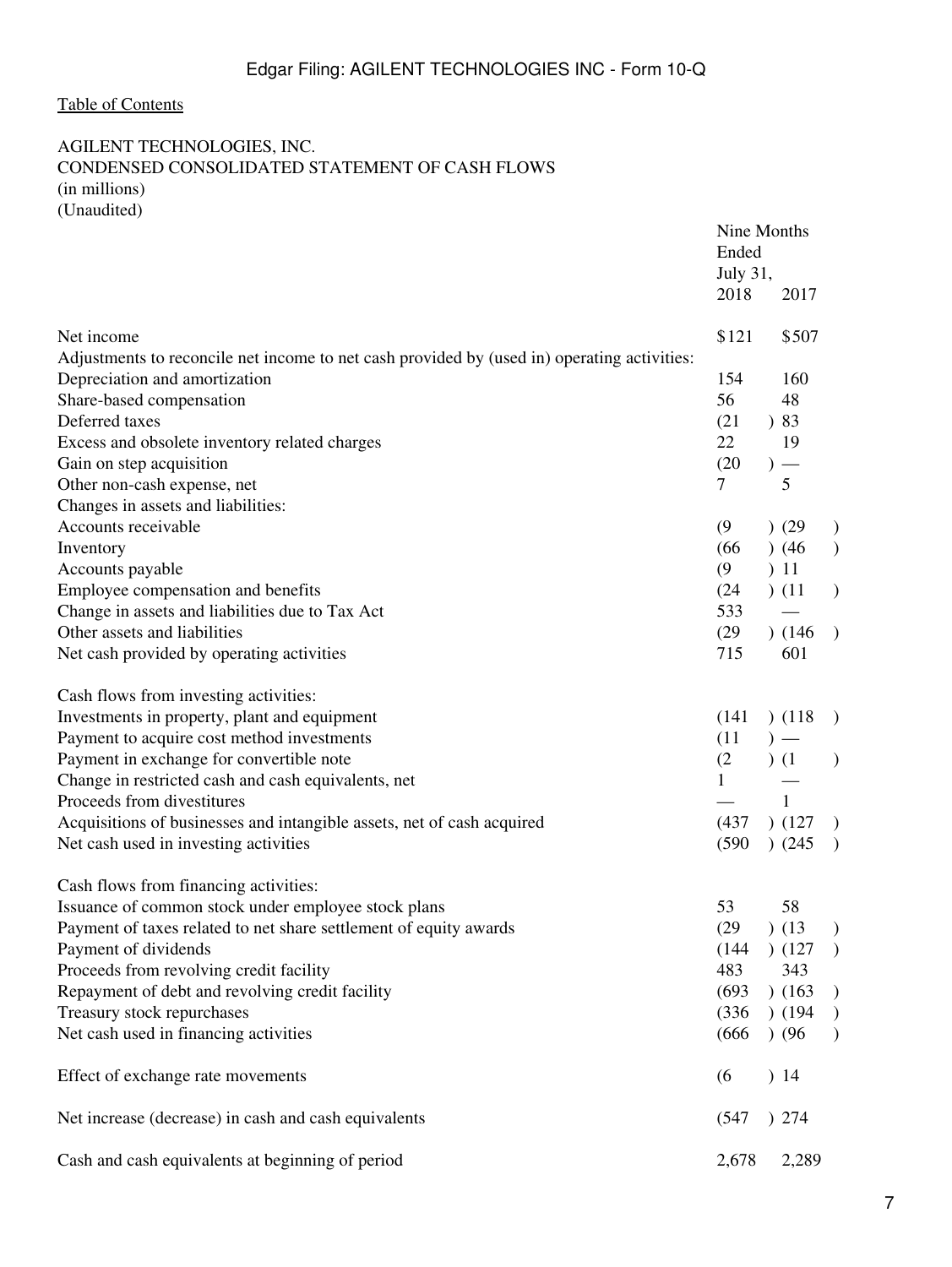| Cash and cash equivalents at end of period                                             |            | $$2,131$ $$2,563$ |
|----------------------------------------------------------------------------------------|------------|-------------------|
| Supplemental cash flow information:                                                    |            |                   |
| Income tax paid, net                                                                   | \$86       | \$56              |
| Interest payments                                                                      | \$68       | \$69              |
| Non-cash changes in investments in property, plant and equipment - increase (decrease) | $$^{(24)}$ | 517               |

The accompanying notes are an integral part of these condensed consolidated financial statements.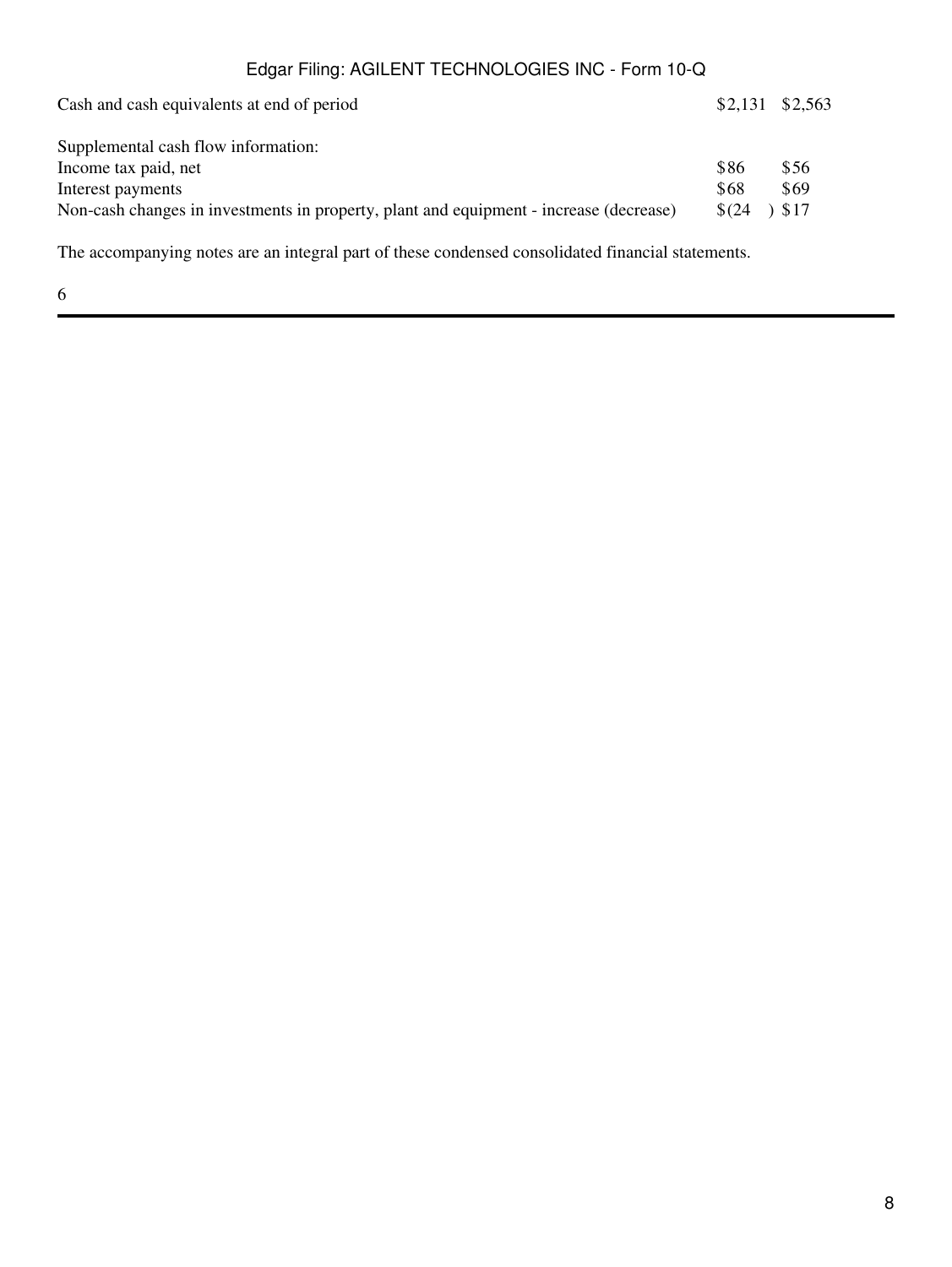#### <span id="page-8-0"></span>[Table of Contents](#page-2-0)

### AGILENT TECHNOLOGIES, INC. NOTES TO CONDENSED CONSOLIDATED FINANCIAL STATEMENTS (UNAUDITED)

#### 1.OVERVIEW, BASIS OF PRESENTATION AND SUMMARY OF SIGNIFICANT ACCOUNTING POLICIES

Overview. Agilent Technologies, Inc. ("we", "Agilent" or the "company"), incorporated in Delaware in May 1999, is a global leader in life sciences, diagnostics and applied chemical markets, providing application focused solutions that include instruments, software, services and consumables for the entire laboratory workflow.

Our fiscal year-end is October 31, and our fiscal quarters end on January 31, April 30 and July 31. Unless otherwise stated, these dates refer to our fiscal year and fiscal quarters.

Basis of Presentation. We have prepared the accompanying financial data for the three and nine months ended July 31, 2018 and 2017 pursuant to the rules and regulations of the Securities and Exchange Commission ("SEC"). Certain information and footnote disclosures normally included in financial statements prepared in accordance with generally accepted accounting principles ("GAAP") in the U.S. have been condensed or omitted pursuant to such rules and regulations. The October 31, 2017 condensed balance sheet data was derived from audited financial statements but does not include all the disclosures required in audited financial statements by U.S. GAAP. The accompanying financial data and information should be read in conjunction with our Annual Report on Form 10-K for the fiscal year ended October 31, 2017.

In the opinion of management, the accompanying condensed consolidated financial statements contain all normal and recurring adjustments necessary for a fair statement of our condensed consolidated balance sheet as of July 31, 2018 and October 31, 2017, condensed consolidated statement of comprehensive income (loss) for the three and nine months ended July 31, 2018 and 2017, condensed consolidated statement of operations for the three and nine months ended July 31, 2018 and 2017, and condensed consolidated statement of cash flows for the nine months ended July 31, 2018 and 2017.

Revision of Services and Other, Product Net Revenue and related Cost of Sales. In 2018, we identified a stream of service revenues that had been presented as product revenue in the prior year. We have revised prior year's presentation to show the revenue within services and other to conform with the current presentation in fiscal 2018. The cost of sales associated with these newly identified service revenues has also been revised to align with the new presentation. For the three and nine months ended July 31, 2017 service and other revenue increased \$4 million and \$10 million, respectively, and service and other cost of sales increased \$2 million and \$6 million, respectively, with corresponding reductions in product revenue and cost of sales. These corrections to the classifications are not considered to be material to current or prior periods and had no impact to our results of operations previously reported in our condensed consolidated statement of operations.

Use of Estimates. The preparation of condensed consolidated financial statements in accordance with GAAP in the U.S. requires management to make estimates and assumptions that affect the amounts reported in our condensed consolidated financial statements and accompanying notes. Management bases its estimates on historical experience and various other assumptions believed to be reasonable. Although these estimates are based on management's best knowledge of current events and actions that may impact the company in the future, actual results may be different from the estimates. Our critical accounting policies are those that affect our financial statements materially and involve difficult, subjective or complex judgments by management. Those policies are revenue recognition, inventory valuation, share-based compensation, retirement and post-retirement benefit plan assumptions, goodwill and purchased intangible assets and accounting for income taxes.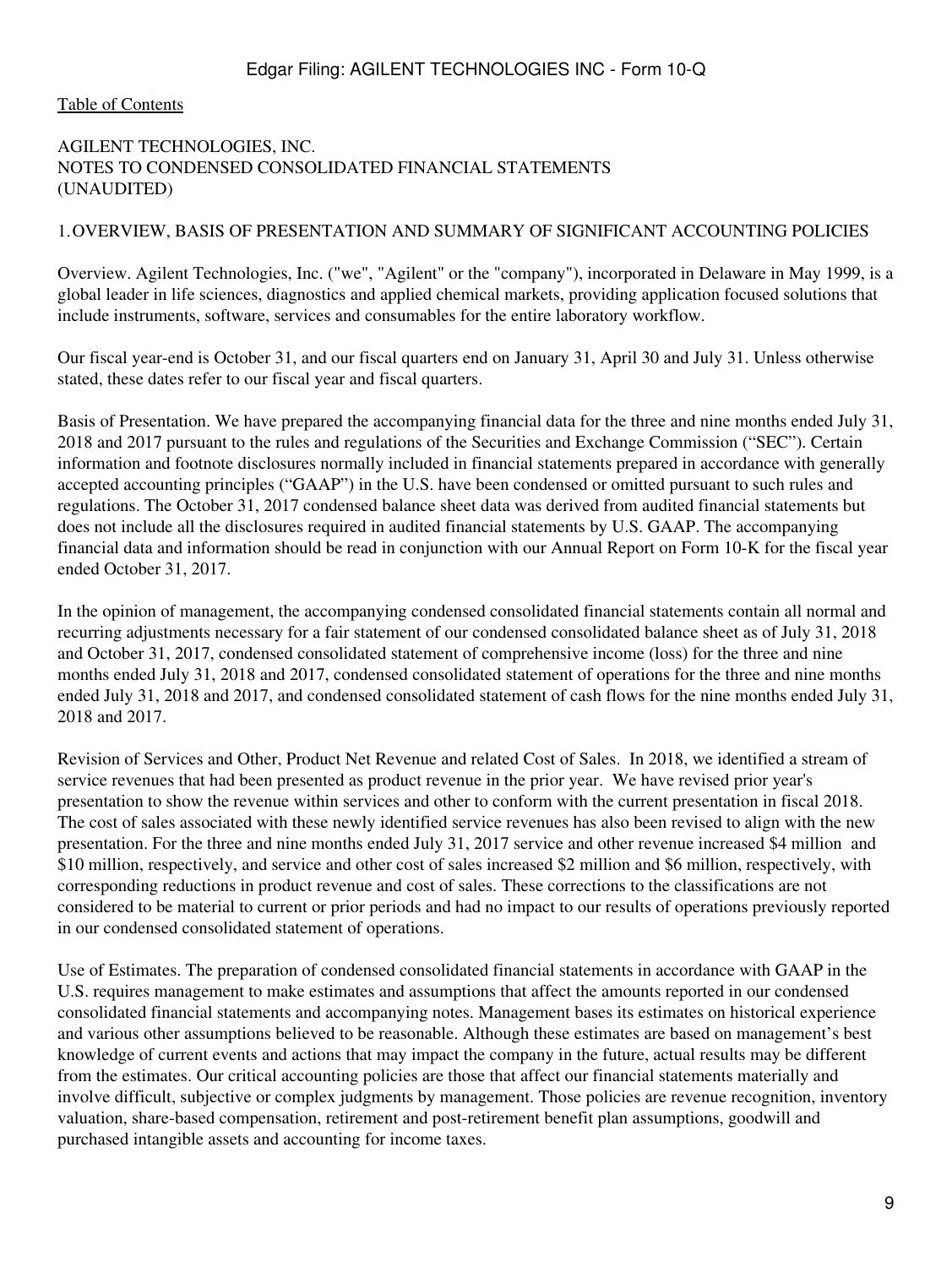Variable Interest Entities. We make a determination upon entering into an arrangement whether an entity in which we have made an investment is considered a Variable Interest Entity ("VIE"). The company evaluates its investments in privately held companies on an ongoing basis. We account for these investments under either the equity or cost method, depending on the circumstances. We periodically reassess whether we are the primary beneficiary of a VIE. The reassessment process considers whether we have acquired the power to direct the most significant activities of the VIE through changes in governing documents or other circumstances. We also reconsider whether entities previously determined not to be VIEs have become VIEs, based on changes in facts and circumstances including changes in contractual arrangements and capital structure. During the three months ended July 31, 2018, we exercised our option and acquired all of the remaining shares of Lasergen, Inc. that we did not already own for an additional cash consideration of approximately \$107 million. The fair value remeasurement of our previous investment immediately before the acquisition resulted in a net gain of \$20 million and was recorded in other income. Lasergen was previously considered a VIE. As of July 31, 2018, we have no VIE's.

Fair Value of Financial Instruments. The carrying values of certain of our financial instruments including cash and cash equivalents, accounts receivable, accounts payable, accrued compensation and other accrued liabilities approximate fair value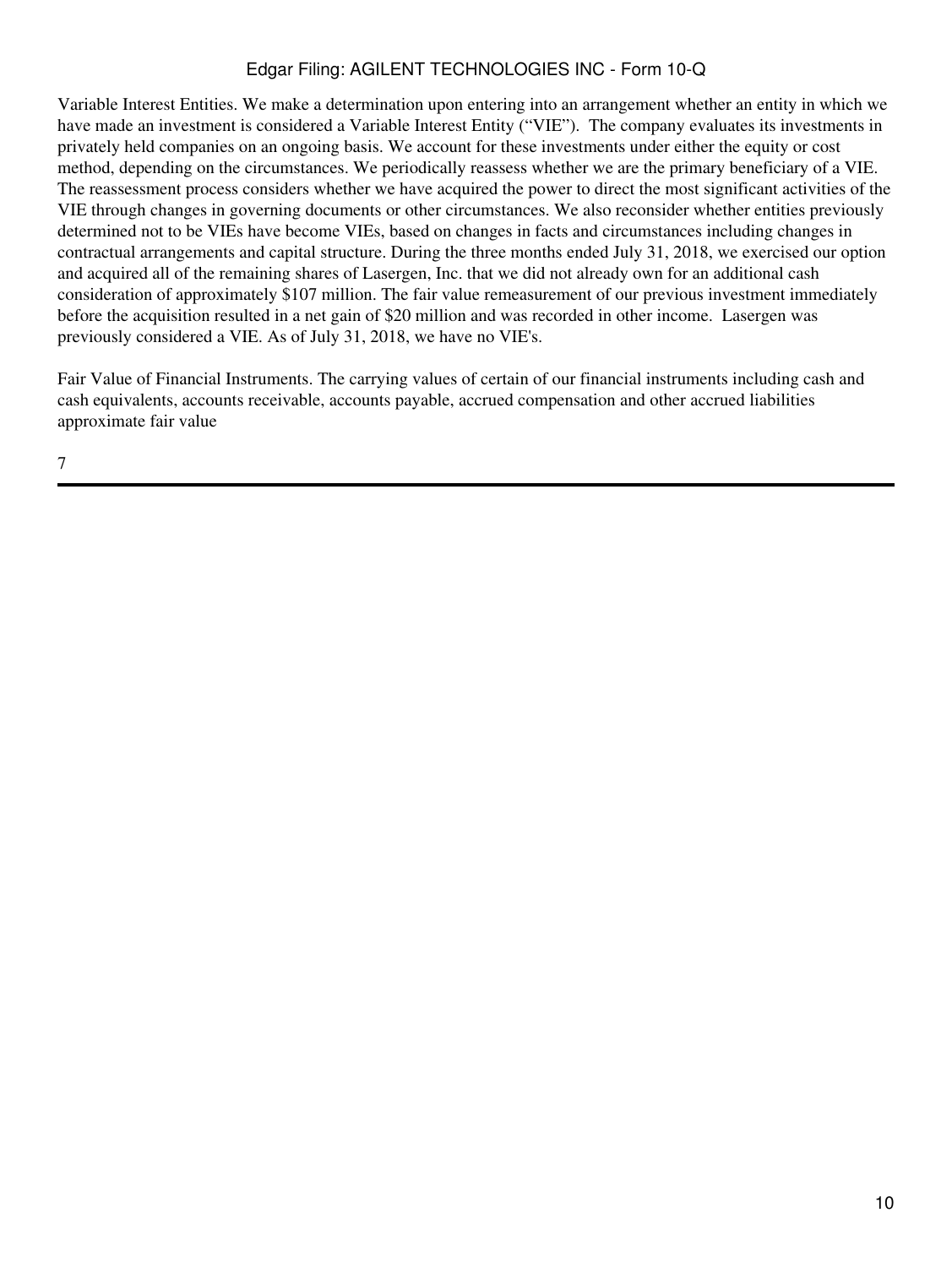# AGILENT TECHNOLOGIES, INC. NOTES TO CONDENSED CONSOLIDATED FINANCIAL STATEMENTS (UNAUDITED) - (Continued)

because of their short maturities. The fair value of long-term equity investments is determined using quoted market prices for those securities when available. The fair value of our senior notes, calculated from quoted prices which are primarily Level 1 inputs under the accounting guidance fair value hierarchy is lower than the carrying value by approximately \$11 million as of July 31, 2018 and exceeds the carrying value by approximately \$58 million as of October 31, 2017. The change in the fair value over carrying value in the nine months ended July 31, 2018 is primarily due to fluctuations in market interest rates. The fair value of foreign currency contracts used for hedging purposes is estimated internally by using inputs tied to active markets. These inputs, for example, interest rate yield curves, foreign exchange rates, and forward and spot prices for currencies are observable in the market or can be corroborated by observable market data for substantially the full term of the assets or liabilities. See also Note 8, "Fair Value Measurements" for additional information on the fair value of financial instruments.

#### 2. NEW ACCOUNTING PRONOUNCEMENTS

There were no changes to the new accounting pronouncements not yet adopted as described in our Annual Report on Form 10-K for the fiscal year ended October 31, 2017 except for the following:

In May 2014, the Financial Accounting Standards Board ("FASB") issued new revenue recognition guidance, Accounting Standard Codification Topic 606, Revenue from contract with customers, which provides a single comprehensive model for entities to use in accounting for revenue arising from contracts with customers and will supersede most current revenue recognition guidance. The objective of the new revenue standard is to significantly enhance comparability and clarify principles of revenue recognition practices across entities, industries, jurisdictions and capital markets. The guidance is effective for us at the beginning of our fiscal year 2019. We expect to adopt this standard on November 1, 2018 through the application of the modified retrospective method reflecting the cumulative effect of initially applying the new guidance to revenue recognition in the first quarter of fiscal 2019. Under the new guidance, there are specific criteria to determine if a performance obligation should be recognized over time or at a point in time. We expect that in some cases the revenue recognition timing under the new guidance will change from current practice. We are currently evaluating the impact the adoption of this standard will have on our consolidated financial statements and disclosures.

In February 2016, the FASB issued guidance which amends the existing accounting standards for leases. Consistent with existing guidance, the recognition, measurement, and presentation of expenses and cash flows arising from a lease by a lessee primarily will depend on its classification. Under the new guidance, a lessee will be required to recognize right-of-use assets and lease liabilities on the balance sheet. In July 2018, the FASB clarified two requirements in the new leases standard. The FASB decided to provide another transition method by allowing companies to initially apply the new leases standard at the adoption date and recognize a cumulative-effect adjustment to the opening balance of retained earnings in the period of adoption. In addition, the FASB decided to provide lessors with a practical expedient to not separate nonlease components from the associated lease component, similar to the expedient provided for lessees. The new guidance is effective for us beginning November 1, 2019, and for interim periods within that year. Early adoption is permitted and we will be required to adopt using a modified retrospective approach. We are evaluating the timing of adoption and the impact of this guidance on our consolidated financial statements and disclosures.

In February 2018, the FASB issued amendments to reporting comprehensive income to allow a reclassification from accumulated other comprehensive income to retained earnings for stranded tax effects resulting from the Tax Cuts and Jobs Act that was enacted in December 2017 that reduced the U.S. federal corporate income tax rate and made other changes to U.S. federal tax laws. The amendments in this update also require certain disclosures about stranded tax effects. The amendments are effective for us beginning November 1, 2019, and for interim periods within that fiscal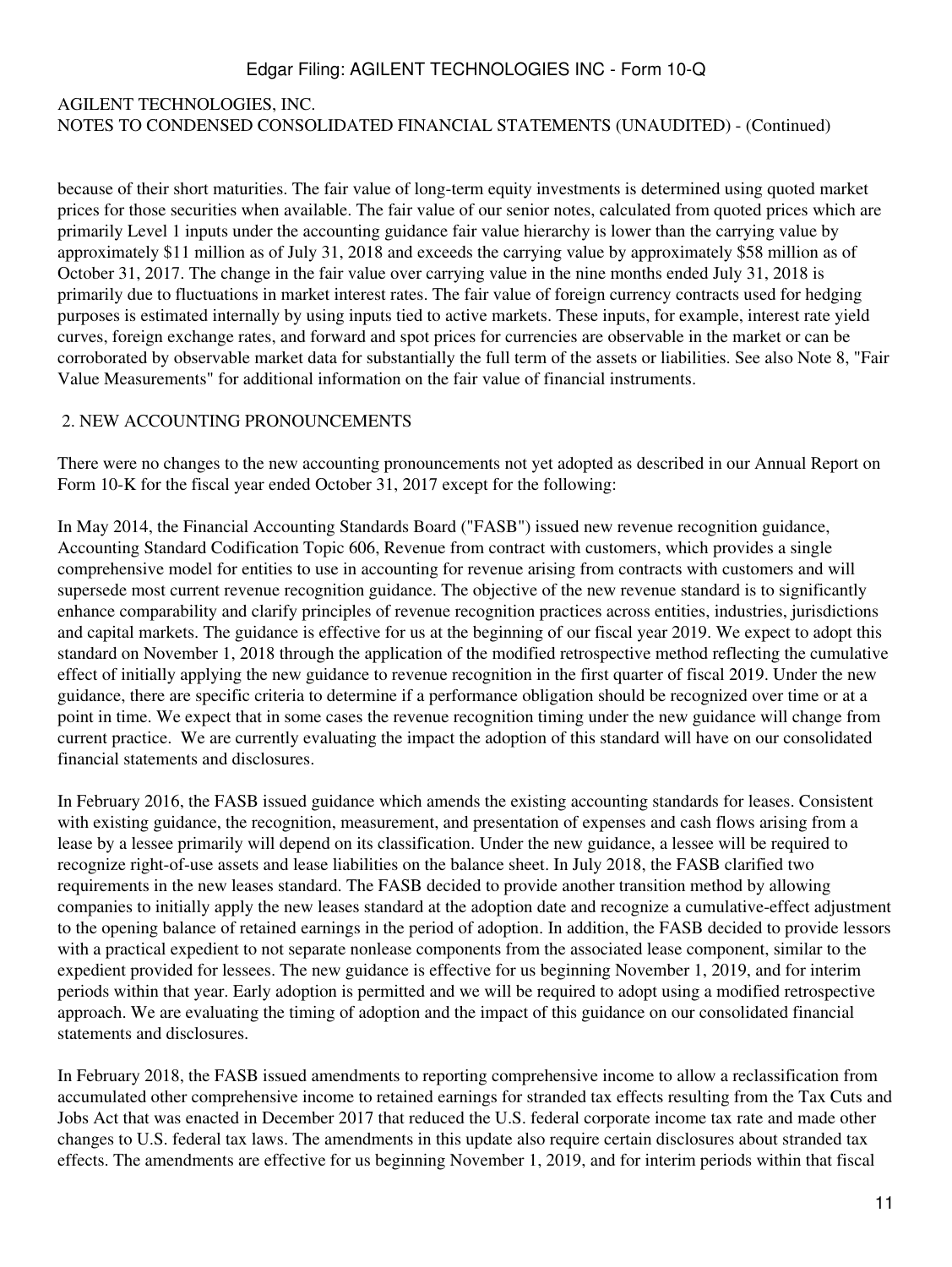year and should be applied either in the period of adoption or retrospectively to each period (or periods) in which the effect of the change in the U.S. federal corporate income tax rate in the Tax Cuts and Jobs Act is recognized. We expect to adopt this guidance on November 1, 2018. We are currently evaluating the impact the adoption of this guidance will have on our consolidated financial statements and disclosures.

In February 2018, the FASB issued technical corrections and improvements to amendments published in January 2016 to address certain aspects of recognition, measurement, presentation, and disclosure of financial instruments. The provisions under these corrections and improvements are effective for us beginning November 1, 2018, and for interim periods within that year. Early adoption is not permitted. We currently do not expect this guidance to have a material impact on our consolidated financial statements and disclosures.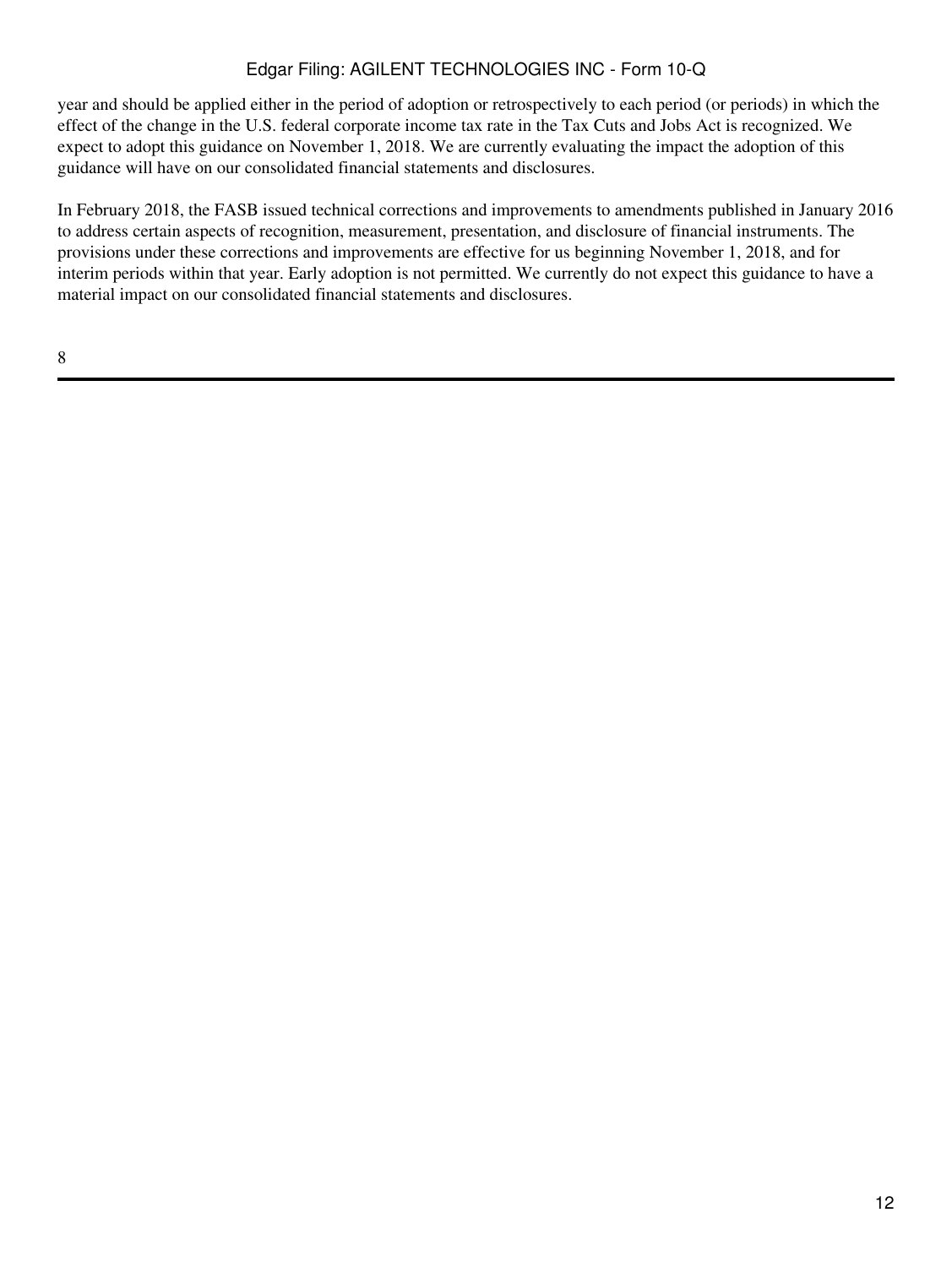### AGILENT TECHNOLOGIES, INC. NOTES TO CONDENSED CONSOLIDATED FINANCIAL STATEMENTS (UNAUDITED) - (Continued)

In March 2018, the FASB issued amendments to SEC Staff Accounting Bulletin ("SAB") No. 118. These amendments modified certain SEC material in Topic 740 for the income tax accounting implications of the recently issued Tax Act and generally serves to codify the SEC's guidance released in SAB No. 118. These amendments are effective for us beginning November 1, 2018, and interim periods with that year. We are currently finalizing the impact the adoption of this guidance will have on our consolidated financial statements and disclosures.

Other amendments to GAAP in the U.S. that have been issued by the FASB or other standards-setting bodies that do not require adoption until a future date are not expected to have a material impact on our consolidated financial statements upon adoption.

#### 3. SHARE-BASED COMPENSATION

Agilent accounts for share-based awards in accordance with the provisions of the authoritative accounting guidance which requires the measurement and recognition of compensation expense for all share-based payment awards made to our employees and directors including employee stock option awards, restricted stock units, employee stock purchases made under our employee stock purchase plan ("ESPP") and performance share awards granted to selected members of our senior management under the long-term performance plan ("LTPP") based on estimated fair values.

Participants in the LTPP are entitled to receive unrestricted shares of the company's stock after the end of a three-year period, if specified performance targets are met. Certain LTPP awards are generally designed to meet the criteria of a performance award with the performance metrics and peer group comparison based on the Total Stockholders' Return ("TSR") set at the beginning of the performance period. Effective November 1, 2015, the Compensation Committee of the Board of Directors approved another type of performance stock award, for the company's executive officers and other key employees. Participants in this program are also entitled to receive unrestricted shares of the company's stock after the end of a three-year period, if specified performance targets over the three-year period are met. The performance target for grants made in 2016 were based on Operating Margin ("OM") and the performance grants made in 2017 and 2018 were based on Earnings Per Share ("EPS"). The performance targets for the LTPP-EPS grants for year 2 and year 3 of the performance period are set in the first quarter of year 2 and year 3, respectively. All LTPP awards granted after November 1, 2015, are subject to a one-year post-vest holding period.

The final LTPP award may vary from zero to 200 percent of the target award. The maximum award value for awards granted in 2016 and 2017 cannot exceed 300 percent of the grant date target value. We consider the dilutive impact of these programs in our diluted net income per share calculation only to the extent that the performance conditions are expected to be met. Restricted stock units generally vest, with some exceptions, at a rate of 25 percent per year over a period of four years from the date of grant.

The impact on our results for share-based compensation was as follows:

|                                     | Three             |                       | Nine   |    |
|-------------------------------------|-------------------|-----------------------|--------|----|
|                                     | Months            |                       | Months |    |
|                                     | Ended             |                       | Ended  |    |
|                                     |                   | July 31, July 31,     |        |    |
|                                     | 20182017 20182017 |                       |        |    |
|                                     | (in millions)     |                       |        |    |
| Cost of products and services       |                   | $$3$ $$3$ $$13$ $$12$ |        |    |
| Research and development            |                   |                       | 5      | 4  |
| Selling, general and administrative | 9                 | 8                     | 38     | 32 |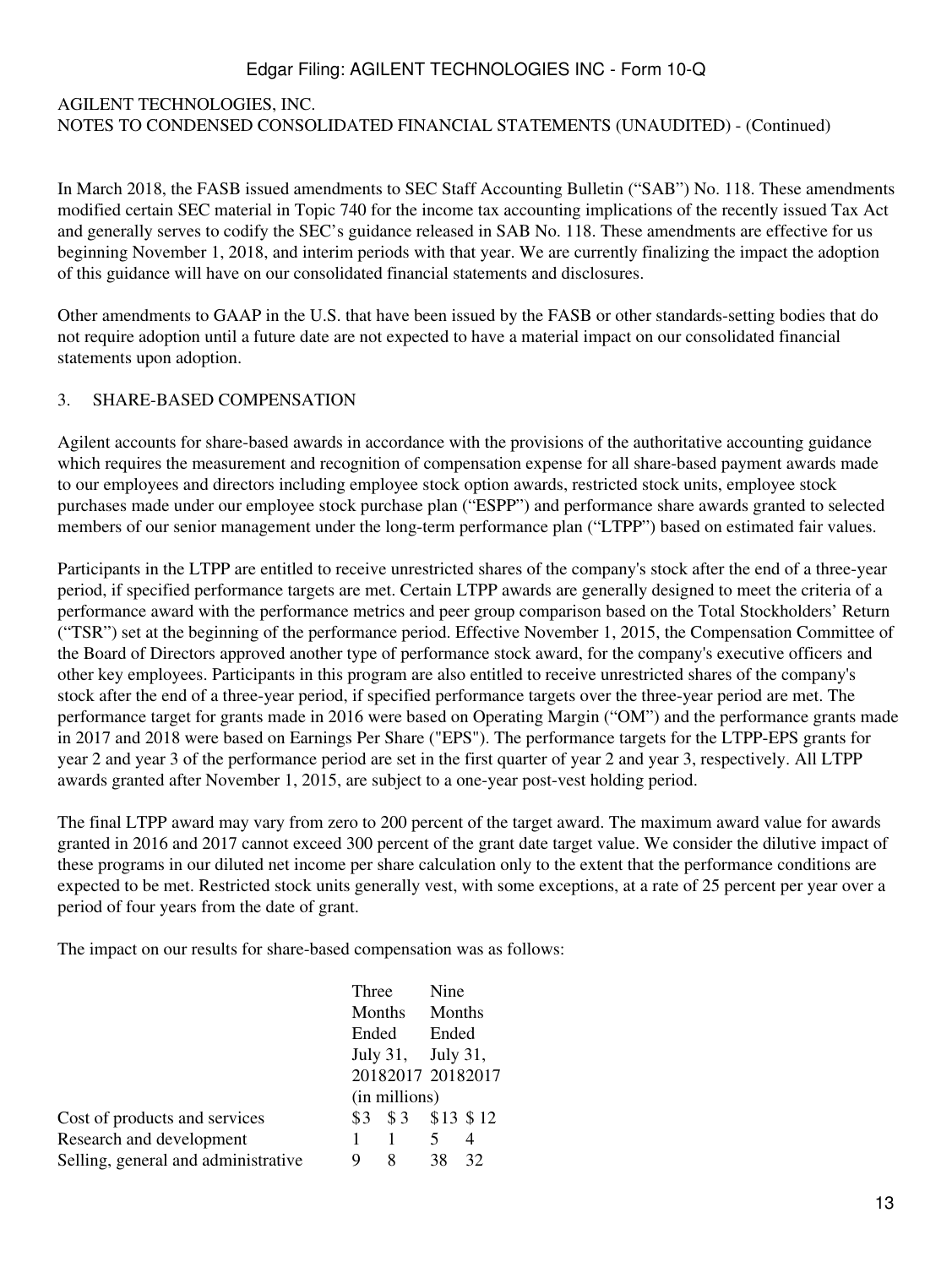Total share-based compensation expense \$13 \$ 12 \$56 \$ 48

At July 31, 2018 and October 31, 2017, there was no share-based compensation capitalized within inventory.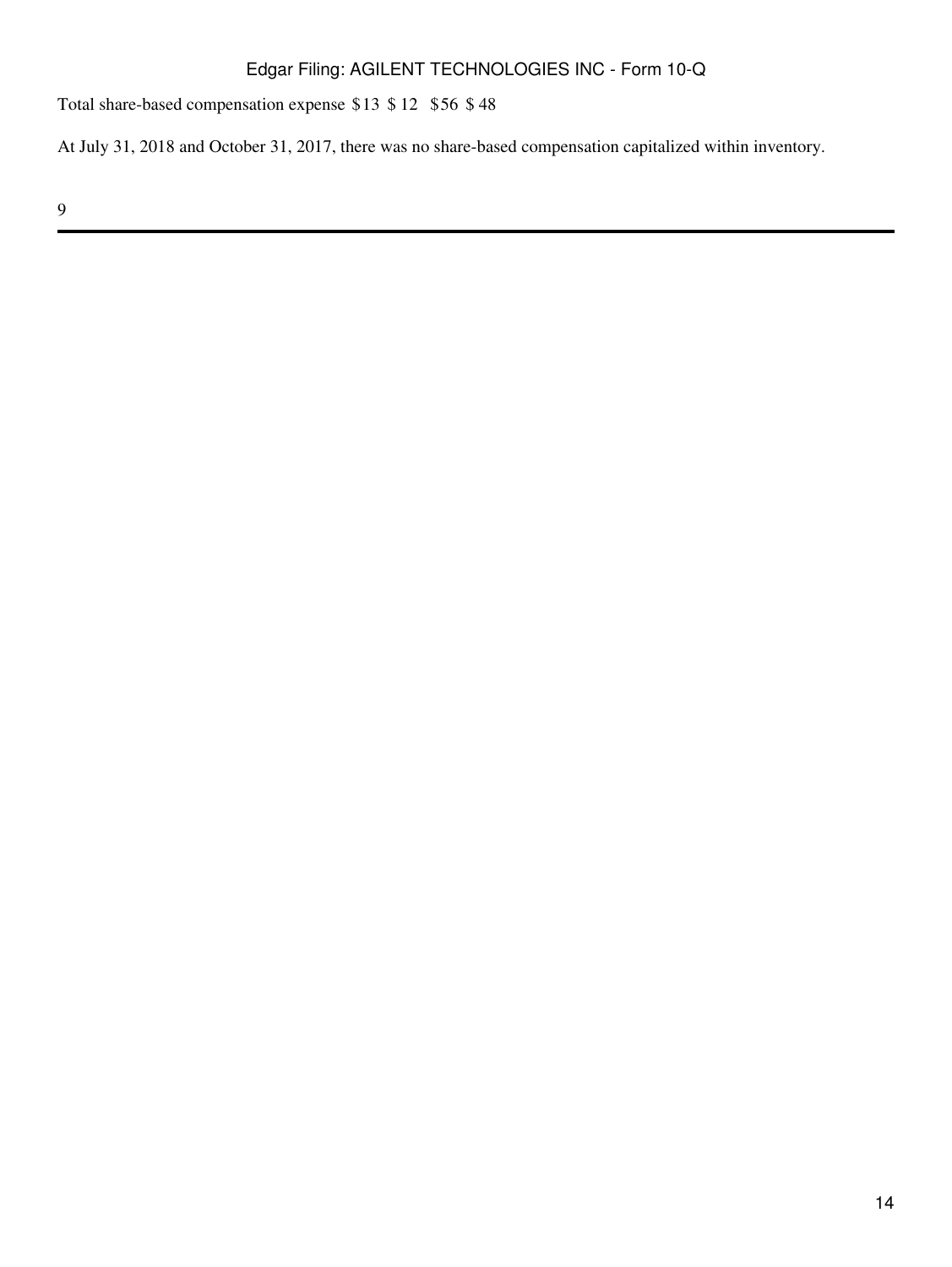#### AGILENT TECHNOLOGIES, INC. NOTES TO CONDENSED CONSOLIDATED FINANCIAL STATEMENTS (UNAUDITED) - (Continued)

The following assumptions were used to estimate the fair value of awards granted.

|                                                                      | Three Months Ended Nine Months Ended |      |                                 |      |  |
|----------------------------------------------------------------------|--------------------------------------|------|---------------------------------|------|--|
|                                                                      | July 31,                             |      | July 31,                        |      |  |
|                                                                      | 2018                                 | 2017 | 2018                            | 2017 |  |
| LTPP:                                                                |                                      |      |                                 |      |  |
| Volatility of Agilent shares                                         | 21%                                  | 23%  | 21%                             | 23%  |  |
| Volatility of selected peer-company shares                           |                                      |      | 14%-66% 15%-63% 14%-66% 15%-63% |      |  |
| Price-wise correlation with selected peers                           | 32%                                  | 36%  | $32\%$                          | 36%  |  |
|                                                                      |                                      |      |                                 |      |  |
| Post-vest holding restriction discount for all executive awards 4.8% |                                      | 5.3% | $4.8\%$                         | 5.3% |  |

Shares granted under the LTPP (TSR) were valued using a Monte Carlo simulations model. The Monte Carlo simulation fair value model requires the use of highly subjective and complex assumptions, including the price volatility of the underlying stock. For the volatility of our 2017 and 2018 LTPP (TSR) grants, we used our own historical stock price volatility.

The ESPP allows eligible employees to purchase shares of our common stock at 85 percent of the closing market price at purchase date and uses the purchase date to establish the fair market value.

The estimated fair value of restricted stock units, LTPP (OM) and LTPP (EPS) awards is determined based on the market price of Agilent's common stock on the date of grant adjusted for expected dividend yield. The compensation cost for LTPP (OM) and LTPP (EPS) reflects the cost of awards that are probable to vest at the end of the performance period.

All awards granted in 2016 and thereafter to our senior management employees have a one-year post-vest holding restriction. The estimated discount associated with post-vest holding restrictions is calculated using the Finnerty model (see table above). The model calculates the potential lost value if the employee were able to sell the shares during the lack of marketability period, instead of being required to hold the shares. The model used the same historical stock price volatility and dividend yield assumption used for the Monte Carlo simulations model and an expected dividend yield to compute the discount.

### 4. INCOME TAXES

For the three and nine months ended July 31, 2018, the company's income tax expense was \$6 million with an effective tax rate of 2.5 percent and \$581 million with an effective tax rate of 82.8 percent, respectively. For the nine months ended July 31, 2018, our effective tax rate and the resulting provision for income taxes were significantly impacted by the discrete charge of \$533 million related to the enactment of the U.S. Tax Cuts and Jobs Act (the "Tax Act") as discussed below. The U.S. statute of limitation for audit of tax returns for fiscal year 2014 expired in July 2018. The statute expiration resulted in the recognition of previously unrecognized tax benefits of \$23 million for the three and nine months ended July 31, 2018. The income tax provision for the nine months ended July 31, 2018 also includes the excess tax benefits from stock based compensation of \$17 million.

For the three and nine months ended July 31, 2017, the company's income tax expense was \$18 million with an effective tax rate of 9.3 percent and \$70 million with an effective tax rate of 12.1 percent, respectively. The income tax provision for the three and nine months ended July 31, 2017 included net discrete tax benefits of \$60 million and \$63 million, respectively. The significant component of the net discrete tax benefit for the three and nine months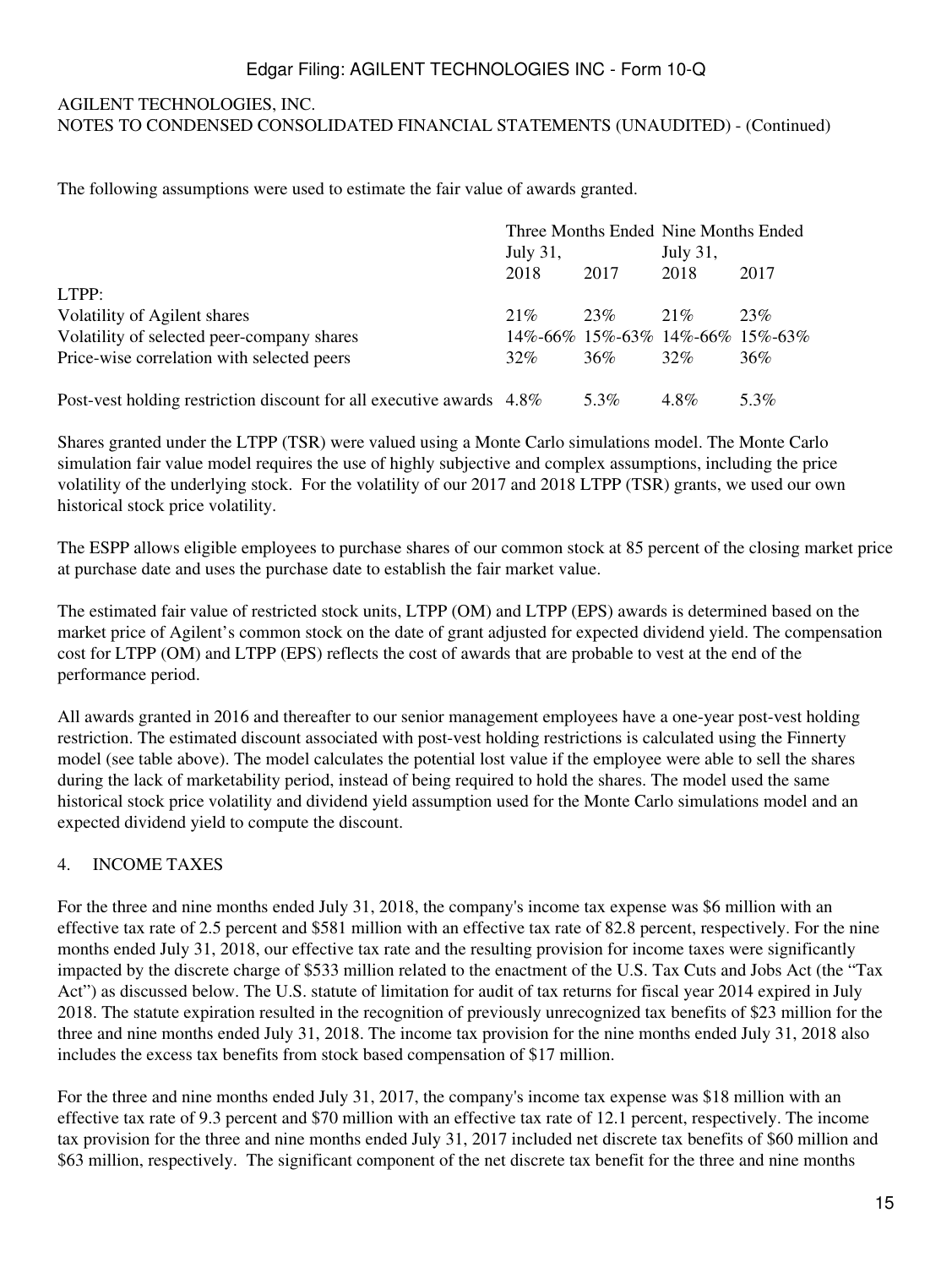ended July 31, 2017 included a \$51 million tax benefit due to the settlement of an audit in Germany for fiscal years 2005 to 2008. The U.S. statute of limitation for audit of tax returns for the fiscal years 2012 and 2013 expired in July 2017. The statute expiration resulted in the recognition of previously unrecognized tax benefits of \$40 million for the three and nine months ended July 31, 2017. This discrete tax benefit was offset by a deferred tax liability for related unremitted foreign earnings that were not considered indefinitely invested outside the U.S.

2017 U.S. Tax Reform - Tax Cuts and Jobs Act

On December 22, 2017, the Tax Act was enacted into law. The Tax Act enacted significant changes affecting our fiscal year 2018, including, but not limited to, (1) reducing the U.S. federal corporate tax rate and (2) imposing a one-time transition tax on certain unrepatriated earnings of foreign subsidiaries that had not been previously taxed in the U.S.

The Tax Act also establishes new tax provisions affecting our fiscal year 2019, including, but not limited to, (1) creating a new provision designed to tax global intangible low-tax income ("GILTI"); (2) generally eliminating U.S. federal taxes on dividends from foreign subsidiaries; (3) eliminating the corporate alternative minimum tax ("AMT"); (4) creating the base erosion anti-abuse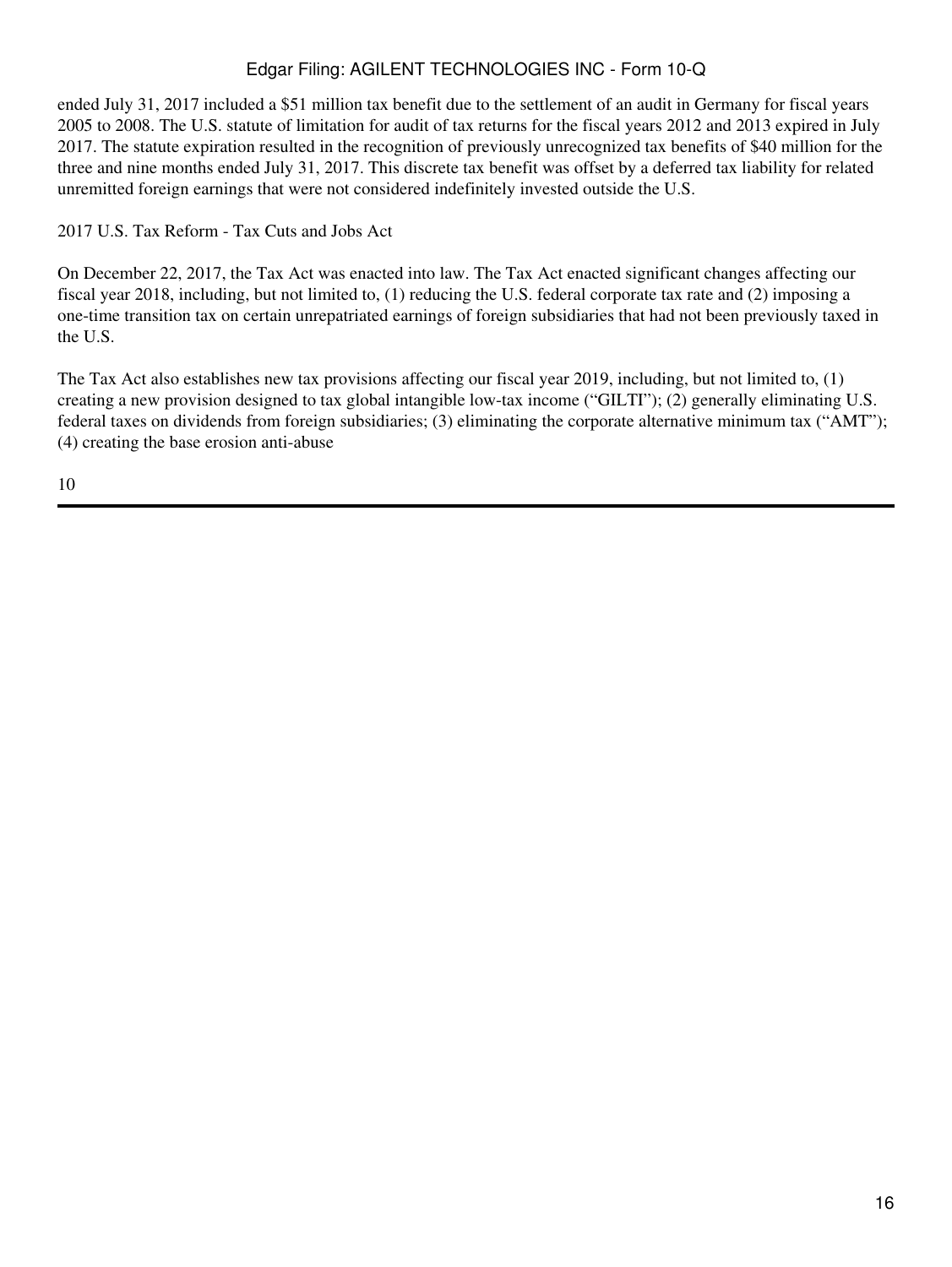# AGILENT TECHNOLOGIES, INC. NOTES TO CONDENSED CONSOLIDATED FINANCIAL STATEMENTS (UNAUDITED) - (Continued)

tax ("BEAT"); (5) establishing a deduction for foreign derived intangible income ("FDII"); (6) repealing domestic production activity deduction; and (7) establishing new limitations on deductible interest expense and certain executive compensation.

The Tax Act reduced the U.S. federal corporate tax rate from 35 percent to 21 percent effective January 1, 2018. Due to our fiscal year end, the lower corporate tax rate will be phased in, resulting in a U.S. statutory federal rate of 23 percent for our fiscal year ending October 31, 2018 and 21 percent for subsequent fiscal years.

ASC 740, Income Taxes, requires companies to recognize the effect of the tax law changes in the period of enactment. However, the SEC staff issued Staff Accounting Bulletin 118 ("SAB 118") which allows companies to record provisional amounts during a measurement period not extending beyond one year from the Tax Act enactment date. During the three months ended January 31, 2018, the company recognized a provisional amount of \$533 million which includes (1) an estimated provision of \$480 million of U.S. transition tax and correlative items on deemed repatriated earnings of non-U.S. subsidiaries and (2) an estimated provision of \$53 million associated with the impact of decreased U.S. corporate tax rate as described below. As of July 31, 2018, the company has not completed the accounting for all the impacts of the Tax Act. We were able to reasonably estimate certain effects and, therefore, recorded provisional adjustments associated with the Tax Act in the three months ended January 31, 2018, and they remain unchanged as of July 31, 2018.

Deemed Repatriation Transition Tax ("Transition Tax"): The Transition Tax is based on the company's total unrepatriated post-1986 earnings and profits ("E&P") of its foreign subsidiaries and the amount of non-U.S. taxes paid (Tax Pools) on such earnings. Historically, the company permanently reinvested a significant portion of these post-1986 E&P outside the U.S. For the remaining portion, the company previously accrued deferred taxes. Since the Tax Act required all foreign earnings to be taxed currently, the company recorded a provisional income tax expense of \$643 million for its one-time transition U.S. federal tax and a benefit of \$163 million for the reversal of related deferred tax liabilities. The resulting \$480 million net transition tax, reduced by existing tax credits, will be paid over 8 years in accordance with the election available under the Tax Act. These amounts represent the best estimate of all required calculations based on currently available information and do not include any potential state tax impacts. The one-time Transition Tax is based in part on cash and illiquid asset amounts present on various comparable measurement dates, some of which are as of our future fiscal year end. As a result, the company's calculation of the Transition Tax will change as the measurement dates occur and as federal and state tax authorities provide further guidance.

Reduction of U.S. Federal Corporate Tax Rate: The reduction of the corporate income tax rate requires companies to remeasure their deferred tax assets and liabilities as of the date of enactment. The provisional amount recorded in the nine months ended July 31, 2018 for the remeasurement due to tax rate change is \$53 million. We have not yet completed our accounting for the measurement of deferred taxes. To calculate the remeasurement of deferred taxes, we estimated when the existing deferred taxes will be settled or realized. These estimates may be affected by activities in the remaining quarters and other analysis related to the Tax Act, including, but not limited to, the impact of state conformity to the tax law change.

GILTI: The Tax Act subjects a U.S. corporation to tax on its GILTI. The U.S. GAAP allows companies to make an accounting policy election to either (1) treat taxes due on future GILTI inclusions in the U.S. taxable income as a current-period expense when incurred ("period cost method") or (2) factoring such amounts into a company's measurement of its deferred taxes ("deferred method"). Our analysis of the new GILTI rules and how they may impact us is incomplete. Accordingly, we have not made a policy election regarding the treatment of GILTI tax.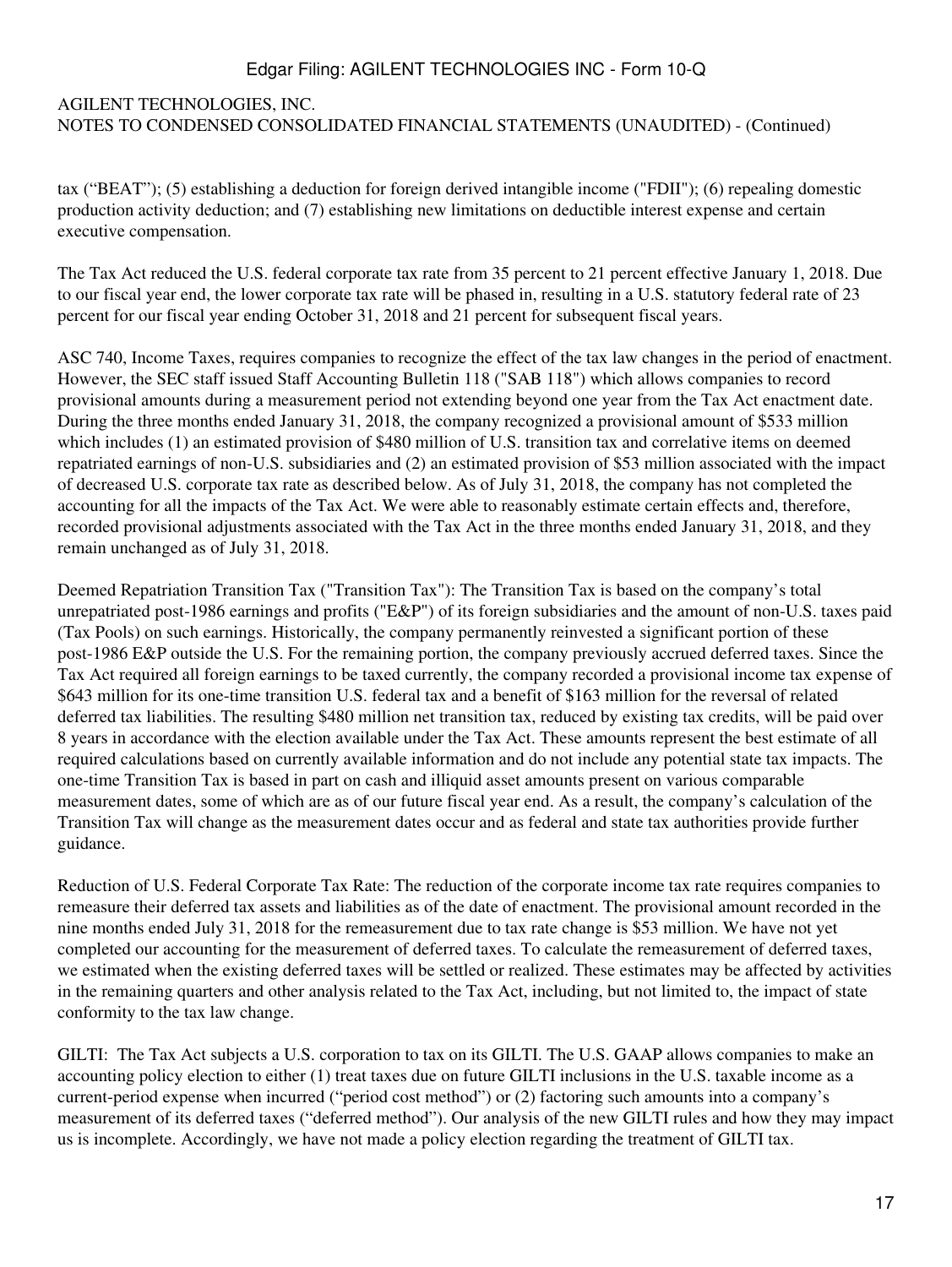Indefinite Reinvestment Assertion: The company incurred U.S. tax on substantially all of the prior accumulated earnings of its foreign subsidiaries as part of the Transition Tax. This increased the company's previously taxed earnings and will allow for the repatriation of the majority of its foreign earnings without any U.S. federal tax. However, any repatriation of its foreign earnings could still be subjected to withholding taxes, state taxes or other income taxes that might be incurred. The company's analysis is incomplete at this time with respect to its investments intentions for its accumulated foreign earnings. During the period prescribed by SAB 118, the company will evaluate, among other factors, the need for cash within and outside the United States, legal entity capitalization requirements, cash controls imposed in foreign jurisdictions, withholding taxes and the availability to offset with foreign tax credits in determining its investment assertion on its accumulated foreign earnings.

Our estimates as described above, may change as a result of future guidance and interpretation from the Internal Revenue Service, the SEC, the FASB and various other taxing jurisdictions. In particular, we anticipate the U.S. state jurisdictions will continue to determine and announce their conformity or decoupling from the Tax Act either in its entirety or with respect to specific provisions. All of these potential legislative and interpretive actions could result in adjustments to our provisional estimates when the accounting for the income tax effects of the Tax Act is completed.

In the U.S., tax years remain open back to the year 2015 for federal income tax purposes and the year 2000 for significant states. The U.S. statute of limitation for audit of tax returns for fiscal year 2014 expired in July 2018. In other major jurisdictions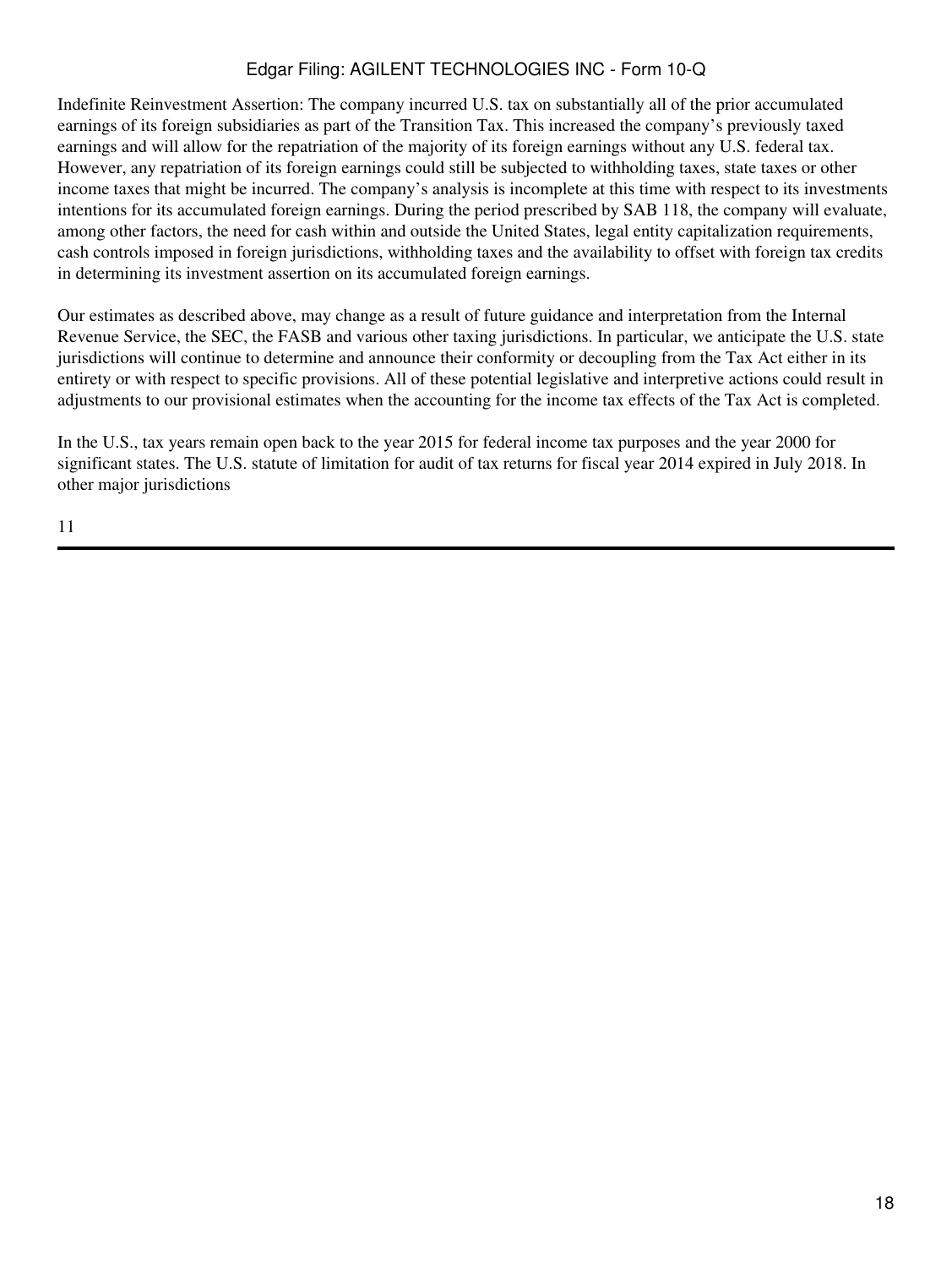### AGILENT TECHNOLOGIES, INC. NOTES TO CONDENSED CONSOLIDATED FINANCIAL STATEMENTS (UNAUDITED) - (Continued)

where the company conducts business, the tax years generally remain open back to the year 2001. There were no other substantial changes from our 2017 Annual Report on Form 10-K to the status of the open tax years in the first nine months of fiscal year 2018.

It is reasonably possible there could be significant changes to our unrecognized tax benefits in the next twelve months due to either the expiration of a statute of limitation or a tax audit settlement. Given the number of years and numerous matters that remain subject to examination in various tax jurisdictions, management is unable to estimate the range of possible changes to the balance of our unrecognized tax benefits.

#### 5. NET INCOME PER SHARE

The following is a reconciliation of the numerator and denominator of the basic and diluted net income per share computations for the periods presented below:

|                                                                      | Three             |                         | Nine     |     |
|----------------------------------------------------------------------|-------------------|-------------------------|----------|-----|
|                                                                      | Months            |                         | Months   |     |
|                                                                      | Ended<br>July 31, |                         | Ended    |     |
|                                                                      |                   |                         | July 31, |     |
|                                                                      |                   | 2018 2017 2018 2017     |          |     |
|                                                                      | (in millions)     |                         |          |     |
| Numerator:                                                           |                   |                         |          |     |
| Net income                                                           |                   | \$236 \$175 \$121 \$507 |          |     |
| Denominator:                                                         |                   |                         |          |     |
| Basic weighted-average shares                                        | 320               | 321                     | 322      | 322 |
| Potential common shares—stock options and other employee stock plans |                   | 5                       | 4        | 3   |
| Diluted weighted-average shares                                      | 324               | 326                     | 326      | 325 |

The dilutive effect of share-based awards is reflected in diluted net income per share by application of the treasury stock method, which includes consideration of unamortized share-based compensation expense and the dilutive effect of in-the-money options and non-vested restricted stock units. Under the treasury stock method, the amount the employee must pay for exercising stock options and unamortized share-based compensation expense collectively are assumed proceeds to be used to repurchase hypothetical shares. An increase in the fair market value of the company's common stock can result in a greater dilutive effect from potentially dilutive awards.

We exclude stock options with exercise prices greater than the average market price of our common stock from the calculation of diluted earnings per share because their effect would be anti-dilutive. In addition, we exclude from the calculation of diluted earnings per share stock options, ESPP, LTPP and restricted stock awards whose combined exercise price and unamortized fair value were greater than the average market price of our common stock because their effect would also be anti-dilutive.

For the three and nine months ended July 31, 2018, and 2017, the impact of the anti-dilutive potential common shares that were excluded from the calculation of diluted earnings per share was not material.

#### 6. INVENTORY

July 31Qctober 31, 2018 2017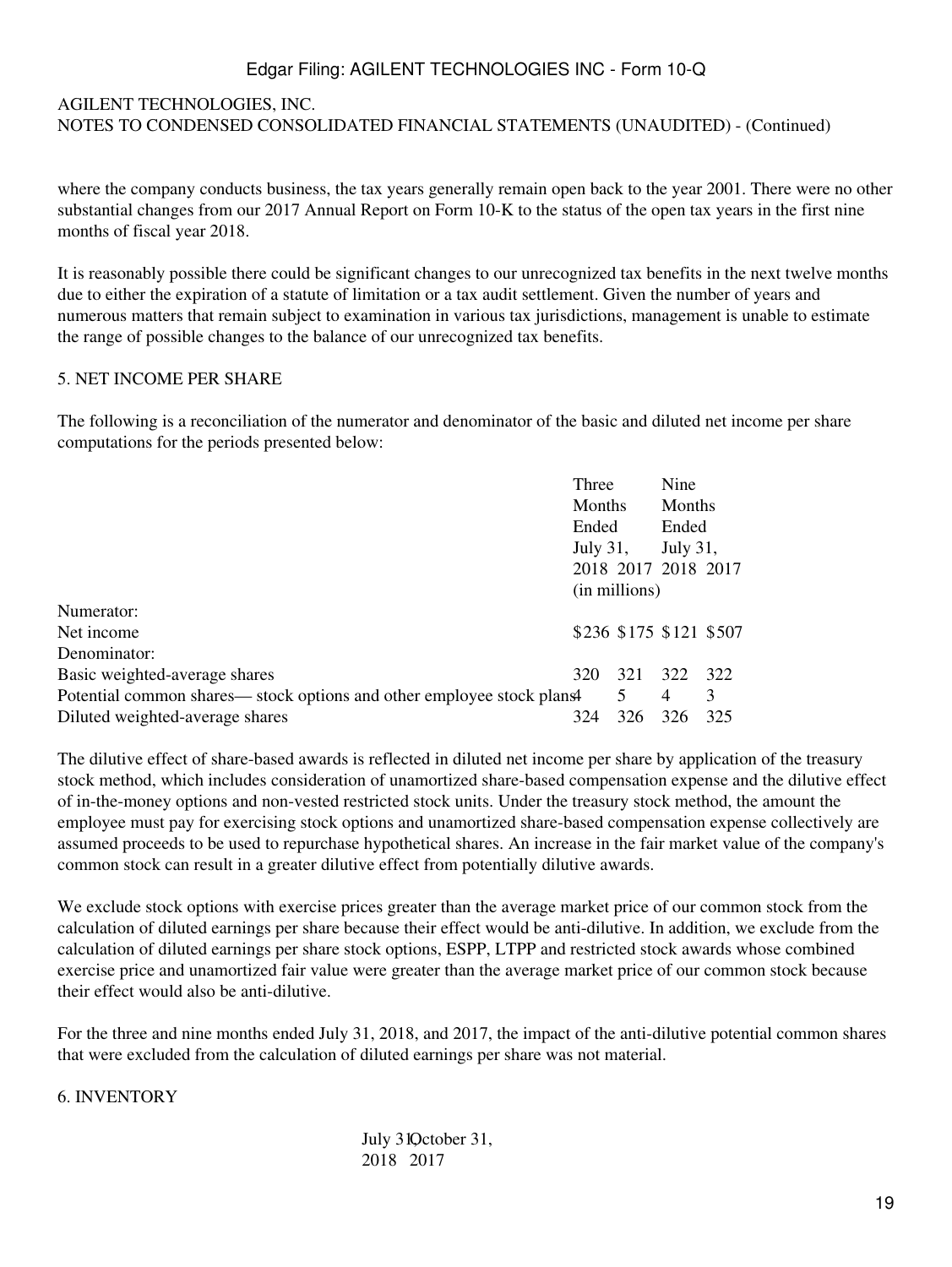|                                                   | (in millions) |  |  |
|---------------------------------------------------|---------------|--|--|
| Finished goods                                    | \$381 \$ 363  |  |  |
| Purchased parts and fabricated assemblies 242 212 |               |  |  |
| Inventory                                         | \$623 \$ 575  |  |  |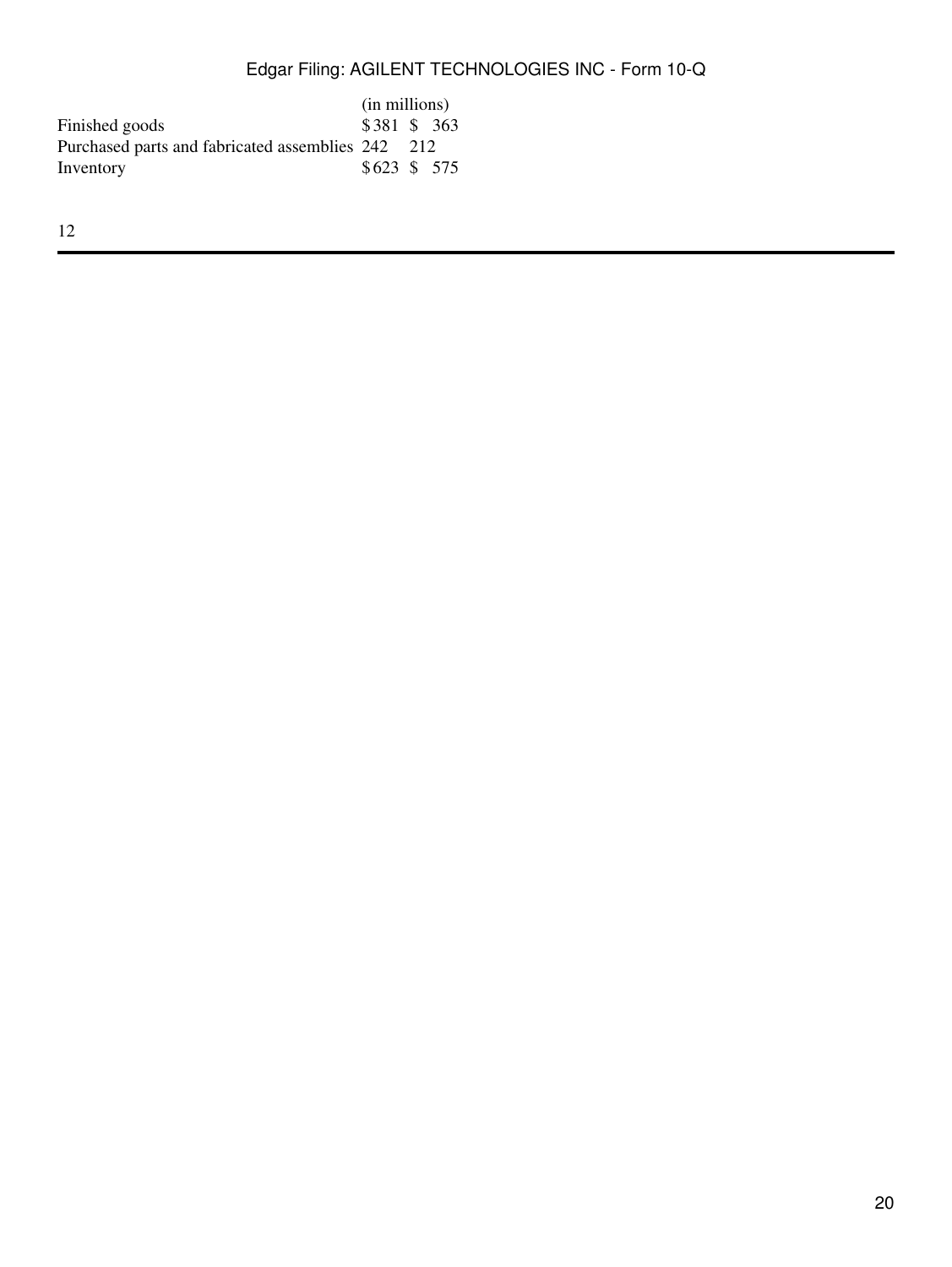### AGILENT TECHNOLOGIES, INC. NOTES TO CONDENSED CONSOLIDATED FINANCIAL STATEMENTS (UNAUDITED) - (Continued)

### 7. GOODWILL AND OTHER INTANGIBLE ASSETS

The following table presents goodwill balances and the movements for each of our reportable segments during the nine months ended July 31, 2018:

|                                         | Life           |                           |                     |         |  |
|-----------------------------------------|----------------|---------------------------|---------------------|---------|--|
|                                         |                | <b>ScienceDiagnostics</b> |                     |         |  |
|                                         | and            | and                       | Agilent<br>CrossLab | Total   |  |
|                                         |                | <b>AppliedGenomics</b>    |                     |         |  |
|                                         | <b>Markets</b> |                           |                     |         |  |
|                                         | (in millions)  |                           |                     |         |  |
| Goodwill as of October 31, 2017         | \$773          | \$1,330                   | \$504               | \$2,607 |  |
| Foreign currency translation impact (2) |                |                           | (1)                 | (3)     |  |
| Goodwill arising from acquisitions 30   |                | 281                       | 18                  | 329     |  |
| Goodwill as of July 31, 2018            | \$801          | \$1.611                   | \$521               | \$2,933 |  |

In May 2018, we re-organized our operating segments and moved our microfluidics business from our life sciences and applied markets operating segment to our diagnostics and genomics operating segment. As a result, we reassigned approximately \$45 million of goodwill from our life sciences and applied markets segment to our diagnostics and genomics segment using the relative fair value allocation approach. Goodwill balances as of October 31, 2017, have been recast to conform to this new presentation.

The components of other intangible assets as of July 31, 2018 and October 31, 2017 are shown in the table below:

|                                        | <b>Purchased Other Intangible Assets</b>     |           |                                            |  |  |  |  |  |
|----------------------------------------|----------------------------------------------|-----------|--------------------------------------------|--|--|--|--|--|
|                                        | Gross<br>Carrying<br>Amount<br>(in millions) |           | Accumulated Net Book<br>Amortization Value |  |  |  |  |  |
| As of October 31, 2017                 |                                              |           |                                            |  |  |  |  |  |
| Purchased technology                   | \$855                                        | S<br>646  | \$209                                      |  |  |  |  |  |
| Trademark/Tradename                    | 149                                          | 73        | 76                                         |  |  |  |  |  |
| Customer relationships                 | 151                                          | 112       | 39                                         |  |  |  |  |  |
| Third-party technology and licenses 27 |                                              | 14        | 13                                         |  |  |  |  |  |
| Total amortizable intangible assets    | 1,182                                        | 845       | 337                                        |  |  |  |  |  |
| In-Process R&D                         | 24                                           |           | 24                                         |  |  |  |  |  |
| Total                                  | \$1,206                                      | \$<br>845 | \$361                                      |  |  |  |  |  |
| As of July 31, 2018                    |                                              |           |                                            |  |  |  |  |  |
| Purchased technology                   | \$976                                        | 691<br>\$ | \$285                                      |  |  |  |  |  |
| Trademark/Tradename                    | 151                                          | 85        | 66                                         |  |  |  |  |  |
| Customer relationships                 | 172                                          | 129       | 43                                         |  |  |  |  |  |
| Third-party technology and licenses 28 |                                              | 18        | 10                                         |  |  |  |  |  |
| Total amortizable intangible assets    | 1,327                                        | 923       | 404                                        |  |  |  |  |  |
| In-Process R&D                         | 111                                          |           | 111                                        |  |  |  |  |  |
| Total                                  | \$1,438                                      | \$<br>923 | \$ 515                                     |  |  |  |  |  |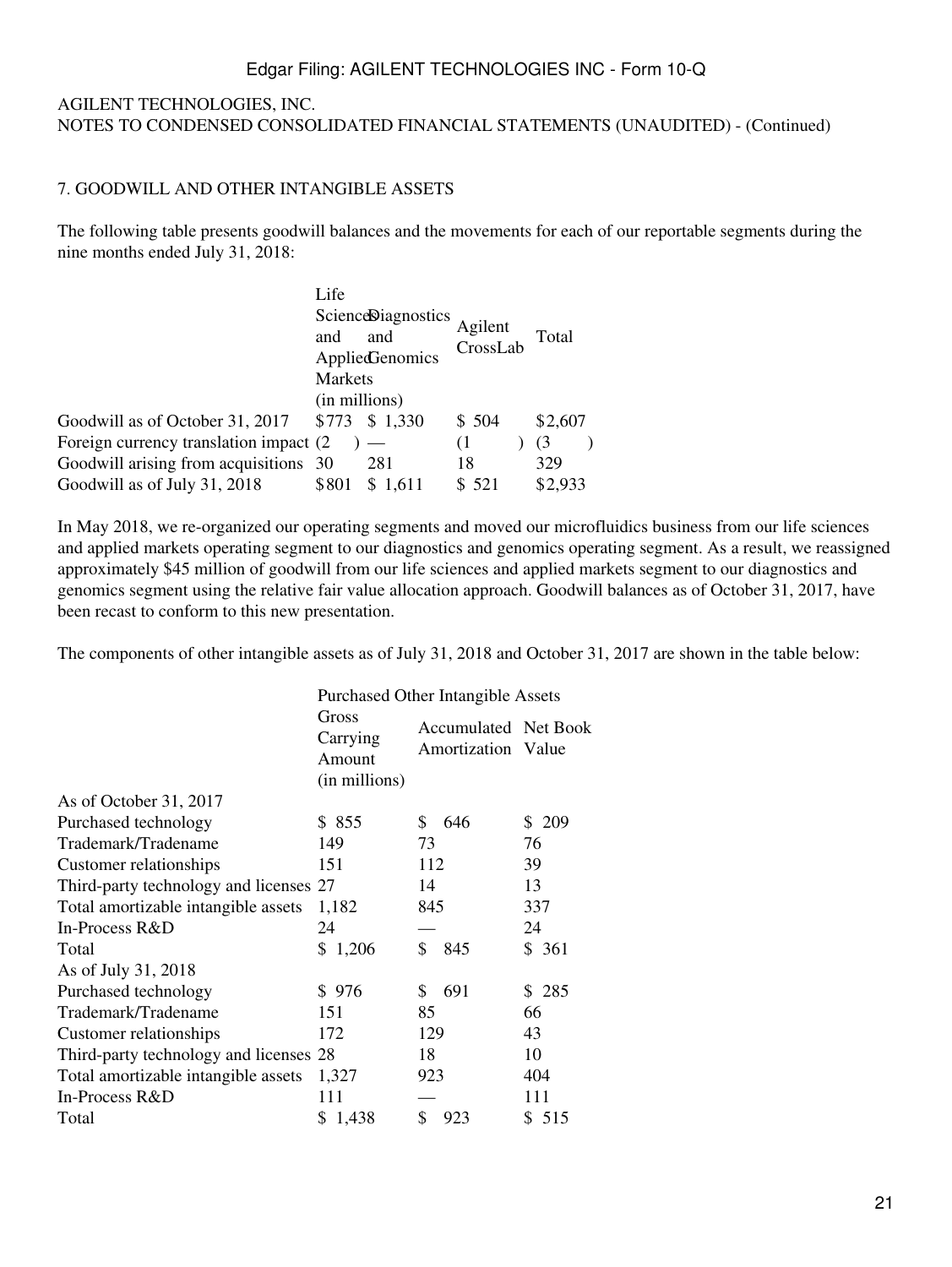On May 7, 2018, we acquired all of the remaining shares of Lasergen, Inc. (Lasergen), an emerging biotechnology company focused on research and development of innovative technologies for DNA sequencing, for an additional cash consideration of approximately \$107 million. The fair value remeasurement of our previous investment immediately before the acquisition resulted in a net gain of \$20 million and was recorded in other income. The financial results of Lasergen have been included within our financial results from the date of the close. The valuation of the tangible and intangible assets of this acquisition is preliminary and will be finalized in the fourth quarter.

On May 14, 2018, we acquired 100 percent of the stock of Genohm SA ("Genohm"), an international lab informatics company, for approximately \$41 million in cash. Genohm provides lab informatics services specific to compliance, traceability, and big lab data management. The financial results of Genohm have been included within our financial results from the date of the close.

On May 31, 2018 we acquired 100 percent of the stock of Advanced Analytical Technologies, Inc. ("AATI") for approximately \$269 million in cash. AATI develops, manufactures and markets capillary electrophoresis-based solutions for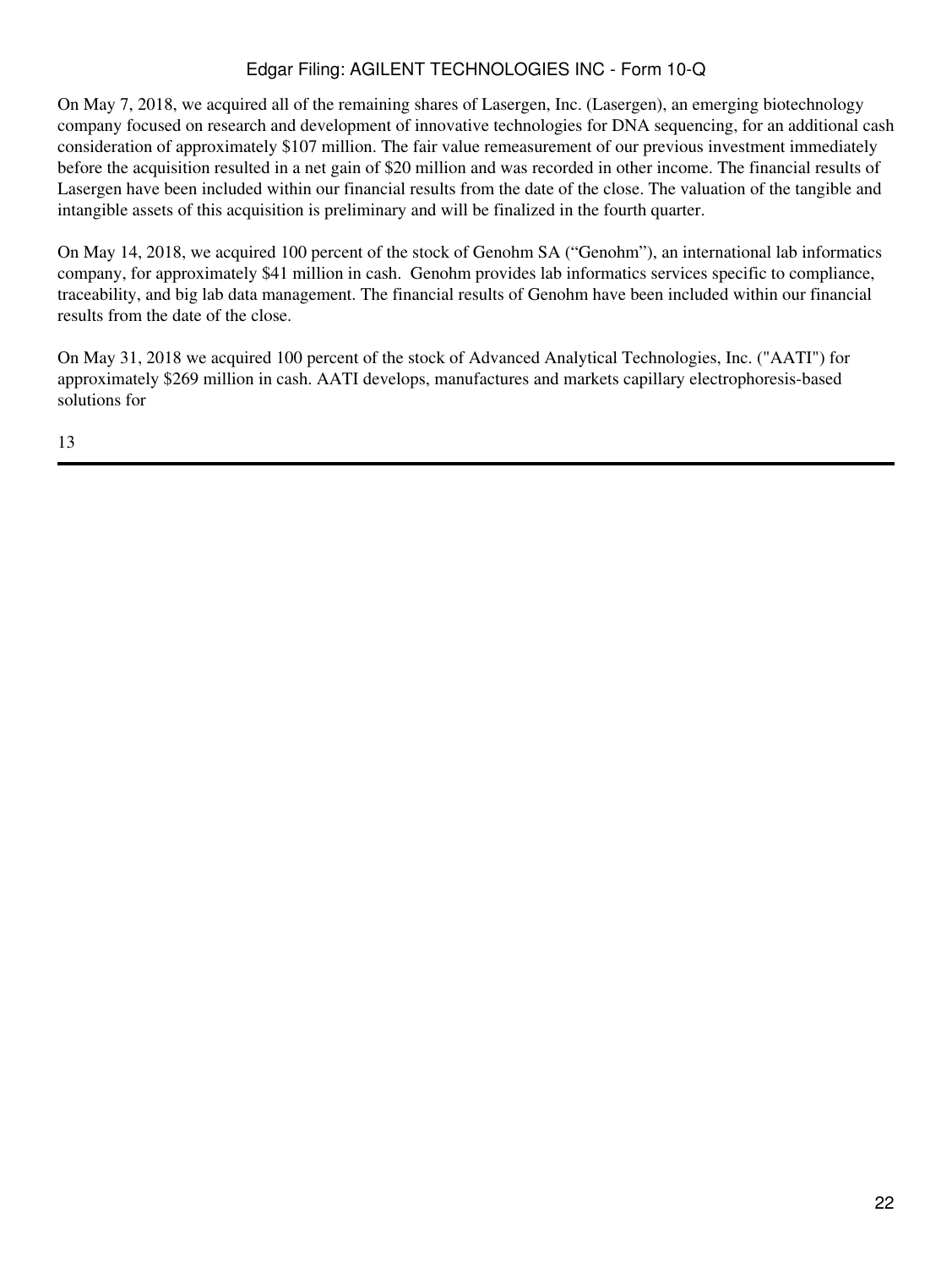## AGILENT TECHNOLOGIES, INC. NOTES TO CONDENSED CONSOLIDATED FINANCIAL STATEMENTS (UNAUDITED) - (Continued)

automated nucleic acid analysis. The financial results of AATI have been included within our financial results from the date of the close.

On July 16, 2018, we acquired substantially all of the assets and liabilities of Ultra Scientific Incorporated ("Ultra"), a global manufacturer and supplier of analytical standards and certified reference materials, for \$32 million in cash. In addition, there is a contingent payment of \$3 million which is dependent on future service and would not be included as part of the purchase price, but rather post-acquisition compensation expense. The financial results of the business related to the acquired assets and liabilities has been included within our financial results from the date of the close. Due to the timing of the close, the valuation of the tangible and intangible assets of this acquisition is preliminary and will be finalized in the fourth quarter.

In general, for United States federal tax purposes, goodwill from asset purchases is deductible, however any goodwill created as part of a stock acquisition is not deductible.

During the nine months ended July 31, 2018, we recorded additions to goodwill of \$329 million and additions to other intangible assets of \$233 million related to five acquisitions. There was no foreign exchange translation impact on other intangible assets, net during the nine months ended July 31, 2018. We also acquired approximately \$1 million of third party technologies and licenses during the nine months ended July 31, 2018. During the nine months ended July 31, 2018, we also transferred \$7 million from in-process R&D to purchased technology on completion of an R&D project related to an acquisition.

Each quarter we review the events and circumstances to determine if impairment of indefinite-lived intangible assets and goodwill is indicated. There were no indicators of impairments of indefinite-lived intangible assets or goodwill during the three and nine months ended July 31, 2018 and 2017, respectively.

Amortization expense of intangible assets was \$28 million and \$80 million for the three and nine months ended July 31, 2018, respectively. Amortization expense of intangible assets was \$28 million and \$92 million for the three and nine months ended July 31, 2017, respectively.

Future amortization expense related to existing finite-lived purchased intangible assets for the remainder of fiscal year 2018 and for each of the five succeeding fiscal years and thereafter is estimated below:

Estimated future amortization expense:

| (in millions)     |      |
|-------------------|------|
| Remainder of 2018 | \$29 |
| 2019              | \$94 |
| 2020              | \$79 |
| 2021              | \$66 |
| 2022              | \$53 |
| 2023              | \$39 |
| <b>Thereafter</b> | \$44 |
|                   |      |

### 8. FAIR VALUE MEASUREMENTS

The authoritative guidance defines fair value as the price that would be received from selling an asset or paid to transfer a liability in an orderly transaction between market participants at the measurement date. When determining the fair value measurements for assets and liabilities required or permitted to be recorded at fair value, we consider the principal or most advantageous market and assumptions that market participants would use when pricing the asset or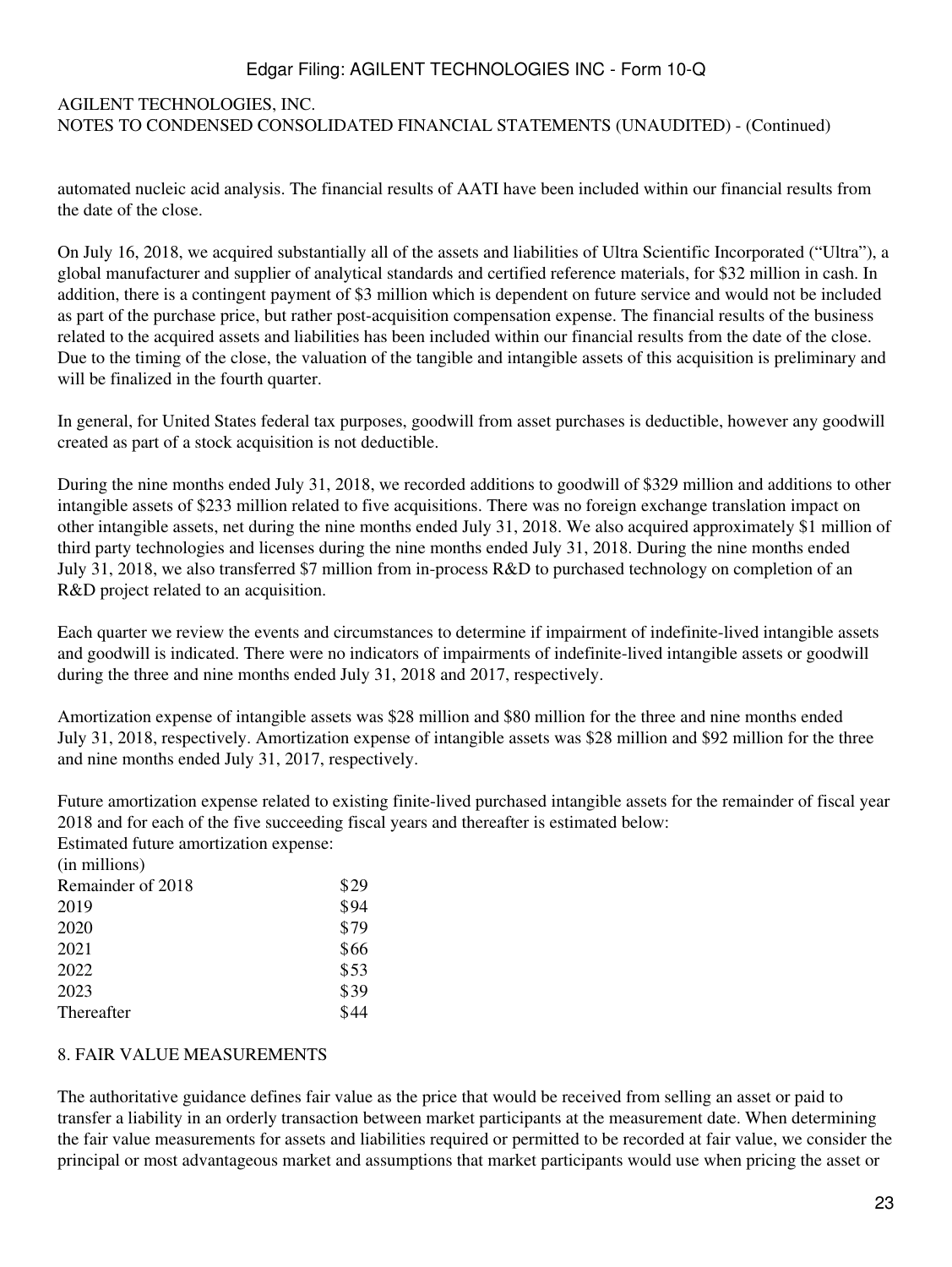liability.

### Fair Value Hierarchy

The guidance establishes a fair value hierarchy that prioritizes the use of inputs used in valuation techniques into three levels. A financial instrument's categorization within the fair value hierarchy is based upon the lowest level of input that is significant to the fair value measurement. There are three levels of inputs that may be used to measure fair value:

Level 1- applies to assets or liabilities for which there are quoted prices in active markets for identical assets or liabilities.

Level 2- applies to assets or liabilities for which there are inputs other than quoted prices included within level 1 that are observable, either directly or indirectly, for the asset or liability such as: quoted prices for similar assets or liabilities in active markets; quoted prices for identical or similar assets or liabilities in less active markets; or other inputs that can be derived principally from, or corroborated by, observable market data.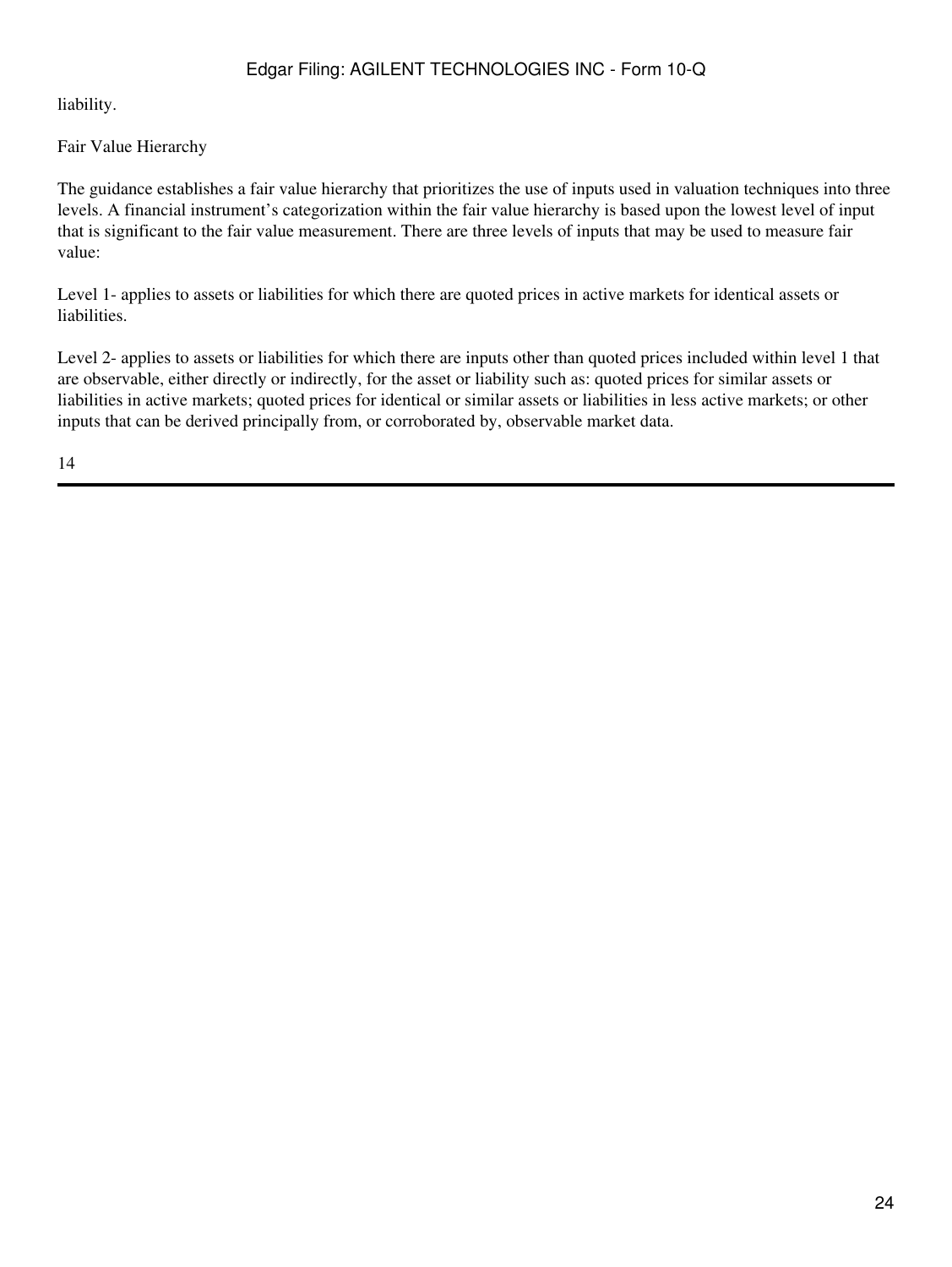#### AGILENT TECHNOLOGIES, INC.

NOTES TO CONDENSED CONSOLIDATED FINANCIAL STATEMENTS (UNAUDITED) - (Continued)

Level 3- applies to assets or liabilities for which there are unobservable inputs to the valuation methodology that are significant to the measurement of the fair value of the assets or liabilities.

Financial Assets and Liabilities Measured at Fair Value on a Recurring Basis

Financial assets and liabilities measured at fair value on a recurring basis as of July 31, 2018 were as follows:

|                                                         | Fair Value Measurement at July 31, |                                                                                                                  |     |    |                                                    |  |  |  |
|---------------------------------------------------------|------------------------------------|------------------------------------------------------------------------------------------------------------------|-----|----|----------------------------------------------------|--|--|--|
|                                                         |                                    |                                                                                                                  |     |    |                                                    |  |  |  |
|                                                         | July 31,<br>2018                   | Quoted PSignsificant<br>in ActiveOther<br>Markets fObservable<br><b>Identical Passetts</b><br>(Level 1)(Level 2) |     |    | Significant<br>Unobservable<br>Inputs<br>(Level 3) |  |  |  |
| Assets:                                                 | (in millions)                      |                                                                                                                  |     |    |                                                    |  |  |  |
| Short-term                                              |                                    |                                                                                                                  |     |    |                                                    |  |  |  |
| Cash equivalents (money market funds)                   |                                    | $$1,216$ $$1,216$ $$$                                                                                            |     |    |                                                    |  |  |  |
| Derivative instruments (foreign exchange contracts) 11  |                                    |                                                                                                                  | 11  |    |                                                    |  |  |  |
| Long-term                                               |                                    |                                                                                                                  |     |    |                                                    |  |  |  |
| Trading securities                                      | 32                                 | 32                                                                                                               |     |    |                                                    |  |  |  |
| Total assets measured at fair value                     |                                    | $$1,259$ $$1,248$ $$11$                                                                                          |     |    | \$                                                 |  |  |  |
| Liabilities:                                            |                                    |                                                                                                                  |     |    |                                                    |  |  |  |
| Short-term                                              |                                    |                                                                                                                  |     |    |                                                    |  |  |  |
| Derivative instruments (foreign exchange contracts) \$2 |                                    |                                                                                                                  | \$. | 2  | \$                                                 |  |  |  |
| Long-term                                               |                                    |                                                                                                                  |     |    |                                                    |  |  |  |
| Deferred compensation liability                         | 32                                 |                                                                                                                  | 32  |    |                                                    |  |  |  |
| Total liabilities measured at fair value                | \$34                               |                                                                                                                  | \$  | 34 | \$                                                 |  |  |  |

Financial assets and liabilities measured at fair value on a recurring basis as of October 31, 2017 were as follows:

|                                                       |                 |                                                                                           |   |                     | Fair Value Measurement at October                  |  |
|-------------------------------------------------------|-----------------|-------------------------------------------------------------------------------------------|---|---------------------|----------------------------------------------------|--|
|                                                       |                 | 31, 2017 Using                                                                            |   |                     |                                                    |  |
|                                                       | October<br>2017 | Quoted PSignsificant<br>in ActiveOther<br><b>Identical Passetts</b><br>(Level 1)(Level 2) |   | Mårkets fobservable | Significant<br>Unobservable<br>Inputs<br>(Level 3) |  |
|                                                       | (in millions)   |                                                                                           |   |                     |                                                    |  |
| Assets:                                               |                 |                                                                                           |   |                     |                                                    |  |
| Short-term                                            |                 |                                                                                           |   |                     |                                                    |  |
| Cash equivalents (money market funds)                 |                 | $$1,659$ \$1,659 \$                                                                       |   |                     |                                                    |  |
| Derivative instruments (foreign exchange contracts) 4 |                 |                                                                                           | 4 |                     |                                                    |  |
| Long-term                                             |                 |                                                                                           |   |                     |                                                    |  |
| Trading securities                                    | 32              | 32                                                                                        |   |                     |                                                    |  |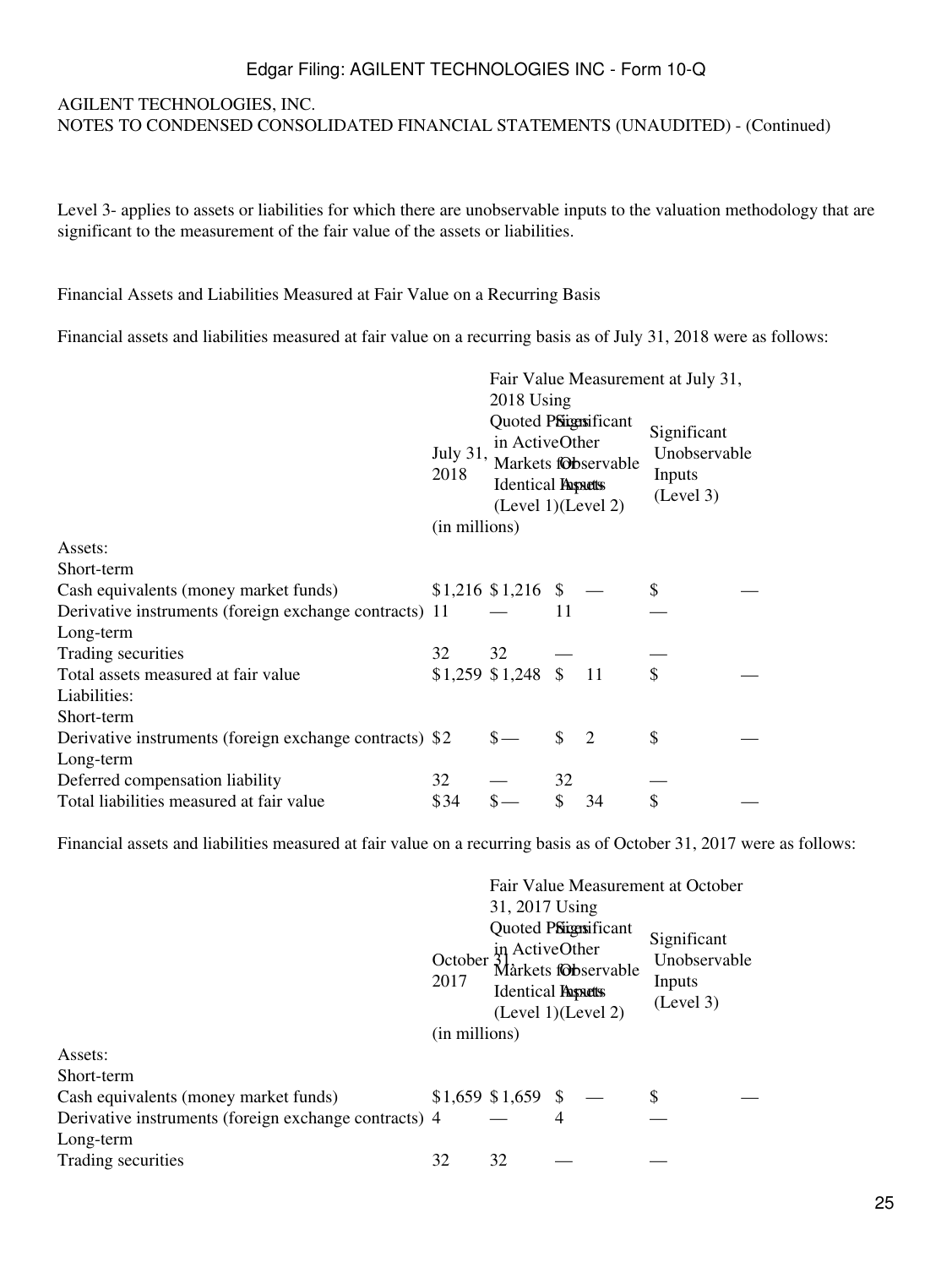| 32   |      | 32                                                               |    |                              |  |
|------|------|------------------------------------------------------------------|----|------------------------------|--|
| \$38 | $S-$ |                                                                  | 38 | S                            |  |
|      |      | Derivative instruments (foreign exchange contracts) $$6 \quad $$ |    | $$1,695$ \$1,691 \$ 4<br>S 6 |  |

Our money market funds and trading securities investments are generally valued using quoted market prices and therefore are classified within level 1 of the fair value hierarchy. Our derivative financial instruments are classified within level 2, as there is not an active market for each hedge contract, but the inputs used to calculate the value of the instruments are tied to active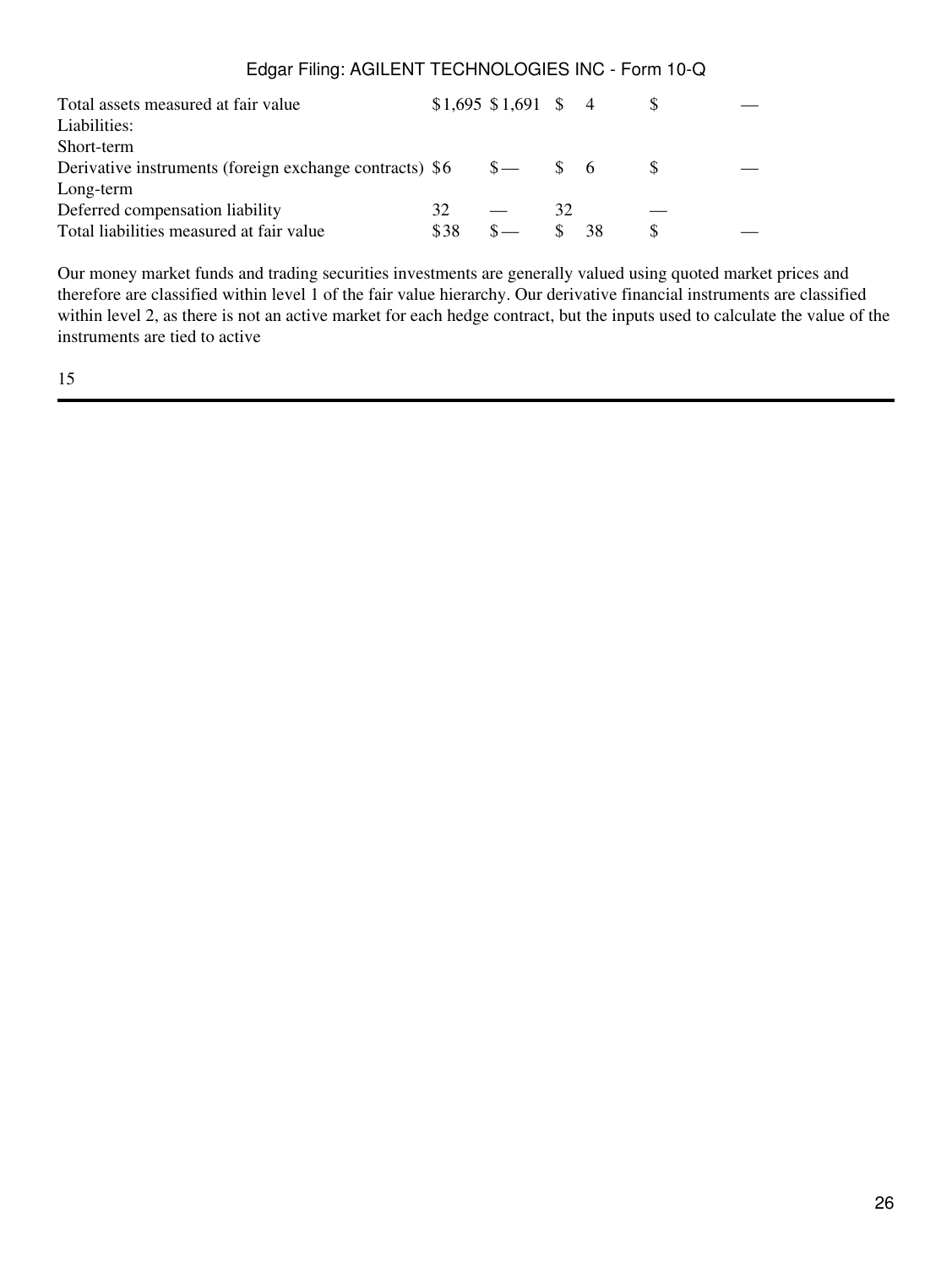#### AGILENT TECHNOLOGIES, INC.

NOTES TO CONDENSED CONSOLIDATED FINANCIAL STATEMENTS (UNAUDITED) - (Continued)

markets. Our deferred compensation liability is classified as level 2 because, although the values are not directly based on quoted market prices, the inputs used in the calculations are observable.

Trading securities, which is comprised of mutual funds, bonds and other similar instruments, and deferred compensation liability are reported at fair value, with gains or losses resulting from changes in fair value recognized currently in net income. Certain derivative instruments are reported at fair value, with unrealized gains and losses, net of tax, included in accumulated other comprehensive loss within stockholders' equity. Realized gains and losses from the sale of these instruments are recorded in net income.

Impairment of Investments. There were no impairments of investments for the three and nine months ended July 31, 2018 and 2017.

Assets and Liabilities Measured at Fair Value on a Non-Recurring Basis

For the three and nine months ended July 31, 2018 and 2017, there were no impairments of long-lived assets held and used or long-lived assets held for sale.

#### 9. DERIVATIVES

We are exposed to foreign currency exchange rate fluctuations and interest rate changes in the normal course of our business. As part of our risk management strategy, we use derivative instruments, primarily forward contracts, purchased options to hedge economic and/or accounting exposures resulting from changes in foreign currency exchange rates.

#### Fair Value Hedges

We are exposed to interest rate risk due to the mismatch between the interest expense we pay on our loans at fixed rates and the variable rates of interest we receive from cash, cash equivalents and other short-term investments. We have issued long-term debt in U.S. dollars at fixed interest rates based on the market conditions at the time of financing. The fair value of our fixed rate debt changes when the underlying market rates of interest change, and, in the past, we have used interest rate swaps to change our fixed interest rate payments to U.S. dollar LIBOR-based variable interest expense to match the floating interest income from our cash, cash equivalents and other short-term investments. As of July 31, 2018, all interest rate swap contracts had either been terminated or had expired.

On August 9, 2011, we terminated five interest rate swap contracts related to our 2020 senior notes that represented the notional amount of \$500 million. The remaining gain to be amortized at July 31, 2018 was \$8 million. All deferred gains from terminated interest rate swaps are being amortized over the remaining life of the respective senior notes.

#### Cash Flow Hedges

We enter into foreign exchange contracts to hedge our forecasted operational cash flow exposures resulting from changes in foreign currency exchange rates. These foreign exchange contracts, carried at fair value, have maturities between one and twelve months. These derivative instruments are designated and qualify as cash flow hedges under the criteria prescribed in the authoritative guidance and are assessed for effectiveness against the underlying exposure every reporting period. Changes in the time value of the foreign exchange contract are excluded from the assessment of hedge effectiveness and are recognized in other income (expense) each period. The changes in fair value of the effective portion of the derivative instrument are recognized in accumulated other comprehensive income (loss).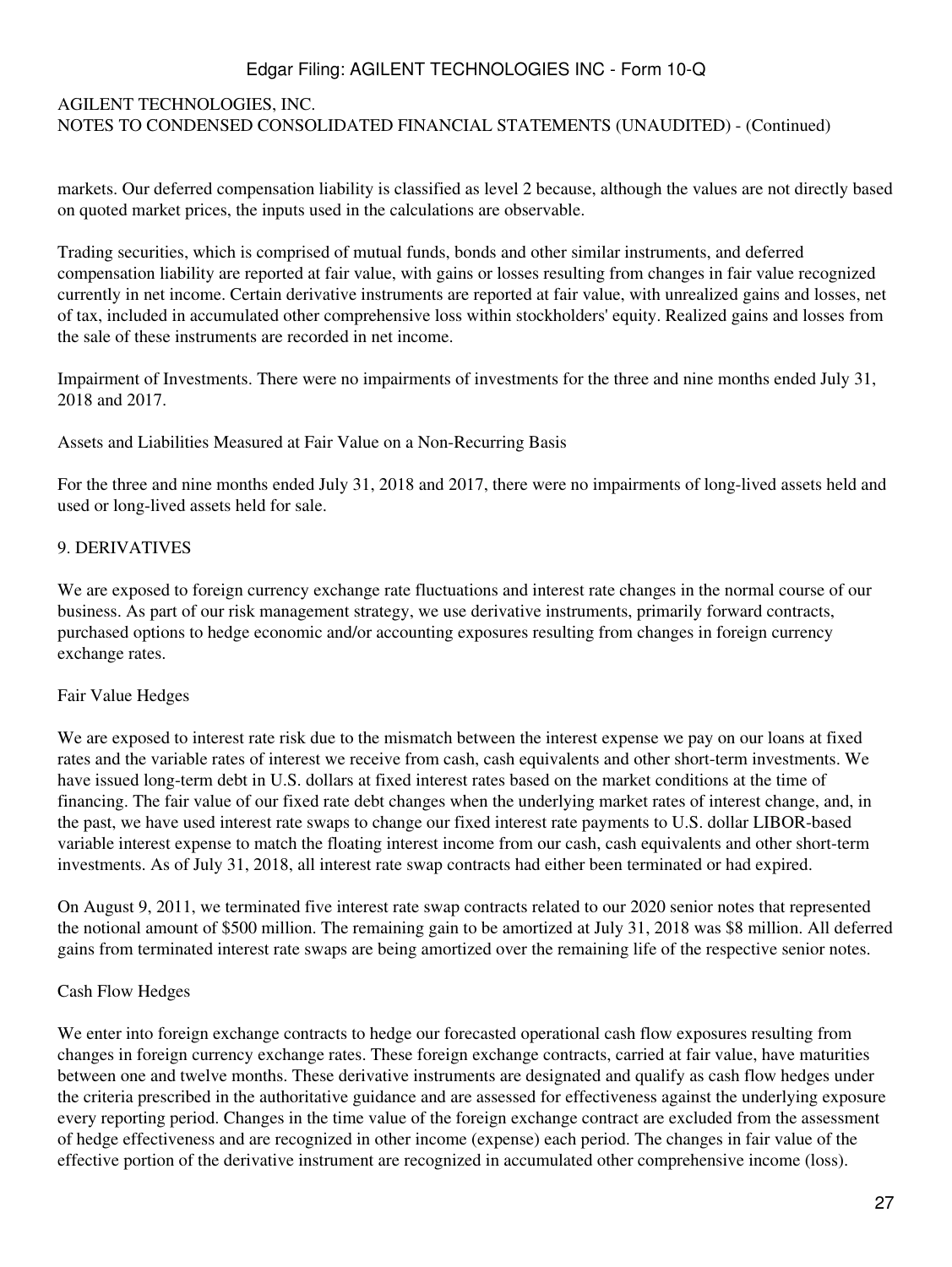Amounts associated with cash flow hedges are reclassified to cost of sales in the condensed consolidated statement of operations when the forecasted transaction occurs. If it becomes probable that the forecasted transaction will not occur, the hedge relationship will be de-designated and amounts accumulated in other comprehensive income (loss) will be reclassified to other income (expense) in the current period. Changes in the fair value of the ineffective portion of derivative instruments are recognized in other income (expense) in the condensed consolidated statement of operations in the current period. We record the premium paid (time value) of an option on the date of purchase as an asset. For options designated as cash flow hedges, changes in the time value are excluded from the assessment of hedge effectiveness and are recognized in other income (expense) over the life of the option contract. For the three and nine months ended July 31, 2018 and 2017 ineffectiveness and gains and losses recognized in other income (expense) due to de-designation of cash flow hedge contracts were not significant.

In July 2012, Agilent executed treasury lock agreements for \$400 million in connection with future interest payments to be made on our 2022 senior notes issued on September 10, 2012. We designated the treasury lock as a cash flow hedge. The treasury lock contracts were terminated on September 10, 2012 and we recognized a deferred gain in accumulated other comprehensive income which is being amortized to interest expense over the life of the 2022 senior notes. The remaining gain to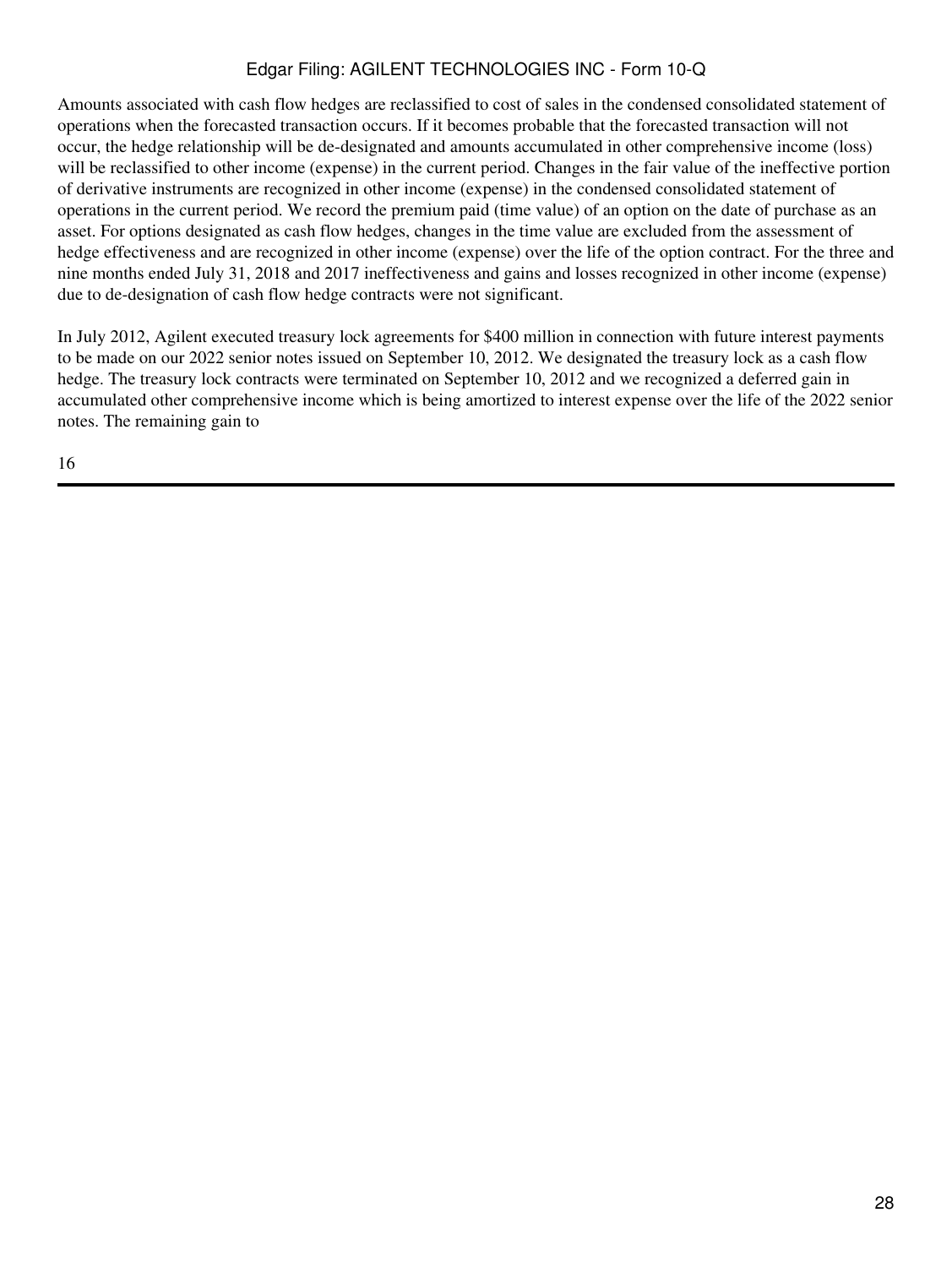# AGILENT TECHNOLOGIES, INC. NOTES TO CONDENSED CONSOLIDATED FINANCIAL STATEMENTS (UNAUDITED) - (Continued)

be amortized related to the treasury lock agreements at July 31, 2018 was \$1 million.

In February 2016, Agilent executed three forward-starting pay fixed/receive variable interest rate swaps for the notional amount of \$300 million in connection with future interest payments to be made on our 2026 senior notes issued on September 15, 2016. These derivative instruments were designated and qualified as cash flow hedges under the criteria prescribed in the authoritative guidance. The swap arrangements were terminated on September 15, 2016 with a payment of \$10 million and we recognized this as a deferred loss in accumulated other comprehensive income which is being amortized to interest expense over the life of the 2026 senior notes. The remaining loss to be amortized related to the interest rate swap agreements at July 31, 2018 was \$8 million.

#### Other Hedges

Additionally, we enter into foreign exchange contracts to hedge monetary assets and liabilities that are denominated in currencies other than the functional currency of our subsidiaries. These foreign exchange contracts are carried at fair value and do not qualify for hedge accounting treatment and are not designated as hedging instruments. Changes in value of the derivative are recognized in other income (expense) in the condensed consolidated statement of operations, in the current period, along with the offsetting foreign currency gain or loss on the underlying assets or liabilities.

Our use of derivative instruments exposes us to credit risk to the extent that the counterparties may be unable to meet the terms of the agreement. We do, however, seek to mitigate such risks by limiting our counterparties to major financial institutions which are selected based on their credit ratings and other factors. We have established policies and procedures for mitigating credit risk that include establishing counterparty credit limits, monitoring credit exposures, and continually assessing the creditworthiness of counterparties.

A number of our derivative agreements contain threshold limits to the net liability position with counterparties and are dependent on our corporate credit rating determined by the major credit rating agencies. The counterparties to the derivative instruments may request collateralization, in accordance with derivative agreements, on derivative instruments in net liability positions.

The aggregate fair value of all derivative instruments with credit-risk-related contingent features that were in a net liability position as of July 31, 2018, was \$1 million. The credit-risk-related contingent features underlying these agreements had not been triggered as of July 31, 2018.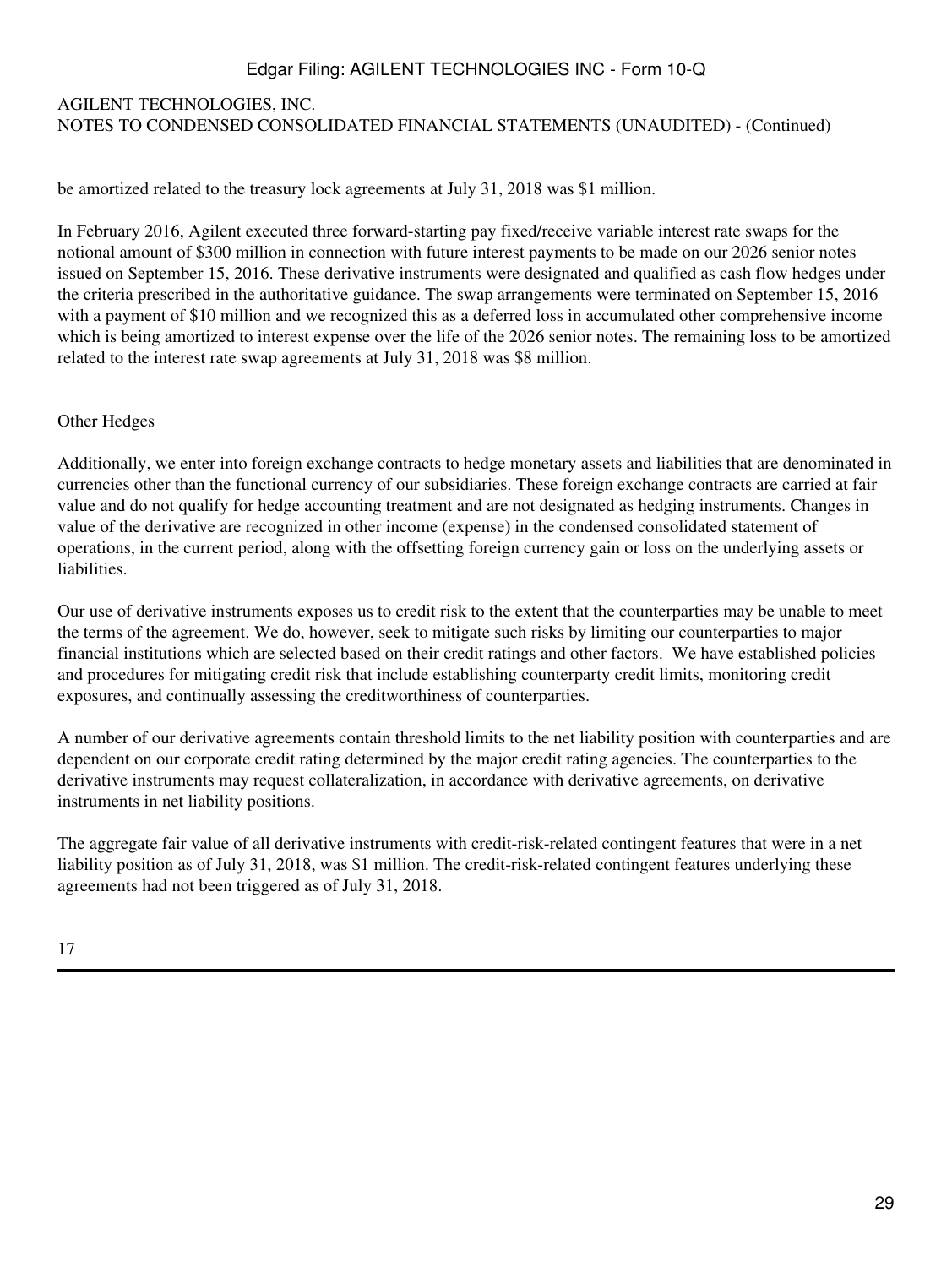#### AGILENT TECHNOLOGIES, INC. NOTES TO CONDENSED CONSOLIDATED FINANCIAL STATEMENTS (UNAUDITED) - (Continued)

There were 124 foreign exchange forward contracts open as of July 31, 2018 and designated as cash flow hedges. There were 173 foreign exchange forward contracts open as of July 31, 2018 not designated as hedging instruments. The aggregated notional amounts by currency and designation as of July 31, 2018 were as follows:

|                          | Derivatives<br>as<br>Cash Flow<br>Hedges | Derivatives<br>Pesignated<br>Designated<br>as Hedging<br>Instruments |  |  |  |  |
|--------------------------|------------------------------------------|----------------------------------------------------------------------|--|--|--|--|
|                          | Forward                                  | Forward                                                              |  |  |  |  |
|                          | Contracts                                | Contracts                                                            |  |  |  |  |
|                          | <b>USD</b>                               | <b>USD</b>                                                           |  |  |  |  |
| Currency                 | Buy/(Sell)                               | Buy/(Sell)                                                           |  |  |  |  |
|                          | (in millions)                            |                                                                      |  |  |  |  |
| Euro                     | \$ (57)                                  | 120<br>\$                                                            |  |  |  |  |
| <b>British Pound</b>     | (55)                                     | 5                                                                    |  |  |  |  |
| Canadian Dollar          | (41)                                     | 14                                                                   |  |  |  |  |
| <b>Australian Dollar</b> | 6                                        | 14                                                                   |  |  |  |  |
| Malaysian Ringgit        |                                          | (3)                                                                  |  |  |  |  |
| Japanese Yen             | (93)<br>$\lambda$                        | 40                                                                   |  |  |  |  |
| Danish Krone             |                                          | 16                                                                   |  |  |  |  |
| Korean Won               | (40)<br>$\lambda$                        | (21)                                                                 |  |  |  |  |
| Singapore Dollar         | 17                                       | (4)                                                                  |  |  |  |  |
| <b>Swiss Franc</b>       |                                          | (6)                                                                  |  |  |  |  |
| Chinese Yuan Renminbi    | (50)<br>$\lambda$                        | 15                                                                   |  |  |  |  |
| Polish Zloty             |                                          | (4)                                                                  |  |  |  |  |
| Swedish Krona            |                                          | (9)                                                                  |  |  |  |  |
| Other                    |                                          | (14)                                                                 |  |  |  |  |
| Totals                   | \$ (313)                                 | \$<br>163                                                            |  |  |  |  |

Derivative instruments are subject to master netting arrangements and are disclosed gross in the balance sheet in accordance with the authoritative guidance. The gross fair values and balance sheet location of derivative instruments held in the consolidated balance sheet as of July 31, 2018 and October 31, 2017 were as follows:

| Fair Values of Derivative Instruments          |            |                      |                               |            |                    |
|------------------------------------------------|------------|----------------------|-------------------------------|------------|--------------------|
| <b>Asset Derivatives</b>                       |            |                      | <b>Liability Derivatives</b>  |            |                    |
|                                                | Fair Value | July 31 Q ctober 31, |                               | Fair Value | July 30 ctober 31, |
| <b>Balance Sheet Location</b>                  | 2018 2017  |                      | <b>Balance Sheet Location</b> | 2018 2017  |                    |
| (in millions)                                  |            |                      |                               |            |                    |
| Derivatives designated as hedging instruments: |            |                      |                               |            |                    |
| Cash flow hedges                               |            |                      |                               |            |                    |
| Foreign exchange contracts                     |            |                      |                               |            |                    |
| Other current assets                           | \$10S      | 2                    |                               |            | $\overline{2}$     |

Derivatives not designated as hedging instruments: Foreign exchange contracts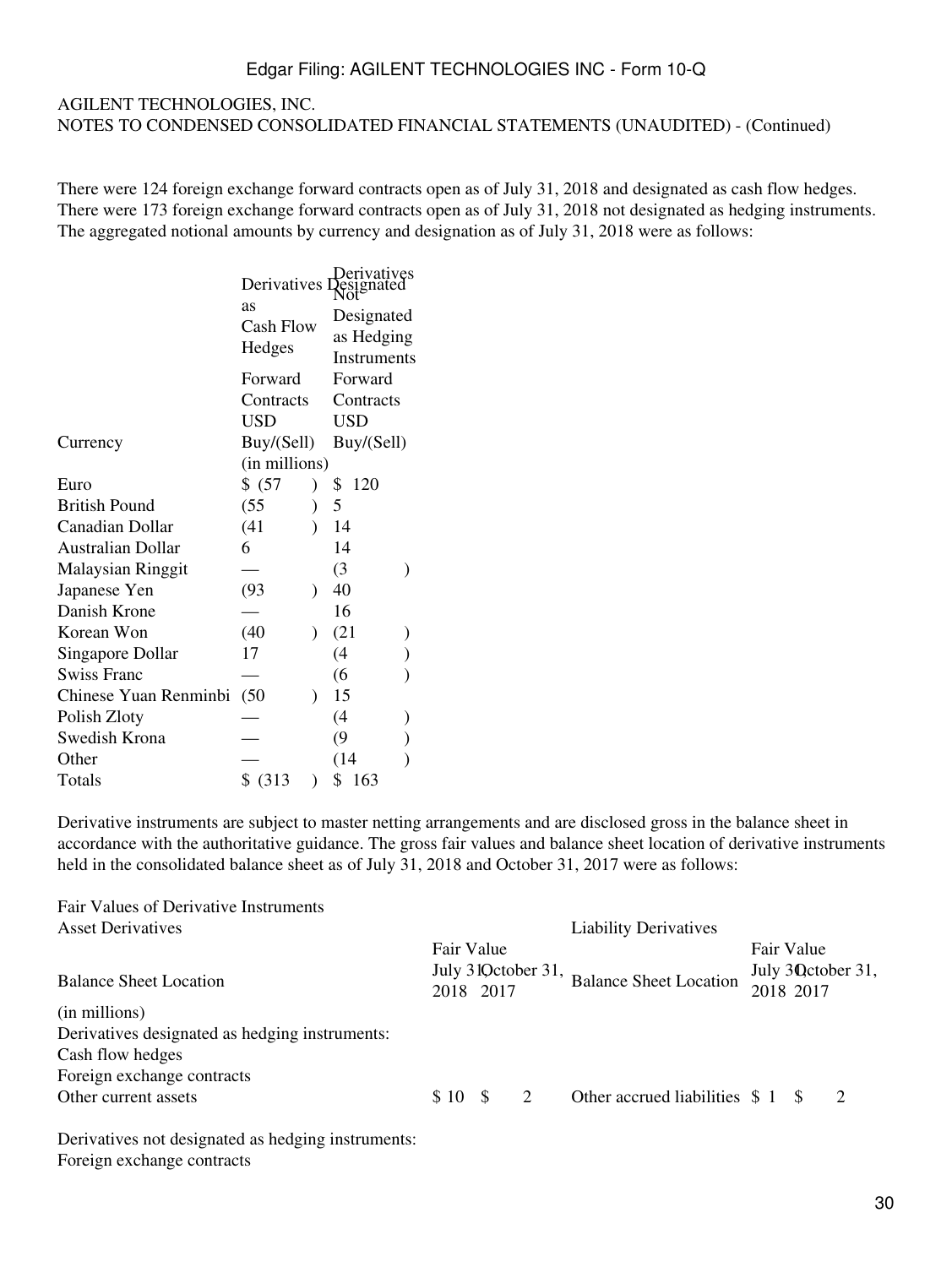|                                           | Edgar Filing: AGILENT TECHNOLOGIES INC - Form 10-Q |  |             |                                                  |  |                                             |  |
|-------------------------------------------|----------------------------------------------------|--|-------------|--------------------------------------------------|--|---------------------------------------------|--|
| Other current assets<br>Total derivatives |                                                    |  | $$11 \tS 4$ | $$1 \t$ 2 \t Other accrued liabilities $1 \t$ 4$ |  | $\frac{1}{2}$ $\frac{1}{2}$ $\frac{1}{2}$ 6 |  |
|                                           |                                                    |  |             |                                                  |  |                                             |  |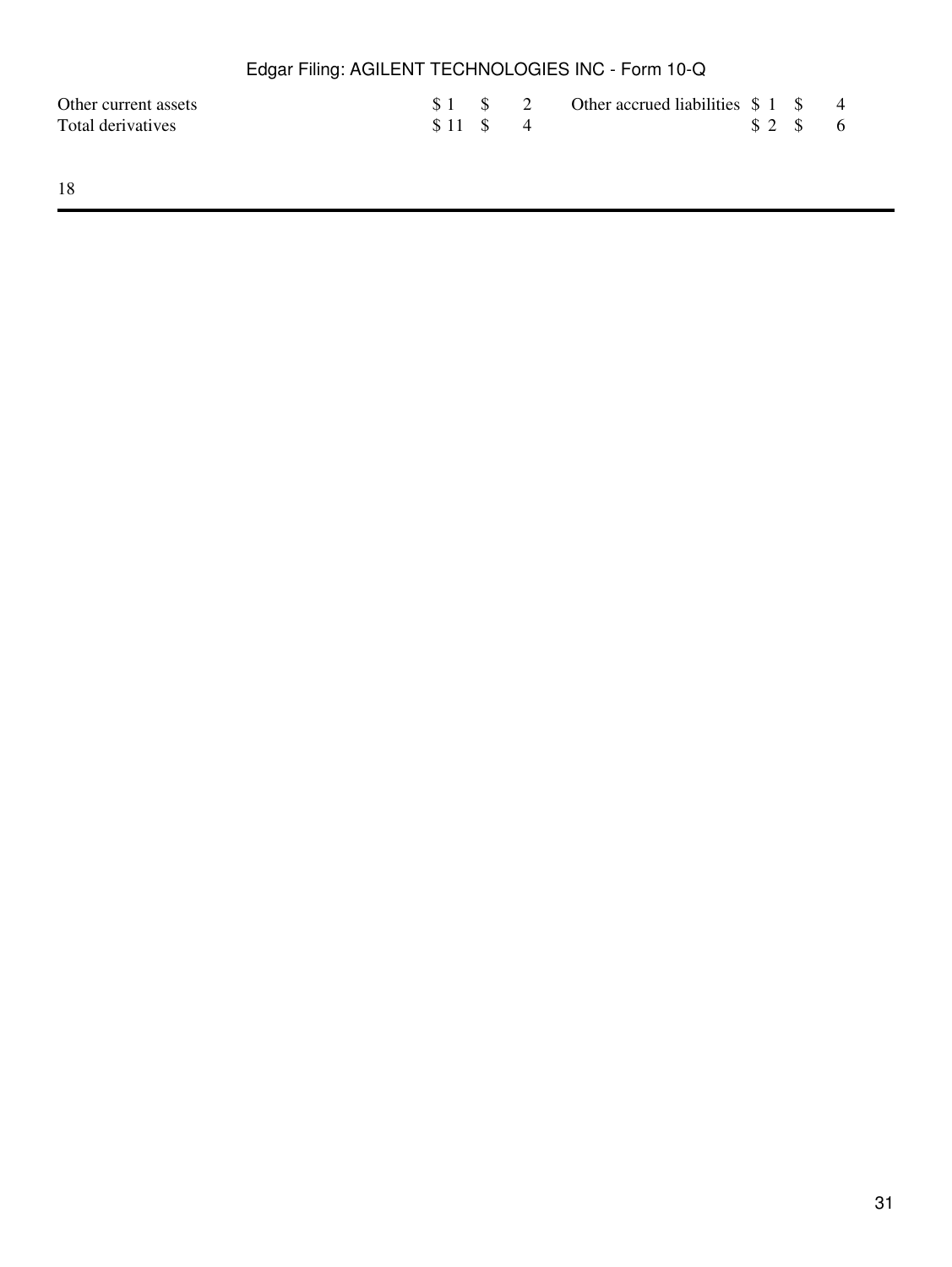#### AGILENT TECHNOLOGIES, INC.

NOTES TO CONDENSED CONSOLIDATED FINANCIAL STATEMENTS (UNAUDITED) - (Continued)

The effect of derivative instruments for foreign exchange contracts designated as hedging instruments and not designated as hedging instruments in our consolidated statement of operations were as follows:

| Three         | Nine                |  |  |  |  |  |
|---------------|---------------------|--|--|--|--|--|
| Months        | Months              |  |  |  |  |  |
| Ended         | Ended               |  |  |  |  |  |
| July 31,      | July 31,            |  |  |  |  |  |
|               | 2018 2017 2018 2017 |  |  |  |  |  |
| (in millions) |                     |  |  |  |  |  |

Derivatives designated as hedging instruments:

Cash Flow Hedges

Foreign exchange contracts:

| Gain (loss) recognized in accumulated other comprehensive income (loss)                                    | $$8 \quad $(4) $3 \quad $(3)$ |            |  |
|------------------------------------------------------------------------------------------------------------|-------------------------------|------------|--|
| Gain (loss) reclassified from accumulated other comprehensive income (loss) into cost of sales $\S(1)$ \$1 |                               | $$(6)$ \$3 |  |
| Derivatives not designated as hedging instruments:                                                         |                               |            |  |
| Gain (loss) recognized in other income (expense)                                                           | $\{(2)$ \$10 \ \$(2) \$7      |            |  |

At July 31, 2018, the estimated amount of existing net gain that is expected to be reclassified from accumulated other comprehensive loss to cost of sales within the next twelve months is \$11 million.

#### 10. RETIREMENT PLANS AND POST RETIREMENT PENSION PLANS

Components of net periodic costs. For the three and nine months ended July 31, 2018 and 2017, our net pension and post retirement benefit costs were comprised of the following:

|                                                                                                                             | Three Months Ended July 31,                  |               |                     |                                                                                        |                                                     |  |  |                             |  |
|-----------------------------------------------------------------------------------------------------------------------------|----------------------------------------------|---------------|---------------------|----------------------------------------------------------------------------------------|-----------------------------------------------------|--|--|-----------------------------|--|
|                                                                                                                             | U.S.<br>Pension Plans                        |               | Non-U.S.<br>Pension |                                                                                        | <b>Benefit Plans</b>                                |  |  | <b>U.S. Post Retirement</b> |  |
|                                                                                                                             |                                              |               |                     | 2018 2017 2018 2017 2018                                                               |                                                     |  |  | 2017                        |  |
|                                                                                                                             |                                              | (in millions) |                     |                                                                                        |                                                     |  |  |                             |  |
| Service cost—benefits earned during the perio $\frac{3}{4}$ = \$6 \$5 \$ —<br>Interest cost on benefit obligation 4 4 3 3 1 |                                              |               |                     |                                                                                        |                                                     |  |  |                             |  |
| Interest cost on benefit obligation                                                                                         |                                              |               |                     |                                                                                        |                                                     |  |  |                             |  |
| Expected return on plan assets                                                                                              |                                              |               |                     | $(7)$ $(7)$ $(11)$ $(10)$ $(2)$                                                        |                                                     |  |  | (1)                         |  |
| Amortization:                                                                                                               |                                              |               |                     |                                                                                        |                                                     |  |  |                             |  |
| <b>Actuarial losses</b>                                                                                                     |                                              |               | 7                   | 9                                                                                      |                                                     |  |  | 3                           |  |
| Prior service credits                                                                                                       |                                              |               |                     |                                                                                        |                                                     |  |  |                             |  |
| Total net plan costs                                                                                                        |                                              |               |                     | $\frac{1}{\$(2) \ \$(3) \ \$5} \frac{1}{\$5} \frac{1}{\$7} \frac{1}{\$} \frac{2}{\$1}$ |                                                     |  |  |                             |  |
| Settlements gains                                                                                                           |                                              |               |                     | $s - s - s - s - s$                                                                    |                                                     |  |  |                             |  |
|                                                                                                                             |                                              |               |                     | Nine Months Ended July 31,                                                             |                                                     |  |  |                             |  |
|                                                                                                                             | Non-U.S.<br>U.S.<br>Pension<br>Pension Plans |               |                     |                                                                                        | <b>U.S. Post Retirement</b><br><b>Benefit Plans</b> |  |  |                             |  |
|                                                                                                                             |                                              | (in millions) |                     | 2018 2017 2018 2017 2018                                                               |                                                     |  |  | 2017                        |  |
| Service cost—benefits earned during the perio $\delta$ — \$— \$16 \$13                                                      |                                              |               |                     |                                                                                        | $\mathbb{S}$                                        |  |  |                             |  |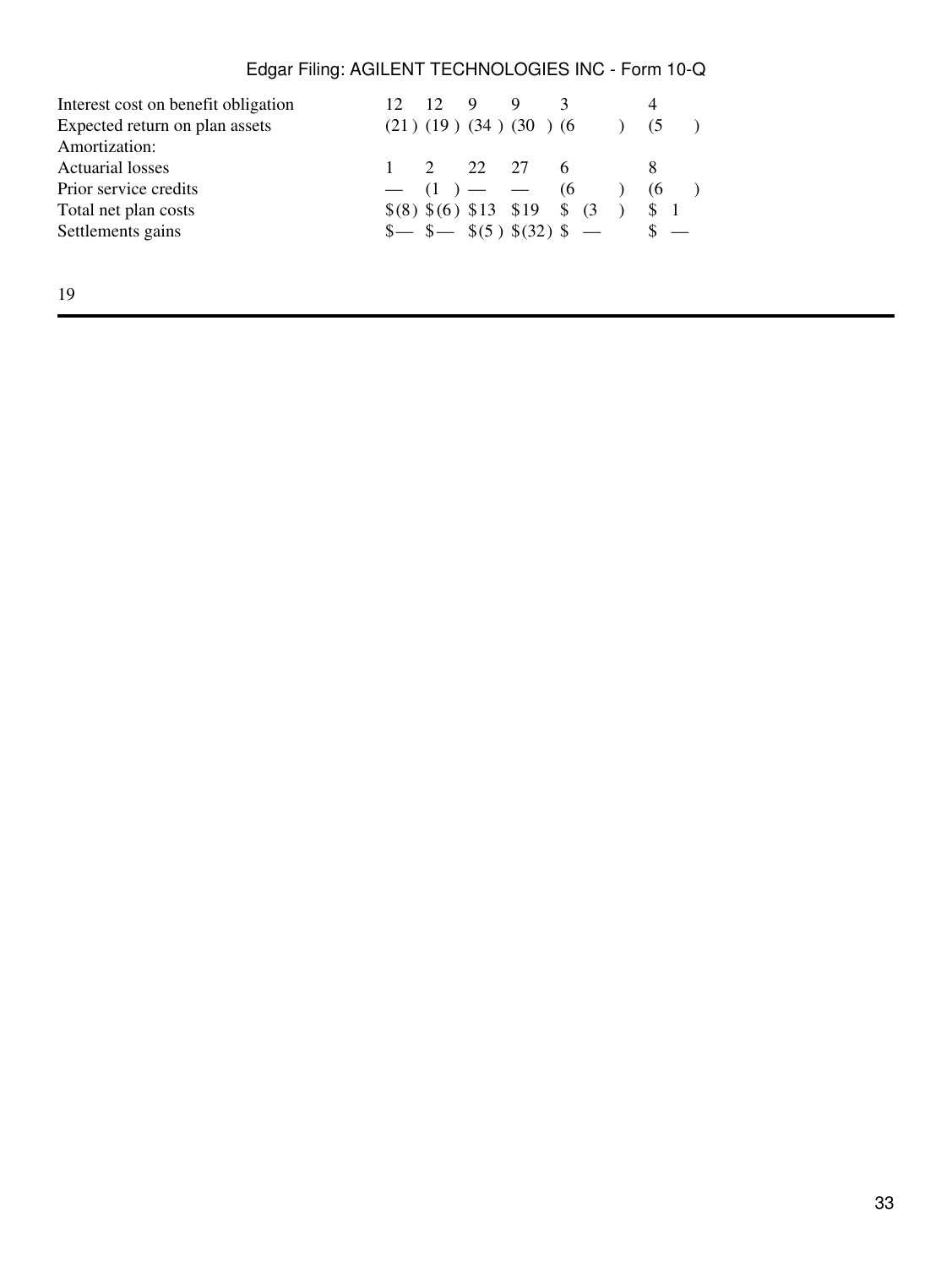# AGILENT TECHNOLOGIES, INC. NOTES TO CONDENSED CONSOLIDATED FINANCIAL STATEMENTS (UNAUDITED) - (Continued)

We made no contributions to our U.S. defined benefit plans during the three and nine months ended July 31, 2018. We contributed \$5 million and \$16 million to our non-U.S. defined benefit plans during the three and nine months ended July 31, 2018, respectively.

We contributed zero and \$25 million to our U.S. defined benefit plans during the three and nine months ended July 31, 2017. We contributed \$6 million and \$15 million to our non-U.S. defined benefit plans during the three and nine months ended July 31, 2017, respectively.

We do not expect to contribute to our U.S. defined benefit plans during the remainder of 2018 and we expect to contribute \$8 million to our non-U.S. defined benefit plans during the remainder of 2018.

Japanese Welfare Pension Insurance Law. In Japan, Agilent has employees' pension fund plans, which are defined benefit pension plans established under the Japanese Welfare Pension Insurance Law (JWPIL). The plans are composed of (a) a substitutional portion based on the pay-related part of the old-age pension benefits prescribed by JWPIL (similar to social security benefits in the United States) and (b) a corporate portion based on a contributory defined benefit pension arrangement established at the discretion of the company. During the nine months ended July 31, 2017, Agilent received government approval and returned the substitutional portion of Japan's pension plan to the Japanese government, as allowed by the JWPIL. The initial transfer resulted in a net gain of \$32 million which was recorded within cost of sales and operating expenses in the condensed consolidated statement of operations. The net gain consisted of two parts - a gain of \$41 million, representing the difference between the fair values of the Accumulated Benefit Obligation (ABO) settled of \$65 million and the assets transferred from the pension trust to the government of Japan of \$24 million, offset by a settlement loss of \$9 million related to the recognition of previously unrecognized actuarial losses included in accumulated other comprehensive income. In the first quarter of fiscal year 2018, after the Japanese government's final review of our initial payment, we received a refund of \$5.2 million which was recorded as a settlement gain.

### 11. WARRANTIES AND CONTINGENCIES

#### Warranties

We accrue for standard warranty costs based on historical trends in warranty charges as a percentage of net product shipments. The accrual is reviewed regularly and periodically adjusted to reflect changes in warranty cost estimates. Estimated warranty charges are recorded within cost of products at the time products are sold. The standard warranty accrual balances are held in other accrued and other long-term liabilities on our condensed consolidated balance sheet. Our standard warranty terms typically extend to one year from the date of delivery, depending on the product.

A summary of the standard warranty accrual activity is shown in the table below:

|                                                         | Nine              |  |  |
|---------------------------------------------------------|-------------------|--|--|
|                                                         | Months            |  |  |
|                                                         | Ended<br>July 31, |  |  |
|                                                         |                   |  |  |
|                                                         | 2018 2017         |  |  |
|                                                         | (in millions)     |  |  |
| Beginning balance as of November 1,                     | \$35<br>\$ 34     |  |  |
| Accruals for warranties including change in estimate 38 | 38                |  |  |
| Settlements made during the period                      |                   |  |  |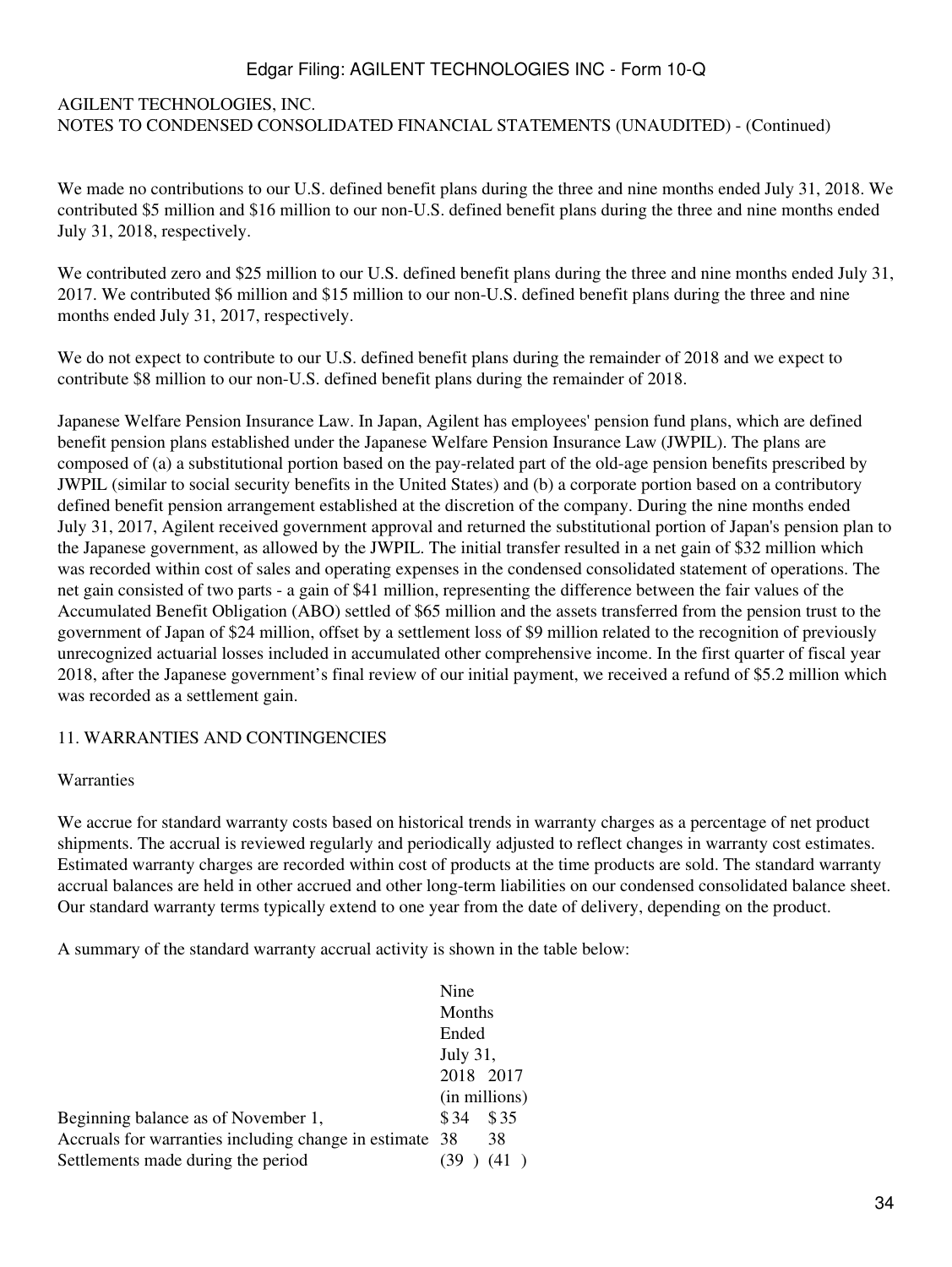| Ending balance as of July 31,               | $$33$ $$32$ |  |  |
|---------------------------------------------|-------------|--|--|
| Accruals for warranties due within one year | \$33 \$31   |  |  |
| Accruals for warranties due after one year  |             |  |  |
| Ending balance as of July 31,               | \$33 \$32   |  |  |

Contingencies

We are involved in lawsuits, claims, investigations and proceedings, including, but not limited to, intellectual property, commercial and employment matters, which arise in the ordinary course of business. There are no matters pending that we currently believe are probable and reasonably possible of having a material impact to our business, consolidated financial condition, results of operations or cash flows.

12. SHORT-TERM DEBT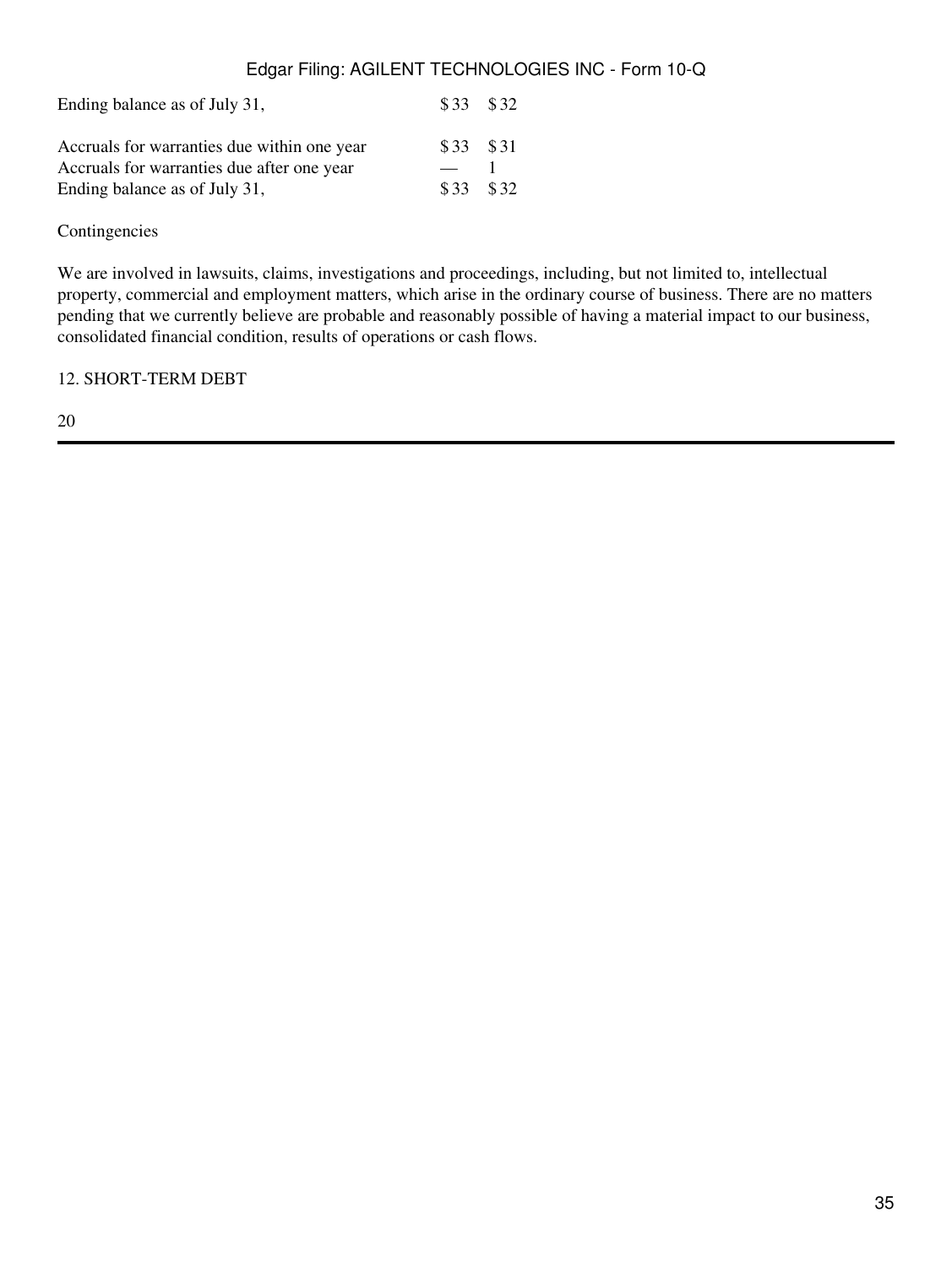### AGILENT TECHNOLOGIES, INC. NOTES TO CONDENSED CONSOLIDATED FINANCIAL STATEMENTS (UNAUDITED) - (Continued)

#### Credit Facilities

On September 15, 2014, Agilent entered into a credit agreement with a group of financial institutions which provides for a \$400 million five-year unsecured credit facility that will expire on September 15, 2019. On June 9, 2015, the commitments under the existing credit facility were increased by \$300 million and on July 14, 2017, the commitments under the existing credit facility were increased by an additional \$300 million so that the aggregate commitments under the facility now total \$1 billion. As of July 31, 2018, the company had no borrowings outstanding under the credit facility. We were in compliance with the covenants for the credit facility during the three and nine months ended July 31, 2018.

#### 2017 Senior Notes

In October 2007, the company issued an aggregate principal amount of \$600 million in senior notes ("2017 senior notes"). On October 20, 2014, we settled the redemption of \$500 million of the \$600 million outstanding aggregate principal amount of our 2017 senior notes. The remaining \$100 million in senior notes matured on November 1, 2017 and were paid in full.

#### 13. LONG-TERM DEBT

#### Senior Notes

The following table summarizes the company's long-term senior notes and the related interest rate swaps:

|                       | July 31, 2018<br>Amortized<br>Principal Wap Total |         |     | October 31, 2017<br>Amortized<br>Principal Total |  |         |
|-----------------------|---------------------------------------------------|---------|-----|--------------------------------------------------|--|---------|
|                       | (in millions)                                     |         |     |                                                  |  |         |
| 2020 Senior Notes 500 |                                                   | 8       | 508 | 499                                              |  | 510     |
| 2022 Senior Notes 398 |                                                   |         | 398 | 398                                              |  | 398     |
| 2023 Senior Notes 596 |                                                   |         | 596 | 596                                              |  | 596     |
| 2026 Senior Notes 297 |                                                   |         | 297 | 297                                              |  | 297     |
| Total                 | \$1.791                                           | ς<br>-8 |     | \$1,799 \$1,790 \$11                             |  | \$1,801 |

All outstanding notes listed above are unsecured and rank equally in right of payment with all of Agilent's other senior unsecured indebtedness. There have been no changes to the principal, maturity, interest rates and interest payment terms of the Agilent senior notes, detailed in the table above, in the nine months ended July 31, 2018 as compared to the senior notes described in our Annual Report on Form 10-K for the fiscal year ended October 31, 2017. All interest rate swap contracts have been terminated and amounts to be amortized over the remaining life of the senior notes as of July 31, 2018 and October 31, 2017 are detailed above.

#### 14. STOCKHOLDERS' EQUITY

#### Stock Repurchase Program

On May 28, 2015, we announced that our board of directors had approved a new share repurchase program (the "2015 repurchase program"). The 2015 repurchase program authorizes the purchase of up to \$1.14 billion of our common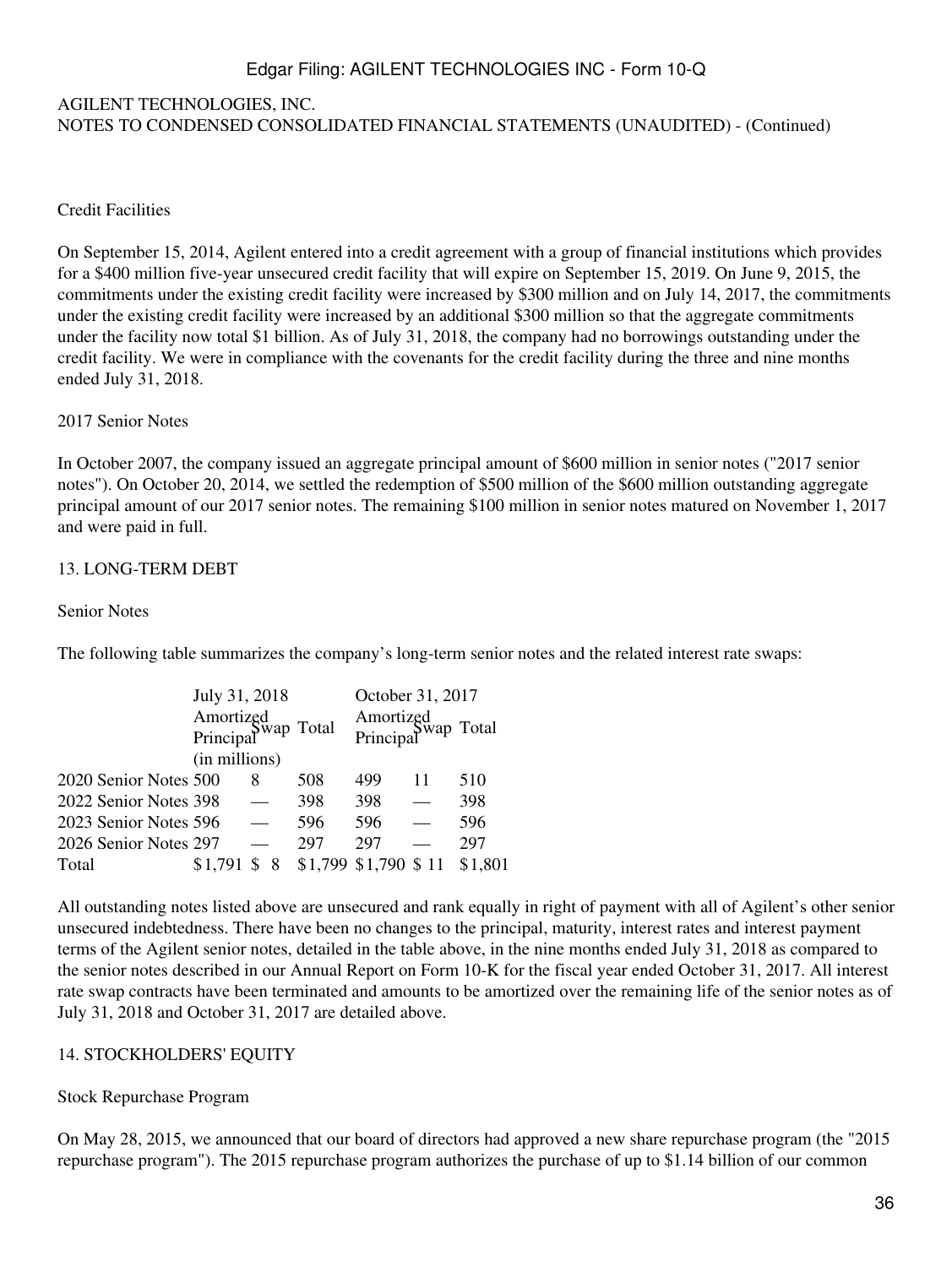stock at the company's discretion through and including November 1, 2018. The 2015 repurchase program does not require the company to acquire a specific number of shares and may be suspended or discontinued at any time. During the three and nine months ended July 31, 2018, we repurchased and retired approximately 3.8 million shares for \$243 million and 5.1 million shares for \$336 million, respectively, under this authorization. During the three and nine months ended July 31, 2017, we repurchased and retired zero shares and 4.1 million shares for \$194 million, respectively, under this authorization. As of July 31, 2018, we had remaining authorization to repurchase up to \$274 million of our common stock under this program.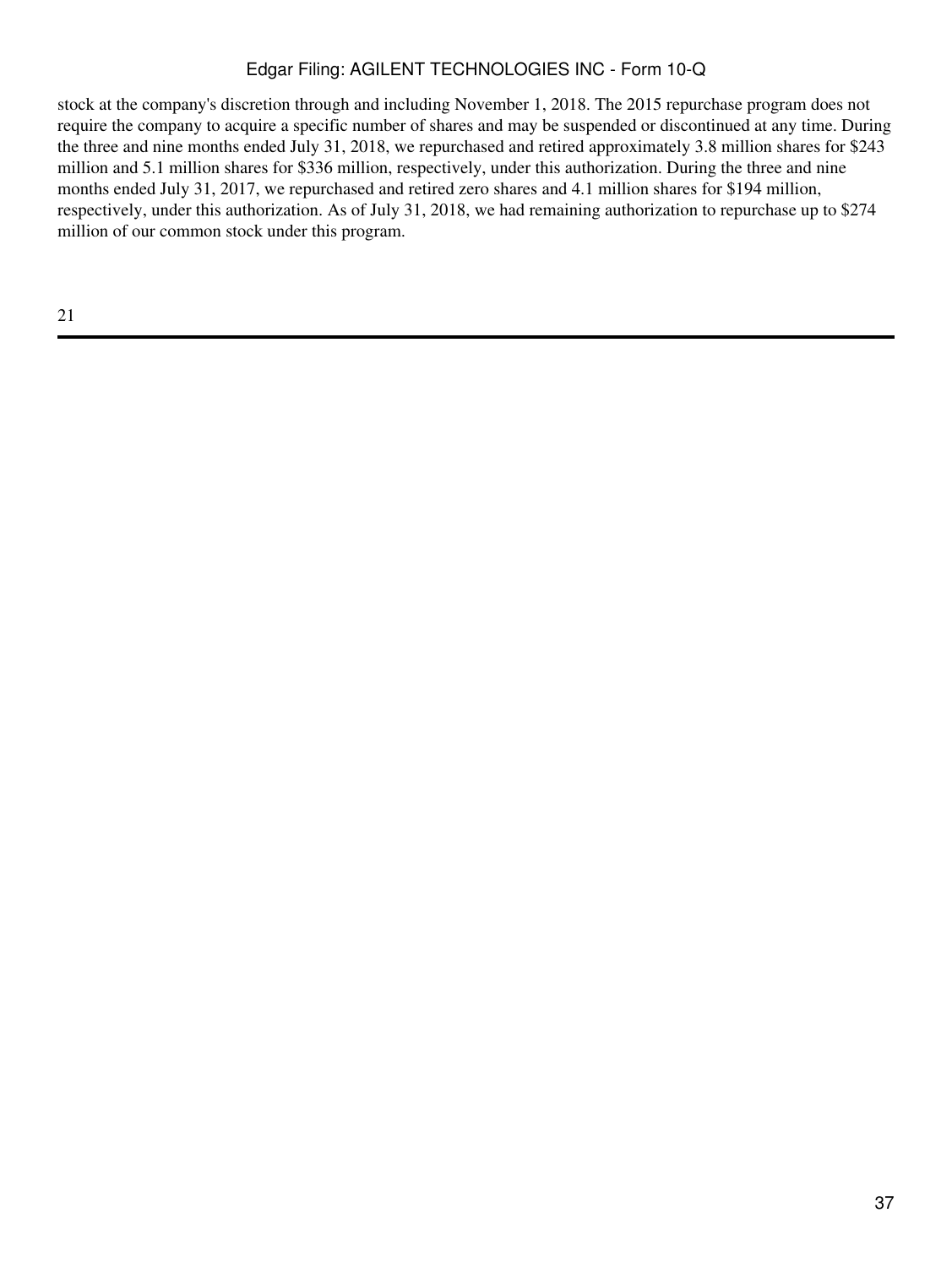# AGILENT TECHNOLOGIES, INC. NOTES TO CONDENSED CONSOLIDATED FINANCIAL STATEMENTS (UNAUDITED) - (Continued)

Cash Dividends on Shares of Common Stock

During the three and nine months ended July 31, 2018, we paid cash dividends of \$0.149 per common share or \$48 million and \$0.447 per common share or \$144 million on the company's common stock, respectively. During the three and nine months ended July 31, 2017, we paid cash dividends of \$0.132 per common share or \$42 million and \$0.396 per common share or \$127 million on the company's common stock, respectively. The timing and amounts of any future dividends are subject to determination and approval by our board of directors.

Accumulated Other Comprehensive Income (Loss)

Changes in accumulated other comprehensive income (loss) by component and related tax effects were as follows (in millions):

|                                                                                       | Net defined<br>benefit pension<br>cost and post<br>retirement plan<br>costs                                                            |
|---------------------------------------------------------------------------------------|----------------------------------------------------------------------------------------------------------------------------------------|
| Three Months Ended July 31, 2018                                                      | Unrealized<br>Foreign Prior<br>Actuarial gains<br>Total<br>currencyservice<br>(losses) on<br>Losses<br>translationedits<br>derivatives |
| As of April 30, 2018                                                                  | (in millions)<br>\$(130) \$137<br>$$ (315 )$ \$<br>(2)<br>\$(310)<br>$\lambda$                                                         |
| Other comprehensive income (loss) before reclassifications                            | 8<br>(30)<br>(39)<br>$\mathbf{1}$<br>$\big)$<br>$)$ —                                                                                  |
| Amounts reclassified out of accumulated other comprehensive income<br>$(\text{loss})$ | 9<br>(2)<br>10<br>$\mathbf{1}$                                                                                                         |
| Tax (expense) benefit                                                                 | (3)<br>(2)<br>(4)<br>1<br>$\mathcal{L}$<br>$\mathcal{L}$                                                                               |
| Other comprehensive income (loss)                                                     | $\boldsymbol{7}$<br>8 <sup>o</sup><br>(25)<br>(39)<br>(1)<br>$\big)$                                                                   |
| As of July 31, 2018                                                                   | \$(169) \$136 \$ (\$307) \$ \$ 5<br>\$(335)                                                                                            |
| Nine Months Ended July 31, 2018                                                       |                                                                                                                                        |
| As of October 31, 2017                                                                | \$(156) \$140 \$ (\$328) \$<br>\$(346)<br>(2)<br>$\lambda$                                                                             |
| Other comprehensive income (loss) before reclassifications                            | 3<br>(13)<br>(10)<br>$\big)$                                                                                                           |
| Amounts reclassified out of accumulated other comprehensive income<br>$(\text{loss})$ | (6)<br>)29<br>29<br>6                                                                                                                  |
| Tax (expense) benefit                                                                 | (8)<br>$\overline{2}$<br>)(2)<br>(8)<br>$\mathcal{L}$<br>$\mathcal{L}$                                                                 |
| Other comprehensive income (loss)                                                     | $\tau$<br>(13)<br>(4)<br>)21<br>11                                                                                                     |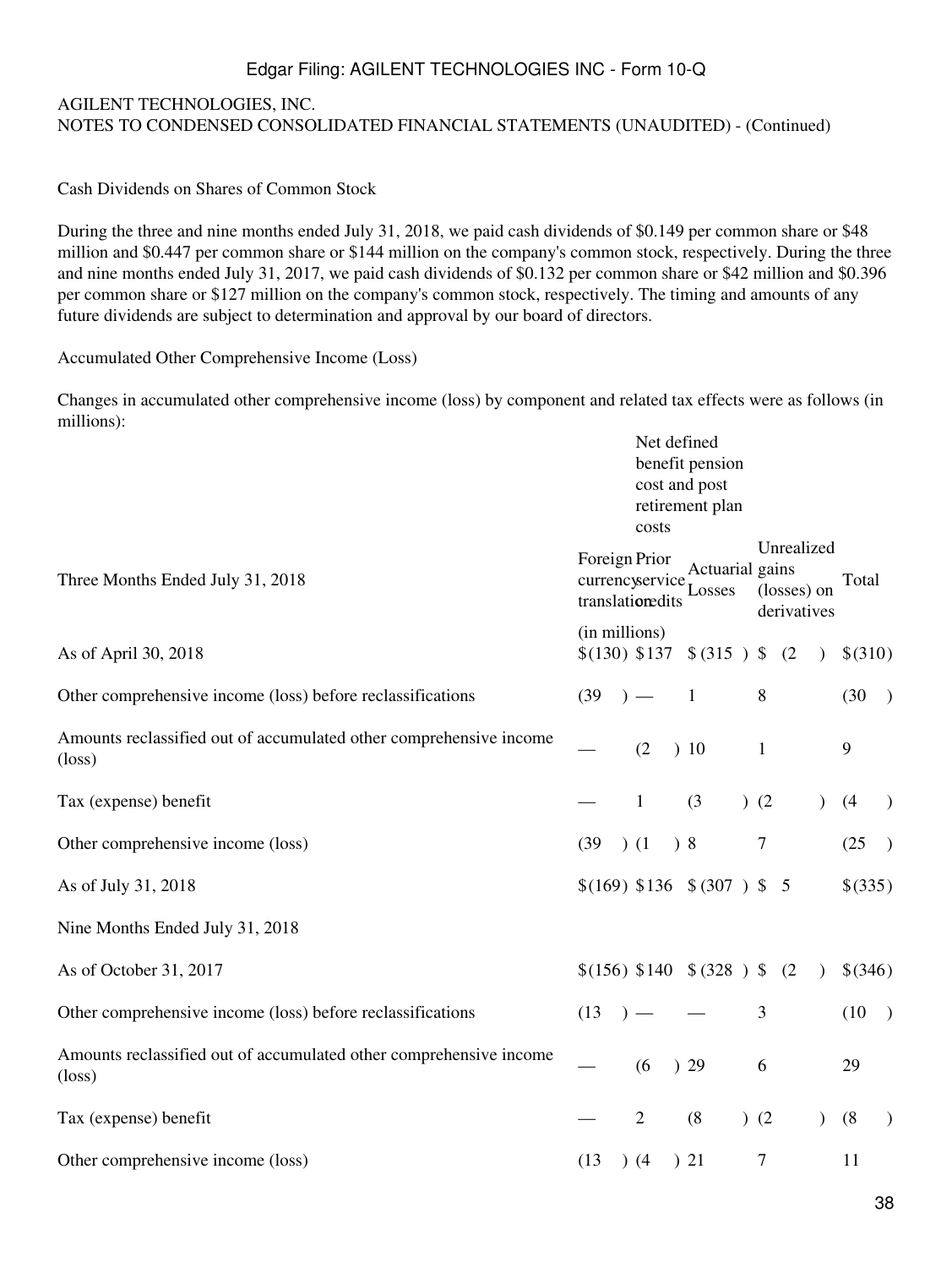As of July 31, 2018 <br>  $\{(169) \$136 \ \$(307) \$ 5 \$  \$(335)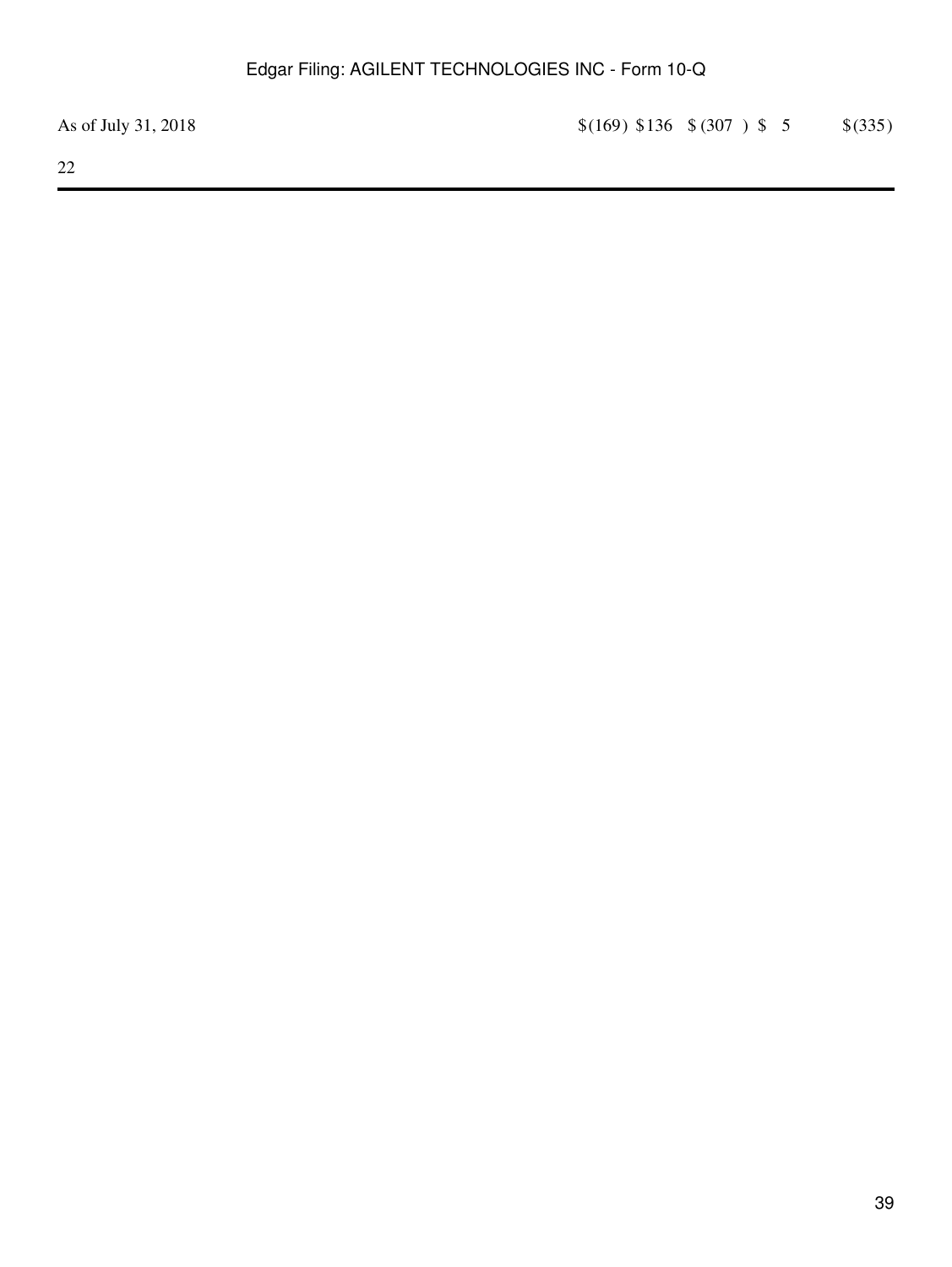## AGILENT TECHNOLOGIES, INC. NOTES TO CONDENSED CONSOLIDATED FINANCIAL STATEMENTS (UNAUDITED) - (Continued)

Reclassifications out of accumulated other comprehensive income (loss) for the three and nine months ended July 31, 2018 and 2017 were as follows (in millions): Amounts Reclassified

| Details about accumulated other<br>comprehensive income (loss) components | Amounts Reclassified<br>Affected line item in<br>from<br>other comprehensive<br>statement of operations<br>income (loss)                                                                                                                              |
|---------------------------------------------------------------------------|-------------------------------------------------------------------------------------------------------------------------------------------------------------------------------------------------------------------------------------------------------|
|                                                                           | Three<br>Nine<br>Months<br>Months<br>Ended<br>Ended<br>July $31$ ,<br><b>July 31,</b><br>2018 2017 2018 2017                                                                                                                                          |
| Unrealized gain (loss) on derivatives                                     | $$(1)$ \$1<br>$$(6)$ \$3<br>Cost of products<br>Total before income tax<br>(1) 1<br>(6)<br>$\left( \frac{1}{2} \right)$ 3<br>(Provision) benefit for income<br>2<br>(1)<br>$\big)$<br>tax<br>Total net of income tax<br>$\binom{2}{}$<br>(1) 1<br>(4) |
| Net defined benefit pension cost and post retirement plan<br>costs:       |                                                                                                                                                                                                                                                       |
| Actuarial net loss<br>Prior service benefit                               | (10)(12)(29)(46)<br>$2^{\circ}$<br>6<br>2<br>7<br>$(10)(23)(39)$ Total before income tax<br>(8)<br>$\overline{2}$<br>12<br>Benefit for income tax<br>$\mathcal{E}$<br>6<br>$(6)$ $(7)$ $(17)$ $(27)$ Total net of income tax                          |
| Total reclassifications for the period                                    | \$(7) \$(6) \$(21) \$(25)                                                                                                                                                                                                                             |

Amounts in parentheses indicate reductions to income and increases to other comprehensive income (loss).

Reclassifications out of accumulated other comprehensive income (loss) of prior service benefit and actuarial net loss in respect of retirement plans and post retirement pension plans are included in the computation of net periodic cost together with curtailments and settlements (see Note 10 "Retirement Plans and Post Retirement Pension Plans").

#### 15. SEGMENT INFORMATION

Description of segments. We are a global leader in life sciences, diagnostics and applied chemical markets, providing application focused solutions that include instruments, software, services and consumables for the entire laboratory workflow. Agilent has three business segments comprised of the life sciences and applied markets business, diagnostics and genomics business and the Agilent CrossLab business each of which comprises a reportable segment. The three operating segments were determined based primarily on how the chief operating decision maker views and evaluates our operations. Operating results are regularly reviewed by the chief operating decision maker to make decisions about resources to be allocated to the segment and to assess its performance. Other factors, including market separation and customer specific applications, go-to-market channels, products and services and manufacturing are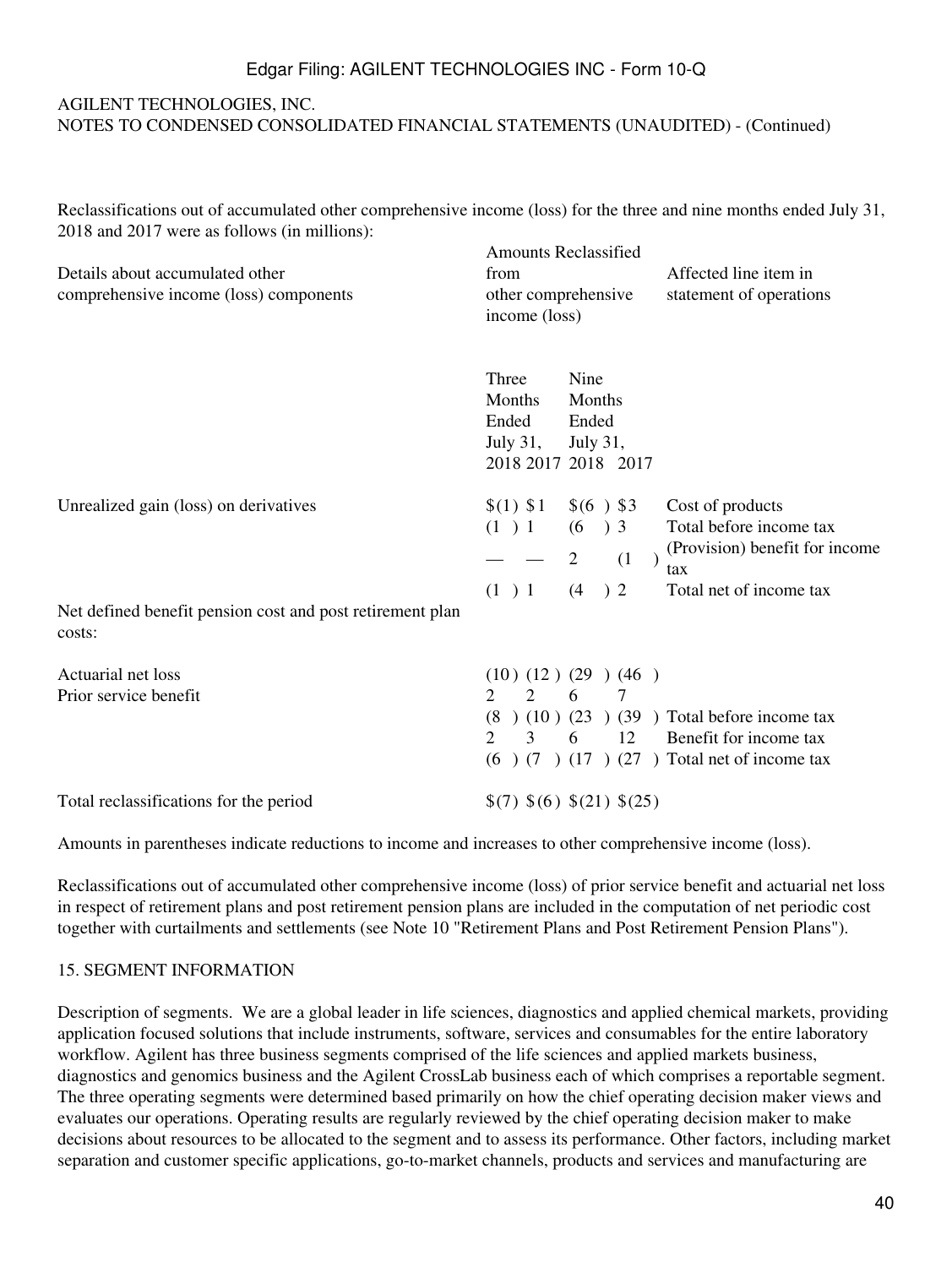considered in determining the formation of these operating segments.

In May 2018, we re-organized our operating segments and moved our microfluidics business from our life sciences and applied markets operating segment to our diagnostics and genomics operating segment. Following this re-organization, we continue to have three business segments comprised of the life sciences and applied markets business, diagnostics and genomics business and the Agilent Crosslab business. All historical financial segment information for both the life sciences and applied markets segment and the diagnostics and genomics segment has been recast to reflect this reorganization in our financial statements.

A description of our three reportable segments is as follows:

Our life sciences and applied markets business provides application-focused solutions that include instruments and software that enable customers to identify, quantify and analyze the physical and biological properties of substances and products, as well as enable customers in the clinical and life sciences research areas to interrogate samples at the molecular and cellular level. Key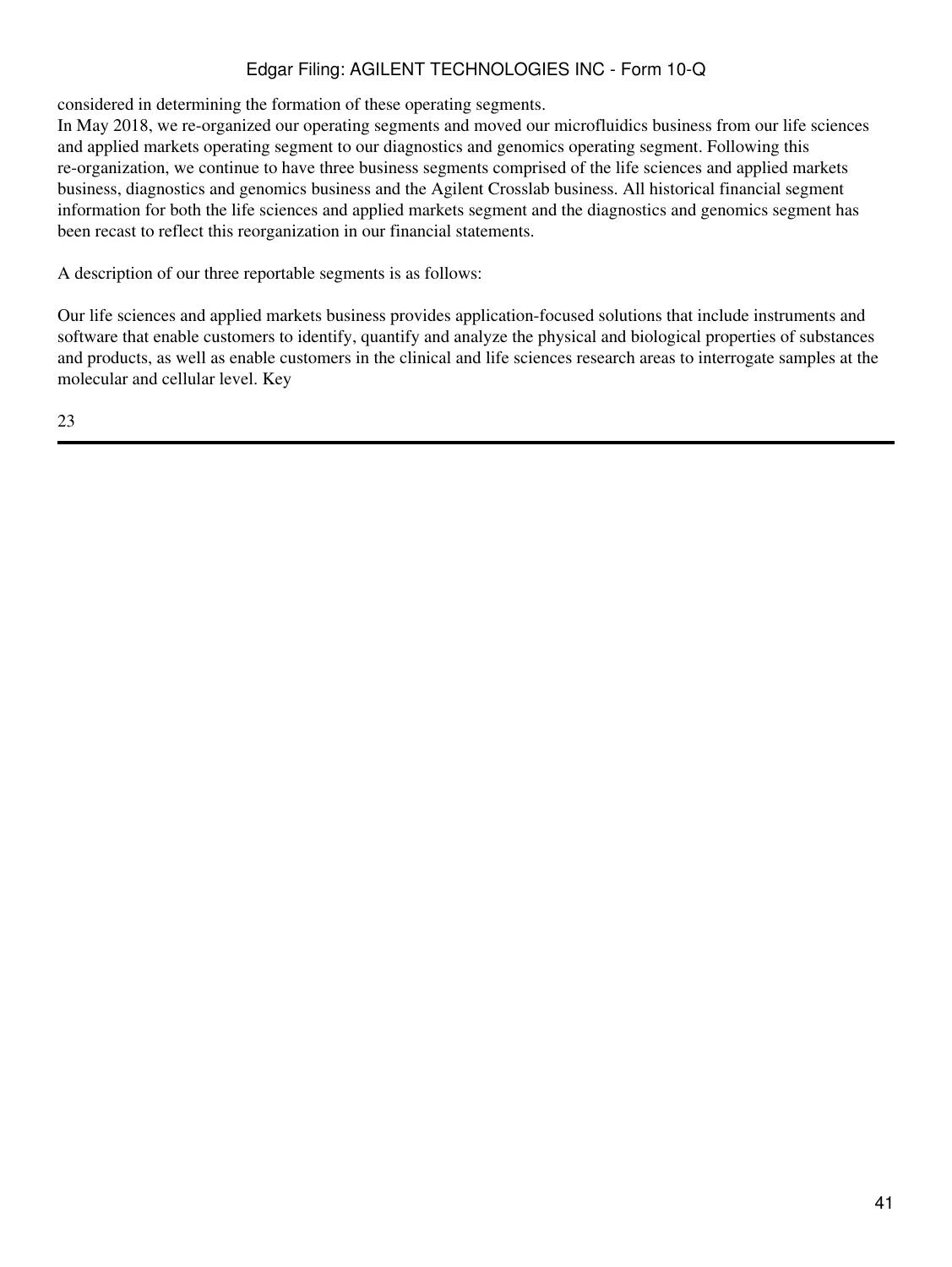## AGILENT TECHNOLOGIES, INC. NOTES TO CONDENSED CONSOLIDATED FINANCIAL STATEMENTS (UNAUDITED) - (Continued)

product categories include: liquid chromatography ("LC") systems and components; liquid chromatography mass spectrometry ("LCMS") systems; gas chromatography ("GC") systems and components; gas chromatography mass spectrometry ("GCMS") systems; inductively coupled plasma mass spectrometry ("ICP-MS") instruments; atomic absorption ("AA") instruments; microwave plasma-atomic emission spectrometry ("MP-AES") instruments; inductively coupled plasma optical emission spectrometry ("ICP-OES") instruments; raman spectroscopy; cell analysis plate based assays; laboratory software for sample tracking, information management and analytics; laboratory automation and robotic systems; dissolution testing; vacuum pumps and measurement technologies.

Our diagnostics and genomics business is comprised of six areas of activity providing active pharmaceutical ingredients ("APIs") for oligo-based therapeutics as well as solutions that include reagents, instruments, software and consumables, which enable customers in the clinical and life sciences research areas to interrogate samples at the cellular and molecular level. First, our genomics business includes arrays for DNA mutation detection, genotyping, gene copy number determination, identification of gene rearrangements, DNA methylation profiling, gene expression profiling, as well as next generation sequencing ("NGS") target enrichment and genetic data management and interpretation support software. This business also includes solutions that enable clinical labs to identify DNA variants associated with genetic disease and help direct cancer therapy. Second, our nucleic acid solutions business provides equipment and expertise focused on production of synthesized oligonucleotides under pharmaceutical good manufacturing practices ("GMP") conditions for use as API in an emerging class of drugs that utilize nucleic acid molecules for disease therapy. Third, our pathology solutions business is focused on product offerings for cancer diagnostics and anatomic pathology workflows. The broad portfolio of offerings includes immunohistochemistry ("IHC"), in situ hybridization ("ISH"), hematoxylin and eosin ("H&E") staining and special staining. Fourth, we also collaborate with a number of major pharmaceutical companies to develop new potential pharmacodiagnostics, also known as companion diagnostics, which may be used to identify patients most likely to benefit from a specific targeted therapy. Fifth, the reagent partnership business is a provider of reagents used for turbidimetry and flow cytometry. Finally, our biomolecular analysis business provides complete workflow solutions, including instruments, consumables and software, for quality control analysis of nucleic acid samples. Samples are analyzed using quantitative and qualitative techniques to ensure accuracy in further genomics analysis techniques utilized in clinical and life science research applications.

The Agilent CrossLab business spans the entire lab with its extensive consumables and services portfolio, which is designed to improve customer outcomes. Most of the portfolio is vendor neutral, meaning Agilent can serve and supply customers regardless of their instrument purchase choices. Solutions range from chemistries and supplies to services and software helping to connect the entire lab. Key product categories in consumables include GC and LC columns, sample preparation products, custom chemistries, and a large selection of laboratory instrument supplies. Services include startup, operational, training and compliance support, software as a service, as well as asset management and consultative services that help increase customer productivity. Custom service and consumable bundles are tailored to meet the specific application needs of various industries and to keep instruments fully operational and compliant with the respective industry requirements.

A significant portion of the segments' expenses arise from shared services and infrastructure that we have historically provided to the segments in order to realize economies of scale and to efficiently use resources. These expenses, collectively called corporate charges, include legal, accounting, tax, real estate, insurance services, information technology services, treasury, order administration, other corporate infrastructure expenses and costs of centralized research and development. Charges are allocated to the segments, and the allocations have been determined on a basis that we consider to be a reasonable reflection of the utilization of services provided to or benefits received by the segments. In addition, we do not allocate amortization and impairment of acquisition-related intangible assets, pension curtailment or settlement gains, restructuring and transformational initiatives expenses, acquisition and integration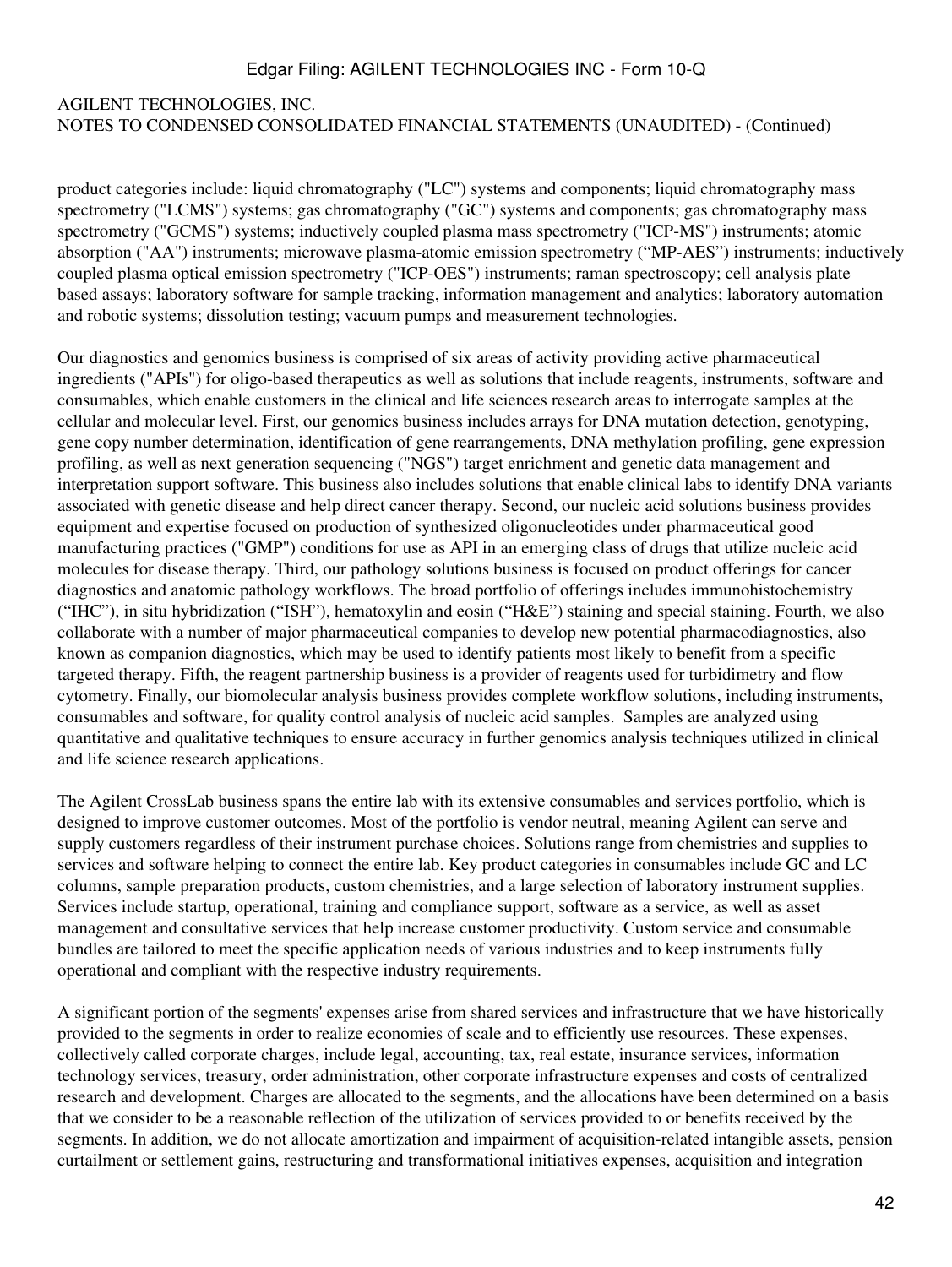costs, business exit and divestiture costs, special compliance costs, some nucleic acid solutions division ("NASD") site costs and certain other charges to the operating margin for each segment because management does not include this information in its measurement of the performance of the operating segments. Transformational initiatives include expenses associated with targeted cost reduction activities such as manufacturing transfers, site consolidations, legal entity and other business reorganizations, in-sourcing or outsourcing of activities.

The following tables reflect the results of our reportable segments under our management reporting system. The performance of each segment is measured based on several metrics, including segment income from operations. These results are used, in part, by the chief operating decision maker in evaluating the performance of, and in allocating resources to, each of the segments.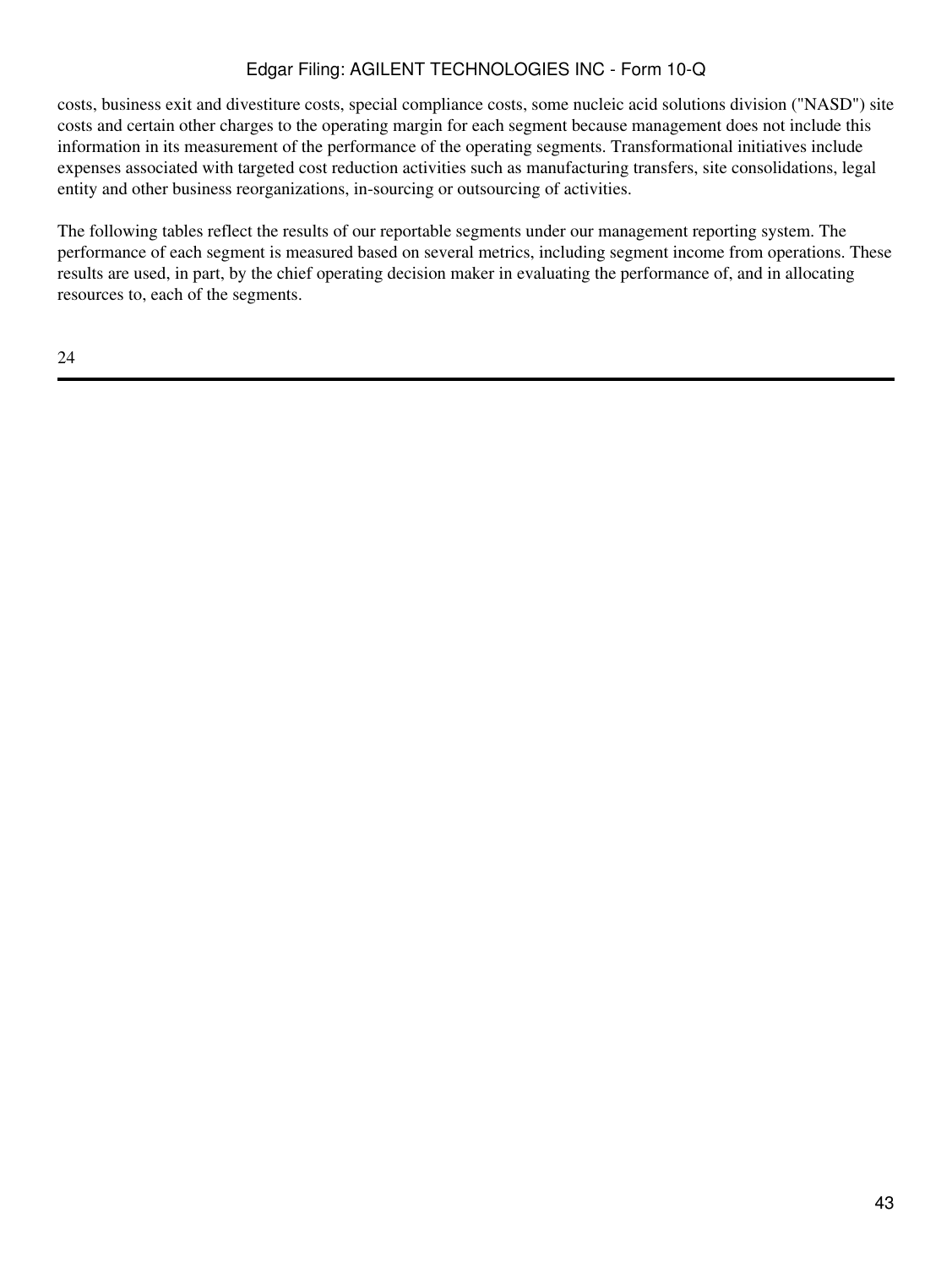#### AGILENT TECHNOLOGIES, INC. NOTES TO CONDENSED CONSOLIDATED FINANCIAL STATEMENTS (UNAUDITED) - (Continued)

The profitability of each of the segments is measured after excluding restructuring and asset impairment charges, transformational initiatives, investment gains and losses, interest income, interest expense, acquisition and integration costs, non-cash amortization and other items as noted in the reconciliations below:

|                                        | Three Months  |                                 | Nine Months     |       |
|----------------------------------------|---------------|---------------------------------|-----------------|-------|
|                                        | Ended         |                                 | Ended           |       |
|                                        | July 31,      |                                 | July 31,        |       |
|                                        | 2018          | 2017                            | 2018            | 2017  |
|                                        | (in millions) |                                 |                 |       |
| Net Revenue:                           |               |                                 |                 |       |
| Life Sciences and Applied Markets      | \$540         | \$510                           | \$1,673 \$1,531 |       |
| Diagnostics and Genomics               | 237           | 218                             | 687             | 625   |
| <b>Agilent CrossLab</b>                | 426           | 386                             | 1,260           | 1,127 |
| Total net revenue                      |               | \$1,203 \$1,114 \$3,620 \$3,283 |                 |       |
| <b>Segment Income From Operations:</b> |               |                                 |                 |       |
| Life Sciences and Applied Markets      | \$123         | \$109                           | \$392           | \$337 |
| Diagnostics and Genomics               | 44            | 37                              | 119             | 117   |
| <b>Agilent CrossLab</b>                | 102           | 90                              | 288             | 246   |
| Total segment income from operations   | \$269         | \$236                           | \$799           | \$700 |

The following table reconciles reportable segments' income from operations to Agilent's total enterprise income before taxes:

|                                                                    | Three          | Nine Months |       |
|--------------------------------------------------------------------|----------------|-------------|-------|
|                                                                    | Months         | Ended       |       |
|                                                                    | Ended          |             |       |
|                                                                    | July 31,       | July 31,    |       |
|                                                                    | 2018 2017      | 2018 2017   |       |
|                                                                    | (in millions)  |             |       |
| Total reportable segments' income from operations                  | \$269<br>\$236 | \$799       | \$700 |
| Transformational initiatives                                       | (5)<br>(3)     | (14)        | (5)   |
| Amortization of intangible assets related to business combinations | (26)<br>(27)   | (76)        | (89)  |
| Acquisition and integration costs                                  | (7<br>(4)      | (14)        | (25)  |
| Business exit and divestiture costs                                | (1)            | (9)         |       |
| Pension settlement gain                                            |                | 5           | 32    |
| NASD site costs                                                    | (2)            | (6)         |       |
| Special compliance costs                                           | (1)            | (3)         |       |
| Other                                                              | (2)<br>(1)     | )(3)        | (5)   |
| Interest income                                                    | 9<br>6         | 28          | 15    |
| Interest expense                                                   | (18)<br>(19)   | (57)        | (59)  |
| Other income (expense), net                                        | 5<br>26        | 52          | 13    |
| Income before taxes, as reported                                   | \$193<br>\$242 | \$702       | \$577 |

The following table reflects segment assets under our management reporting system. Segment assets include allocations of corporate assets, goodwill, net other intangibles and other assets. Unallocated assets primarily consist of cash, cash equivalents, the valuation allowance relating to deferred tax assets and other assets.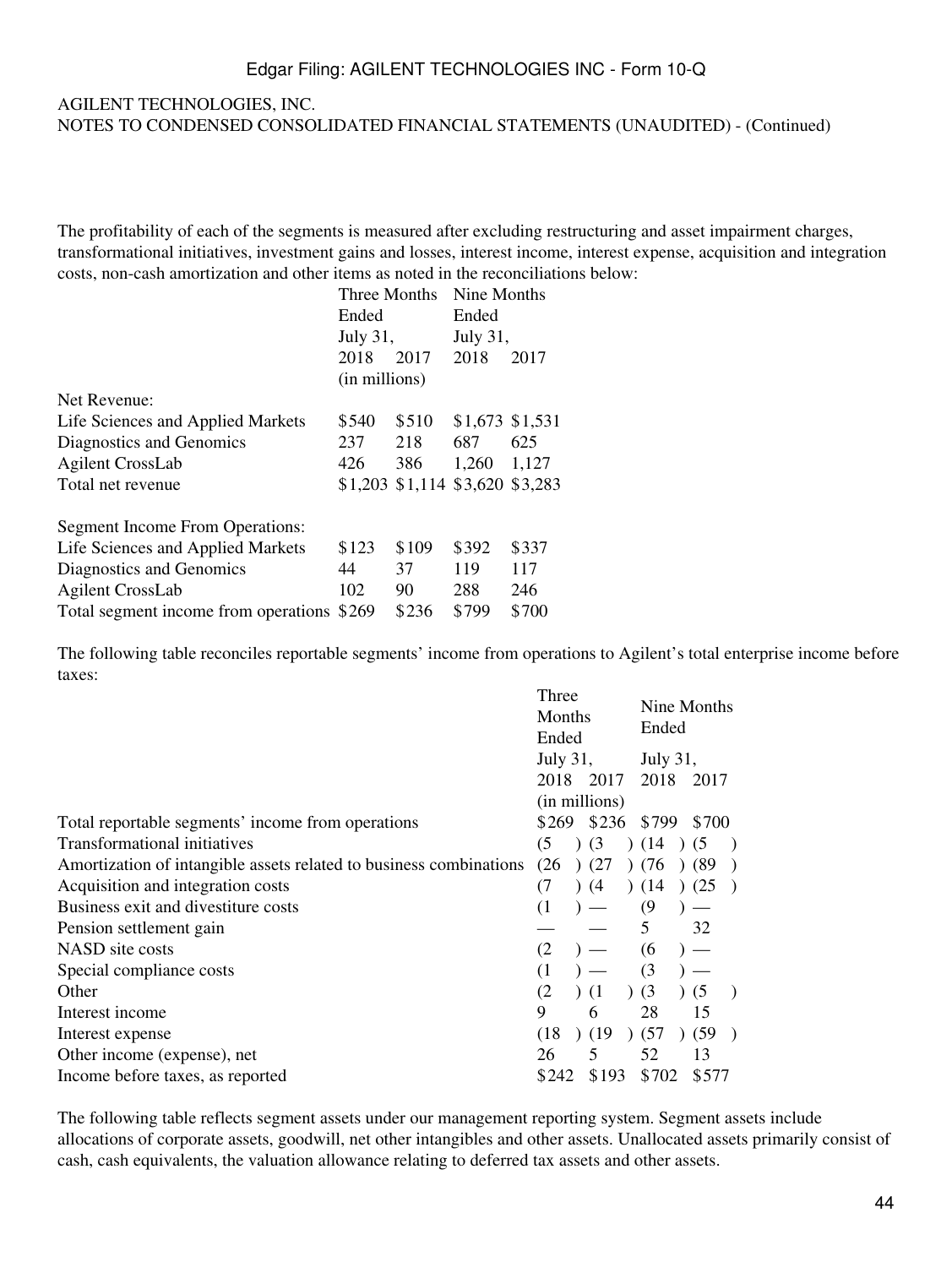|                                                   |               | July 31, October 31, |
|---------------------------------------------------|---------------|----------------------|
|                                                   | 2018 2017     |                      |
|                                                   | (in millions) |                      |
| <b>Segment Assets:</b>                            |               |                      |
| Life Sciences and Applied Markets \$1,725 \$1,681 |               |                      |
| Diagnostics and Genomics                          | 2,677 2,191   |                      |
| <b>Agilent CrossLab</b>                           | 1,191 1,138   |                      |
| Total segment assets                              |               | \$5,593 \$5,010      |
|                                                   |               |                      |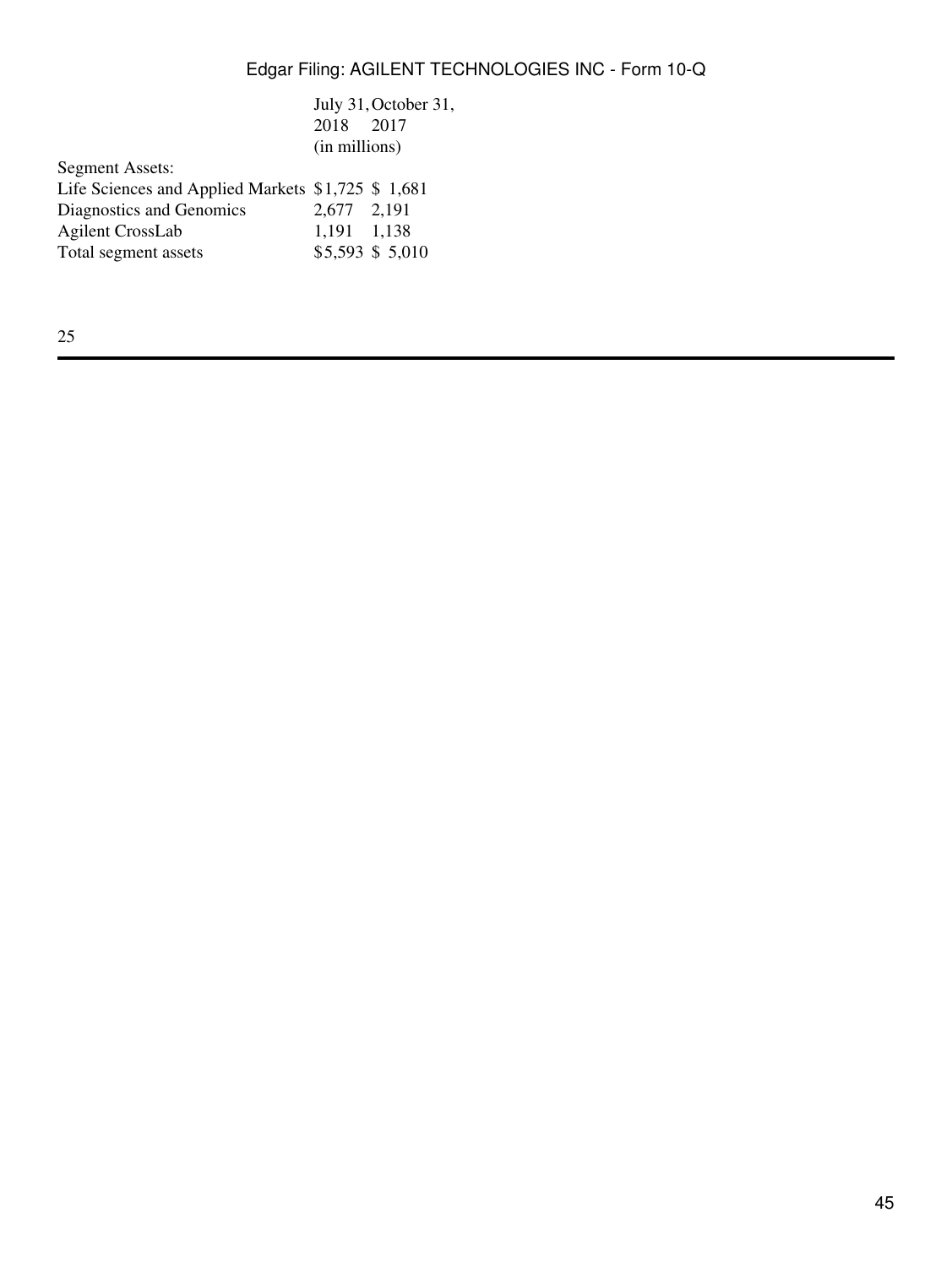## AGILENT TECHNOLOGIES, INC. NOTES TO CONDENSED CONSOLIDATED FINANCIAL STATEMENTS (UNAUDITED) - (Continued)

### 16. SUBSEQUENT EVENTS

Acquisitions. On August 1, 2018, we acquired 100 percent of the stock of privately-held ProZyme, Inc. ("ProZyme"), a leading provider of glycan analysis reagents, kits and standards, for cash. The financial results of ProZyme will be included within our financial results from the date of the close.

On August 17, 2018, we acquired certain assets from Young In Scientific Co. Ltd., a leading distributor of analytical and scientific instruments in South Korea, for cash. The financial results of the business related to the acquired assets will be included within our financial results from the date of the close.

In total, the cash payment for both these acquisitions was approximately \$80 million. Due to the timing of the completion of the acquisitions, our valuations for the tangible and intangible assets are not yet complete.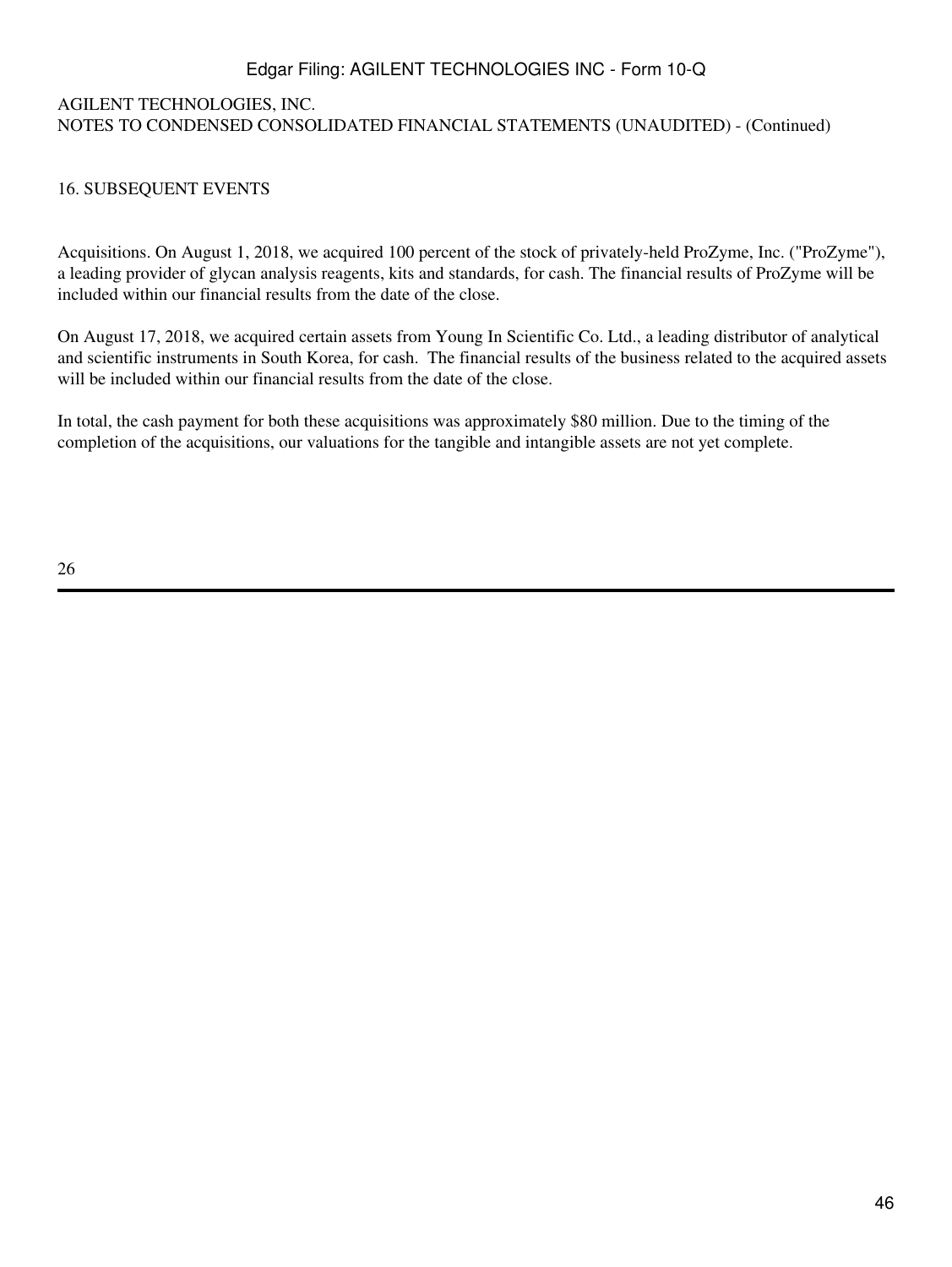### ITEM 2. MANAGEMENT'S DISCUSSION AND ANALYSIS OF FINANCIAL CONDITION AND RESULTS OF OPERATIONS (UNAUDITED)

The following discussion should be read in conjunction with the condensed consolidated financial statements and notes thereto included elsewhere in this Form 10-Q and our Annual Report on Form 10-K. This report contains forward-looking statements including, without limitation, statements regarding trends, seasonality and growth in, and drivers of, the markets we sell into, our strategic direction, our future effective tax rate and tax valuation allowance, earnings from our foreign subsidiaries, lease and site services income from Keysight, the impact of foreign currency movements on our performance, our hedging programs, indemnification, new product and service introductions, the ability of our products to meet market needs, adoption of our products, changes to our manufacturing processes, the use of contract manufacturers, out sourcing and third-party package delivery services, source and supply of materials used in our products, the impact of local government regulations on our ability to pay vendors or conduct operations, our liquidity position, our ability to generate cash from operations, growth in our businesses, our investments, including in research and development, the potential impact of adopting new accounting pronouncements, our financial results, our operating margin, our sales, our purchase commitments, our capital expenditures, our contributions to our pension and other defined benefit plans, our strategic initiatives, our cost-control activities and other cost saving initiatives, the integration of our acquisitions and other transactions, impairment of goodwill and other intangible assets, our stock repurchase program, our declared dividends, and the existence of economic instability, that involve risks and uncertainties. Our actual results could differ materially from the results contemplated by these forward-looking statements due to various factors, including those discussed in Part II Item 1A and elsewhere in this Form 10-Q.

### Basis of Presentation

The financial information presented in this Form 10-Q is not audited and is not necessarily indicative of our future consolidated financial position, results of operations, comprehensive income (loss) or cash flows. Our fiscal year-end is October 31, and our fiscal quarters end on January 31, April 30 and July 31. Unless otherwise stated, these dates refer to our fiscal year and fiscal periods.

### Executive Summary

Agilent Technologies Inc. ("we", "Agilent" or the "company"), incorporated in Delaware in May 1999, is a global leader in life sciences, diagnostics and applied chemical markets, providing application focused solutions that include instruments, software, services and consumables for the entire laboratory workflow.

On May 7, 2018, we acquired all of the remaining shares of Lasergen, Inc. (Lasergen), an emerging biotechnology company focused on research and development of innovative technologies for DNA sequencing, for an additional cash consideration of approximately \$107 million. The financial results of Lasergen have been included within our financial results from the date of the close.

On May 14, 2018, we acquired 100 percent of the stock of Genohm SA ("Genohm"), an international lab informatics company, for approximately \$41 million in cash. Genohm provides lab informatics services specific to compliance, traceability, and big lab data management. The financial results of Genohm have been included within our financial results from the date of the close.

On May 31, 2018 we acquired 100 percent of the stock of Advanced Analytical Technologies, Inc ("AATI") for approximately \$269 million in cash. AATI develops, manufactures and markets capillary electrophoresis-based solutions for automated nucleic acid analysis. The financial results of AATI have been included within our financial results from the date of the close.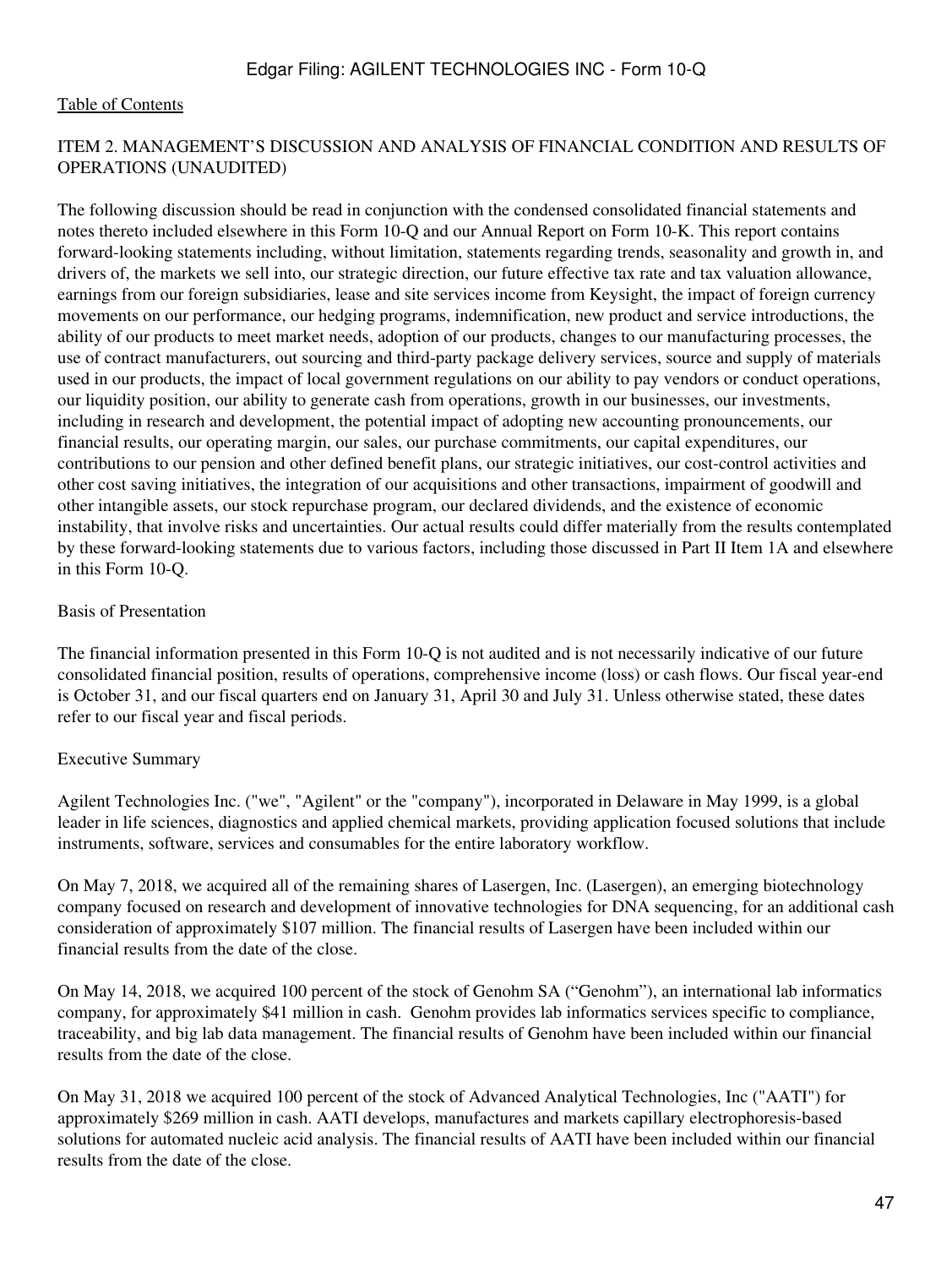On July 16, 2018, we acquired substantially all of the assets and liabilities of Ultra Scientific Incorporated ("Ultra"), a global manufacturer and supplier of analytical standards and certified reference materials, for \$32 million in cash. The financial results of the business related to the acquired assets and liabilities has been included within our financial results from the date of the close.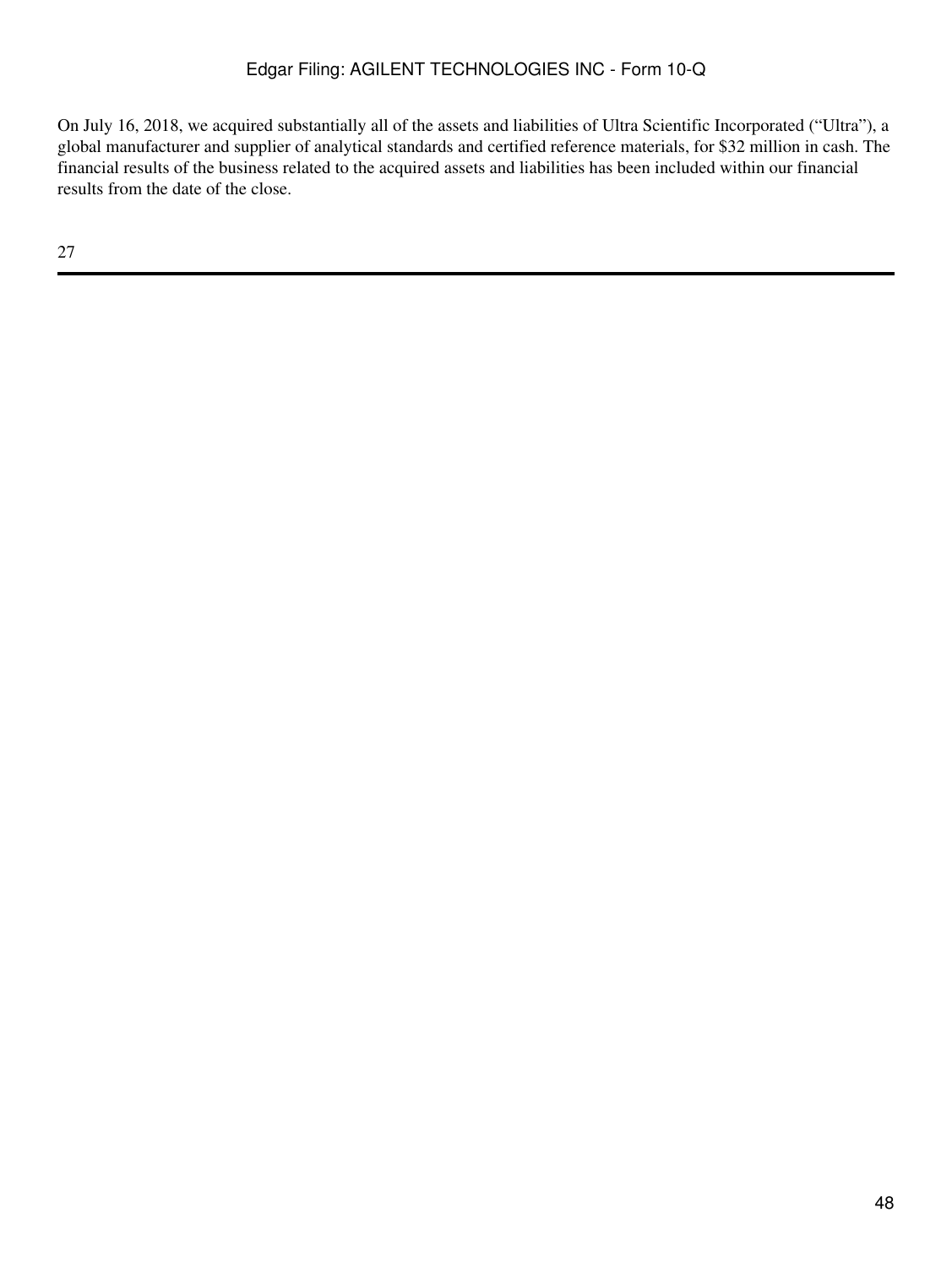### [Table of Contents](#page-2-0)

On August 1, 2018, we acquired 100 percent of the stock of privately-held ProZyme, Inc. ("ProZyme"), a leading provider of glycan analysis reagents, kits and standards, for cash. The financial results of ProZyme will be included within our financial results from the date of the close. On August 17, 2018, we acquired certain assets from Young In Scientific Co. Ltd., a leading distributor of analytical and scientific instruments in South Korea, for cash. The financial results of the business related to the acquired assets will be included within our financial results from the date of the close. In total, the cash payment for both these acquisitions was approximately \$80 million.

Net revenue of \$1,203 million and \$3,620 million for the three and nine months ended July 31, 2018 increased 8 percent and 10 percent when compared to the same periods last year. Foreign currency movements for the three and nine months ended July 31, 2018 had a favorable impact on revenue of approximately 2 percentage points and 3 percentage points, respectively, when compared to the same periods last year. Revenue in the life sciences and applied markets business for the three and nine months ended July 31, 2018, increased 6 percent and 9 percent, respectively, when compared to the same periods last year. Foreign currency movements for the three and nine months ended July 31, 2018 had an overall favorable impact on revenue of 1 percentage point and 3 percentage points, respectively, when compared to the same periods last year. Revenue in the diagnostics and genomics business for the three and nine months ended July 31, 2018, increased 9 percent and 10 percent, respectively, when compared to the same periods last year. Foreign currency movements for the three and nine months ended July 31, 2018 had an overall favorable impact on revenue of 2 percentage points and 4 percentage points, respectively, when compared to the same periods last year. Revenue generated by Agilent CrossLab in the three and nine months ended July 31, 2018, increased 10 percent and 12 percent, respectively, when compared to the same periods last year. Foreign currency movements for the three and nine months ended July 31, 2018 had an overall favorable impact on revenue of 2 percentage points and 4 percentage points, respectively, when compared to the same periods last year.

Net income for the three months ended July 31, 2018 was \$236 million compared to net income of \$175 million for the corresponding period last year. Net income for the nine months ended July 31, 2018 was \$121 million compared to net income of \$507 million for the corresponding period last year. The net income for the nine months ended July 31, 2018 was impacted by a discrete tax charge of \$533 million related to the enactment of the Tax Act passed on December 22, 2017. See Note 4, "Income Taxes" for more details. In the nine months ended July 31, 2018, cash generated from operations was \$715 million compared to \$601 million in the same period last year.

For the nine months ended July 31, 2018 and 2017, cash dividends of \$144 million and \$127 million, respectively, were paid on the company's outstanding common stock.

On May 28, 2015, we announced that our board of directors had approved a new share repurchase program (the "2015 repurchase program"). The 2015 repurchase program authorizes the purchase of up to \$1.14 billion of our common stock at the company's discretion through and including November 1, 2018. The 2015 repurchase program does not require the company to acquire a specific number of shares and may be suspended or discontinued at any time. During the three and nine months ended July 31, 2018, we repurchased and retired approximately 3.8 million shares for \$243 million and 5.1 million shares for \$336 million, respectively, under this authorization. During the three and nine months ended July 31, 2017, we repurchased and retired zero shares and 4.1 million shares for \$194 million, respectively, under this authorization. As of July 31, 2018, we had remaining authorization to repurchase up to \$274 million of our common stock under this program.

Looking forward, we continue to focus on differentiating product solutions, improving our customers' experience and growing our operating margin. In addition, we remain focused on a balanced capital allocation through our dividend and share repurchase programs. We expect increases in duties due to the U.S. tariff that was effective in July 2018 to negatively impact our results but we have taken actions that substantially offset the impact of these increases.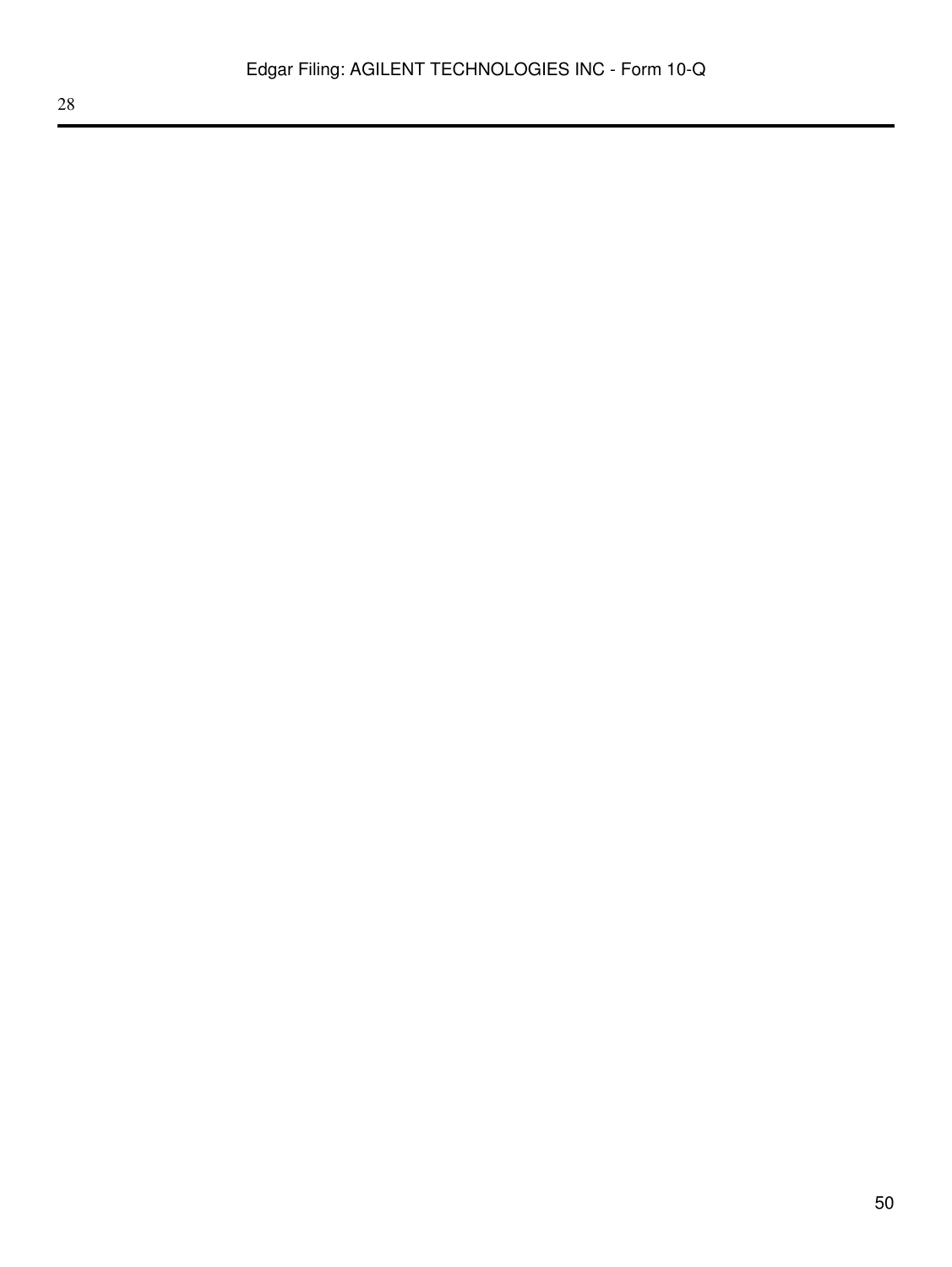#### Critical Accounting Policies and Estimates

Management's Discussion and Analysis of Financial Condition and Results of Operations is based upon our condensed consolidated financial statements, which have been prepared in accordance with generally accepted accounting principles ("GAAP") in the U.S. The preparation of condensed consolidated financial statements in conformity with GAAP in the U.S. requires management to make estimates, judgments and assumptions that affect the amounts reported in our condensed consolidated financial statements and accompanying notes. Our critical accounting policies are those that affect our financial statements materially and involve difficult, subjective or complex judgments by management. Those policies are revenue recognition, inventory valuation, share-based compensation, retirement and post-retirement benefit plan assumptions, goodwill and purchased intangible assets and accounting for income taxes. Other than accounting for income taxes as described below, there have been no significant changes to our critical accounting policies as described in our Annual Report on Form 10-K for the fiscal year ended October 31, 2017. Management bases its estimates on historical experience and various other assumptions believed to be reasonable. Although these estimates are based on management's best knowledge of current events and actions that may impact the company in the future, actual results may be different from the estimates.

An accounting policy is deemed to be critical if it requires an accounting estimate to be made based on assumptions about matters that are highly uncertain at the time the estimate is made and if different estimates that reasonably could have been used or changes in the accounting estimate that are reasonably likely to occur could materially change the financial statements.

Accounting for Income Taxes. We must make certain estimates and judgments in determining income tax expense for financial statement purposes. These estimates and judgments occur in the calculation of tax credits, benefits and deductions, and in the calculation of certain tax assets and liabilities which arise from differences in the timing of recognition of revenue and expense for tax and financial statement purposes, as well as interest and penalties related to uncertain tax positions. Significant changes to these estimates may result in an increase or decrease to our tax provision in a subsequent period. On a quarterly basis, we provide for income taxes based upon an estimated annual effective tax rate. The effective tax rate is highly dependent upon the geographic composition of worldwide earnings, tax regulations governing each region, availability of tax credits and the effectiveness of our tax planning strategies. We monitor the changes in many factors and adjust our effective income tax rate on a timely basis. If actual results differ from these estimates, this could have a material effect on our financial condition and results of operations.

Significant management judgment is also required in determining whether deferred tax assets will be realized in full or in part. When it is more-likely-than-not that all or some portion of deferred tax assets may not be realized, a valuation allowance must be established against such deferred tax assets. We consider all available positive and negative evidence on a jurisdiction-by-jurisdiction basis when assessing whether it is more likely than not that deferred tax assets are recoverable. We consider evidence such as our past operating results, the existence of losses in recent years and our forecast of future taxable income. At July 31, 2018, we continue to recognize a valuation allowance for certain U.S. and U.S state and foreign deferred tax assets. We intend to maintain a valuation allowance in these jurisdictions until sufficient positive evidence exists to support its reversal.

The calculation of our tax liabilities involves dealing with uncertainties in the application of complex tax law and regulations in a multitude of jurisdictions. Although the guidance on the accounting for uncertainty in income taxes prescribes the use of a recognition and measurement model, the determination of whether an uncertain tax position has met those thresholds will continue to require significant judgment by management. In accordance with the guidance on the accounting for uncertainty in income taxes, for all U.S. and other tax jurisdictions, we recognize potential liabilities for anticipated tax audit issues based on our estimate of whether, and the extent to which, additional taxes and interest will be due. The ultimate resolution of tax uncertainties may differ from what is currently estimated, which could result in a material impact on income tax expense. If our estimate of income tax liabilities proves to be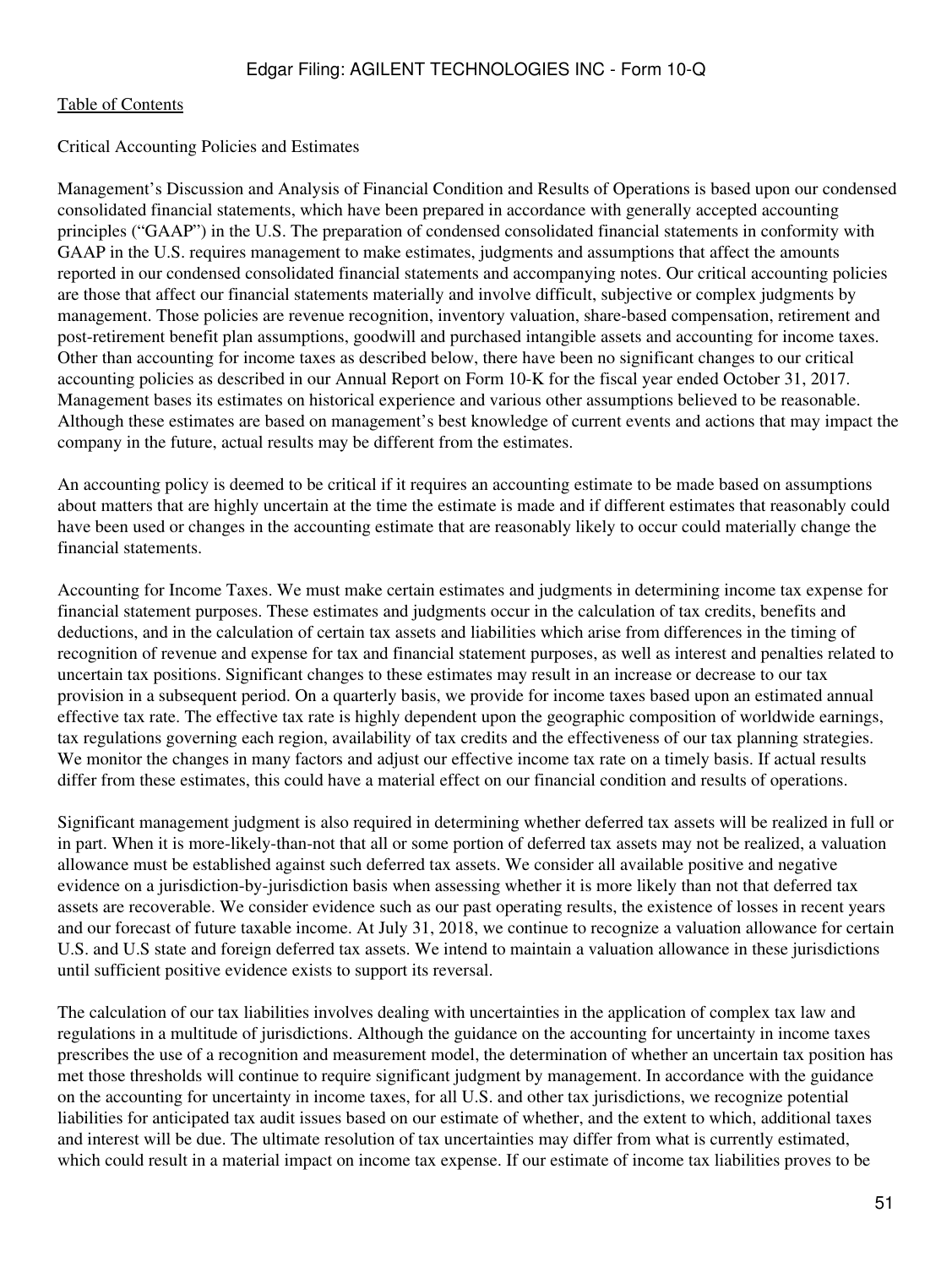less than the ultimate assessment, a further charge to expense would be required. If events occur and the payment of these amounts ultimately proves to be unnecessary, the reversal of the liabilities would result in tax benefits being recognized in the period when we determine the liabilities are no longer necessary. We include interest and penalties related to unrecognized tax benefits within the provision for income taxes on the consolidated statements of operations.

On December 22, 2017, the Tax Act was enacted into law. The Tax Act significantly changes the existing U.S. tax law and includes numerous provisions that affect our business. ASC 740, Income Taxes, requires companies to recognize the effect of the tax law changes in the period of enactment. However, the SEC staff issued Staff Accounting Bulletin 118 which allows companies to record provisional amounts during a measurement period that should not extend beyond one year from the Tax Act enactment date. We have recognized the provisional tax charge of \$480 million due to transition tax liability and \$53 million due to the impact of reduction in U.S. tax rates in the period when the tax law was enacted as a component of provision for income taxes from continuing operations. See Note 4, "Income Taxes" for more details. The company will continue to assess the impact of the enacted tax law, expected further guidance from federal and state tax authorities as well as any further guidance for the associated income tax accounting on its business and consolidated financial statements. The company will also continue to evaluate the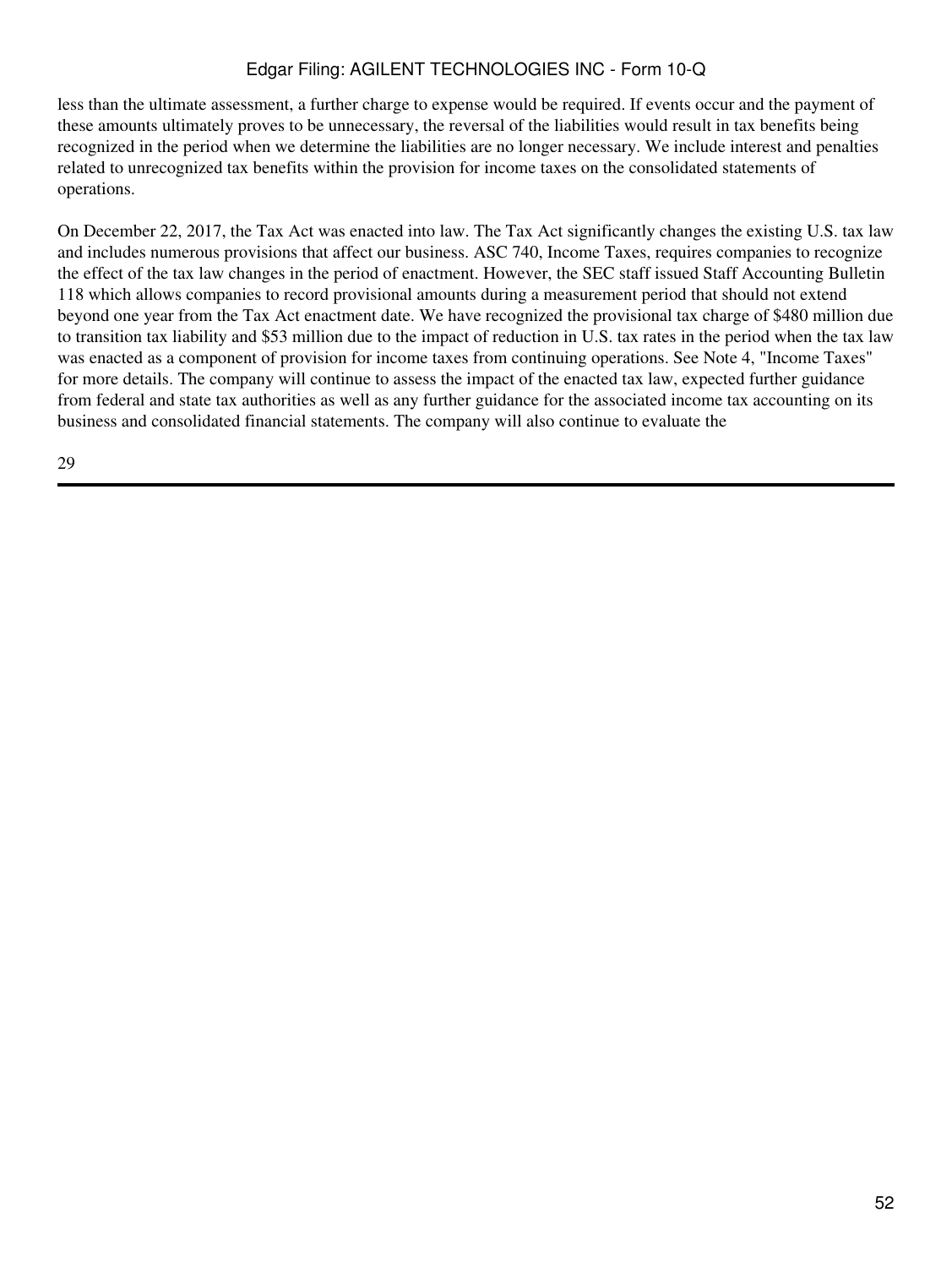impact of the tax law change as it relates to the accounting for the outside basis difference of its foreign entities. We expect to fully complete our provisional calculation within the reasonable measurement period allowed by SEC staff guidance.

### Adoption of New Pronouncements

See Note 2, "New Accounting Pronouncements," to the condensed consolidated financial statements for a description of new accounting pronouncements.

### Foreign Currency

Our revenues, costs and expenses, and monetary assets and liabilities are exposed to changes in foreign currency exchange rates as a result of our global operating and financing activities. The favorable effects of changes in foreign currency exchange rates has increased revenue by approximately 3 percentage points in the nine months ended July 31, 2018. When movements in foreign currency exchange rates have a positive impact on revenue it will also have a negative impact on our costs and expenses. We calculate the impact of foreign currency exchange rates movements by applying the actual foreign currency exchange rates in effect during the last month of each quarter of the current year to both the applicable current and prior year periods. We hedge revenues, expenses and balance sheet exposures that are not denominated in the functional currencies of our subsidiaries on a short term and anticipated basis. We do experience some fluctuations within individual lines of the condensed consolidated statement of operations and balance sheet because our hedging program is not designed to offset the currency movements in each category of revenues, expenses, monetary assets and liabilities. Our hedging program is designed to hedge currency movements on a relatively short-term basis (up to a rolling twelve-month period). Therefore, we are exposed to currency fluctuations over the longer term. To the extent that we are required to pay for all, or portions, of an acquisition price in foreign currencies, we may enter into foreign exchange contracts to reduce the risk that currency movements will impact the U.S. dollar cost of the transaction.

Results from Operations

### Net Revenue

| Ended                  |     | Ended                 |      | Year over Year Change    |                                                                                  |  |
|------------------------|-----|-----------------------|------|--------------------------|----------------------------------------------------------------------------------|--|
| July 31,               |     | July 31,              |      | Three                    | Nine                                                                             |  |
| 2018                   |     |                       | 2017 | Months                   | Months                                                                           |  |
|                        |     |                       |      |                          |                                                                                  |  |
|                        |     |                       |      |                          |                                                                                  |  |
| \$907                  |     |                       |      |                          | $11\%$                                                                           |  |
| Services and other 296 | 276 | 865                   | 791  | $7\%$                    | $9\%$                                                                            |  |
|                        |     |                       |      |                          | 10%                                                                              |  |
|                        |     | 2017<br>(in millions) | 2018 | Three Months Nine Months | \$838 \$2,755 \$2,492 8%<br>Total net revenue \$1,203 \$1,114 \$3,620 \$3,283 8% |  |

Net revenue of \$1,203 million for the three months ended July 31, 2018 increased 8 percent when compared to the same period last year. Net revenue of \$3,620 million for the nine months ended July 31, 2018 increased 10 percent when compared to the same period last year. Foreign currency movements for the three and nine months ended July 31, 2018 had a favorable impact on revenue of approximately 2 percentage points and 3 percentage points, respectively, when compared to the same period last year.

Services and other revenue increased 7 percent and 9 percent for the three and nine months ended July 31, 2018, respectively, when compared to the same periods last year. Services and other revenue primarily consists of revenue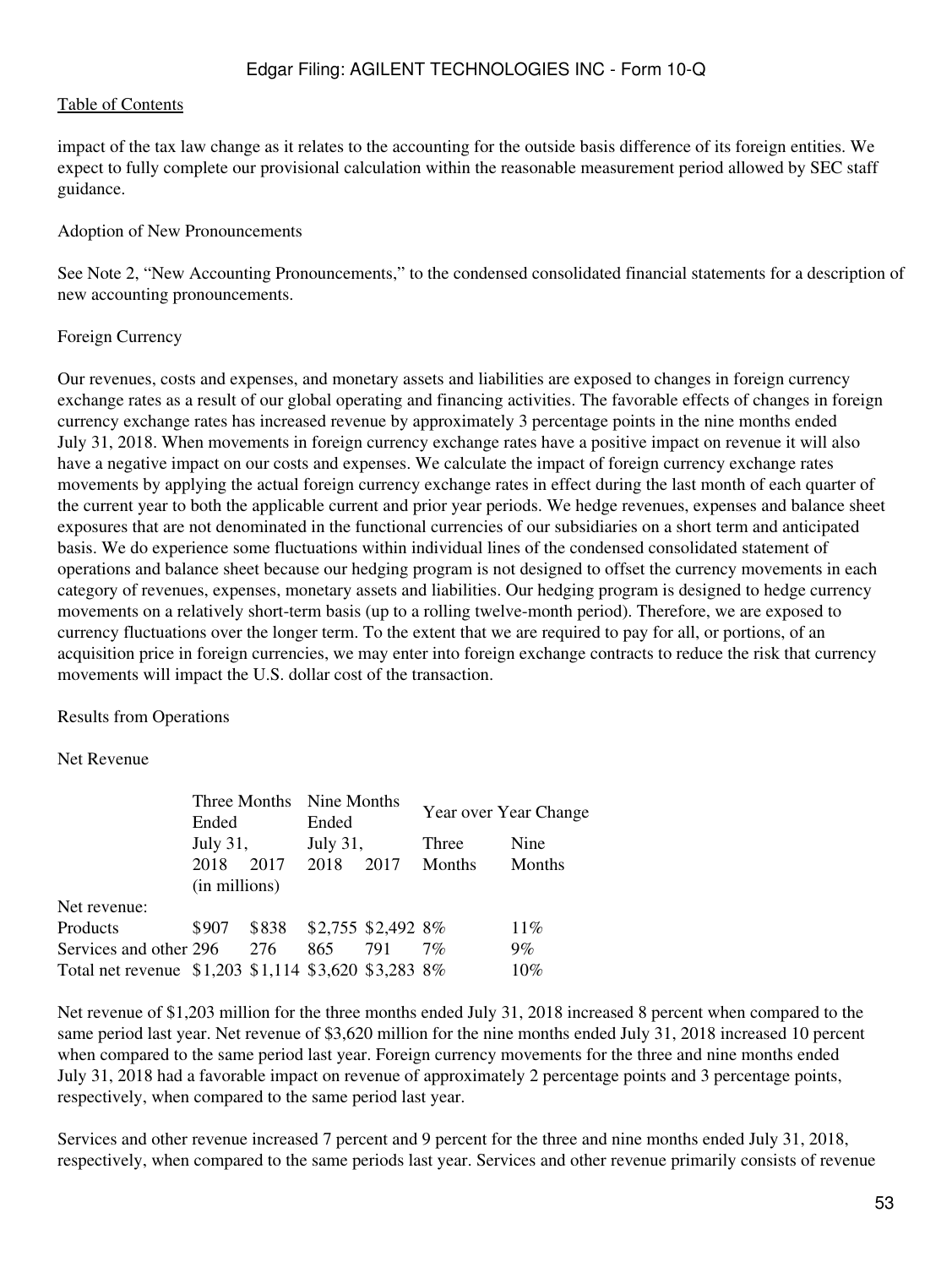generated from Agilent CrossLab services and services in the diagnostics and genomics business including consulting services related to the companion diagnostics and nucleic acid businesses. Some of the prominent services include repair and maintenance on multi-vendor instruments, compliance services and installation services.

For the three months ended July 31, 2018, Agilent CrossLab business service revenue increased 7 percent, with a 1 percentage point favorable currency impact when compared to the same period last year. Agilent CrossLab business service revenue increased 10 percent, with a 4 percentage point favorable currency impact, for the nine months ended July 31, 2018 when compared to the same period last year. Preventive maintenance and compliance services led the growth in nearly all end markets for the three months ended July 31, 2018. Preventive maintenance, compliance services and multi-vendor services led the growth in nearly all end markets for the nine months ended July 31, 2018. For the three and nine months ended July 31, 2018, the diagnostics and genomics services increase was driven by higher services revenue in our genomics, due to higher instrument base, and our companion diagnostics business compared to last year.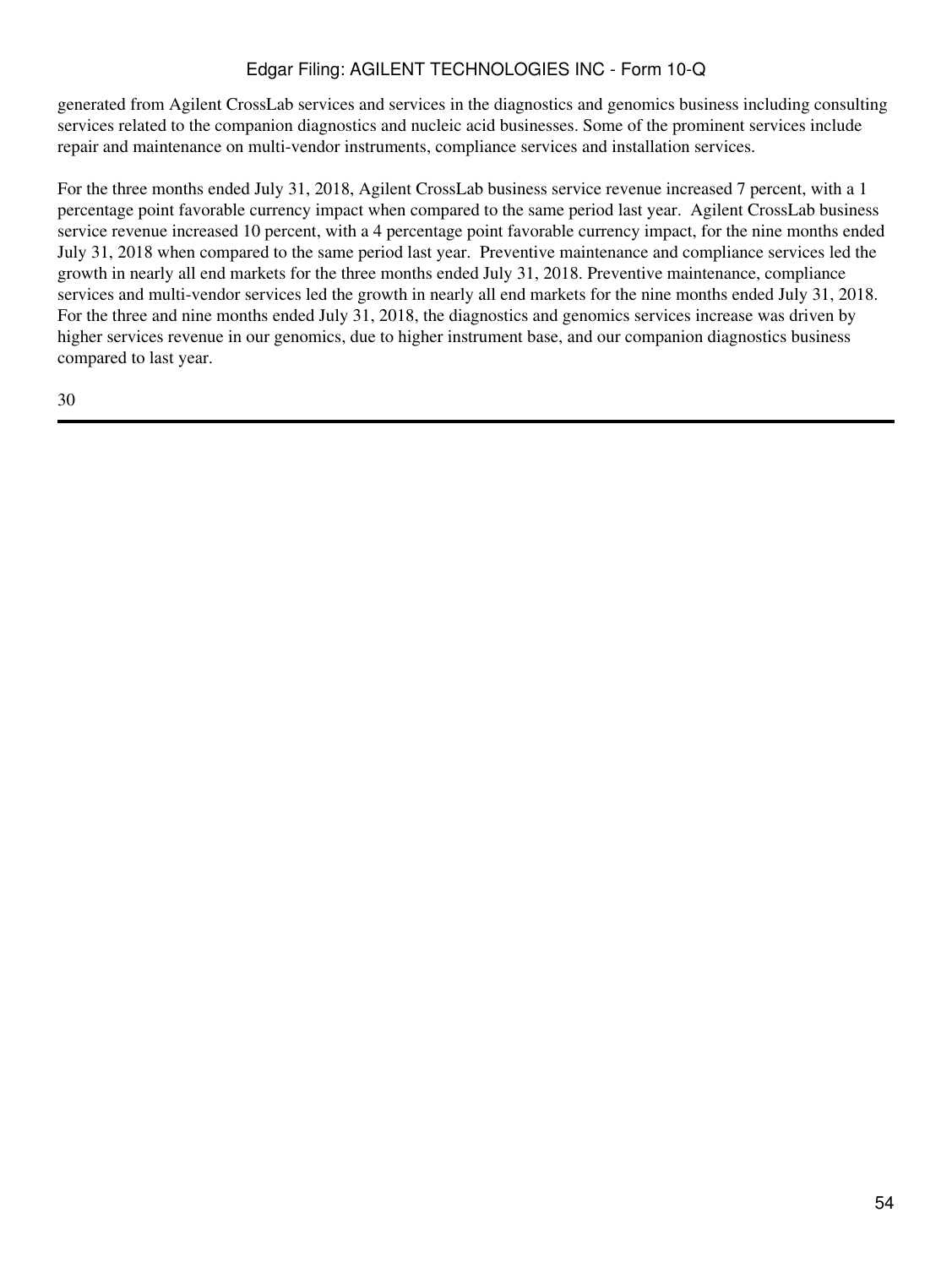Net Revenue By Segment

| Three Months<br>Ended<br>July 31, |       | Nine Months<br>Ended<br>July 31, |       | Year over Year Change |                                                           |
|-----------------------------------|-------|----------------------------------|-------|-----------------------|-----------------------------------------------------------|
|                                   |       |                                  |       |                       |                                                           |
|                                   |       |                                  |       | Three                 | Nine                                                      |
| 2018                              | 2017  | 2018                             | 2017  | <b>Months</b>         | Months                                                    |
|                                   |       |                                  |       |                       |                                                           |
|                                   |       |                                  |       |                       |                                                           |
| \$540                             | \$510 |                                  |       |                       | $9\%$                                                     |
| 237                               | 218   | 687                              | 625   | $9\%$                 | $10\%$                                                    |
| 426                               | 386   | 1.260                            | 1,127 | 10%                   | 12%                                                       |
|                                   |       |                                  |       |                       | $10\%$                                                    |
|                                   |       | (in millions)                    |       |                       | $$1,673$ \$1,531 6%<br>\$1,203 \$1,114 \$3,620 \$3,283 8% |

Revenue in the life sciences and applied markets business for the three and nine months ended July 31, 2018, increased 6 percent and 9 percent, respectively, when compared to the same periods last year. Foreign currency movements for the three and nine months ended July 31, 2018 had an overall favorable impact on revenue of 1 percentage point and 3 percentage points, respectively, when compared to the same periods last year. For the three and nine months ended July 31, 2018, our performance within the life sciences market showed continued solid revenue growth from our pharmaceutical market and strong revenue growth in our life science research market. Within the applied markets, there was strong revenue growth in the chemical and energy markets and modest growth in the environmental and forensics market in the three and nine months ended July 31, 2018, when compared to the same period last year. Revenue growth was partially offset by the decline in the food market in the three months ended July 31, 2018; however, revenue growth related to the food market was flat in the nine months ended July 31, 2018.

Revenue in the diagnostics and genomics business for the three and nine months ended July 31, 2018, increased 9 percent and 10 percent, respectively, when compared to the same periods last year. Foreign currency movements for the three and nine months ended July 31, 2018 had an overall favorable impact on revenue of 2 percentage points and 4 percentage points, respectively, when compared to the same periods last year. For the three months ended July 31, 2018, revenue growth was strong in our pharmaceutical markets and diagnostics and clinical markets led by our reagent partnership and genomics businesses partially offset by decreases in revenue from our nucleic acid solutions business when compared to the same period last year. For the nine months ended July 31, 2018, revenue growth was strong in our pharmaceutical market and diagnostics and clinical markets led by our reagent partnership and genomics businesses with our target enrichment portfolio.

Revenue generated by Agilent CrossLab in the three and nine months ended July 31, 2018, increased 10 percent and 12 percent, respectively, when compared to the same periods last year. Foreign currency movements for the three and nine months ended July 31, 2018 had an overall favorable impact on revenue of 2 percentage points and 4 percentage points, respectively, when compared to the same periods last year. For the three and nine months ended July 31, 2018, revenue grew across nearly all key end markets led by strong growth in the pharmaceutical market, chemical and energy markets and life science research market for both our services and our consumables businesses. Revenue growth in our consumables business was higher than the growth of our services business.

Operating Results

|           | Three Months Nine Months |      | Year over Year Change |               |  |
|-----------|--------------------------|------|-----------------------|---------------|--|
| Ended     | Ended                    |      |                       |               |  |
| July 31,  | July 31,                 |      | Three                 | Nine          |  |
| 2018 2017 | 2018                     | 2017 | <b>Months</b>         | <b>Months</b> |  |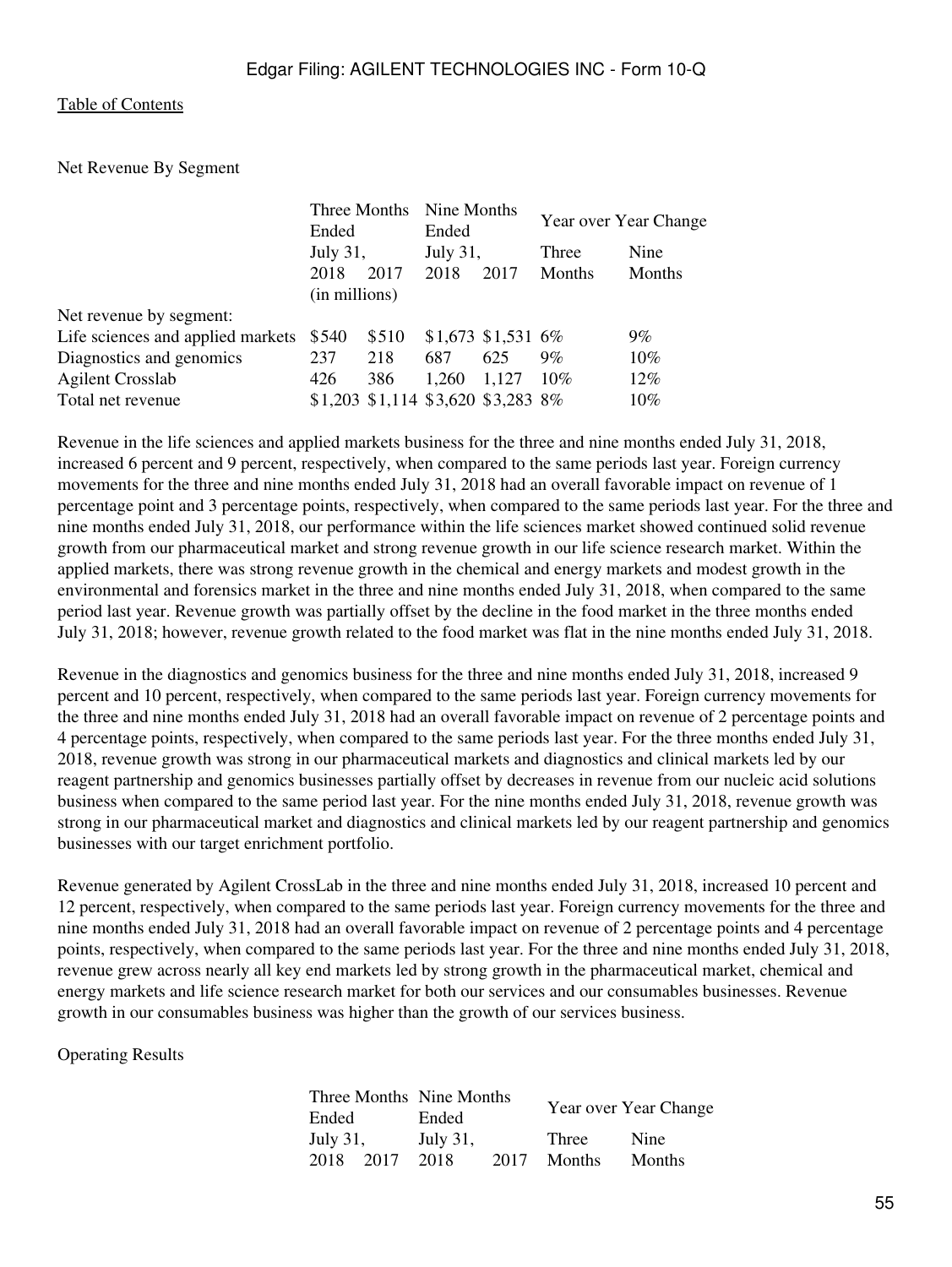| Total gross margin                              |      |      | 55.0 % 53.5 % 54.6 % 53.7 % 2 ppts. |       |             | 1 ppt |
|-------------------------------------------------|------|------|-------------------------------------|-------|-------------|-------|
| Operating margin                                |      |      | 18.7 % 18.0 % 18.8 % 18.5 % 1 ppt   |       |             |       |
|                                                 |      |      |                                     |       |             |       |
| (in millions)                                   |      |      |                                     |       |             |       |
| Research and development                        | \$97 | \$87 | \$281                               |       | $$250$ 11\% | 12%   |
| Selling, general and administrative \$339 \$308 |      |      | \$1,018                             | \$904 | 10%         | 13%   |

Total gross margin for the three and nine months ended July 31, 2018 increased 2 percentage points and 1 percentage point, respectively, when compared to the same periods last year. Gross margins for the three months ended July 31, 2018 reflects higher sales volume, and favorable business mix offset by increased wages and variable pay and unfavorable currency movements. The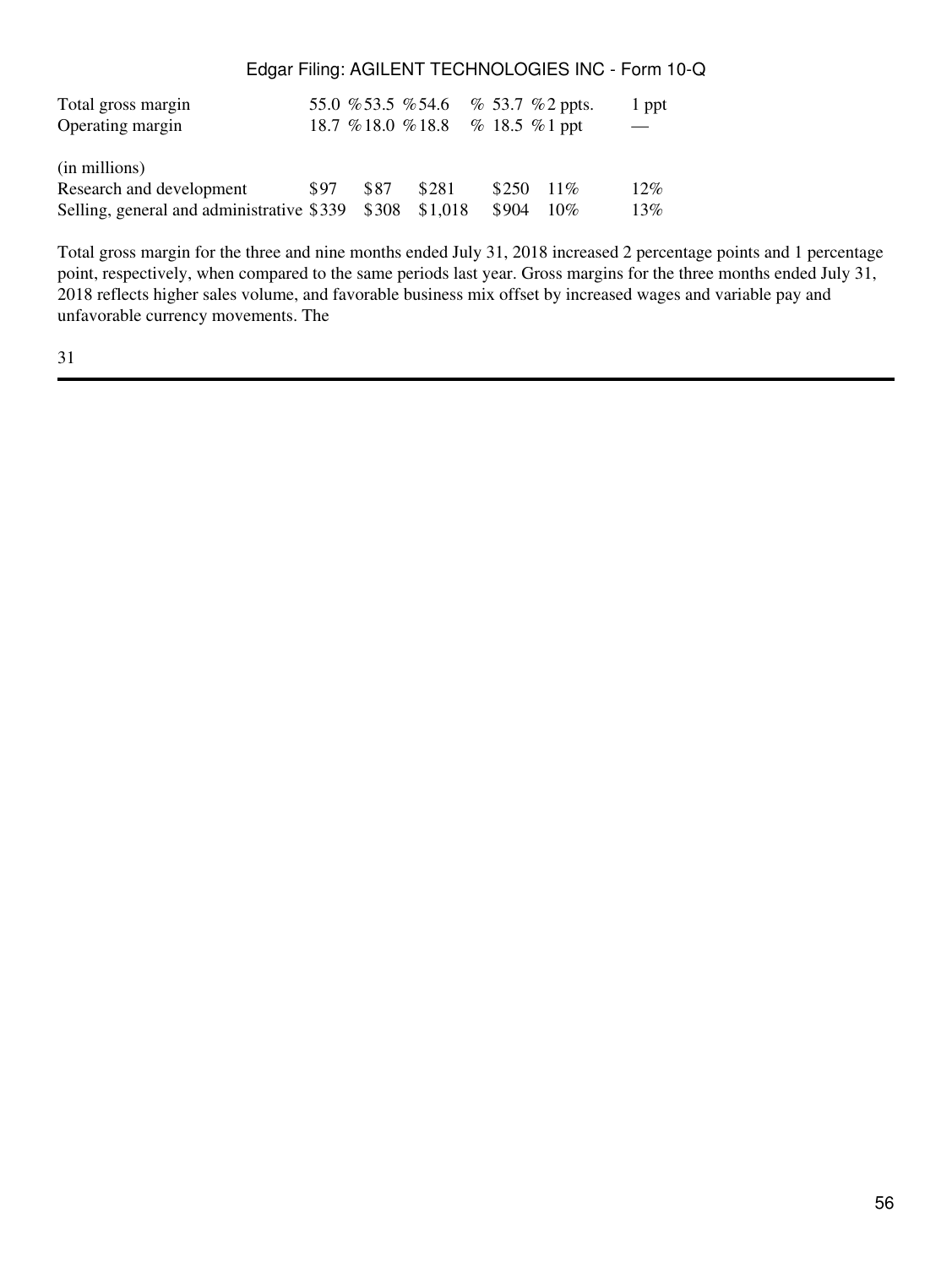#### [Table of Contents](#page-2-0)

increase in gross margins for the nine months ended July 31, 2018 reflects higher sales volume, favorable business mix, lower manufacturing material costs and lower amortization expense of intangible assets partially offset by increased wages and variable pay and unfavorable currency movements.

Total operating margin for the three and nine months ended July 31, 2018 increased 1 percentage point and was flat, respectively, when compared to the same periods last year. Operating margin for the three and nine months ended July 31, 2018 was impacted by higher gross margins, lower acquisition and integration costs and lower amortization expense offset by increased wages and variable pay, higher transformational initiative costs, additional expenses related to our recent acquisitions and unfavorable currency movements.

Research and development expenses in the three and nine months ended July 31, 2018 increased 11 percent and 12 percent, respectively, when compared to the same periods last year. Research and development expenses increased due to increased program spending on new products related to all of our businesses in addition to higher wages and variable pay, unfavorable currency movements and additional expenses related to acquired businesses when compared to spending in the same period last year. We remain committed to invest significantly in research and development and have focused our development efforts on key strategic opportunities in order to align our business with available markets and position ourselves to capture market share.

Selling, general and administrative expenses increased 10 percent and 13 percent in the three and nine months ended July 31, 2018, respectively, when compared to the same periods last year. The increase in selling, general and administrative expenses for the three months ended July 31, 2018 was due to higher wages and variable pay, higher commissions, higher acquisition and integration costs and unfavorable currency movements.The increase in selling, general and administrative expenses for the nine months ended July 31, 2018 was due to higher wages and variable pay, higher commissions, increased corporate costs, higher share-based compensation expense, higher transformational initiative costs and unfavorable currency movements.

At July 31, 2018, our headcount was approximately 14,500 as compared to approximately 13,300 at July 31, 2017.

#### Other income (expense), net

 In the three and nine months ended July 31, 2018 and 2017, other income (expense), net, includes the net gain of \$20 million related to the step-up of our initial investment in Lasergen. Other income (expense), net in the three and nine months ended July 31, 2018 and 2017 also includes \$3 million and \$9 million, respectively, of income in both periods related to the provision of site service costs to, and lease income from Keysight. The costs associated with these services are reported within income from operations. In the nine months ended July 31, 2018, other income (expense), net, also includes approximately \$15 million of income related to a special one-time settlement with a third-party.

#### Income Taxes

For the three and nine months ended July 31, 2018, the company's income tax expense was \$6 million with an effective tax rate of 2.5 percent and \$581 million with an effective tax rate of 82.8 percent, respectively. For the nine months ended July 31, 2018, our effective tax rate and the resulting provision for income taxes were significantly impacted by the discrete charge of \$533 million related to the enactment of the Tax Act as discussed below. The U.S. statute of limitation for audit of tax returns for fiscal year 2014 expired in July 2018. The statute expiration resulted in the recognition of previously unrecognized tax benefits of \$23 million for the three and nine months ended July 31, 2018. The income tax provision for the nine months ended July 31, 2018 also includes the excess tax benefits from stock based compensation of \$17 million.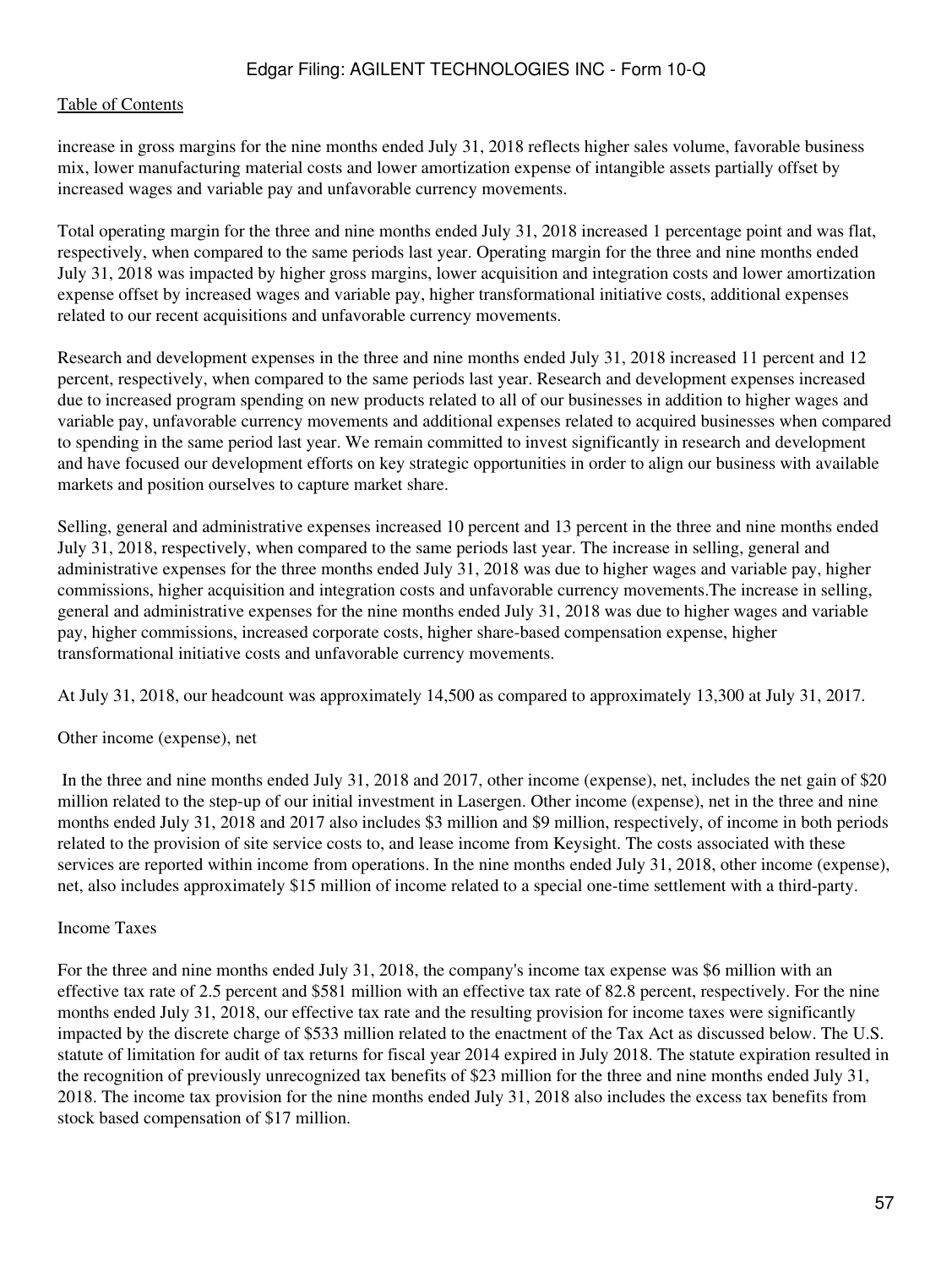For the three and nine months ended July 31, 2017, the company's income tax expense was \$18 million with an effective tax rate of 9.3 percent and \$70 million with an effective tax rate of 12.1 percent, respectively. The income tax provision for the three and nine months ended July 31, 2017 included net discrete tax benefits of \$60 million and \$63 million, respectively. The significant component of the net discrete tax benefit for the three and nine months ended July 31, 2017 included a \$51 million tax benefit due to the settlement of an audit in Germany for fiscal years 2005 to 2008. The U.S. statute of limitation for audit of tax returns for the fiscal years 2012 and 2013 expired in July 2017. The statute expiration resulted in the recognition of previously unrecognized tax benefits of \$40 million for the three and nine months ended July 31, 2017. This discrete tax benefit was offset by a deferred tax liability for related unremitted foreign earnings that were not considered indefinitely invested outside the U.S.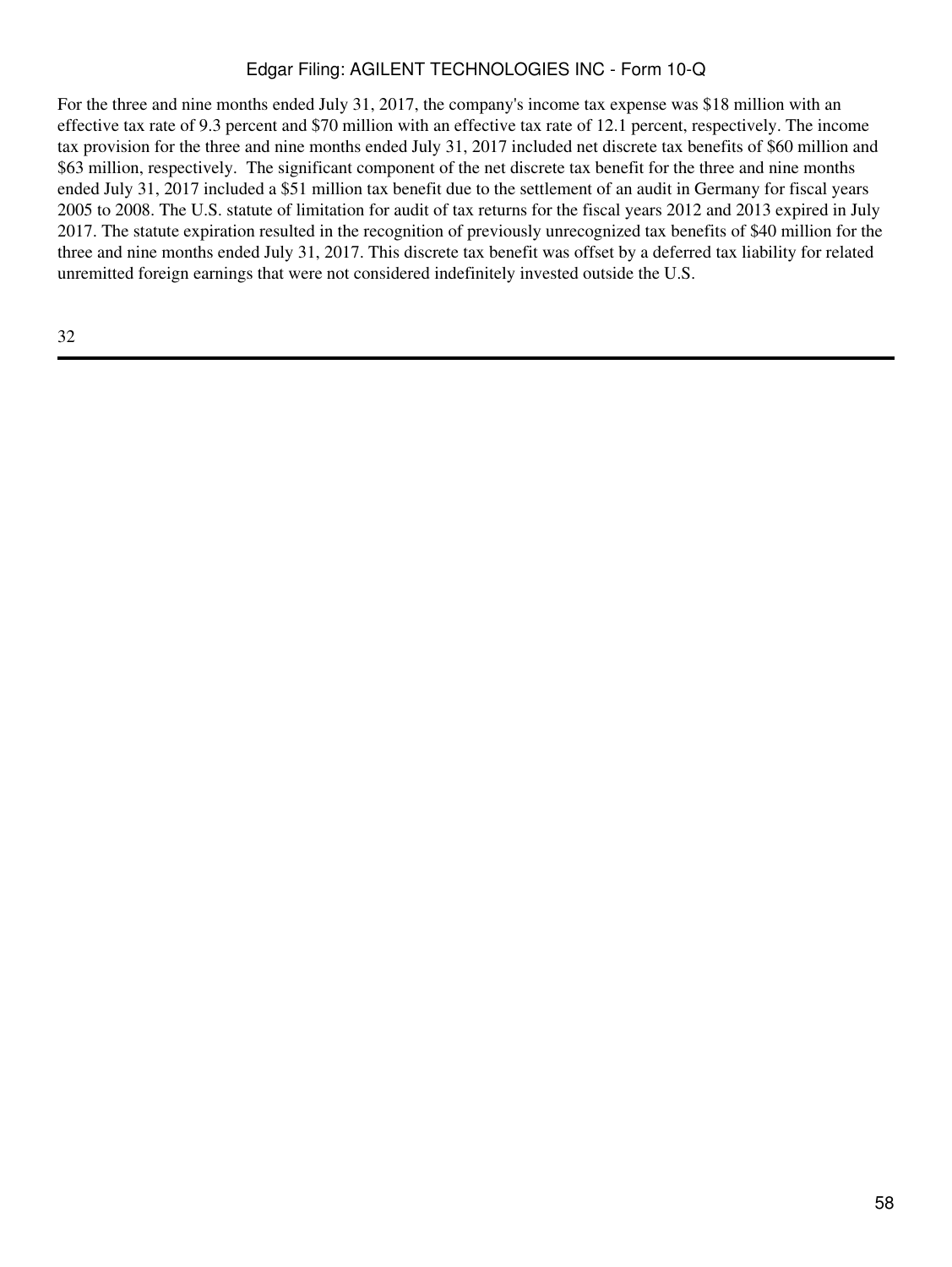### 2017 U.S. Tax Reform - Tax Cuts and Jobs Act

On December 22, 2017, the Tax Act was enacted into law. The Tax Act enacted significant changes affecting our fiscal year 2018, including, but not limited to, (1) reducing the U.S. federal corporate tax rate and (2) imposing a one-time transition tax on certain unrepatriated earnings of foreign subsidiaries that had not been previously taxed in the U.S.

The Tax Act also establishes new tax provisions affecting our fiscal year 2019, including, but not limited to, (1) creating a new provision designed to tax global intangible low-tax income ("GILTI"); (2) generally eliminating U.S. federal taxes on dividends from foreign subsidiaries; (3) eliminating the corporate alternative minimum tax ("AMT"); (4) creating the base erosion anti-abuse tax ("BEAT"); (5) establishing a deduction for foreign derived intangible income ("FDII"); (6) repealing domestic production activity deduction; and (7) establishing new limitations on deductible interest expense and certain executive compensation.

The Tax Act reduced the U.S. federal corporate tax rate from 35 percent to 21 percent effective January 1, 2018. Due to our fiscal year end, the lower corporate tax rate will be phased in, resulting in a U.S. statutory federal rate of 23 percent for our fiscal year ending October 31, 2018 and 21 percent for subsequent fiscal years.

ASC 740, Income Taxes, requires companies to recognize the effect of the tax law changes in the period of enactment. However, the SEC staff issued Staff Accounting Bulletin 118 ("SAB 118") which allows companies to record provisional amounts during a measurement period not extending beyond one year from the Tax Act enactment date. During the three months ended January 31, 2018, the company recognized a provisional amount of \$533 million which includes (1) an estimated provision of \$480 million of U.S. transition tax and correlative items on deemed repatriated earnings of non-U.S. subsidiaries and (2) an estimated provision of \$53 million associated with the impact of decreased U.S. corporate tax rate as described below. As of July 31, 2018, the company has not completed the accounting for all the impacts of the Tax Act. We were able to reasonably estimate certain effects and, therefore, recorded provisional adjustments associated with the Tax Act in the three months ended January 31, 2018, and they remain unchanged as of July 31, 2018.

Deemed Repatriation Transition Tax ("Transition Tax"): The Transition Tax is based on the company's total unrepatriated post-1986 earnings and profits ("E&P") of its foreign subsidiaries and the amount of non-U.S. taxes paid (Tax Pools) on such earnings. Historically, the company permanently reinvested a significant portion of these post-1986 E&P outside the U.S. For the remaining portion, the company previously accrued deferred taxes. Since the Tax Act required all foreign earnings to be taxed currently, the company recorded a provisional income tax expense of \$643 million for its one-time transition U.S. federal tax and a benefit of \$163 million for the reversal of related deferred tax liabilities. The resulting \$480 million net transition tax, reduced by existing tax credits, will be paid over 8 years in accordance with the election available under the Tax Act. These amounts represent the best estimate of all required calculations based on currently available information and do not include any potential state tax impacts. The one-time Transition Tax is based in part on cash and illiquid asset amounts present on various comparable measurement dates, some of which are as of our future fiscal year end. As a result, the company's calculation of the Transition Tax will change as the measurement dates occur and as federal and state tax authorities provide further guidance.

Reduction of U.S. Federal Corporate Tax Rate: The reduction of the corporate income tax rate requires companies to remeasure their deferred tax assets and liabilities as of the date of enactment. The provisional amount recorded in the nine months ended July 31, 2018 for the remeasurement due to tax rate change is \$53 million. We have not yet completed our accounting for the measurement of deferred taxes. To calculate the remeasurement of deferred taxes, we estimated when the existing deferred taxes will be settled or realized. These estimates may be affected by activities in the remaining quarters and other analysis related to the Tax Act, including, but not limited to, the impact of state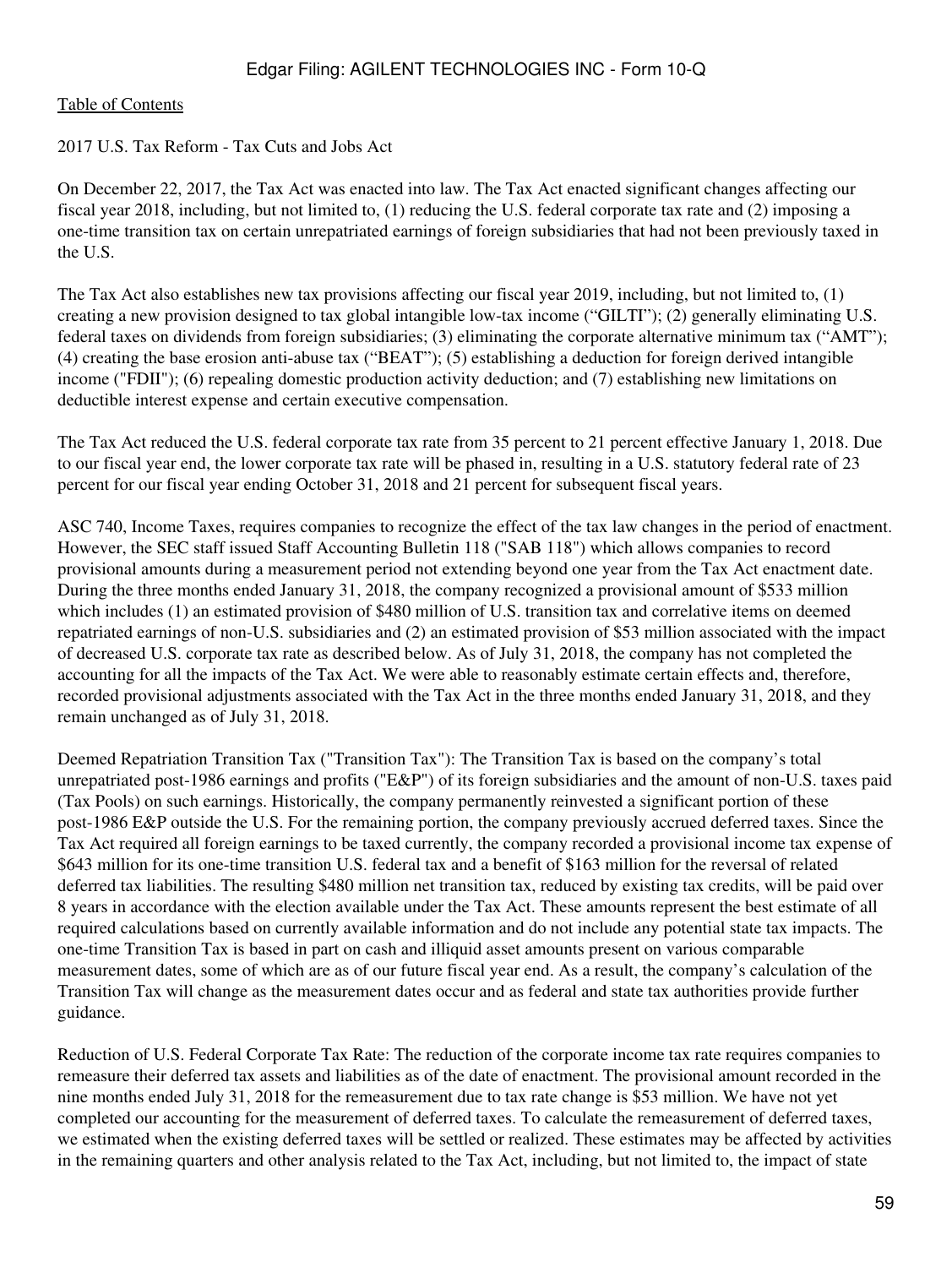conformity to the tax law change.

GILTI: The Tax Act subjects a U.S. corporation to tax on its GILTI. The U.S. GAAP allows companies to make an accounting policy election to either (1) treat taxes due on future GILTI inclusions in the U.S. taxable income as a current-period expense when incurred ("period cost method") or (2) factoring such amounts into a company's measurement of its deferred taxes ("deferred method"). Our analysis of the new GILTI rules and how they may impact us is incomplete. Accordingly, we have not made a policy election regarding the treatment of GILTI tax.

Indefinite Reinvestment Assertion: The company incurred U.S. tax on substantially all of the prior accumulated earnings of its foreign subsidiaries as part of the Transition Tax. This increased the company's previously taxed earnings and will allow for the repatriation of the majority of its foreign earnings without any U.S. federal tax. However, any repatriation of its foreign earnings could still be subjected to withholding taxes, state taxes or other income taxes that might be incurred. The company's analysis is incomplete at this time with respect to its investments intentions for its accumulated foreign earnings. During the period prescribed by SAB 118, the company will evaluate, among other factors, the need for cash within and outside the United States, legal entity capitalization requirements, cash controls imposed in foreign jurisdictions, withholding taxes and the availability to offset with foreign tax credits in determining its investment assertion on its accumulated foreign earnings.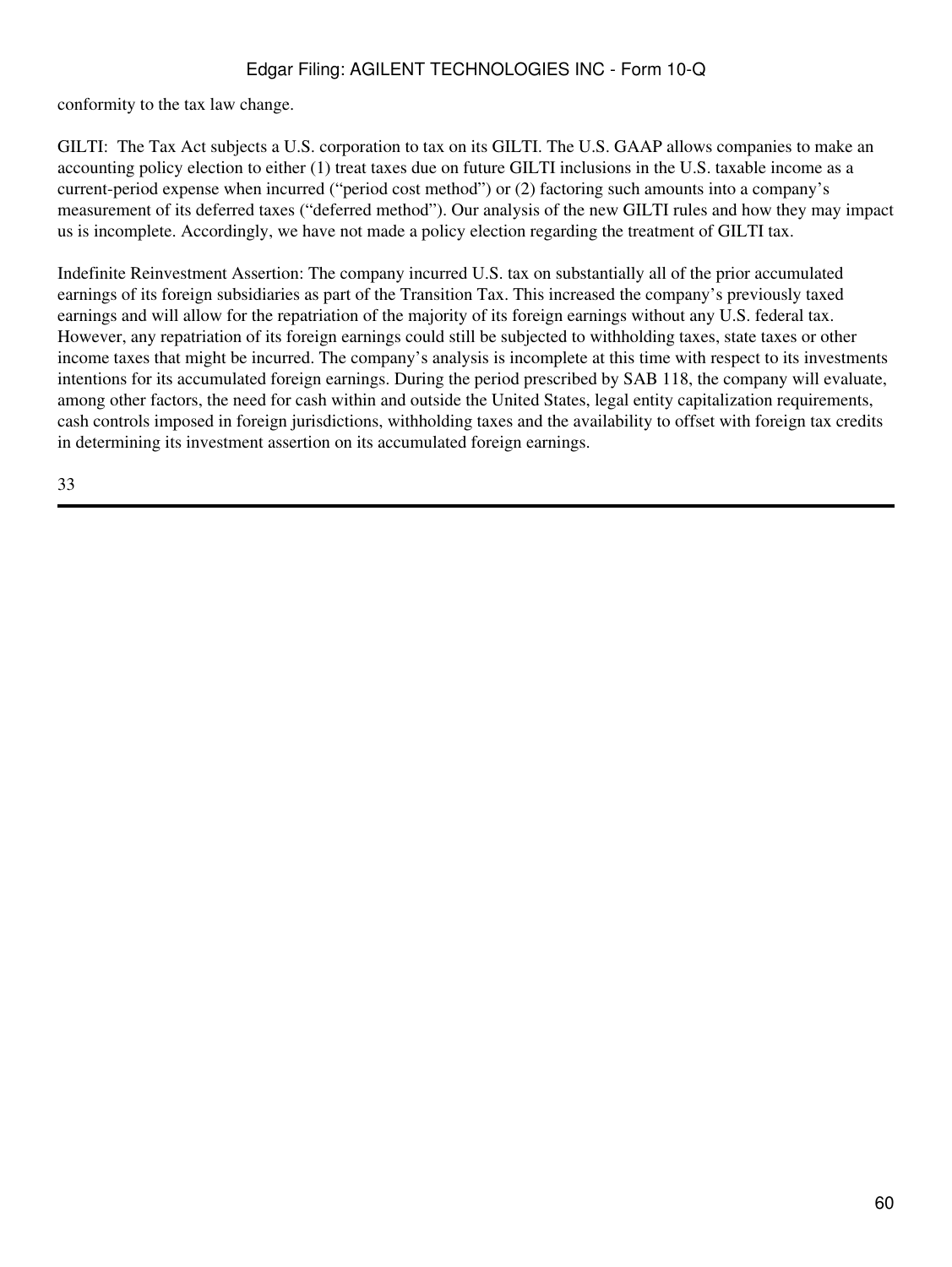#### [Table of Contents](#page-2-0)

Our estimates as described above, may change as a result of future guidance and interpretation from the Internal Revenue Service, the SEC, the FASB and various other taxing jurisdictions. In particular, we anticipate the U.S. state jurisdictions will continue to determine and announce their conformity or decoupling from the Tax Act either in its entirety or with respect to specific provisions. All of these potential legislative and interpretive actions could result in adjustments to our provisional estimates when the accounting for the income tax effects of the Tax Act is completed.

In the U.S., tax years remain open back to the year 2015 for federal income tax purposes and the year 2000 for significant states. The U.S. statute of limitation for audit of tax returns for fiscal year 2014 expired in July 2018. In other major jurisdictions where the company conducts business, the tax years generally remain open back to the year 2001. There were no other substantial changes from our 2017 Annual Report on Form 10-K to the status of the open tax years in the first nine months of fiscal year 2018.

It is reasonably possible there could be significant changes to our unrecognized tax benefits in the next twelve months due to either the expiration of a statute of limitation or a tax audit settlement. Given the number of years and numerous matters that remain subject to examination in various tax jurisdictions, management is unable to estimate the range of possible changes to the balance of our unrecognized tax benefits.

### Segment Overview

In May 2018, we re-organized our operating segments and moved the microfluidics business from our life sciences and applied markets operating segment to our diagnostics and genomics operating segment. Following this re-organization, we continue to have three business segments comprised of the life sciences and applied markets business, diagnostics and genomics business and the Agilent Crosslab business. All historical financial segment information for both the life sciences and applied markets segment and the diagnostics and genomics segment has been recast to reflect this reorganization in our financial statements.

#### Life Sciences and Applied Markets

Our life sciences and applied markets business provides application-focused solutions that include instruments and software that enable customers to identify, quantify and analyze the physical and biological properties of substances and products, as well as enable customers in the clinical and life sciences research areas to interrogate samples at the molecular and cellular level. Key product categories include: liquid chromatography ("LC") systems and components; liquid chromatography mass spectrometry ("LCMS") systems; gas chromatography ("GC") systems and components; gas chromatography mass spectrometry ("GCMS") systems; inductively coupled plasma mass spectrometry ("ICP-MS") instruments; atomic absorption ("AA") instruments; microwave plasma-atomic emission spectrometry ("MP-AES") instruments; inductively coupled plasma optical emission spectrometry ("ICP-OES") instruments; raman spectroscopy; cell analysis plate based assays; laboratory software for sample tracking, information management and analytics; laboratory automation and robotic systems; dissolution testing; vacuum pumps and measurement technologies.

#### Net Revenue

| Three<br>Months      | Nine Months<br>Ended |        | Year over Year Change |  |  |
|----------------------|----------------------|--------|-----------------------|--|--|
| Ended<br>July $31$ , | July 31,             | Three  | Nine                  |  |  |
| 2018 2017 2018       | 2017                 | Months | Months                |  |  |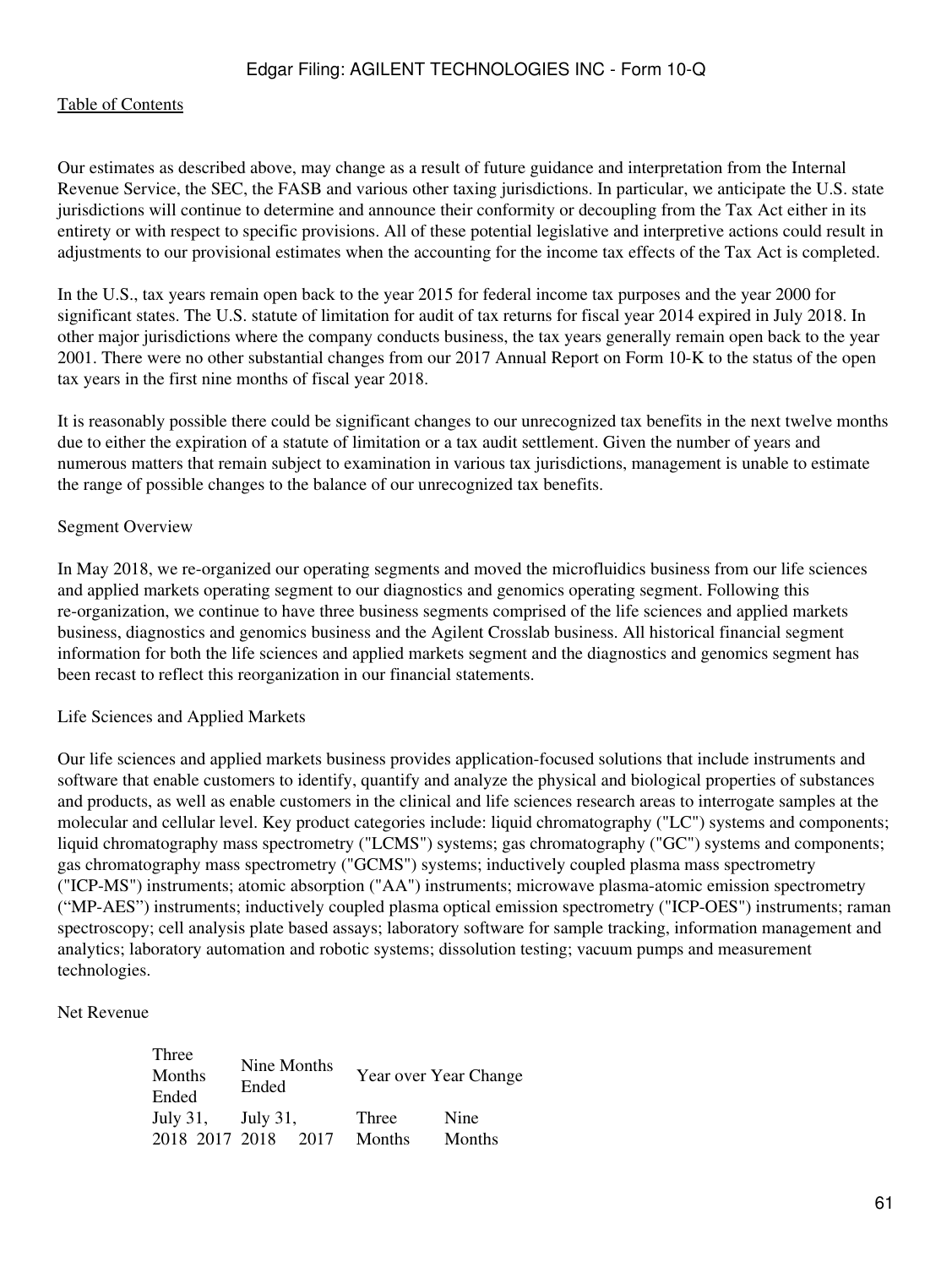(in millions)

Net revenue \$540 \$510 \$1,673 \$1,531 6% 9%

Life sciences and applied markets business revenue for the three and nine months ended July 31, 2018 increased 6 percent and 9 percent, respectively, when compared to the same periods last year. Foreign currency movements for the three and nine months ended July 31, 2018 had an overall favorable impact on revenue of 1 percentage point and 3 percentage points, respectively, when compared to the same periods last year. Geographically, revenue increased 11 percent in the Americas with no currency impact, decreased 1 percent in Europe with a 3 percentage point favorable currency impact and increased 7 percent in Asia Pacific with a 1 percentage point favorable currency impact for the three months ended July 31, 2018 compared to the same period last year. Revenue increased 10 percent in the Americas with a 1 percentage point favorable currency impact, increased 16 percent in Europe with a 8 percentage point favorable currency impact and increased 6 percent in Asia Pacific with a 2 percentage point favorable currency impact for the nine months ended July 31, 2018 compared to the same period last year. During the three months ended July 31, 2018, spectroscopy, liquid chromatography mass spectrometry, and cell analysis had solid growth helped by strong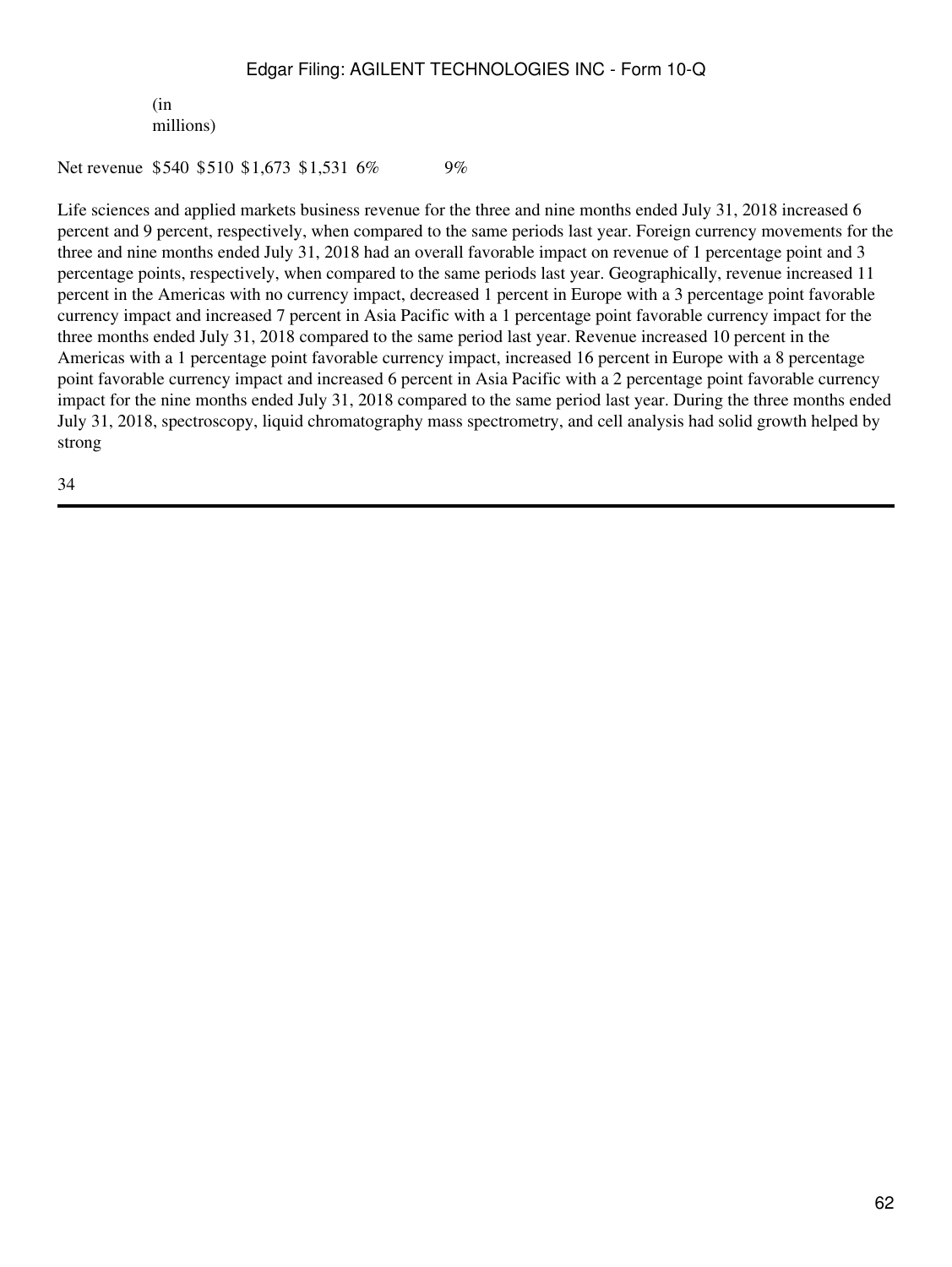### [Table of Contents](#page-2-0)

product offerings. During the nine months ended July 31, 2018, the primary drivers of growth were liquid chromatography mass spectrometry, spectroscopy, gas chromatography and gas chromatography mass spectrometry.

For the three months ended July 31, 2018, end market performance was led by growth in chemical and energy markets. Pharmaceutical markets continued to demonstrate solid growth as did life science research. The food market declined primarily due to delays in revenue related to the reorganization of several governmental agencies in China. For the nine months ended July 31, 2018, chemical and energy and pharmaceutical markets led the growth fueled by new product offerings in liquid chromatography mass spectrometry and spectroscopy.

Looking forward, we are optimistic about our growth opportunities in the life sciences and applied markets as our broad portfolio of products and solutions are well suited to address customer needs. We anticipate strong sales funnels given new product introductions as we continue to invest in expanding and improving our applications and solutions portfolio. While we anticipate volatility in our markets, we expect continued growth across most end markets.

| <b>Operating Results</b>            |                       |                                    |                      |       |                       |               |
|-------------------------------------|-----------------------|------------------------------------|----------------------|-------|-----------------------|---------------|
|                                     | Three Months<br>Ended |                                    | Nine Months<br>Ended |       | Year over Year Change |               |
|                                     | July 31,              |                                    | July 31,             |       | Three                 | Nine          |
|                                     | 2018                  | 2017                               | 2018                 | 2017  | <b>Months</b>         | <b>Months</b> |
| Gross margin                        |                       | 61.3 % 59.9 % 61.1 % 59.9 % 1 ppt  |                      |       |                       | 1 ppt         |
| Operating margin                    |                       | 22.9 % 21.4 % 23.5 % 22.0 % 2 ppts |                      |       |                       | 2 ppts        |
| (in millions)                       |                       |                                    |                      |       |                       |               |
| Research and development            | \$54                  | \$50                               | \$161                | \$149 | 8%                    | 8%            |
| Selling, general and administrative | \$154                 | \$147                              | \$468                | \$432 | $5\%$                 | 8%            |

Gross margin for products and services for the three and nine months ended July 31, 2018, increased 1 percentage point in both periods when compared to the same periods last year. The increase in gross margin for the three months ended July 31, 2018 was due to efficiencies from higher volume and lower warranty costs offset slightly by unfavorable currency impact. The increase in gross margin for the nine months ended July 31, 2018 was due to increased volume and lower manufacturing material costs offset slightly by unfavorable currency impact.

Research and development expenses for the three and nine months ended July 31, 2018, increased 8 percent in both periods when compared to the same periods last year. The increase in research and development for the three and nine months ended July 31, 2018 was due to higher program funding in product development as well as wage and variable pay increases and unfavorable currency related effects.

Selling, general and administrative expenses for the three and nine months ended July 31, 2018, increased 5 percent and 8 percent, respectively, when compared to the same periods last year. The increase in selling, general and administrative expenses for the three months ended July 31, 2018 was due to increased marketing and sales force investments as well as wage and variable pay increases and unfavorable currency related effects. The increase in selling, general and administrative expenses for the nine months ended July 31, 2018 was due to increased marketing and sales force investments as well as wage and variable pay increases, higher share-based compensation expense and unfavorable currency related effects.

Operating margin for product and services for the three and nine months ended July 31, 2018 increased 2 percentage points in both periods when compared to the same periods last year. The increase in operating margin for the three and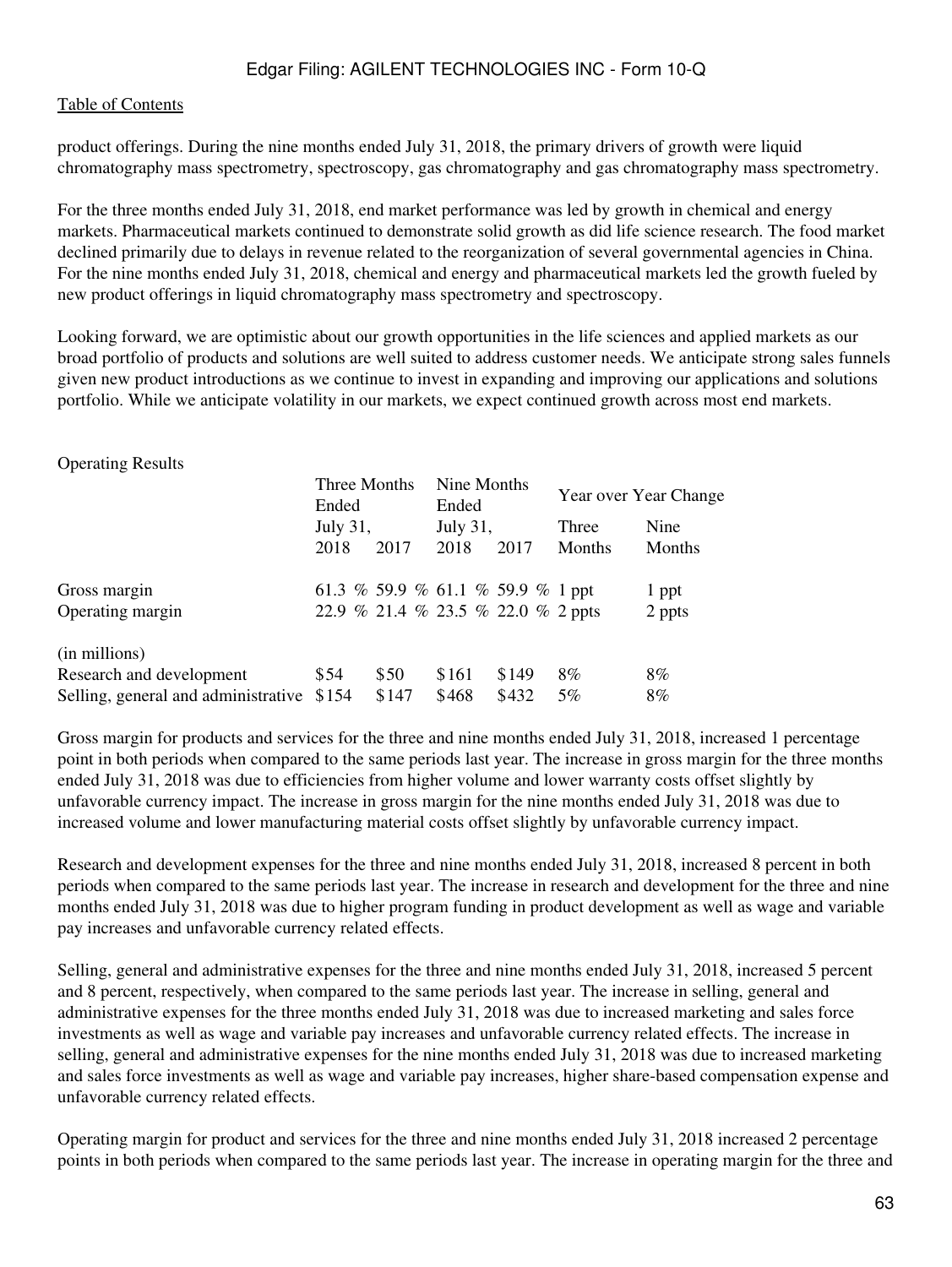nine months ended July 31, 2018 was a product of revenue growth and improved gross margin offset slightly by unfavorable currency impact.

Income from Operations

Income from operations for the three and nine months ended July 31, 2018, increased \$14 million and \$55 million, respectively, on corresponding revenue increases of \$30 million and \$142 million, respectively.

Diagnostics and Genomics

Our diagnostics and genomics business includes the genomics, nucleic acid contract manufacturing and research and development, pathology, companion diagnostics, reagent partnership and biomolecular analysis businesses.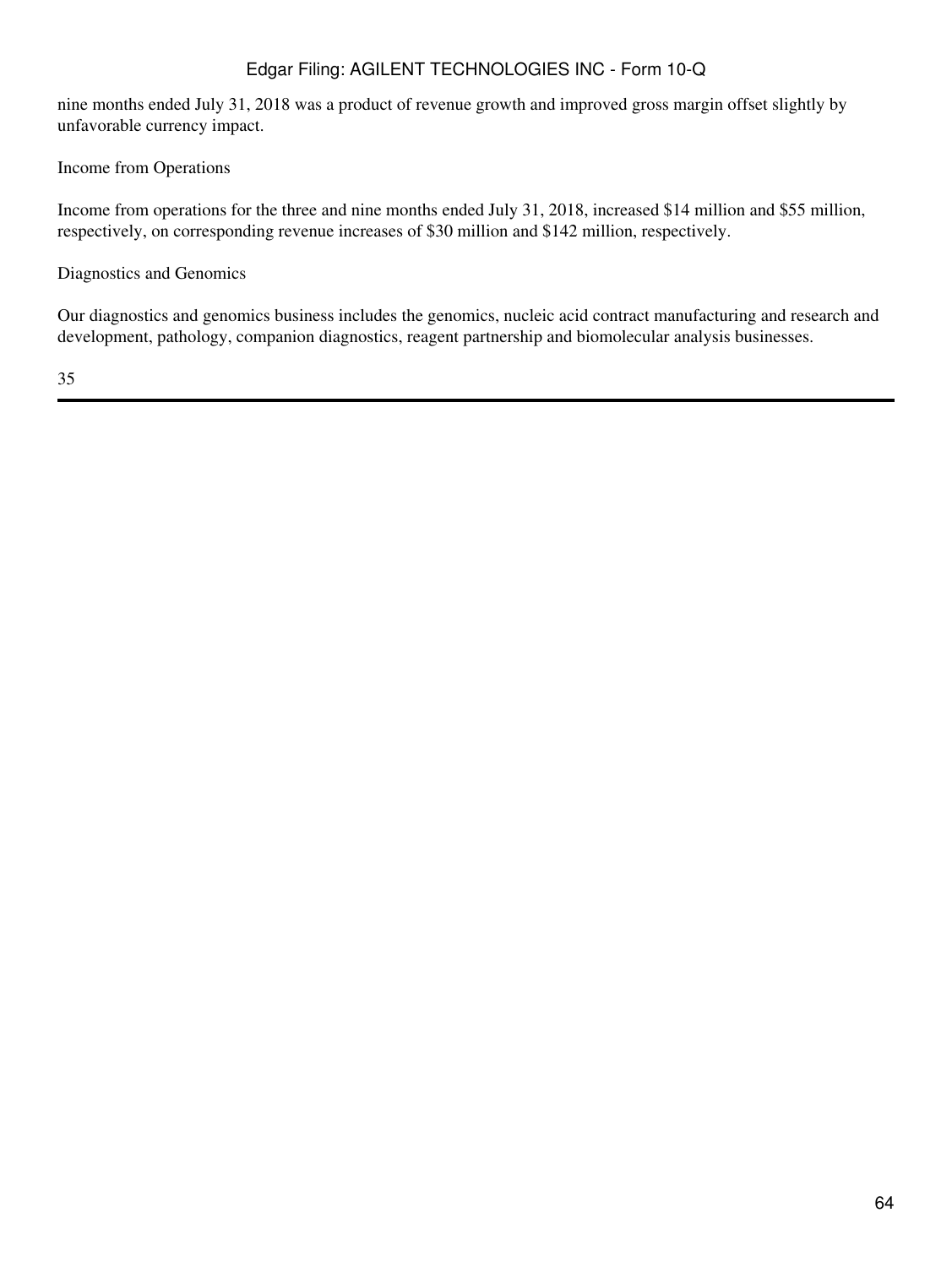Our diagnostics and genomics business is comprised of six areas of activity providing active pharmaceutical ingredients ("APIs") for oligo-based therapeutics as well as solutions that include reagents, instruments, software and consumables, which enable customers in the clinical and life sciences research areas to interrogate samples at the cellular and molecular level. First, our genomics business includes arrays for DNA mutation detection, genotyping, gene copy number determination, identification of gene rearrangements, DNA methylation profiling, gene expression profiling, as well as next generation sequencing ("NGS") target enrichment and genetic data management and interpretation support software. This business also includes solutions that enable clinical labs to identify DNA variants associated with genetic disease and help direct cancer therapy. Second, our nucleic acid solutions business provides equipment and expertise focused on production of synthesized oligonucleotides under pharmaceutical good manufacturing practices ("GMP") conditions for use as API in an emerging class of drugs that utilize nucleic acid molecules for disease therapy. Third, our pathology solutions business is focused on product offerings for cancer diagnostics and anatomic pathology workflows. The broad portfolio of offerings includes immunohistochemistry ("IHC"), in situ hybridization ("ISH"), hematoxylin and eosin ("H&E") staining and special staining. Fourth. we also collaborate with a number of major pharmaceutical companies to develop new potential pharmacodiagnostics, also known as companion diagnostics, which may be used to identify patients most likely to benefit from a specific targeted therapy. Fifth, the reagent partnership business is a provider of reagents used for turbidimetry and flow cytometry. Finally, our biomolecular analysis business provides complete workflow solutions, including instruments, consumables and software, for quality control analysis of nucleic acid samples. Samples are analyzed using quantitative and qualitative techniques to ensure accuracy in further genomics analysis techniques utilized in clinical and life science research applications.

Net Revenue

| Three     | Nine                       |                       |        |
|-----------|----------------------------|-----------------------|--------|
| Months    | Months                     | Year over Year Change |        |
| Ended     | Ended                      |                       |        |
|           | July 31, July 31, Three    |                       | Nine   |
|           | 2018 2017 2018 2017 Months |                       | Months |
| (in       |                            |                       |        |
| millions) |                            |                       |        |
|           |                            |                       |        |

Net revenue \$237 \$218 \$687 \$625 9% 10%

Diagnostics and genomics business revenue for the three and nine months ended July 31, 2018 increased 9 percent and 10 percent, respectively, when compared to the same periods last year. Foreign currency movements for the three and nine months ended July 31, 2018 had an overall favorable impact on revenue of 2 percentage points and 4 percentage points, respectively, when compared to the same periods last year. Geographically, revenue increased 9 percent in the Americas with no currency impact, increased 6 percent in Europe with a 4 percentage point favorable currency impact and increased 14 percent in Asia Pacific with a 1 percentage point favorable currency impact for the three months ended July 31, 2018 compared to the same period last year. Revenue increased 9 percent in the Americas with no currency impact, increased 14 percent in Europe with a 8 percentage point favorable currency impact and increased 3 percent in Asia Pacific with a 2 percentage point favorable currency impact for the nine months ended July 31, 2018 compared to the same period last year. During the three months ended July 31, 2018, regionally, Asia Pacific, particularly China and Americas, led revenue growth in our genomics business with the Sure Select NGS target enrichment portfolio and strength in Japan from our reagent partnership business. Europe was flat due to lower shipment volumes in the genomics business. During the nine months ended July 31, 2018, Americas and Europe saw growth in our genomics and pathology businesses in target enrichment portfolio and OMNIS platform, respectively.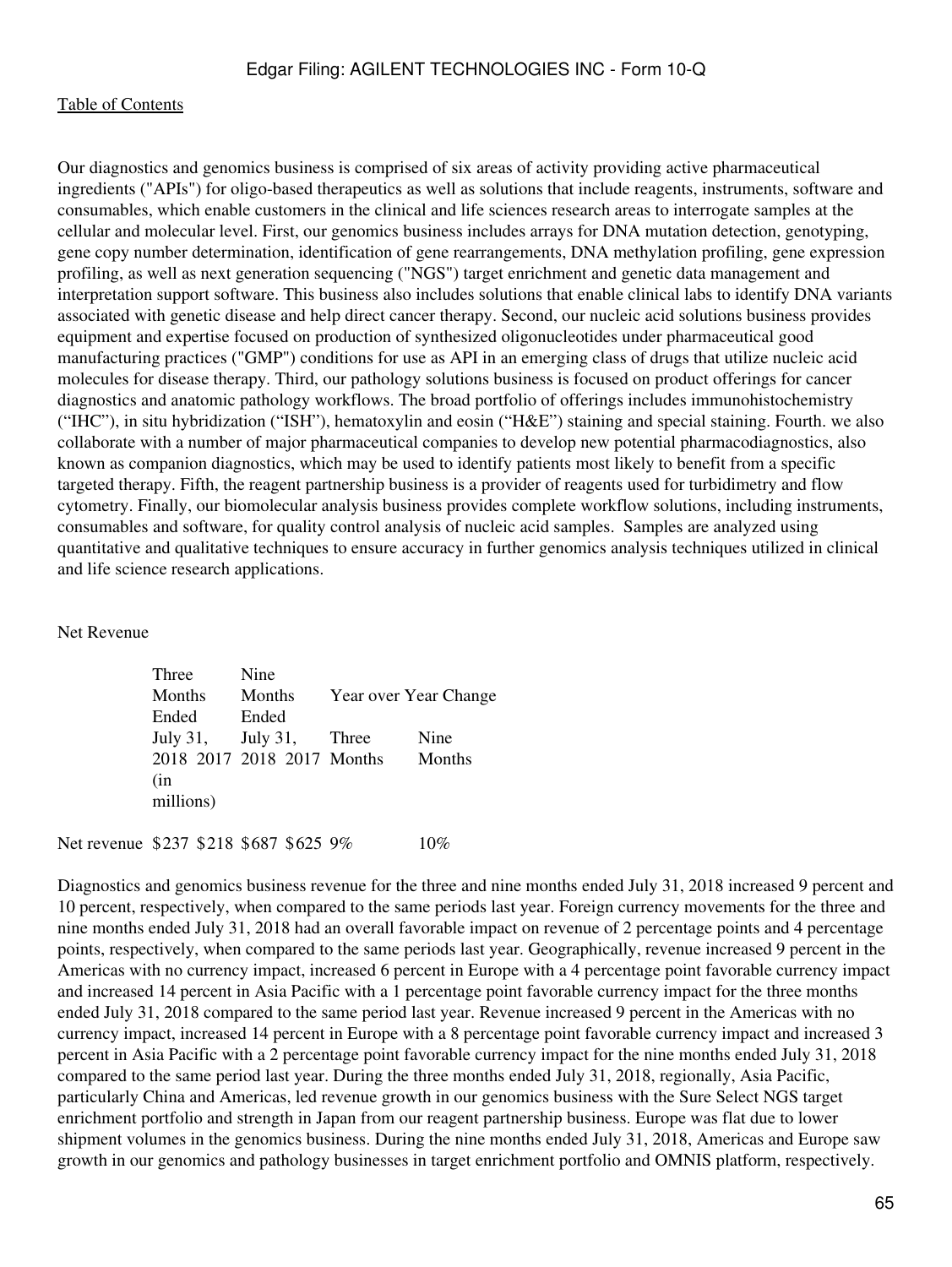Asia Pacific grew slower due to lower volumes in the pathology business in both China and Japan.

For the three months ended July 31, 2018, our performance was led by revenue growth in our next generation solution portfolio offering within the genomics business, mainly driven by Sure Select NGS target enrichment. We continued to see momentum in our reagent partnership business and strong demand from our bioanalyzer consumables portfolio. The end markets in diagnostics and clinical research remain strong with continued growth driven by an aging population and lifestyle. For the nine months ended July 31, 2018, our improved performance was due to strength in our target enrichment portfolio in the genomics business and good revenue growth in our reagent partnership business.

Looking forward, we are optimistic about our growth opportunities in the diagnostics markets and continue to invest in expanding and improving our applications and solutions portfolio. We remain positive about our growth in these markets, as our OMNIS products, PD-L1 assays and SureFISH continue to gain strength with our customers in clinical oncology applications and our next generation sequencing target enrichment solutions continue to be adopted. Market demand in the nucleic acid solutions business related to therapeutic oligo programs continues to be strong. We are investing in building further capacity in our nucleic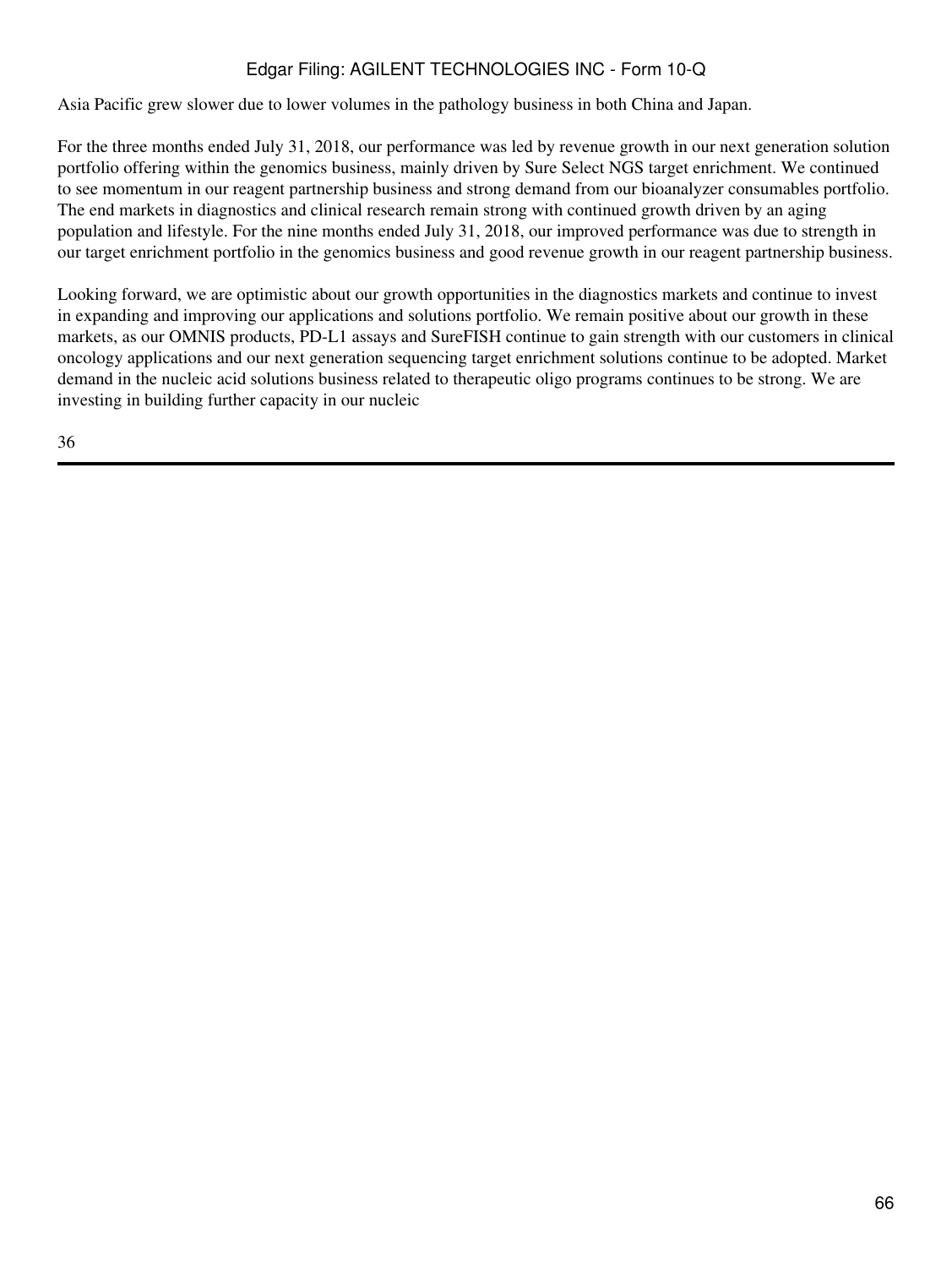acid business to address the future demand for the oligos. We will continue to invest in research and development and seek to expand our position in developing countries and emerging markets. For example, we completed the acquisitions of Lasergen and AATI during the three months ended July 31, 2018.

### Operating Results

|                                     | Three<br>Months<br>Ended<br>July 31, |      | Nine Months<br>Ended<br>July 31, |       | Year over Year Change |            |
|-------------------------------------|--------------------------------------|------|----------------------------------|-------|-----------------------|------------|
|                                     |                                      |      |                                  |       | Three                 | Nine       |
|                                     | 2018                                 | 2017 | 2018                             | 2017  | Months                | Months     |
| Gross margin                        |                                      |      | 57.0% 52.9% 55.5 % 55.1 % 4 ppts |       |                       |            |
| Operating margin                    |                                      |      | 18.5% 17.1% 17.3 % 18.8 % 1 ppt  |       |                       | $(2)$ ppts |
| (in millions)                       |                                      |      |                                  |       |                       |            |
| Research and development            | \$30                                 | \$24 | \$79                             | \$66  | 24%                   | 20%        |
| Selling, general and administrative | \$61                                 | \$54 | \$184                            | \$161 | 13%                   | 14%        |

Gross margin for products and services for the three and nine months ended July 31, 2018, increased 4 percentage points and was flat, respectively, when compared to the same periods last year. The increase in gross margin for the three months ended July 31, 2018 was due to gains from increased volume and efficiency gains achieved in supply chain partially offset by increased wages and variable pay. Gross margin for the nine months ended July 31, 2018 was flat as gains from higher volumes were offset by higher logistics expenses and inventory charges in our pathology business, a cancellation payment received from a customer in our nucleic acid business last year that we benefited from and increased wage and variable pay.

Research and development expenses for the three and nine months ended July 31, 2018, increased 24 percent and 20 percent, respectively when compared to the same periods last year. The increase in research and development for the three months ended July 31, 2018 was due to additional expenses related to our recent acquisitions of Lasergen and AATI, increase in wages and variable pay, and unfavorable currency movements. The increase in research and development for the nine months ended July 31, 2018 was due to additional expenses related to the acquisitions of Lasergen and AATI, increase in wages and variable pay, unfavorable currency movements and increased spending around the development of clinical applications and solutions.

Selling, general and administrative expenses for the three and nine months ended July 31, 2018 increased 13 percent and 14 percent, respectively, when compared to the same periods last year. The increase in selling, general and administrative expenses for the three months ended July 31, 2018 was due to higher infrastructure expenses, increases in wages and variable pay, additional expenses related to our recent acquisitions of Lasergen and AATI and unfavorable currency movements. The increase in selling, general and administrative expenses for the nine months ended July 31, 2018 was due to higher infrastructure expenses, increases in wages and variable pay, unfavorable currency movements and a spending increase caused by our acquisitions of Lasergen and AATI.

Operating margin for product and services for the three and nine months ended July 31, 2018 increased 1 percentage point and decreased 2 percentage points, respectively, when compared to the same period lasts year. The increase in operating margin for the three months ended July 31, 2018 was due to gains from higher revenues and efficiency gains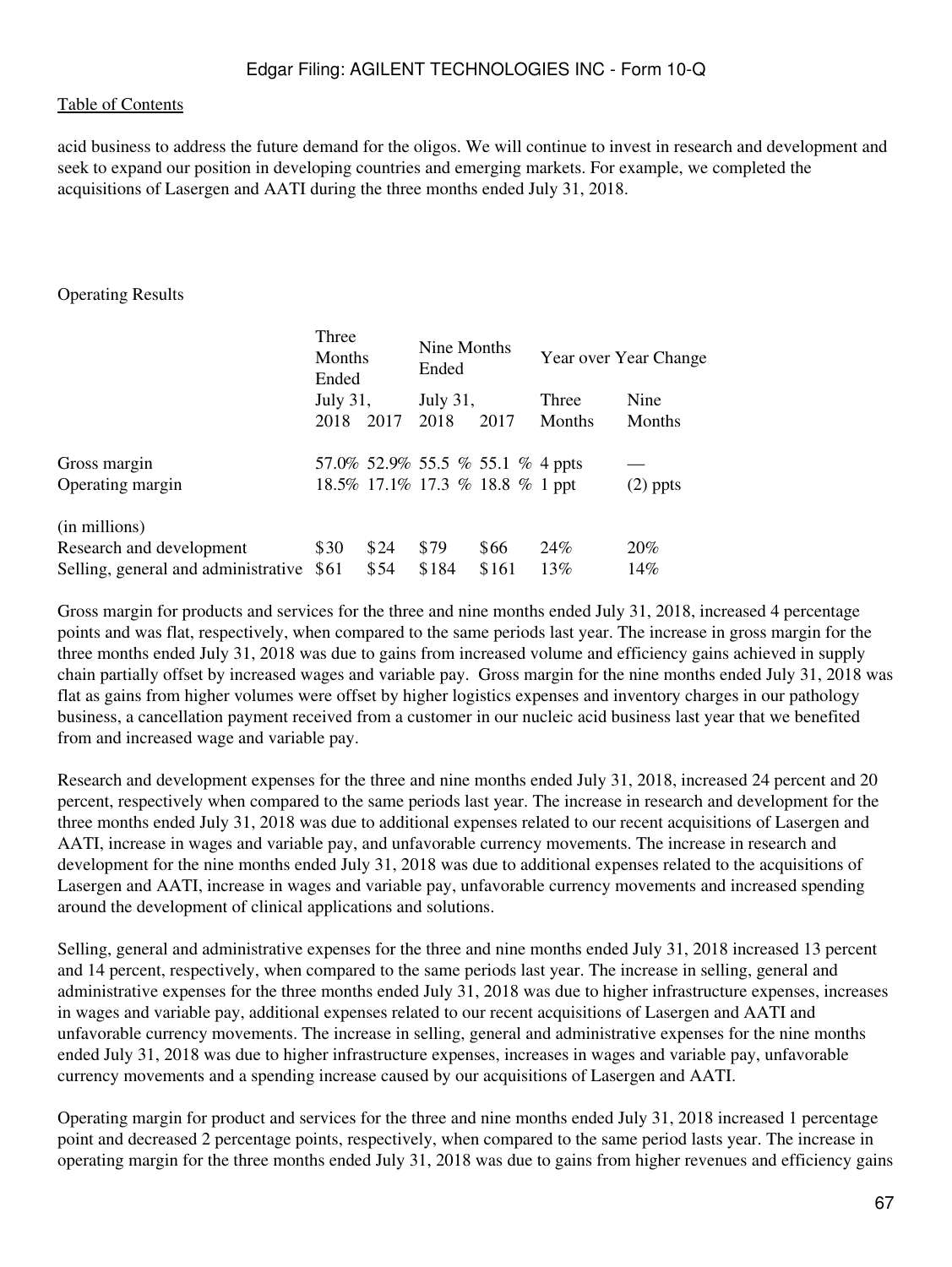achieved in supply chain partially offset by higher expenses related to our recent acquisitions, and increases in wage and variable pay. The decrease in operating margin for the nine months ended July 31, 2018 was due to higher logistics expenses and inventory charges in our pathology business, the cancellation payment received from a customer that we benefited from in our nucleic acid business last year, higher research and development expenses related to our recent acquisitions and wage increases and variable pay partially offset by gains from higher revenues.

### Income from Operations

Income from operations for the three and nine months ended July 31, 2018, increased \$7 million and \$2 million, respectively, on a corresponding revenue increases of \$19 million and \$62 million, respectively.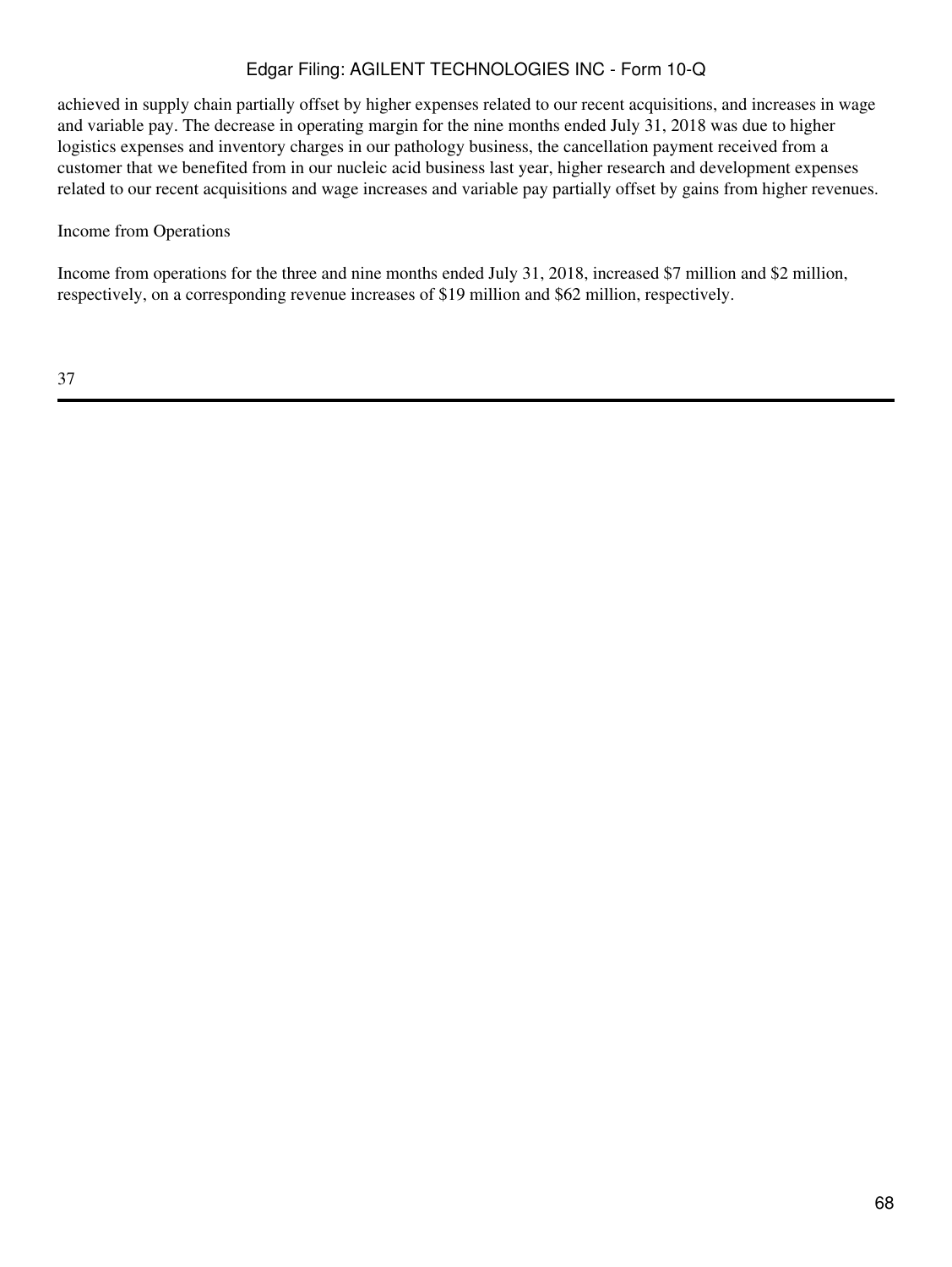## Agilent CrossLab

The Agilent CrossLab business spans the entire lab with its extensive consumables and services portfolio, which is designed to improve customer outcomes. Most of the portfolio is vendor neutral, meaning Agilent can serve and supply customers regardless of their instrument purchase choices. Solutions range from chemistries and supplies to services and software helping to connect the entire lab. Key product categories in consumables include GC and LC columns, sample preparation products, custom chemistries, and a large selection of laboratory instrument supplies. Services include startup, operational, training and compliance support, software as a service, as well as asset management and consultative services that help increase customer productivity. Custom service and consumable bundles are tailored to meet the specific application needs of various industries and to keep instruments fully operational and compliant with the respective industry requirements.

Net Revenue

Three Months Ended Nine Months Finded Year over Year Change July 31, July 31, Three Nine 2018 2017 2018 2017 Months Months (in millions)

Net revenue \$426 \$386 \$1,260 \$1,127 10\% 12\%

Agilent CrossLab business revenue for the three and nine months ended July 31, 2018 increased 10 percent and 12 percent, respectively, when compared to the same periods last year. Foreign currency movements for the three and nine months ended July 31, 2018 had an overall favorable impact on revenue of 2 percentage points and 4 percentage points, respectively, when compared to the same periods last year. Geographically, revenue increased 8 percent in the Americas with no currency impact, increased 9 percent in Europe with a 3 percentage point favorable currency impact and increased 14 percent in Asia Pacific with a 3 percentage point favorable currency impact for the three months ended July 31, 2018 compared to the same period last year. Revenue increased 7 percent in the Americas with no currency impact, increased 13 percent in Europe with a 8 percentage point favorable currency impact and increased 15 percent in Asia Pacific with a 3 percentage point favorable currency impact for the nine months ended July 31, 2018 compared to the same period last year. During the three months ended July 31, 2018, preventive maintenance, compliance services, GC columns and remarketed instruments had the highest revenue growth impact within the Agilent CrossLab business. During the nine months ended July 31, 2018, compliance services, multi-vendor services, preventive maintenance, as well as LC and GC columns had the highest revenue growth impact within the Agilent CrossLab business.

For both the three and nine months ended July 31, 2018, all the major end market segments contributed to the strong revenue growth. No particular end market stood out in both the service business and the consumable business.

Looking forward, we anticipate that balanced strength in nearly all key end markets will continue to drive the revenue growth in the near term. Geographically, we remain optimistic on the market growth and market penetration opportunities in China and emerging markets. Other factors for near term revenue growth include our recently completed acquisitions of Ultra Scientific and Prozyme, as well as investment in our laboratory enterprise offerings and in our continuing expansion of our e-commerce sales channel.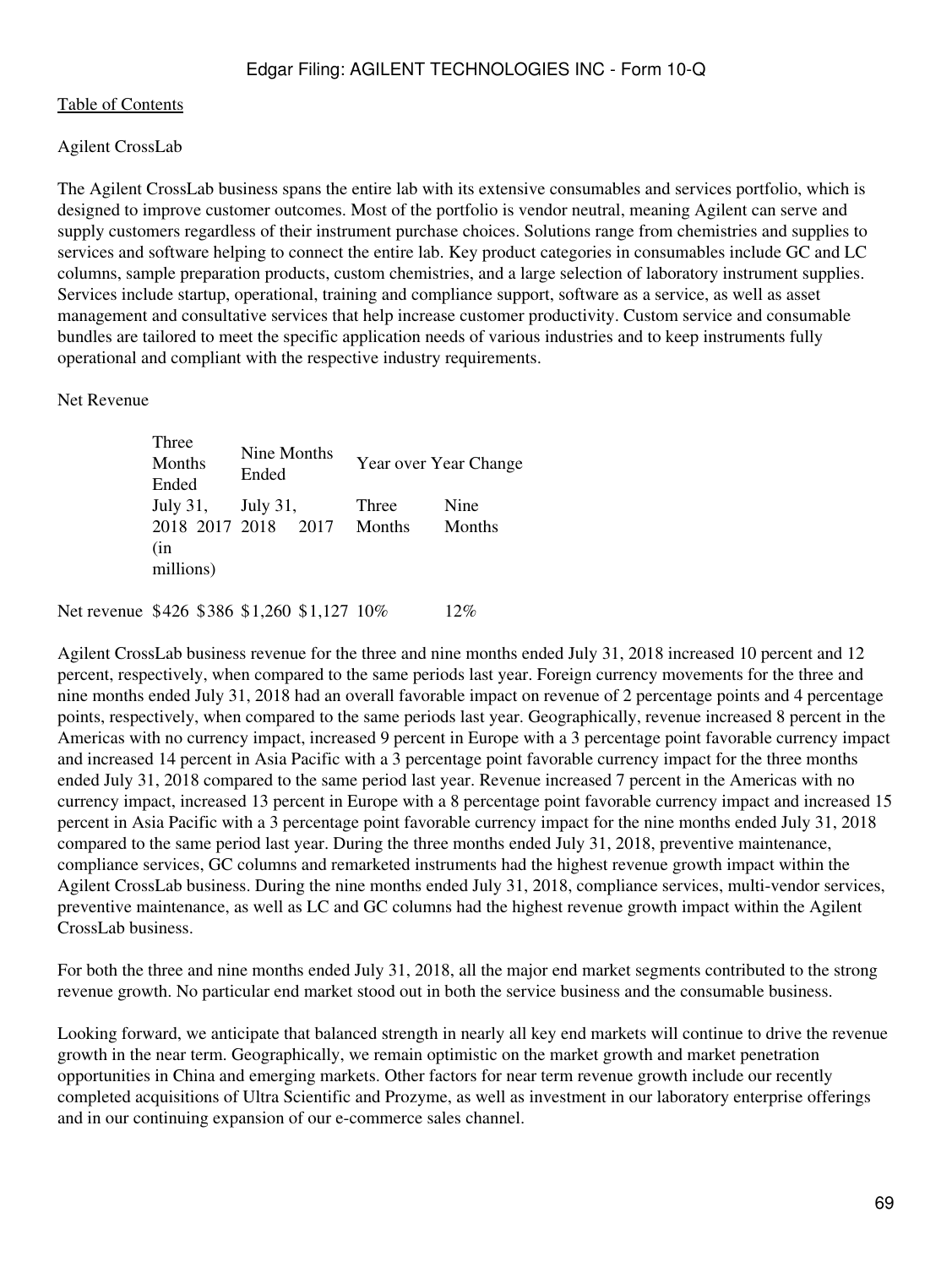# Operating Results

| Ended<br>July $31$ ,                      |      | Ended<br><b>July 31,</b> |       | Year over Year Change    |                                                                  |
|-------------------------------------------|------|--------------------------|-------|--------------------------|------------------------------------------------------------------|
|                                           |      |                          |       |                          |                                                                  |
|                                           |      |                          |       | 2018                     | 2017                                                             |
|                                           |      |                          |       |                          | 1 ppt                                                            |
|                                           |      |                          |       |                          | 1 ppt                                                            |
|                                           |      |                          |       |                          |                                                                  |
| \$13                                      | \$12 | \$41                     | \$36  | $12\%$                   | 14%                                                              |
| Selling, general and administrative \$101 | \$91 | \$307                    | \$275 | $11\%$                   | $12\%$                                                           |
|                                           |      |                          |       | Three Months Nine Months | 50.6 % 49.9% 50.5 % 49.4 % 1 ppt<br>23.8 % 23.4% 22.8 % 21.8 % — |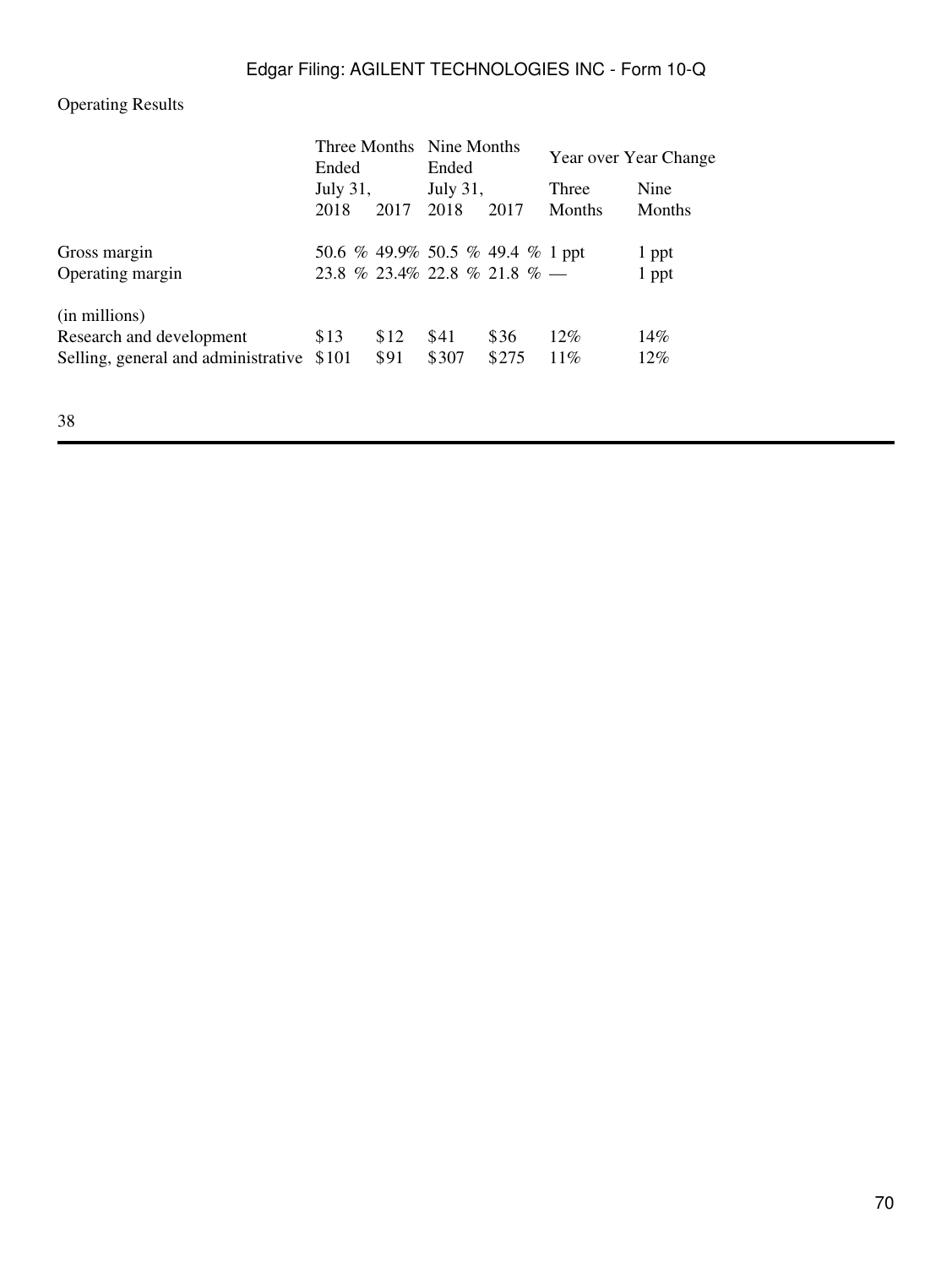#### [Table of Contents](#page-2-0)

Gross margin for products and services for the three and nine months ended July 31, 2018, increased 1 percentage point in both periods when compared to the same periods last year primarily due to lower logistic costs and faster growth of the higher margin consumables business relative to the lower margin service business.

Research and development expenses for the three and nine months ended July 31, 2018, increased 12 percent and 14 percent, respectively, when compared to the same periods last year. The increase in research and development for the three and nine months ended July 31, 2018 was primarily due to higher wages across the various research and development organizations, and due to increased headcount in the areas of software development, iLab development and curriculum development.

Selling, general and administrative expenses for the three and nine months ended July 31, 2018, increased 11 percent and 12 percent, respectively, when compared to the same periods last year. The increase in selling, general and administrative expenses for the three and nine months ended July 31, 2018 was primarily due to higher wages, increased corporate infrastructure costs, increased sales force investments, and a higher bad debt provision triggered by one specific customer.

Operating margin for product and services for the three and nine months ended July 31, 2018 was flat and increased 1 percentage point, respectively, when compared to the same periods last year. The increase in operating margin for the three and nine months ended July 31, 2018 was primarily due to lower logistic costs and faster growth of the higher margin consumables business relative to the lower margin service business.

Income from Operations

Income from operations for the three and nine months ended July 31, 2018, increased \$12 million and \$42 million, respectively, on corresponding revenue increases of \$40 million and \$133 million, respectively.

#### FINANCIAL CONDITION

Liquidity and Capital Resources

Our financial position as of July 31, 2018 consisted of cash and cash equivalents of \$2,131 million as compared to \$2,678 million as of October 31, 2017.

As of July 31, 2018, \$1,561 million of our cash and cash equivalents was held outside of the U.S. in our foreign subsidiaries. In May 2018, we repatriated \$1.5 billion of the cash held outside the U.S. The cash remaining outside the U.S. can be repatriated to the U.S. as local working capital and other regulatory conditions permit. As a result of the Tax Act, our cash and cash equivalents are no longer subjected to U.S. federal tax on repatriation into the U.S. We utilize a variety of funding strategies to ensure that our worldwide cash is available in the locations in which it is needed.

As a result of the Tax Act, we are required to pay a one-time transition tax of \$440 million on deferred foreign income not previously subject to U.S. federal income tax. The transition tax is payable, beginning in fiscal year 2019 over eight years with 8 percent due in each of the first five years, 15 percent in year six, 20 percent in year seven and 25 percent in year eight.

We believe our cash and cash equivalents, cash generated from operations, and ability to access capital markets and credit lines will satisfy, for at least the next twelve months, our liquidity requirements, both globally and domestically, including the following: working capital needs, capital expenditures, business acquisitions, stock repurchases, cash dividends, contractual obligations, commitments, principal and interest payments on debt, and other liquidity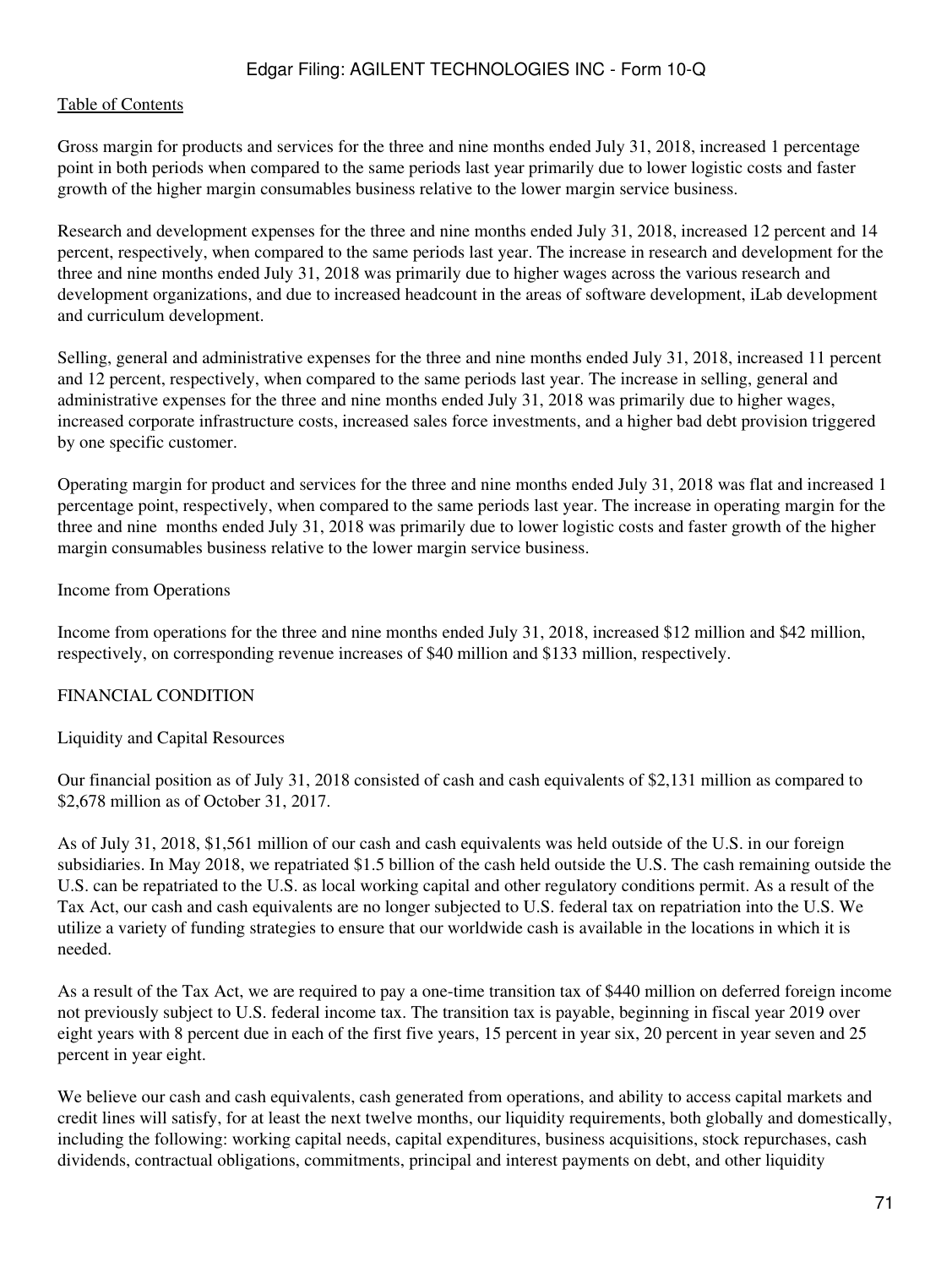requirements associated with our operations.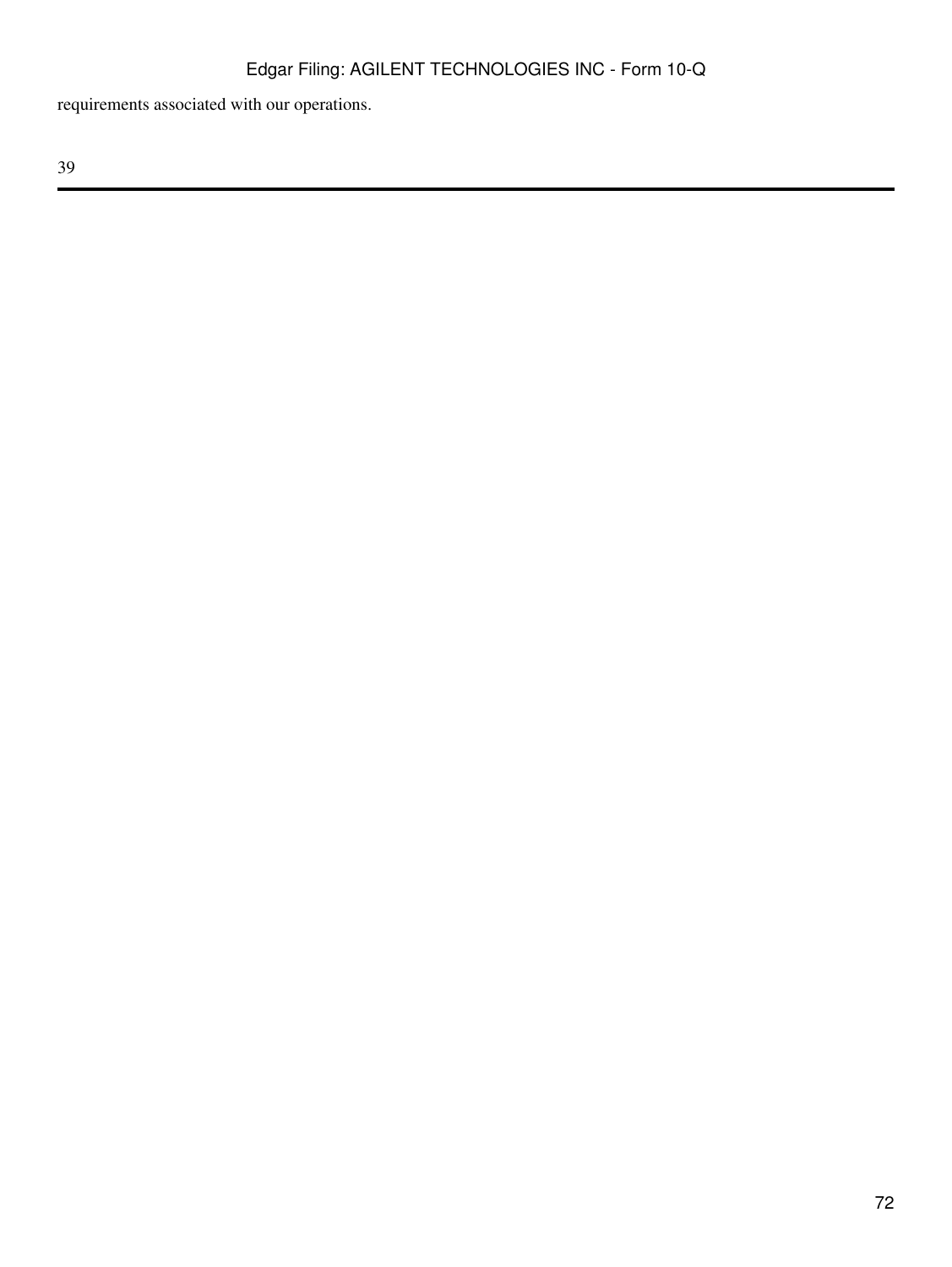### Net Cash Provided by Operating Activities

Net cash inflow from operating activities was \$715 million for the nine months ended July 31, 2018 compared to cash inflow of \$601 million for the same period in 2017. In the nine months ended July 31, 2018, we paid approximately \$103 million under our variable and incentive pay programs, as compared to a total of \$91 million paid during the same period of 2017. Net cash paid for income taxes was approximately \$86 million and \$56 million in the nine months ended July 31, 2018 and 2017, respectively. For the nine months ended July 31, 2018, the net change in tax-related assets and liabilities of \$533 million was due to the enactment of the Tax Act and primarily consisted of an estimated provision of \$480 million of U.S. transition tax on deemed repatriated earnings of non-U.S. subsidiaries as well as an estimated \$53 million associated with the impact of the decreased U.S. corporate income tax rate. For the nine months ended July 31, 2018, other assets and liabilities used cash of \$29 million compared to cash used of \$146 million for the same period in 2017. Cash used in the nine months ended July 31, 2018 in other assets and liabilities was related to changes in income tax payments, deferred revenue and interest payments on senior notes. The usage of cash in the nine months ended July 31, 2017 in other assets and liabilities was largely the result of income tax payments, income tax settlements, transaction taxes, interest payments on senior notes and the employee pension settlement gain of \$32 million.

In the nine months ended July 31, 2018, accounts receivable used cash of \$9 million compared to cash used of \$29 million for the same period in 2017. Days' sales outstanding as of July 31, 2018 and 2017 was 55 days in both periods. Accounts payable used cash of \$9 million for the nine months ended July 31, 2018 compared to cash provided of \$11 million in the same period in 2017. Cash used for inventory was \$66 million for the nine months ended July 31, 2018 compared to cash used of \$46 million for the same period in 2017. Inventory days on-hand increased to 103 days as of July 31, 2018 compared to 98 days as of the end of the same period last year. Inventory increased due to recent acquisitions and expected builds in inventory for future orders as well as supply chain actions to mitigate increased tariffs.

We contributed approximately \$16 million and \$40 million to our defined benefit plans in the nine months ended July 31, 2018 and 2017, respectively. Our annual contributions are highly dependent on the relative performance of our assets versus our projected liabilities, among other factors. We expect to contribute approximately \$8 million to our defined benefit plans during the remainder of 2018.

Net Cash Used in Investing Activities

Net cash used in investing activities was \$590 million for the nine months ended July 31, 2018 as compared to net cash used in investing activities of \$245 million. Investments in property, plant and equipment were \$141 million for the nine months ended July 31, 2018 compared to \$118 million in the same period of 2017. The increase in property, plant and equipment in 2018 was related to the capacity expansion for our nucleic acid solutions facility. In the nine months ended July 31, 2018, we invested \$437 million in acquisitions of five businesses, net of cash acquired, compared to \$127 million in acquisitions of two businesses in the same period last year.

### Net Cash Used in Financing Activities

Net cash used in financing activities for the nine months ended July 31, 2018 was \$666 million compared to cash used of \$96 million for the same period of 2017.

### Treasury stock repurchases

On May 28, 2015, we announced that our board of directors had approved a new share repurchase program (the "2015 repurchase program"). The 2015 repurchase program authorizes the purchase of up to \$1.14 billion of our common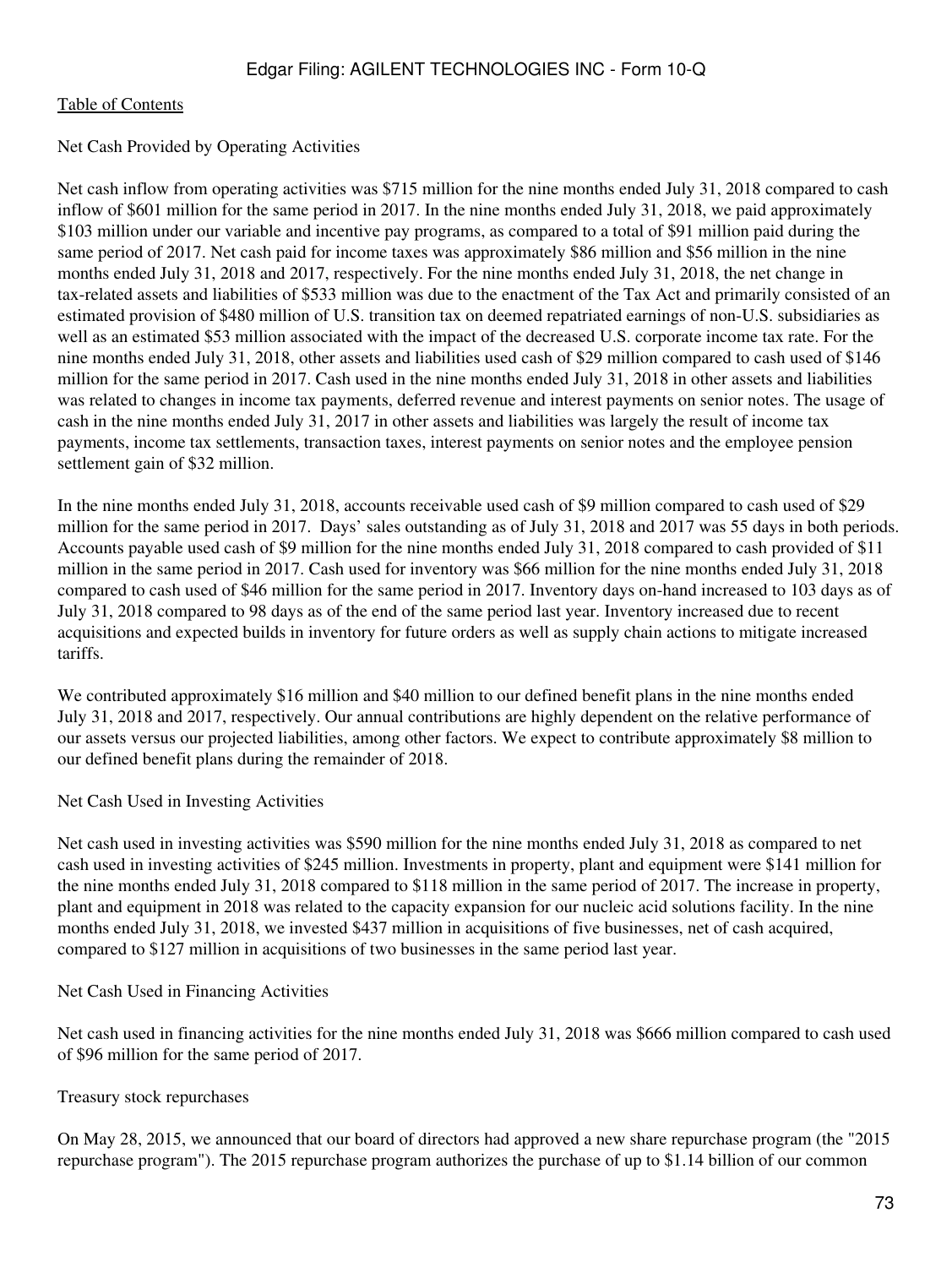stock at the company's discretion through and including November 1, 2018. The 2015 repurchase program does not require the company to acquire a specific number of shares and may be suspended or discontinued at any time. During the nine months ended July 31, 2018, we repurchased and retired approximately 5.1 million shares for \$336 million under this authorization. During the nine months ended July 31, 2017, we repurchased and retired approximately 4.1 million shares for \$194 million, under this authorization. As of July 31, 2018, we had remaining authorization to repurchase up to \$274 million of our common stock under this program.

### Dividends

During the nine months ended July 31, 2018, we paid cash dividends of \$0.447 per common share or \$144 million on the company's common stock. During the nine months ended July 31, 2017, we paid cash dividends of \$0.396 per common share or \$127 million on the company's common stock.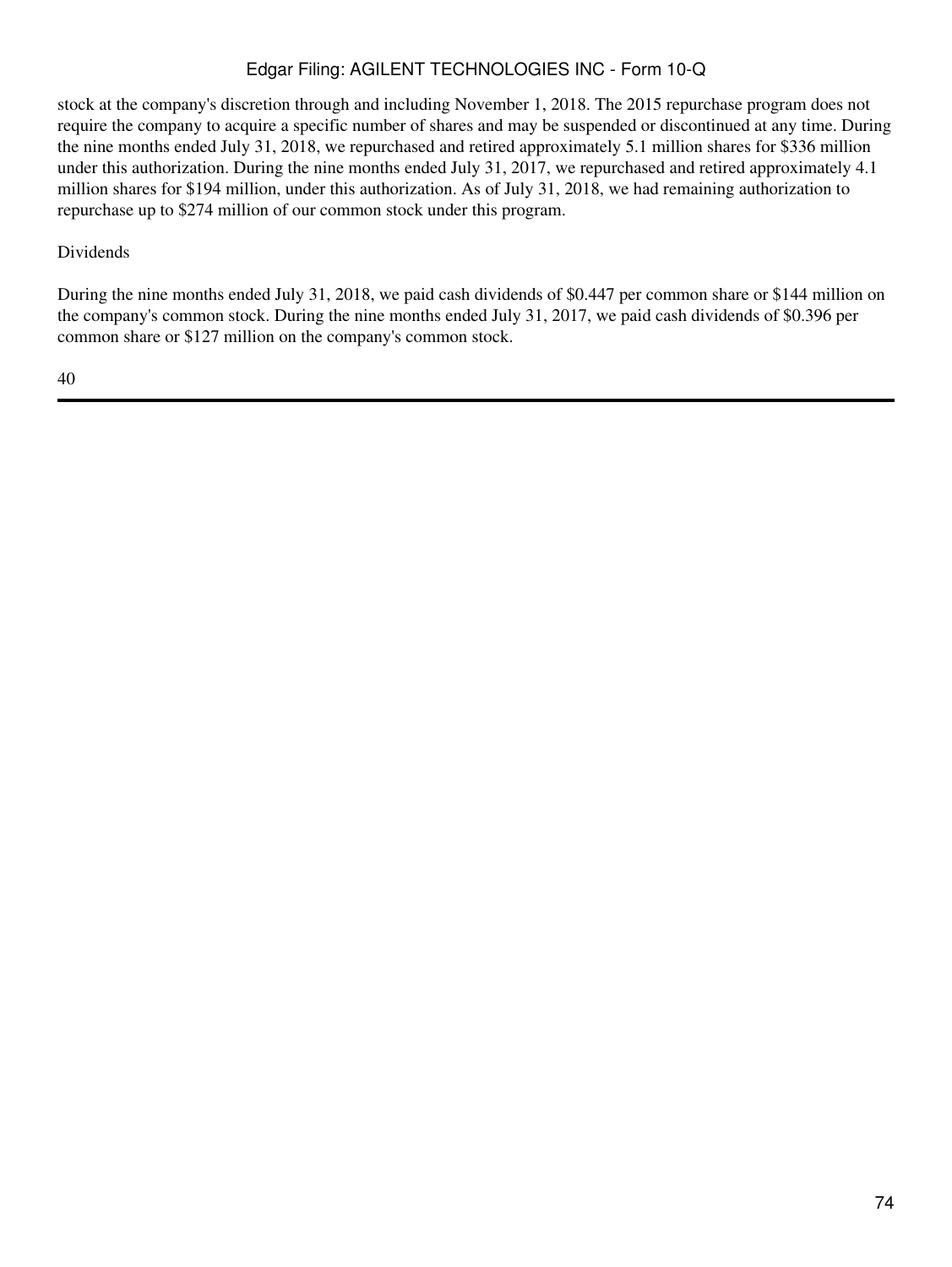### Credit Facilities

On September 15, 2014, Agilent entered into a credit agreement with a group of financial institutions which provides for a \$400 million five-year unsecured credit facility that will expire on September 15, 2019. On June 9, 2015, the commitments under the existing credit facility were increased by \$300 million and on July 14, 2017, the commitments under the existing credit facility were increased by an additional \$300 million so that the aggregate commitments under the facility now total \$1 billion. During the nine months ended July 31, 2018, the company had borrowings of \$483 million and repaid \$593 million. As of July 31, 2018, the company had no borrowings outstanding under the credit facility. We were in compliance with the covenants for the credit facility during the nine months ended July 31, 2018.

### Short-term debt and Long-term debt

In October 2007, the company issued an aggregate principal amount of \$600 million in senior notes ("2017 senior notes"). On October 20, 2014, we settled the redemption of \$500 million of the \$600 million outstanding aggregate principal amount of our 2017 senior notes. The remaining \$100 million in senior notes matured on November 1, 2017 and were paid in full.

There have been no other changes to the principal, maturity, interest rates and interest payment terms of the Agilent outstanding senior notes in the nine months ended July 31, 2018 as compared to the senior notes as described in our Annual Report on Form 10-K for the fiscal year ended October 31, 2017.

**Other** 

As of July 31, 2018, our contractual obligations reported under "other purchase commitments" were approximately \$66 million, an increase of approximately \$26 million in the first nine months of fiscal year 2018, primarily due to the new contracts that were executed during the period. Approximately \$19 million of the new contracts relate to commitments that will reduce evenly over the next 15 years. There were no other substantial changes from our 2017 Annual Report on Form 10-K to our contractual commitments in the first nine months of fiscal 2018. We have contractual commitments for non-cancelable operating leases. We have no other material non-cancelable guarantees or commitments.

Other long-term liabilities as of July 31, 2018 and October 31, 2017 include \$595 million and \$131 million, respectively, related to long-term income tax liabilities. Of these amounts, \$207 million and \$131 million related to uncertain tax positions of continuing operations as of July 31, 2018 and October 31, 2017, respectively. We are unable to accurately predict when these amounts will be realized or released. However, it is reasonably possible that there could be significant changes to our unrecognized tax benefits in the next twelve months due to either the expiration of a statute of limitations or a tax audit settlement.

### ITEM 3. QUANTITATIVE AND QUALITATIVE DISCLOSURES ABOUT MARKET RISK

We are exposed to foreign currency exchange rate risks inherent in our sales commitments, anticipated sales, and assets and liabilities denominated in currencies other than the functional currency of our subsidiaries. We hedge future cash flows denominated in currencies other than the functional currency using sales forecasts up to twelve months in advance. Our exposure to exchange rate risks is managed on an enterprise-wide basis. This strategy utilizes derivative financial instruments, including option and forward contracts, to hedge certain foreign currency exposures with the intent of offsetting gains and losses that occur on the underlying exposures with gains and losses on the derivative contracts hedging them. We do not currently and do not intend to utilize derivative financial instruments for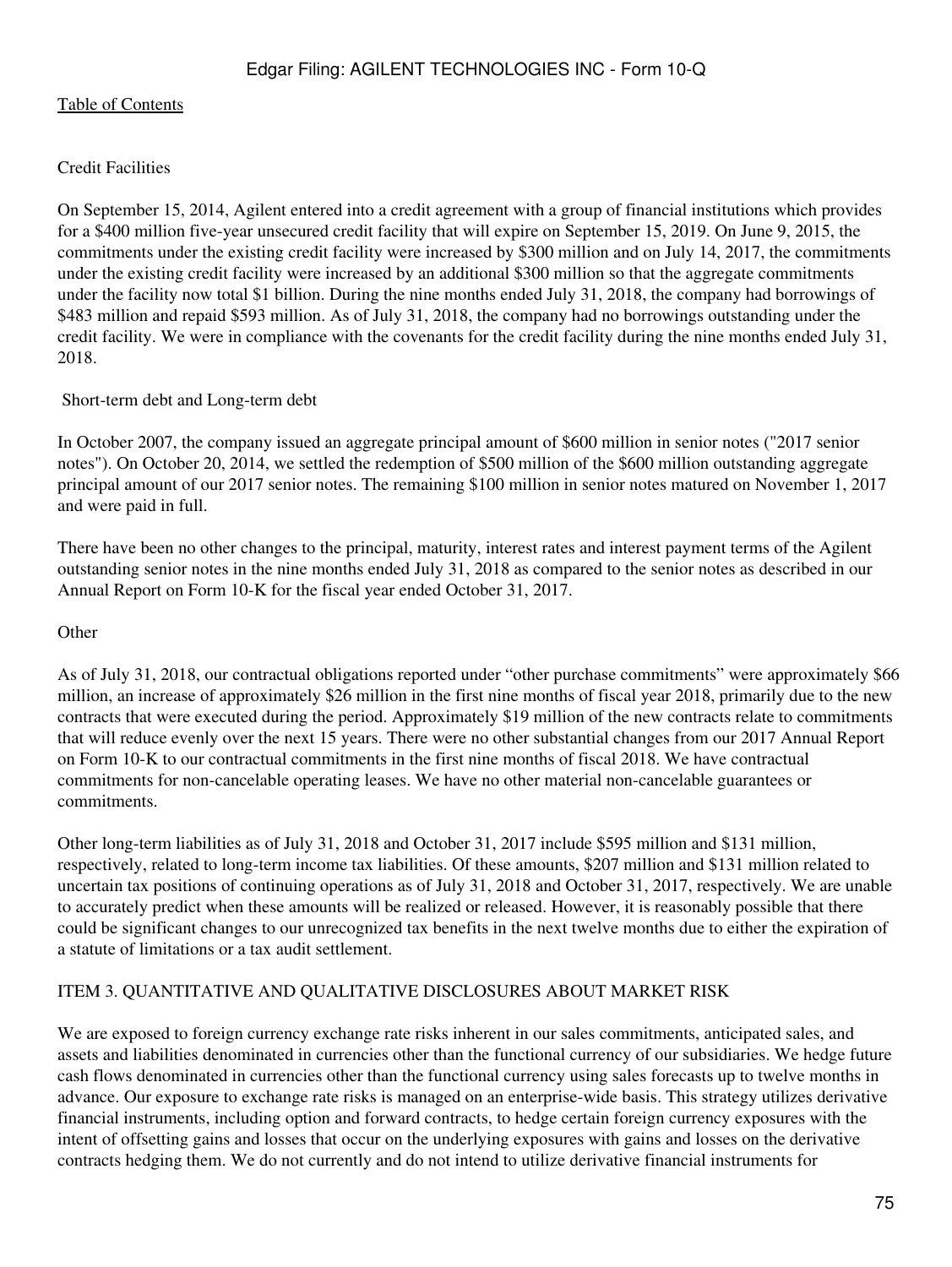speculative trading purposes. To the extent that we are required to pay for all, or portions, of an acquisition price in foreign currencies, we may enter into foreign exchange contracts to reduce the risk that currency movements will impact the cost of the transaction.

Our operations generate non-functional currency cash flows such as revenues, third party vendor payments and inter-company payments. In anticipation of these foreign currency cash flows and in view of volatility of the currency market, we enter into such foreign exchange contracts as are described above to manage our currency risk. Approximately 53 percent and 51 percent of our revenue was generated in U.S. dollars during the nine months ended July 31, 2018 and 2017, respectively. The favorable effects of changes in foreign currency exchange rates, principally as a result of the strengthening of the U.S. dollar, has increased revenue by approximately 3 percentage points in the nine months ended July 31, 2018. We calculate the impact of foreign currency exchange rates movements by applying the actual foreign currency exchange rates in effect during the last month of each quarter of the current year to both the applicable current and prior year periods.

We performed a sensitivity analysis assuming a hypothetical 10 percent adverse movement in foreign exchange rates to the hedging contracts and the underlying exposures described above. As of July 31, 2018, the analysis indicated that these hypothetical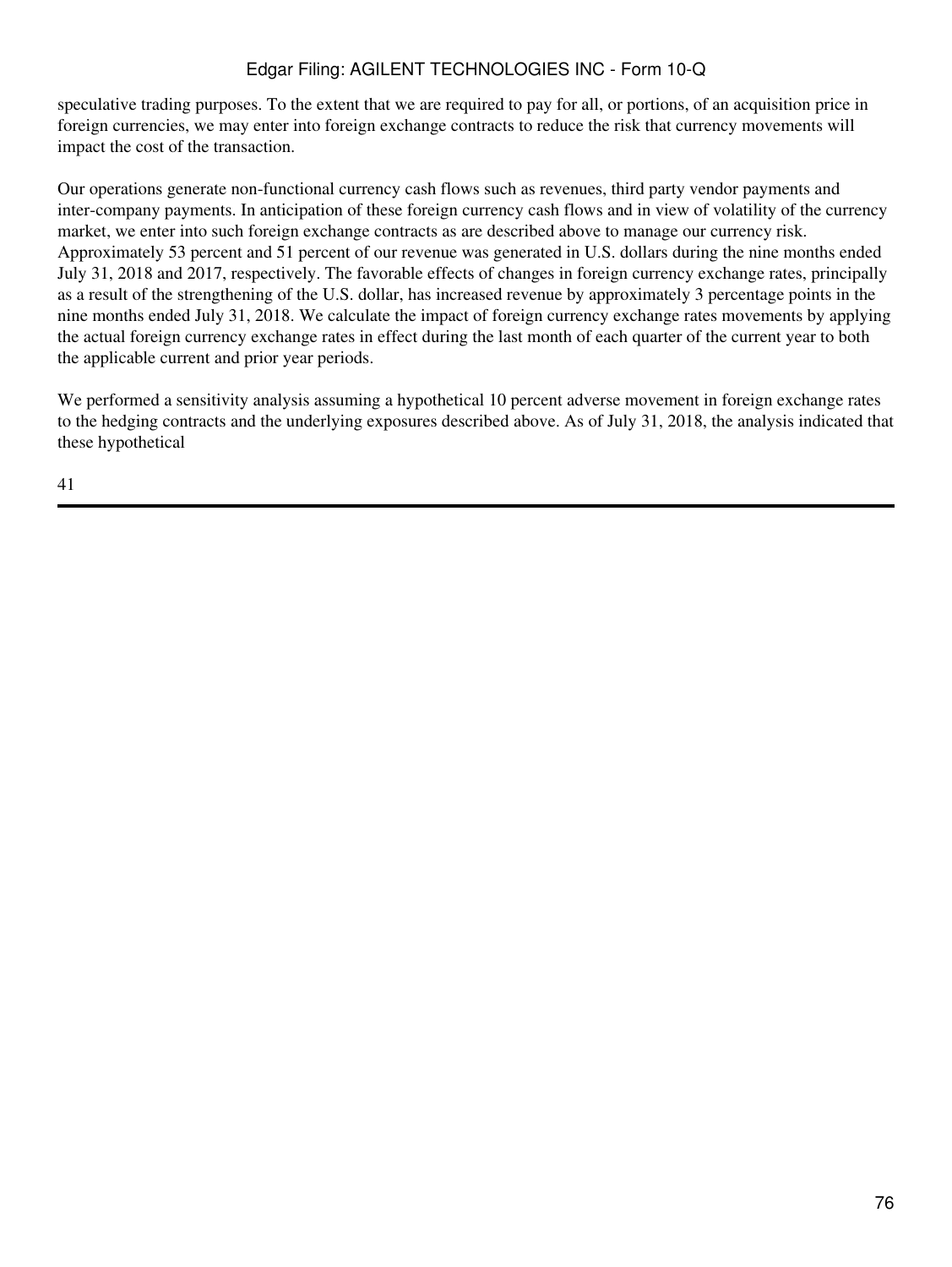#### [Table of Contents](#page-2-0)

market movements would not have a material effect on our condensed consolidated financial position, results of operations, statement of comprehensive income or cash flows.

We are also exposed to interest rate risk due to the mismatch between the interest expense we pay on our loans at fixed rates and the variable rates of interest we receive from cash, cash equivalents and other short-term investments. We have issued long-term debt in U.S. dollars or foreign currencies at fixed interest rates based on the market conditions at the time of financing. We believe that the fair value of our fixed rate debt changes when the underlying market rates of interest change, and we may use interest rate swaps to modify such market risk.

We performed a sensitivity analysis assuming a hypothetical 10 percent adverse movement in interest rates relating to the underlying fair value of our fixed rate debt. As of July 31, 2018, the sensitivity analyses indicated that a hypothetical 10 percent adverse movement in interest rates would result in an immaterial impact to the fair value of our fixed interest rate debt.

### ITEM 4. CONTROLS AND PROCEDURES

#### Evaluation of Disclosure Controls and Procedures

Under the supervision and with the participation of our management, including the Chief Executive Officer and Chief Financial Officer, we have evaluated the effectiveness of our disclosure controls and procedures as required by Exchange Act Rule 13a-15(b) as of the end of the period covered by this report. Based on that evaluation, the Chief Executive Officer and Chief Financial Officer have concluded that these disclosure controls and procedures are effective at ensuring that information is accumulated and communicated to management, including the Chief Executive Officer and Chief Financial Officer, as appropriate to allow timely decisions regarding such required disclosure to the SEC.

Changes in Internal Control over Financial Reporting

There were no changes in our internal control over financial reporting during the quarter ended July 31, 2018 that have materially affected, or are reasonably likely to materially affect, our internal control over financial reporting.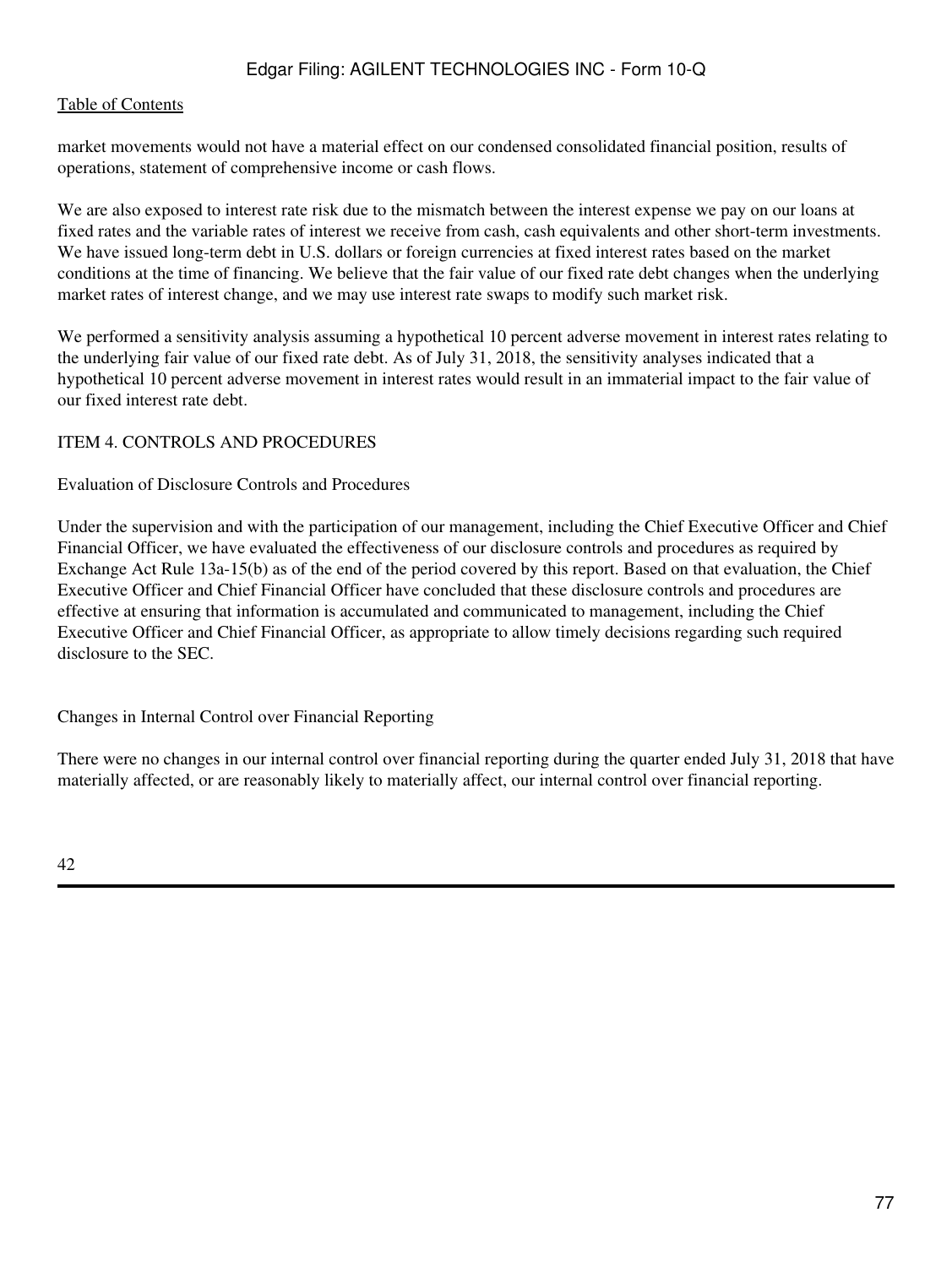## PART II — OTHER INFORMATION

### ITEM 1. LEGAL PROCEEDINGS

We are involved in lawsuits, claims, investigations and proceedings, including, but not limited to, intellectual property, commercial and employment matters, which arise in the ordinary course of business. There are no matters pending that we currently believe are probable or reasonably possible of having a material impact to our business, consolidated financial condition, results of operations or cash flows.

### ITEM 1A. RISK FACTORS

Risks, Uncertainties and Other Factors That May Affect Future Results

Our operating results and financial condition could be harmed if the markets into which we sell our products decline or do not grow as anticipated.

Visibility into our markets is limited. Our quarterly sales and operating results are highly dependent on the volume and timing of orders received during the fiscal quarter, which are difficult to forecast and may be cancelled by our customers. In addition, our revenue and earnings forecasts for future fiscal quarters are often based on the expected seasonality of our markets. However, the markets we serve do not always experience the seasonality that we expect as customer spending policies and budget allocations, particularly for capital items, may change. Any decline in our customers' markets or in general economic conditions would likely result in a reduction in demand for our products and services. Also, if our customers' markets decline, we may not be able to collect on outstanding amounts due to us. Such declines could harm our consolidated financial position, results of operations, cash flows and stock price, and could limit our profitability. Also, in such an environment, pricing pressures could intensify. Since a significant portion of our operating expenses is relatively fixed in nature due to sales, research and development and manufacturing costs, if we were unable to respond quickly enough these pricing pressures could further reduce our operating margins.

If we do not introduce successful new products and services in a timely manner to address increased competition through frequent new product and service introductions, rapid technological changes and changing industry standards, our products and services may become obsolete, and our operating results may suffer.

We generally sell our products in industries that are characterized by increased competition through frequent new product and service introductions, rapid technological changes and changing industry standards. Without the timely introduction of new products, services and enhancements, our products and services may become technologically obsolete over time, in which case our revenue and operating results could suffer. The success of our new products and services will depend on several factors, including our ability to:

properly identify customer needs and predict future needs;

•innovate and develop new technologies, services and applications;

•appropriately allocate our research and development spending to products and services with higher growth prospects; successfully commercialize new technologies in a timely manner;

•manufacture and deliver new products in sufficient volumes and on time;

•differentiate our offerings from our competitors' offerings;

•price our products competitively;

•anticipate our competitors' development of new products, services or technological innovations; and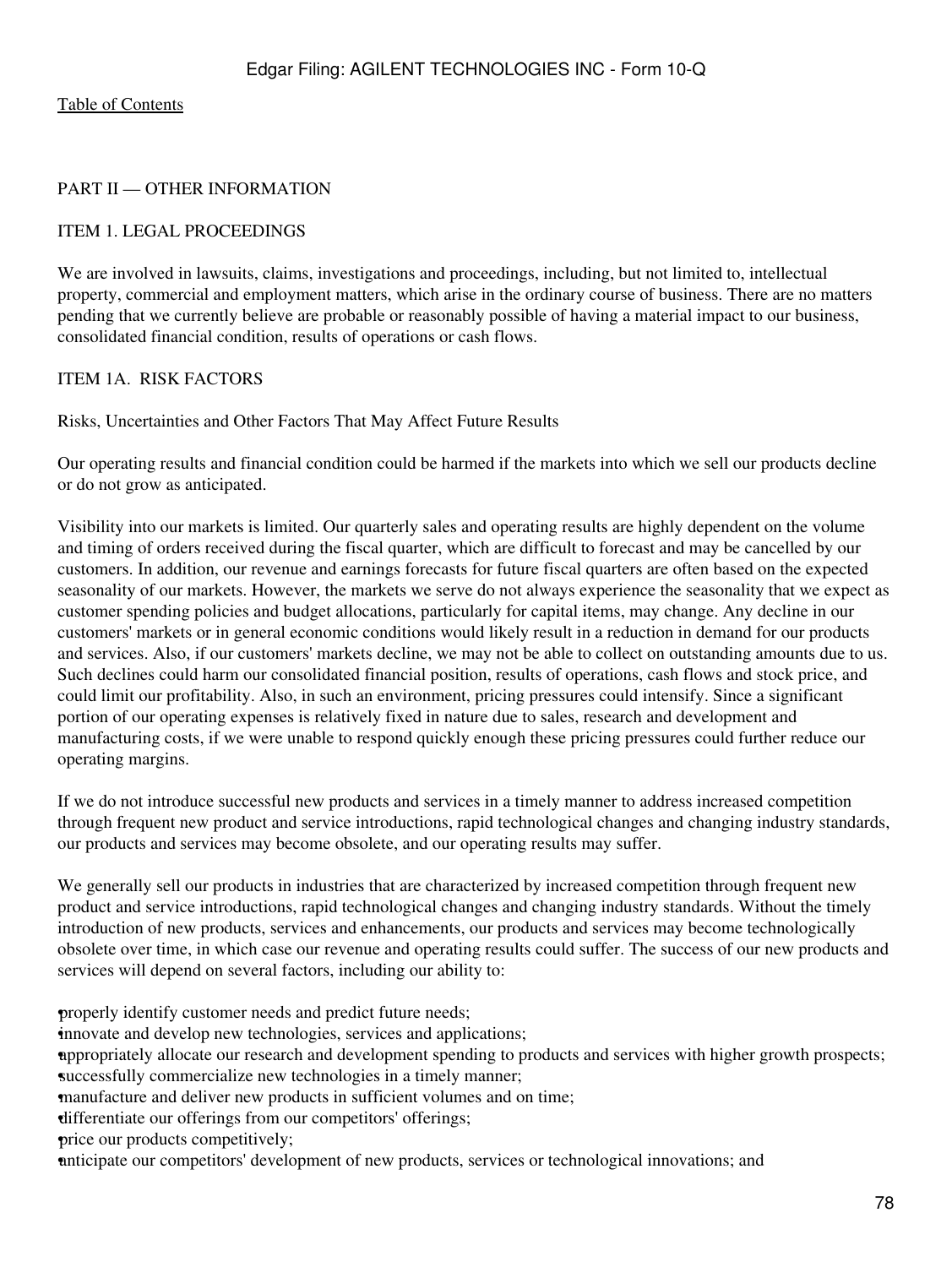• control product quality in our manufacturing process.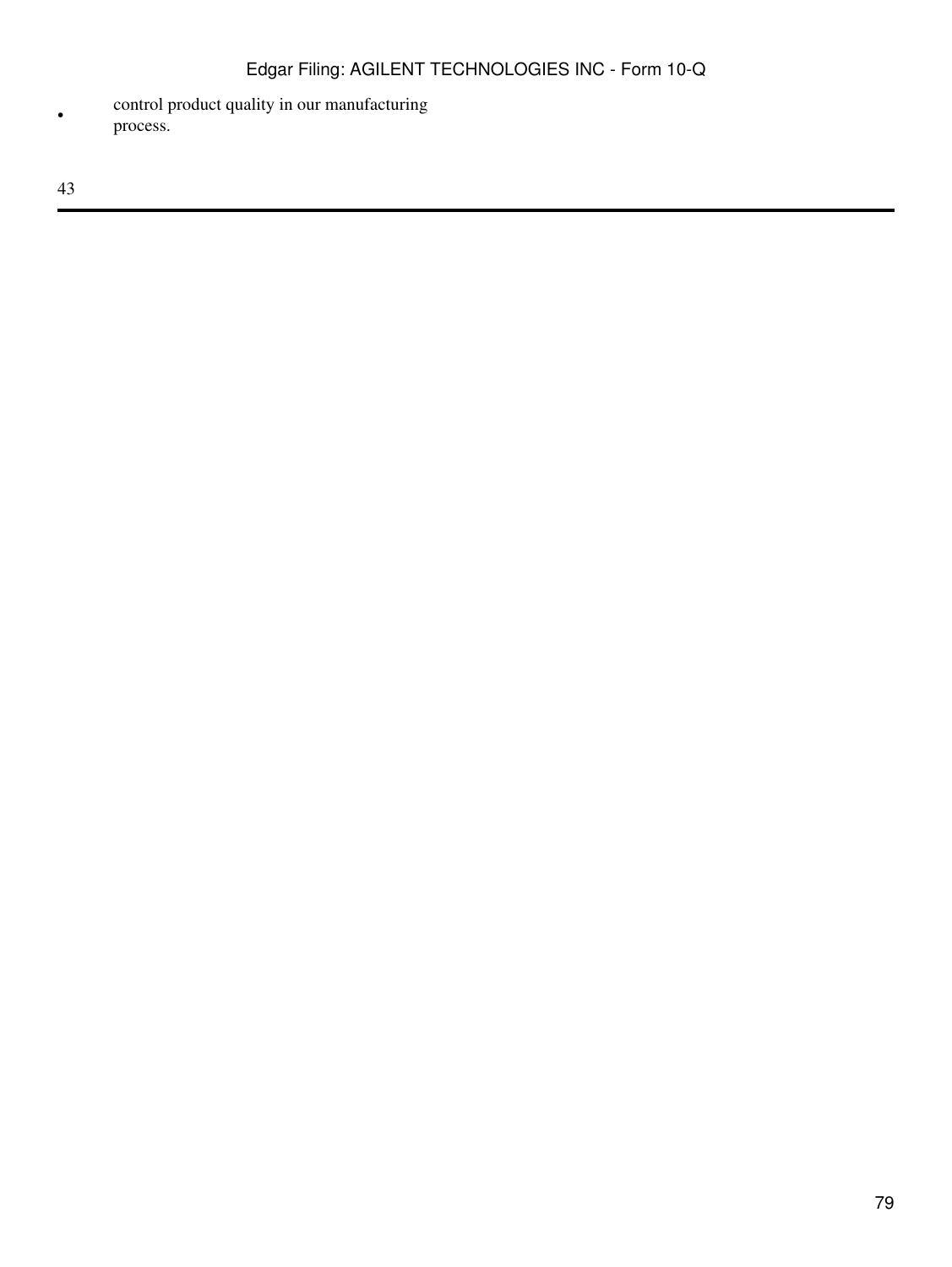#### [Table of Contents](#page-2-0)

In addition, if we fail to accurately predict future customer needs and preferences or fail to produce viable technologies, we may invest in research and development of products and services that do not lead to significant revenue, which would adversely affect our profitability. Even if we successfully innovate and develop new and enhanced products and services, we may incur substantial costs in doing so, and our operating results may suffer. In addition, promising new products may fail to reach the market or realize only limited commercial success because of real or perceived concerns of our customers. Furthermore, as we collaborate with pharmaceutical customers to develop drugs such as companion diagnostics assays or providing drug components like active pharmaceutical ingredients, we face risks that those drug programs may be cancelled upon clinical trial failures.

General economic conditions may adversely affect our operating results and financial condition.

Our business is sensitive to negative changes in general economic conditions, both inside and outside the United States. Slower global economic growth and uncertainty in the markets in which we operate may adversely impact our business resulting in:

•reduced demand for our products, delays in the shipment of orders, or increases in order cancellations; increased risk of excess and obsolete inventories; •increased price pressure for our products and services; and •greater risk of impairment to the value, and a detriment to the liquidity, of our investment portfolio.

Failure to adjust our purchases due to changing market conditions or failure to accurately estimate our customers' demand could adversely affect our income.

Our income could be harmed if we are unable to adjust our purchases to reflect market fluctuations, including those caused by the seasonal nature of the markets in which we operate. The sale of our products and services are dependent, to a large degree, on customers whose industries are subject to seasonal trends in the demand for their products. During a market upturn, we may not be able to purchase sufficient supplies or components to meet increasing product demand, which could materially affect our results. In the past, we have experienced a shortage of parts for some of our products. In addition, some of the parts that require custom design are not readily available from alternate suppliers due to their unique design or the length of time necessary for design work. Should a supplier cease manufacturing such a component, we would be forced to reengineer our product. In addition to discontinuing parts, suppliers may also extend lead times, limit supplies or increase prices due to capacity constraints or other factors. In order to secure components for the production of products, we may continue to enter into non-cancelable purchase commitments with vendors, or at times make advance payments to suppliers, which could impact our ability to adjust our inventory to declining market demands. If demand for our products is less than we expect, we may experience additional excess and obsolete inventories and be forced to incur additional expenses.

Demand for some of our products and services depends on the capital spending policies of our customers, research and development budgets and on government funding policies.

Our customers include pharmaceutical companies, laboratories, universities, healthcare providers, government agencies and public and private research institutions. Many factors, including public policy spending priorities, available resources, mergers and consolidations, spending priorities, institutional and governmental budgetary policies and product and economic cycles, have a significant effect on the capital spending policies of these entities. Fluctuations in the research and development budgets at these organizations could have a significant effect on the demand for our products and services. Research and development budgets fluctuate due to changes in available resources, consolidation, spending priorities, general economic conditions and institutional and governmental budgetary policies. The timing and amount of revenue from customers that rely on government funding or research may vary significantly due to factors that can be difficult to forecast, including changes in spending authorizations and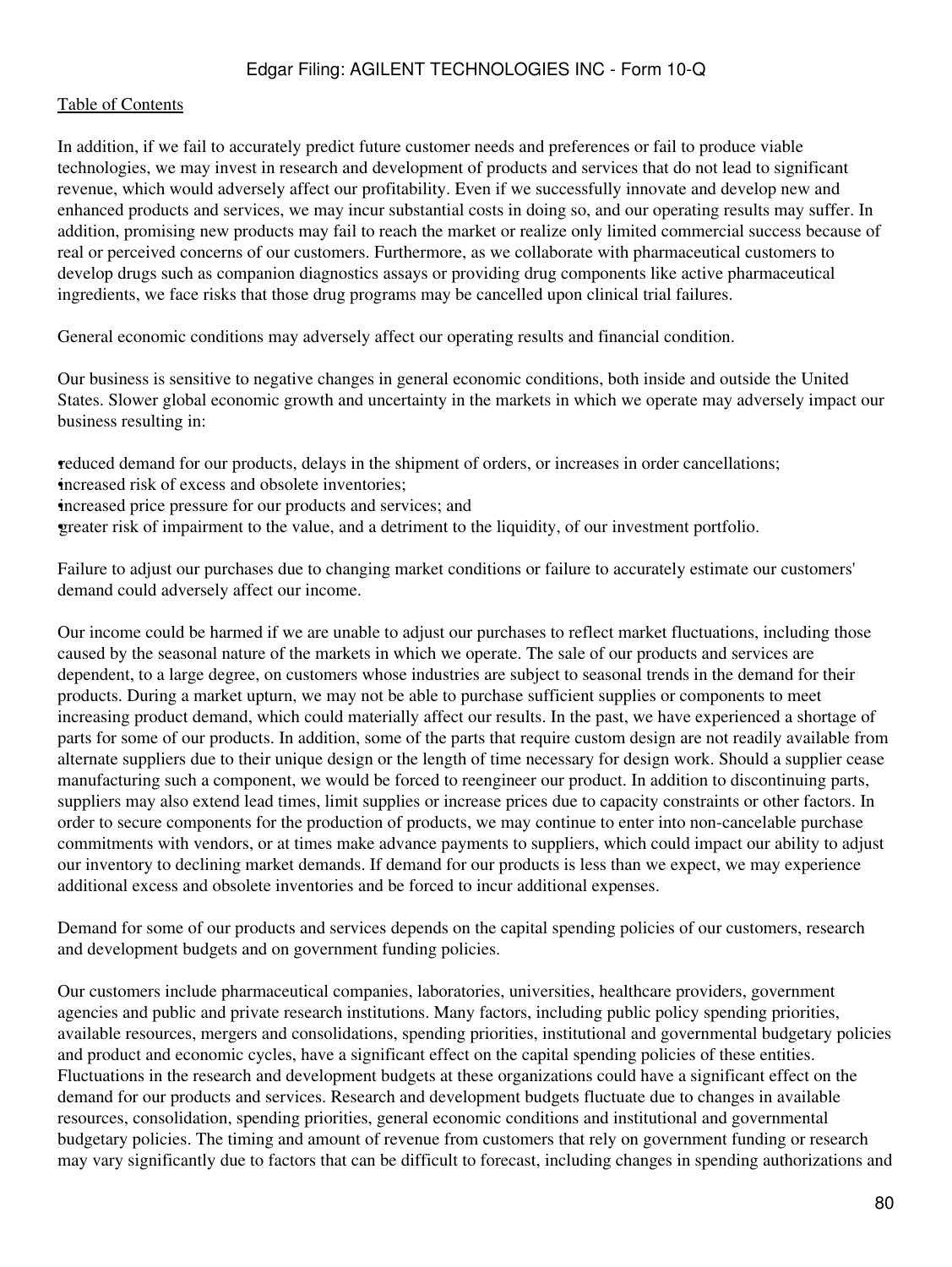budgetary priorities for our products and services. If demand for our products and services is adversely affected, our revenue and operating results would suffer.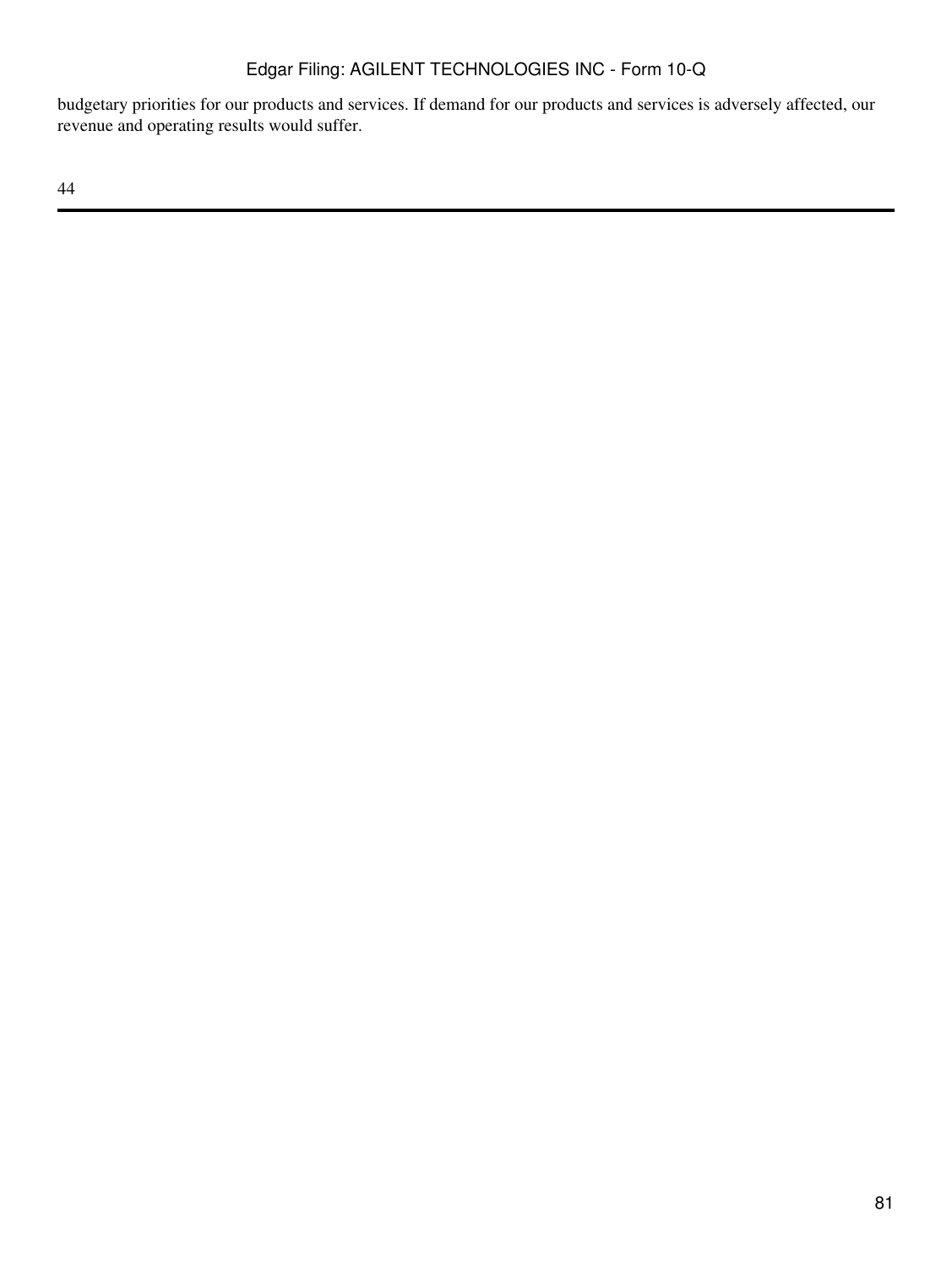Economic, political, foreign currency and other risks associated with international sales and operations could adversely affect our results of operations.

Because we sell our products worldwide, our business is subject to risks associated with doing business internationally. We anticipate that revenue from international operations will continue to represent a majority of our total revenue. International revenue and costs are subject to the risk that fluctuations in foreign currency exchange rates could adversely affect our financial results when translated into U.S. dollars for financial reporting purposes. The favorable effects of changes in foreign currency exchange rates has increased revenues by approximately 3 percentage points in the nine months ended July 31, 2018. In addition, many of our employees, contract manufacturers, suppliers, job functions, outsourcing activities and manufacturing facilities are located outside the United States. Accordingly, our future results could be harmed by a variety of factors, including:

•interruption to transportation flows for delivery of parts to us and finished goods to our customers;

•changes in a specific country's or region's political, economic or other conditions;

enanges in appointance and trade relationships, including hew tarins, trade protection measures, import or export-<br>licensing requirements, new or different customs duties trade embargoes and sanctions and other trade barri changes in diplomatic and trade relationships, including new tariffs, trade protection measures, import or export • including the tariffs recently enacted and proposed by the U.S. government on various imports from China and by the tariffs imposed by the U.S. on goods from other countries and tariffs imposed by other countries on U.S. goods, Chinese government on certain U.S. goods, the scope and duration of which, if implemented, remains uncertain; negative consequences from changes in tax laws;

•difficulty in staffing and managing widespread operations;

•differing labor regulations;

•differing protection of intellectual property;

•unexpected changes in regulatory requirements; and

•geopolitical uncertainty or turmoil, including terrorism and war.

We sell our products into many countries and we also source many components and materials for our products from various countries. Tariffs recently announced and implemented could have negative impact on our business, results of operations and financial condition. Further, additional tariffs which have been proposed or threatened and the potential escalation of a trade war and retaliatory measures could have a material adverse effect on our business, results of operations and financial condition.

We centralized most of our accounting and tax processes to two locations: India and Malaysia. These processes include general accounting, cost accounting, accounts payable, accounts receivables and tax functions. If conditions change in those countries, it may adversely affect operations, including impairing our ability to pay our suppliers and collect our receivables. Our results of operations, as well as our liquidity, may be adversely affected and possible delays may occur in reporting financial results.

In addition, although the majority of our products are priced and paid for in U.S. dollars, a significant amount of certain types of expenses, such as payroll, utilities, tax, and marketing expenses, are paid in local currencies. Our hedging programs reduce, but do not always entirely eliminate, within any given twelve-month period, the impact of currency exchange rate movements, and therefore fluctuations in exchange rates, including those caused by currency controls, could impact our business, operating results and financial condition by resulting in lower revenue or increased expenses. For expenses beyond that twelve-month period, our hedging strategy does not mitigate our exposure. In addition, our currency hedging programs involve third party financial institutions as counterparties. The weakening or failure of financial institution counterparties may adversely affect our hedging programs and our financial condition through, among other things, a reduction in available counterparties, increasingly unfavorable terms, and the failure of the counterparties to perform under hedging contracts.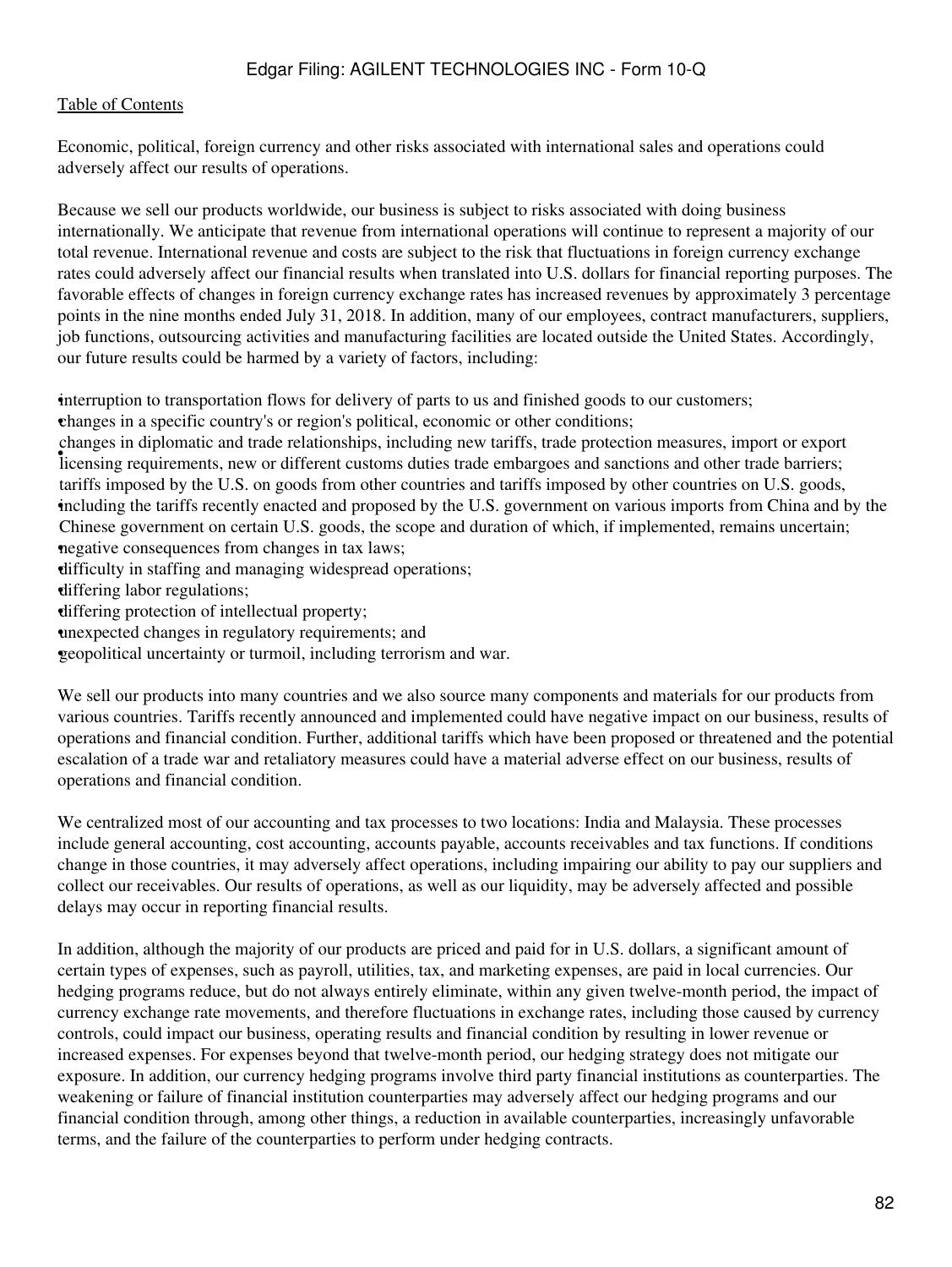Our strategic initiatives to adjust our cost structure could have long-term adverse effects on our business and we may not realize the operational or financial benefits from such actions.

We have implemented multiple strategic initiatives across our businesses to adjust our cost structure, and we may engage in similar activities in the future. These strategic initiatives and our regular ongoing cost reduction activities may distract management, could slow improvements in our products and services and limit our ability to increase production quickly if demand for our products increases. In addition, delays in implementing our strategic initiatives, unexpected costs or failure to meet targeted improvements may diminish the operational and financial benefits we realize from such actions. Any of the above circumstances could have an adverse effect on our business and operating results and financial condition.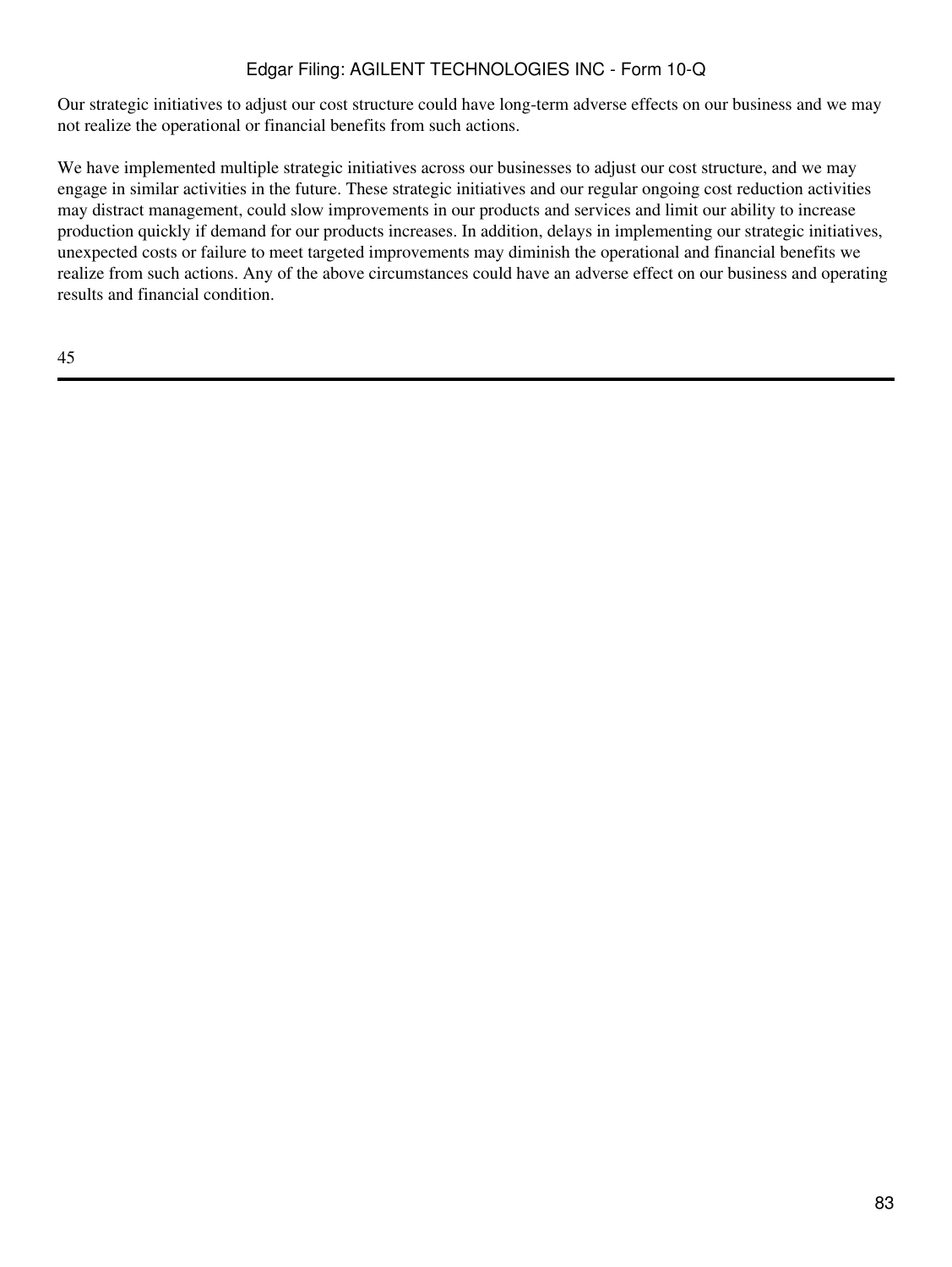#### [Table of Contents](#page-2-0)

Our business will suffer if we are not able to retain and hire key personnel.

Our future success depends partly on the continued service of our key research, engineering, sales, marketing, manufacturing, executive and administrative personnel. If we fail to retain and hire a sufficient number of these personnel, we will not be able to maintain or expand our business. The markets in which we operate are very dynamic, and our businesses continue to respond with reorganizations, workforce reductions and site closures. We believe our pay levels are very competitive within the regions that we operate. However, there is an intense competition for certain highly technical specialties in geographic areas where we continue to recruit, and it may become more difficult to hire and retain our key employees.

Our acquisitions, strategic investments and alliances, joint ventures, exiting of businesses and divestitures may result in financial results that are different than expected.

In the normal course of business, we frequently engage in discussions with third parties relating to possible acquisitions, strategic investments and alliances, joint ventures and divestitures, and generally expect to complete several transactions per year. In addition, we may decide to exit a particular business within our product portfolio. As a result of such transactions, our financial results may differ from our own or the investment community's expectations in a given fiscal quarter, or over the long term. We may have difficulty developing, manufacturing and marketing the products of a newly acquired company in a way that enhances the performance of our combined businesses or product lines. Acquired businesses may also expose us to new risks and new markets and we may have difficulty addressing these risks in a cost effective and timely manner. Transactions such as acquisitions have resulted, and may in the future result in, unexpected significant costs and expenses. In the future, we may be required to record charges to earnings during the period if we determine there is an impairment of goodwill or intangible assets, up to the full amount of the value of the assets, or, in the case of strategic investments and alliances, consolidate results, including losses, of third parties or write down investment values or loans and convertible notes related to the strategic investment.

Integrating the operations of acquired businesses within Agilent could be a difficult, costly and time-consuming process that involves a number of risks. Acquisitions and strategic investments and alliances may require us to integrate and collaborate with a different company culture, management team, business models, business infrastructure and sales and distribution methodologies and assimilate and retain geographically dispersed, decentralized operations and personnel. Depending on the size and complexity of an acquisition, our successful integration of the entity depends on a variety of factors, including introducing new products and meeting revenue targets as expected, the retention of key employees and key customers, increased exposure to certain governmental regulations and compliance requirements and increased costs and use of resources. Further, the integration of acquired businesses is likely to result in our systems and internal controls becoming increasingly complex and more difficult to manage. Any difficulties in the assimilation of acquired businesses into our control system could harm our operating results or cause us to fail to meet our financial reporting obligations.

Even if we are able to successfully integrate acquired businesses within Agilent, we may not be able to realize the revenue and other synergies and growth that we anticipated from the acquisition in the time frame that we expected, and the costs of achieving these benefits may be higher than what we expected. As a result, the acquisition and integration of acquired businesses may not contribute to our earnings as expected, we may not achieve our operating margin targets when expected, or at all, and we may not achieve the other anticipated strategic and financial benefits of this transaction.

A successful divestiture depends on various factors, including our ability to effectively transfer liabilities, contracts, facilities and employees to the purchaser, identify and separate the intellectual property to be divested from the intellectual property that we wish to keep and reduce fixed costs previously associated with the divested assets or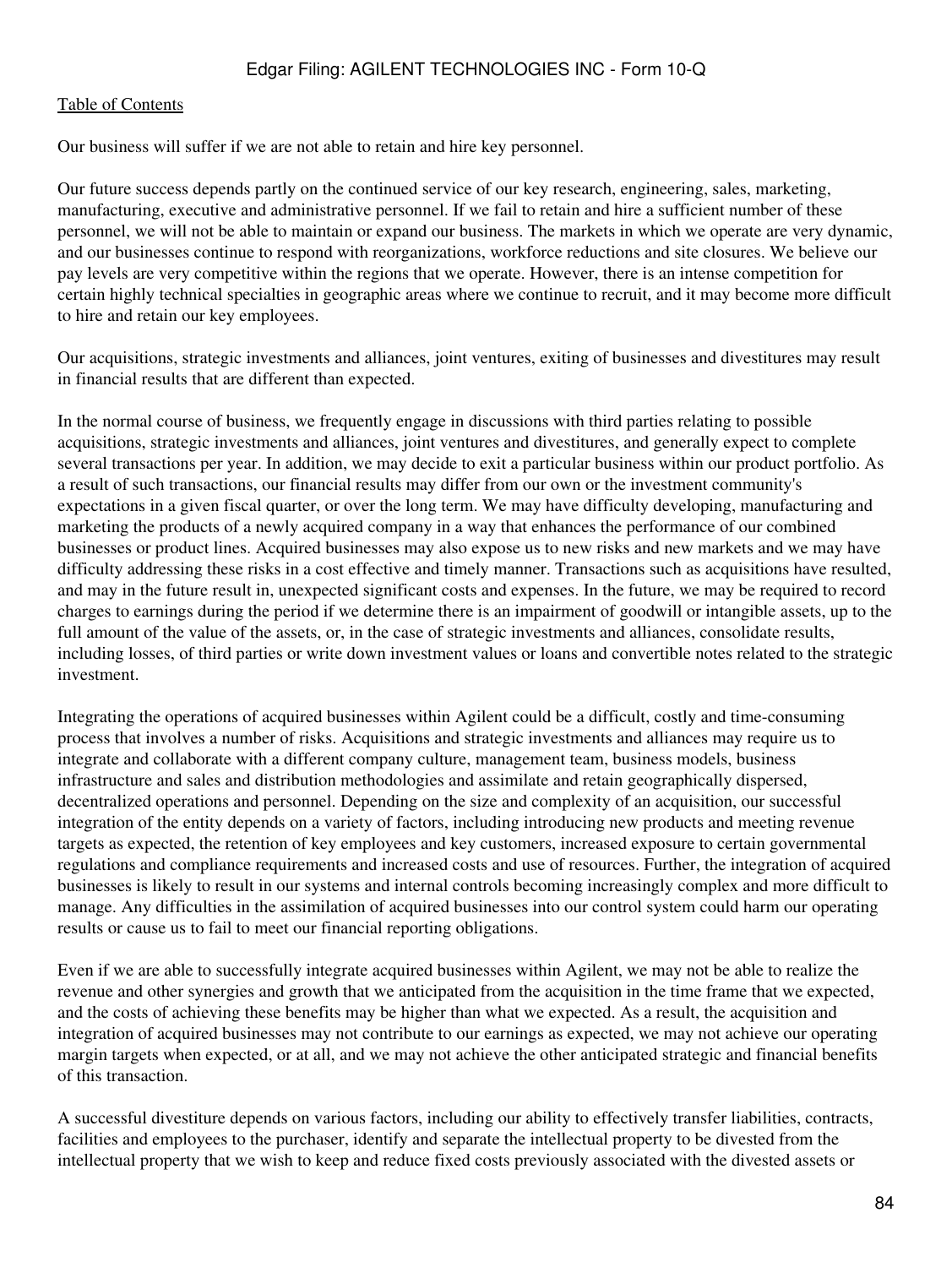business. In addition, if customers of the divested business do not receive the same level of service from the new owners, this may adversely affect our other businesses to the extent that these customers also purchase other Agilent products. In exiting a business, we may still retain liabilities associated with the support and warranty of those businesses and other indemnification obligations. All of these efforts require varying levels of management resources, which may divert our attention from other business operations. If we do not realize the expected benefits or synergies of such transactions, our consolidated financial position, results of operations, cash flows and stock price could be negatively impacted.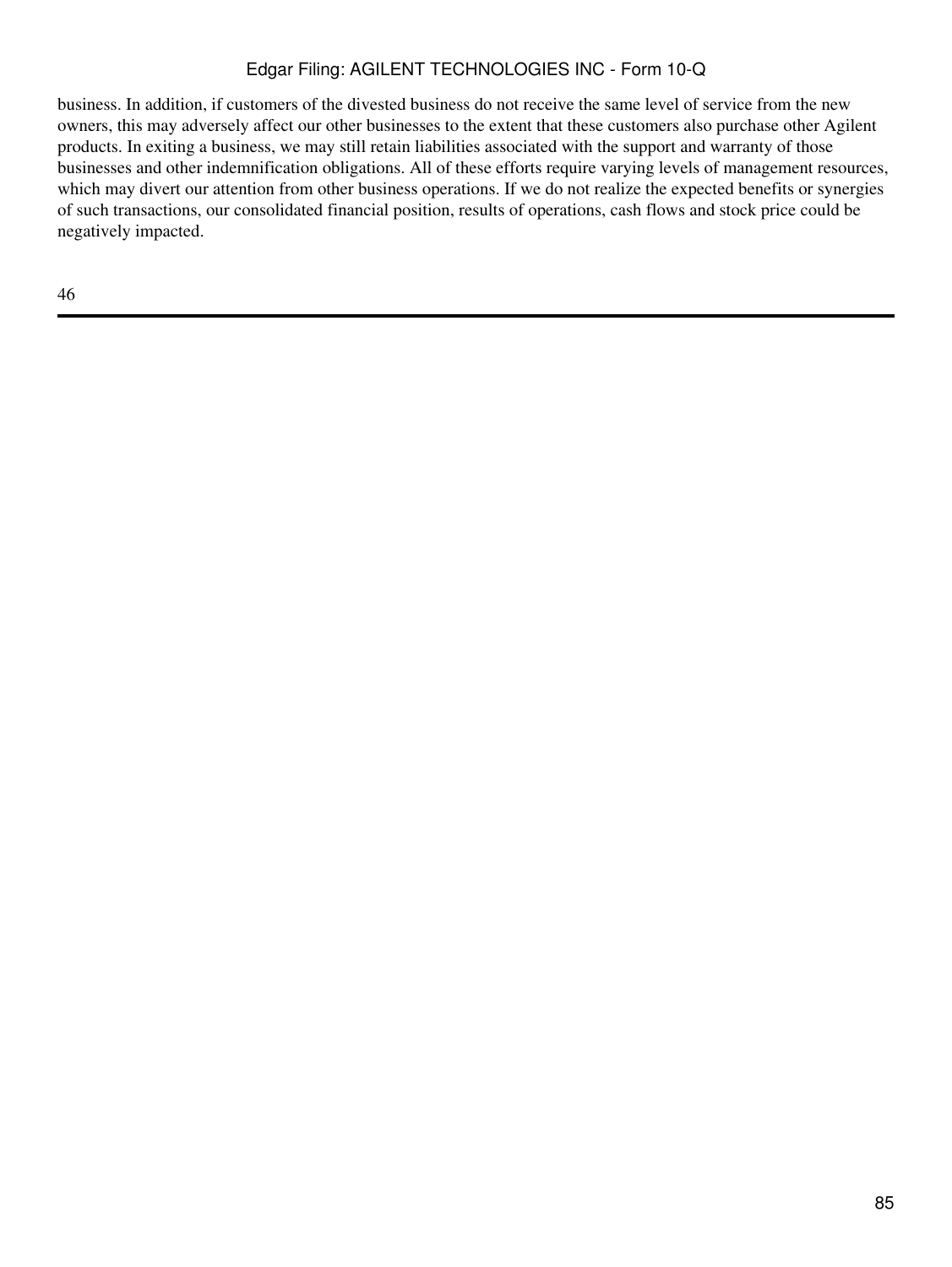If we fail to maintain an effective system of internal controls, we may not be able to accurately report our financial results, which could lead to a loss of investor confidence in our financial statements and have an adverse effect on our stock price.

Effective internal controls are necessary for us to provide reliable and accurate financial statements and to effectively prevent fraud. We devote significant resources and time to comply with the internal control over financial reporting requirements of the Sarbanes Oxley Act of 2002 and continue to enhance our controls. However, we cannot be certain that we will be able to prevent future significant deficiencies or material weaknesses. Inadequate internal controls could cause investors to lose confidence in our reported financial information, which could have a negative effect on investor confidence in our financial statements, the trading price of our stock and our access to capital.

Our customers and we are subject to various governmental regulations. Compliance with or changes in such regulations may cause us to incur significant expenses, and if we fail to maintain satisfactory compliance with certain regulations, we may be forced to recall products and cease their manufacture and distribution, and we could be subject to civil or criminal penalties.

Our customers and we are subject to various significant international, federal, state and local regulations, including but not limited to regulations in the areas of health and safety, packaging, product content, employment, labor and immigration, import/export controls, trade restrictions and anti-competition. In addition, as a global organization, we are subject to data privacy and security laws, regulations, and customer-imposed controls in numerous jurisdictions as a result of having access to and processing confidential, personal, sensitive and/or patient health data in the course of our business. The EU's General Data Protection Regulation (GDPR), which became effective in May 2018, applies to all of our activities related to products and services that we offer to EU customers and workers. The GDPR established new requirements regarding the handling of personal data and includes significant penalties for non-compliance (including possible fines of up to 4 percent of total company revenue). Other governmental authorities around the world are considering similar types of legislative and regulatory proposals concerning data protection. Each of these privacy, security and data protection laws and regulations could impose significant limitations and increase our cost of providing our products and services where we process end user personal data and could harm our results of operations and expose us to significant fines, penalties and other damages.

We must also comply with complex foreign and U.S. laws and regulations, such as the U.S. Foreign Corrupt Practices Act, the U.K. Bribery Act, and other local laws prohibiting corrupt payments to governmental officials, anti-competition regulations and sanctions imposed by the U.S. Office of Foreign Assets Control and other similar laws and regulations. Violations of these laws and regulations could result in fines and penalties, criminal sanctions, restrictions on our business conduct and on our ability to offer our products in one or more countries, and could also materially affect our brand, our ability to attract and retain employees, our international operations, our business and our operating results. Although we have implemented policies and procedures designed to ensure compliance with these laws and regulations, there can be no assurance that our employees, contractors, or agents will not violate our policies.

These regulations are complex, change frequently and have tended to become more stringent over time. We may be required to incur significant expenses to comply with these regulations or to remedy any violations of these regulations. Any failure by us to comply with applicable government regulations could also result in the cessation of our operations or portions of our operations, product recalls or impositions of fines and restrictions on our ability to carry on or expand our operations. In addition, because many of our products are regulated or sold into regulated industries, we must comply with additional regulations in marketing our products. We develop, configure and market our products to meet customer needs created by these regulations. Any significant change in these regulations could reduce demand for our products, force us to modify our products to comply with new regulations or increase our costs of producing these products. If demand for our products is adversely affected or our costs increase, our operating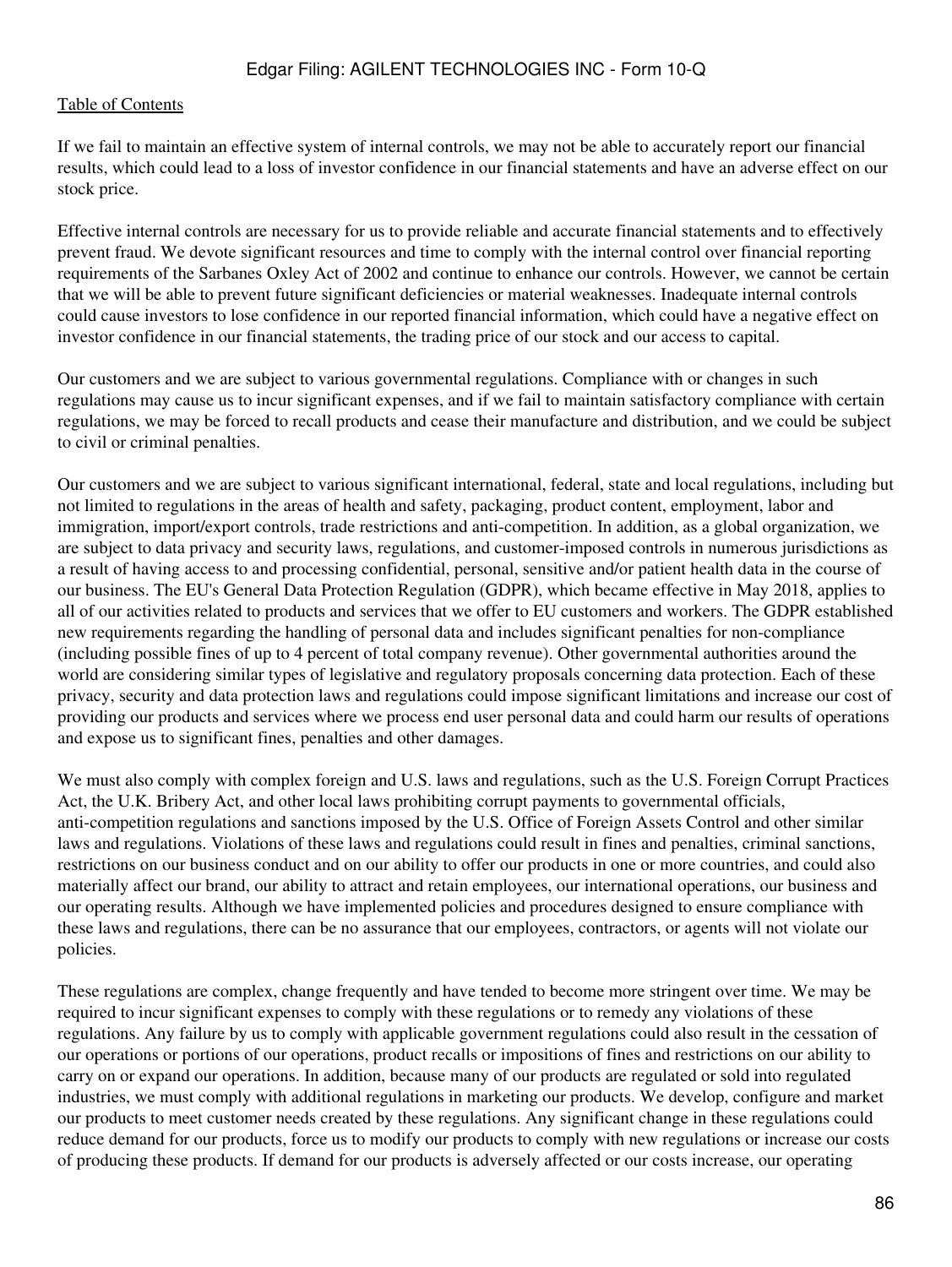results and business would suffer.

Our products and operations are also often subject to the rules of industrial standards bodies, like the International Standards Organization, as well as regulation by other agencies such as the FDA. We also must comply with work safety rules. If we fail to adequately address any of these regulations, our businesses could be harmed.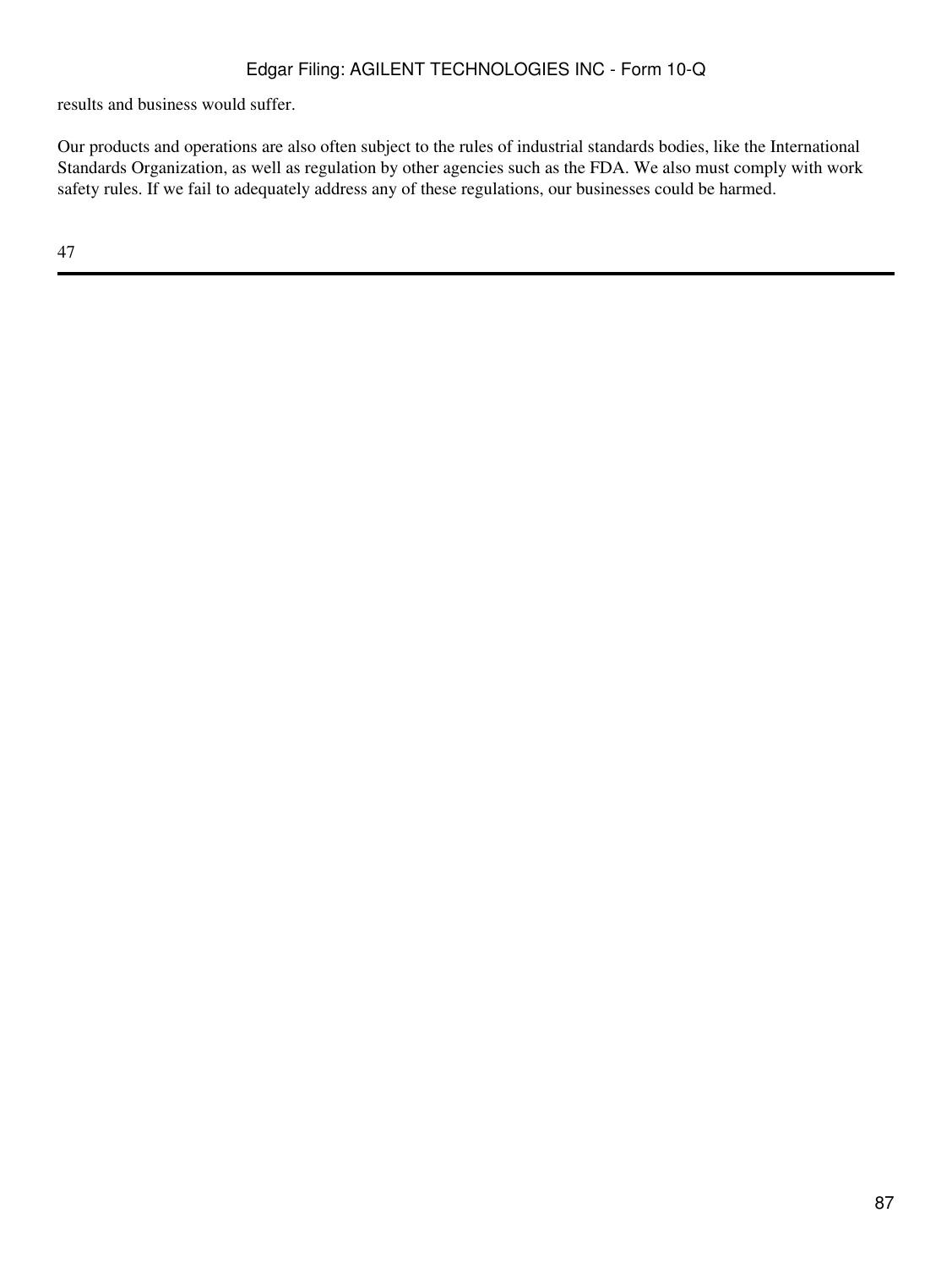We are subject to extensive regulation by the FDA and certain similar foreign regulatory agencies, and failure to comply with such regulations could harm our reputation, business, financial condition and results of operations.

A number of our products are subject to regulation by the FDA and certain similar foreign regulatory agencies. In addition, a number of our products may in the future be subject to regulation by the FDA and certain similar foreign regulatory agencies. These regulations govern a wide variety of product-related activities, from quality management, design and development to labeling, manufacturing, promotion, sales and distribution. If we or any of our suppliers or distributors fail to comply with FDA and other applicable regulatory requirements or are perceived to potentially have failed to comply, we may face, among other things, warning letters, adverse publicity affecting both us and our customers; investigations or notices of non-compliance, fines, injunctions, and civil penalties; import or export restrictions; partial suspensions or total shutdown of production facilities or the imposition of operating restrictions; increased difficulty in obtaining required FDA clearances or approvals or foreign equivalents; seizures or recalls of our products or those of our customers; or the inability to sell our products. Any such FDA or other regulatory agency actions could disrupt our business and operations, lead to significant remedial costs and have a material adverse impact on our financial position and results of operations.

Some of our products are subject to particularly complex regulations such as regulations of toxic substances, and failure to comply with such regulations could harm our business.

Some of our products and related consumables are used in conjunction with chemicals whose manufacture, processing, distribution and notification requirements are regulated by the U.S. Environmental Protection Agency ("EPA") under the Toxic Substances Control Act, and by regulatory bodies in other countries under similar laws. The Toxic Substances Control Act regulations govern, among other things, the testing, manufacture, processing and distribution of chemicals, the testing of regulated chemicals for their effects on human health and safety and the import and export of chemicals. The Toxic Substances Control Act prohibits persons from manufacturing any chemical in the United States that has not been reviewed by EPA for its effect on health and safety, and placed on an EPA inventory of chemical substances. We must ensure conformance of the manufacturing, processing, distribution of and notification about these chemicals to these laws and adapt to regulatory requirements in all applicable countries as these requirements change. If we fail to comply with the notification, record-keeping and other requirements in the manufacture or distribution of our products, then we could be subject to civil penalties, criminal prosecution and, in some cases, prohibition from distributing or marketing our products until the products or component substances are brought into compliance.

Our business may suffer if we fail to comply with government contracting laws and regulations.

We derive a portion of our revenue from direct and indirect sales to U.S., state, local, and foreign governments and their respective agencies. Such contracts are subject to various procurement laws and regulations and contract provisions relating to their formation, administration and performance. Failure to comply with these laws, regulations or provisions in our government contracts could result in the imposition of various civil and criminal penalties, termination of contracts, forfeiture of profits, suspension of payments, or suspension from future government contracting. If our government contracts are terminated, if we are suspended from government work, or if our ability to compete for new contracts is adversely affected, our business could suffer.

Our reputation, ability to do business and financial statements may be harmed by improper conduct by any of our employees, agents or business partners.

We cannot provide assurance that our internal controls and compliance systems will always protect us from acts committed by employees, agents or business partners of ours (or of businesses we acquire or partner with) that would violate U.S. and/or non-U.S. laws, including the laws governing payments to government officials, bribery, fraud,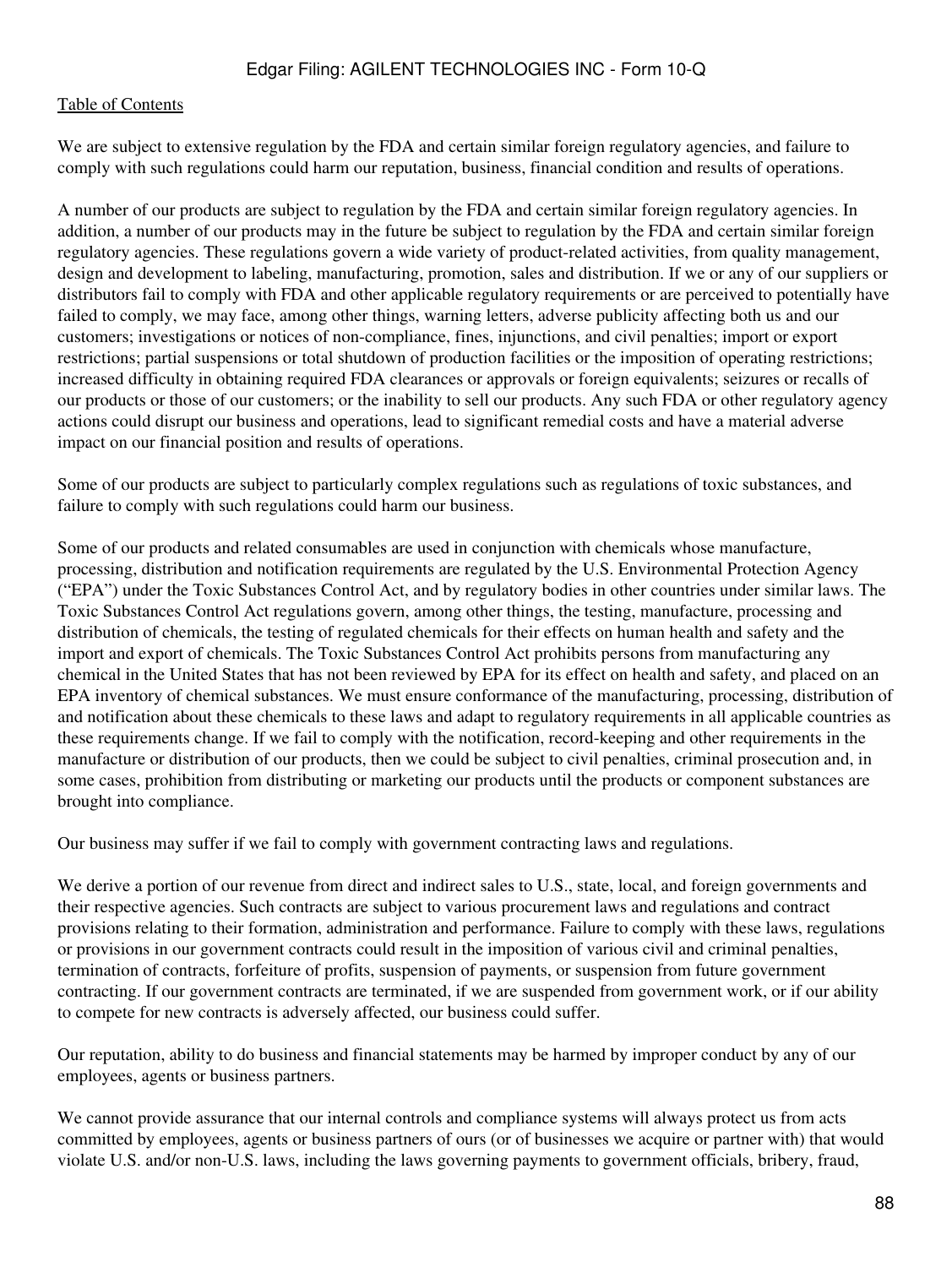kickbacks and false claims, pricing, sales and marketing practices, conflicts of interest, competition, export and import compliance, money laundering and data privacy. In particular, the U.S. Foreign Corrupt Practices Act, the U.K. Bribery Act and similar anti-bribery laws in other jurisdictions generally prohibit companies and their intermediaries from making improper payments to government officials for the purpose of obtaining or retaining business, and we operate in many parts of the world that have experienced governmental corruption to some degree. Any such improper actions or allegations of such acts could damage our reputation and subject us to civil or criminal investigations in the United States and in other jurisdictions and related shareholder lawsuits, could lead to substantial civil and criminal, monetary and non-monetary penalties and could cause us to incur significant legal and investigatory fees. In addition, the government may seek to hold us liable as a successor for violations committed by companies in which we invest or that we acquire. We also rely on our suppliers to adhere to our supplier standards of conduct, and material violations of such standards of conduct could occur that could have a material effect on our business, reputation and financial statements.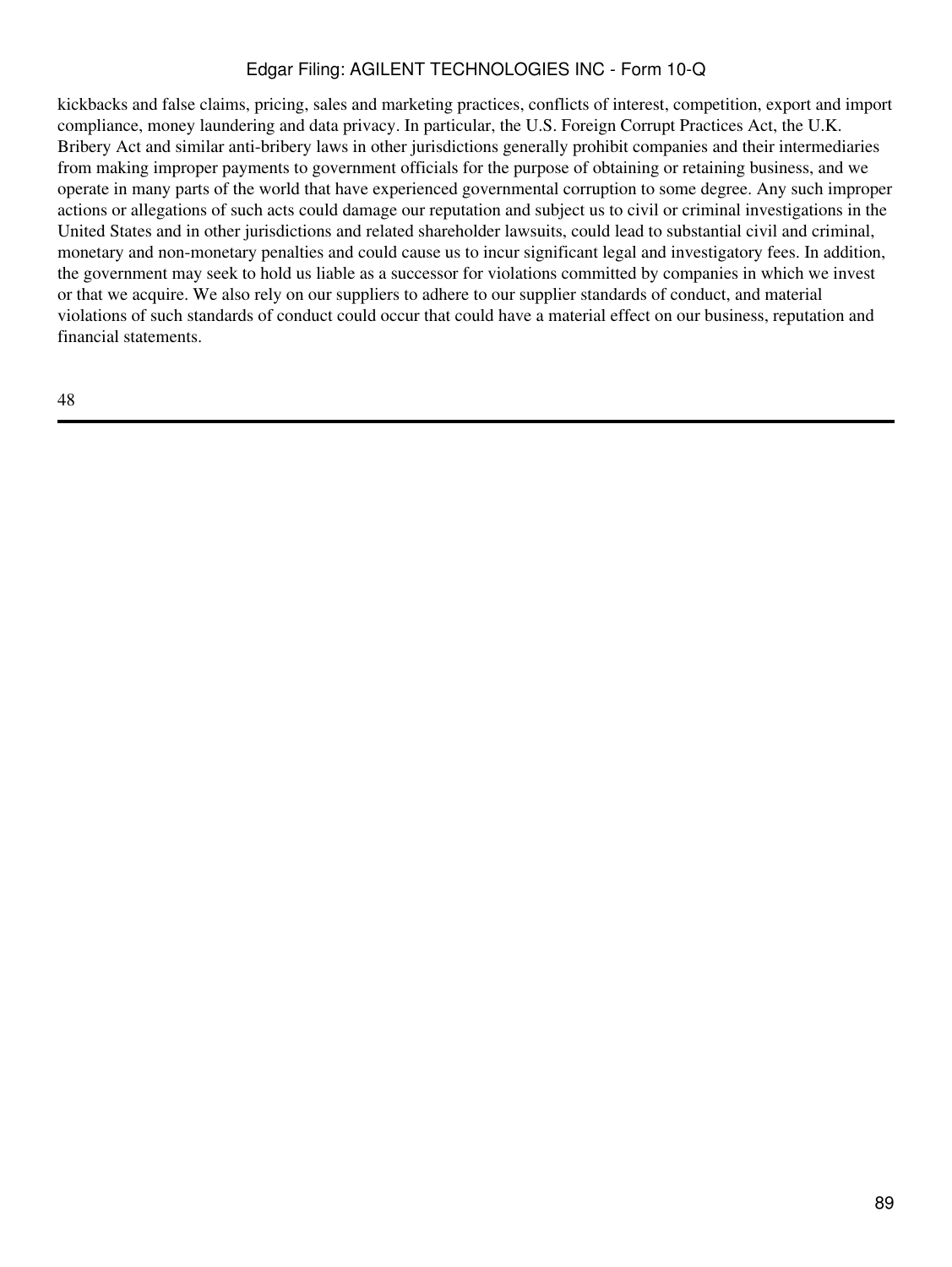Our retirement and post retirement pension plans are subject to financial market risks that could adversely affect our future results of operations and cash flows.

We have significant retirement and post retirement pension plan assets and obligations. The performance of the financial markets and interest rates impact our plan expenses and funding obligations. Significant decreases in market interest rates, decreases in the fair value of plan assets and investment losses on plan assets will increase our funding obligations, and adversely impact our results of operations and cash flows.

The impact of consolidation and acquisitions of competitors is difficult to predict and may harm our business.

The life sciences industry is intensely competitive and has been subject to increasing consolidation. Consolidation in our industries could result in existing competitors increasing their market share through business combinations and result in stronger competitors, which could have a material adverse effect on our business, financial condition and results of operations. We may not be able to compete successfully in increasingly consolidated industries and cannot predict with certainty how industry consolidation will affect our competitors or us.

If we are unable to successfully manage the consolidation and streamlining of our manufacturing operations, we may not achieve desired efficiencies and our ability to deliver products to our customers could be disrupted.

Although we utilize manufacturing facilities throughout the world, we have been consolidating, and may continue to consolidate, our manufacturing operations to certain of our plants to achieve efficiencies and gross margin improvements. Additionally, we typically consolidate the production of products from our acquisitions into our supply chain and manufacturing processes, which are technically complex and require expertise to operate. If we are unable to establish processes to efficiently and effectively produce high quality products in the consolidated locations, we may not achieve the anticipated synergies and production may be disrupted, which could adversely affect our business and operating results.

Our operating results may suffer if our manufacturing capacity does not match the demand for our products.

Because we cannot immediately adapt our production capacity and related cost structures to rapidly changing market conditions, when demand does not meet our expectations, our manufacturing capacity may exceed our production requirements. If during an economic downturn we had excess manufacturing capacity, then our fixed costs associated with excess manufacturing capacity would adversely affect our gross margins, and operating results. If, during a general market upturn or an upturn in one of our segments, we cannot increase our manufacturing capacity to meet product demand, we may not be able to fulfill orders in a timely manner which could lead to order cancellations, contract breaches or indemnification obligations. This inability could materially and adversely limit our ability to improve our results.

Dependence on contract manufacturing and outsourcing other portions of our supply chain, including logistics and third-party package delivery services, may adversely affect our ability to bring products to market and damage our reputation. Dependence on outsourced information technology and other administrative functions may impair our ability to operate effectively.

As part of our efforts to streamline operations and to cut costs, we outsource aspects of our manufacturing processes and other functions and continue to evaluate additional outsourcing. If our contract manufacturers or other outsourcers fail to perform their obligations in a timely manner or at satisfactory quality levels, our ability to bring products to market and our reputation could suffer. For example, during a market upturn, our contract manufacturers may be unable to meet our demand requirements, which may preclude us from fulfilling our customers' orders on a timely basis. The ability of these manufacturers to perform is largely outside of our control. If one or more of the third-party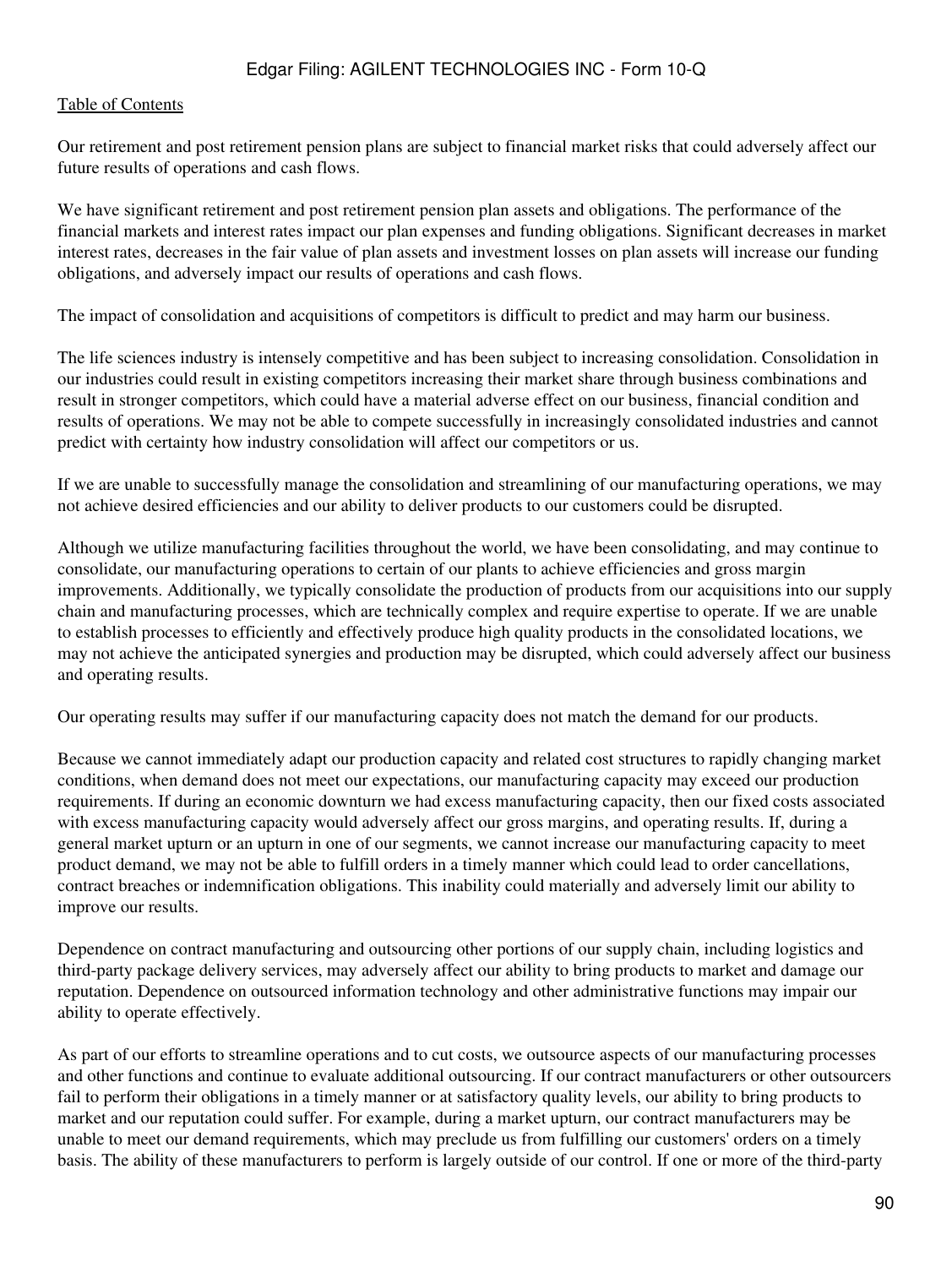package delivery providers experiences a significant disruption in services or institutes a significant price increase, we may have to seek alternative providers, our costs could increase and the delivery of our products could be prevented or delayed. Additionally, changing or replacing our contract manufacturers, logistics providers or other outsourcers could cause disruptions or delays. In addition, we outsource significant portions of our information technology ("IT") and other administrative functions. Since IT is critical to our operations, any failure to perform on the part of our IT providers could impair our ability to operate effectively. In addition to the risks outlined above, problems with manufacturing or IT outsourcing could result in lower revenue and unexecuted efficiencies, and impact our results of operations and our stock price.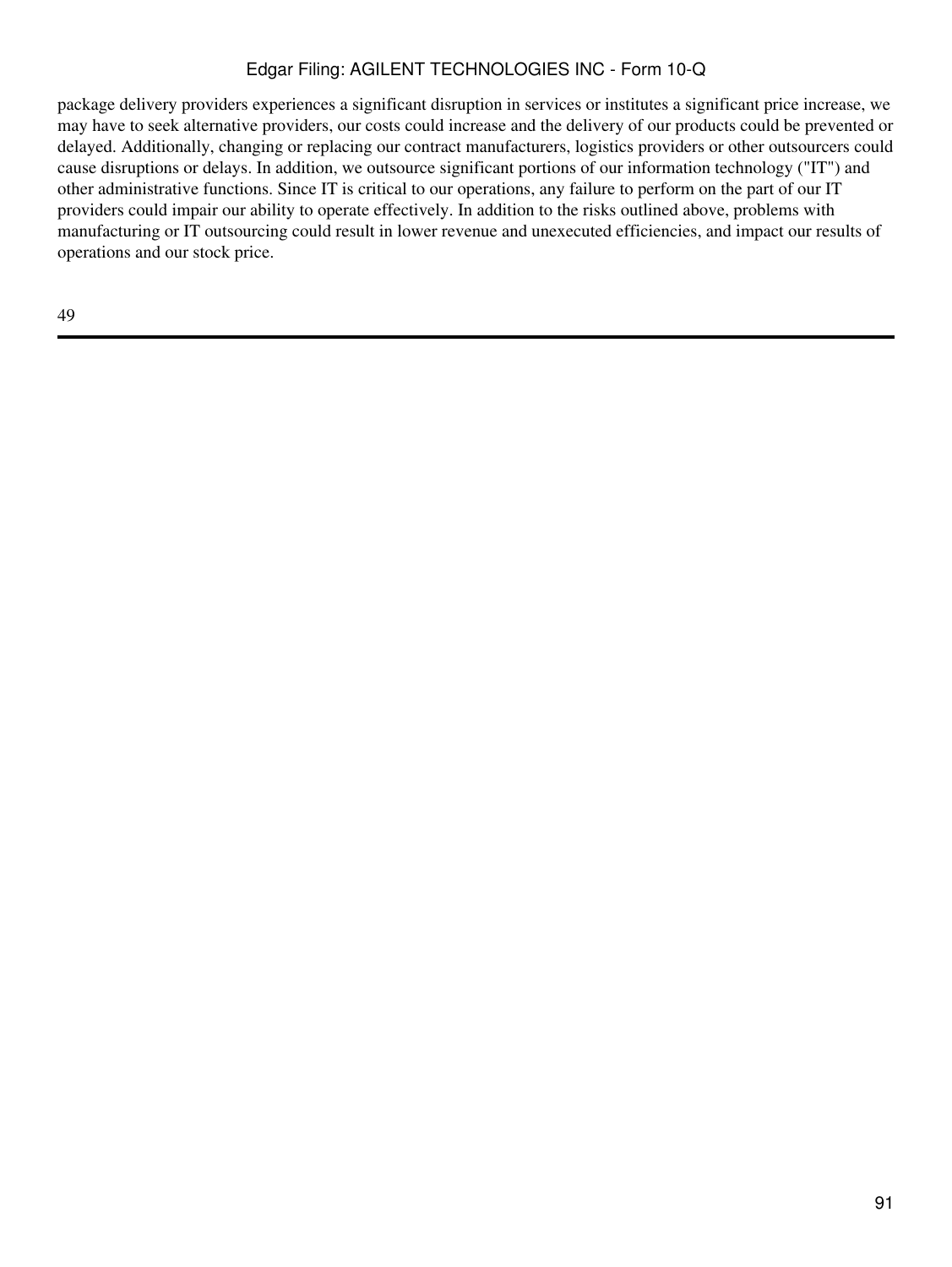#### [Table of Contents](#page-2-0)

Environmental contamination from past and ongoing operations could subject us to substantial liabilities.

Certain properties we have previously owned or leased are undergoing remediation for subsurface contaminations. Although we are indemnified for any liability relating to the required remediation, we may be subject to liability if these indemnification obligations are not fulfilled. Further, other properties we have previously owned or leased or facilities we have operated in the past, may be contaminated based on our operations. In some cases, we have agreed to indemnify the current owners of certain properties for any liabilities related to such contamination, including companies that we used to be affiliated with such as HP, Inc., Hewlett-Packard Enterprise (formerly Hewlett-Packard Company) and Varian Medical Systems, Inc. While we are not aware of any material liabilities associated with any potential environmental contamination at any of those properties or facilities, we may be exposed to material liability if such environmental contamination is found to exist. In addition, in connection with the acquisition of certain companies, we have assumed the costs and potential liabilities for environmental matters. Any significant costs or liabilities could have an adverse effect on results of operations.

Our current and historical manufacturing processes and operations involve, or have involved, the use of substances regulated under various foreign, federal, state and local environment protection and health and safety laws and regulations. As a result, we may become subject to liabilities for environmental contamination and these liabilities may be substantial. Although our policy is to apply strict standards for environmental protection and health and safety at our sites inside and outside the United States, we may not be aware of all conditions that could subject us to liability. Failure to comply with these environmental protection and health and safety laws and regulations could result in civil, criminal, regulatory, administrative or contractual sanction, including fines, penalties or suspensions. If we have any violations of, or incur liabilities pursuant to these laws or regulations, our financial condition and operating results could be adversely affected.

Regulations related to "conflict minerals" may cause us to incur additional expenses and could limit the supply and increase the cost of certain metals used in manufacturing our products.

We are subject to the rules of the Securities and Exchange Commission ("SEC") which require disclosures by public companies of specified minerals, known as conflict minerals, that are necessary to the functionality or production of products manufactured or contracted to be manufactured. The rule, which requires an annual disclosure report to be filed with the SEC by May 31st of each year, requires companies to perform due diligence, disclose and report whether or not such minerals originate from the Democratic Republic of Congo or an adjoining country. There are costs associated with complying with these disclosure requirements, including for diligence in regards to the sources of any conflict minerals used in our products, in addition to the cost of remediation and other changes to products, processes, or sources of supply as a consequence of such verification activities. In addition, our ongoing implementation of these rules could adversely affect the sourcing, supply, and pricing of materials used in our products. The rule could affect sourcing at competitive prices and availability in sufficient quantities of certain minerals used in the manufacture of our products, including tin, tantalum, gold and tungsten. The number of suppliers who provide conflict-free minerals may be limited. In addition, there may be material costs associated with complying with the disclosure requirements, such as costs related to the due diligence process of determining the source of certain minerals used in our products, as well as costs of possible changes to products, processes, or sources of supply as a consequence of such verification activities. As our supply chain is complex and we use contract manufacturers for some of our products, we may not be able to sufficiently verify the origins of the relevant minerals used in our products through the due diligence procedures that we implement, which may harm our reputation. We may also encounter challenges to satisfy those customers who require that all of the components of our products be certified as conflict-free, which could place us at a competitive disadvantage if we are unable to do so.

Third parties may claim that we are infringing their intellectual property and we could suffer significant litigation or licensing expenses or be prevented from selling products or services.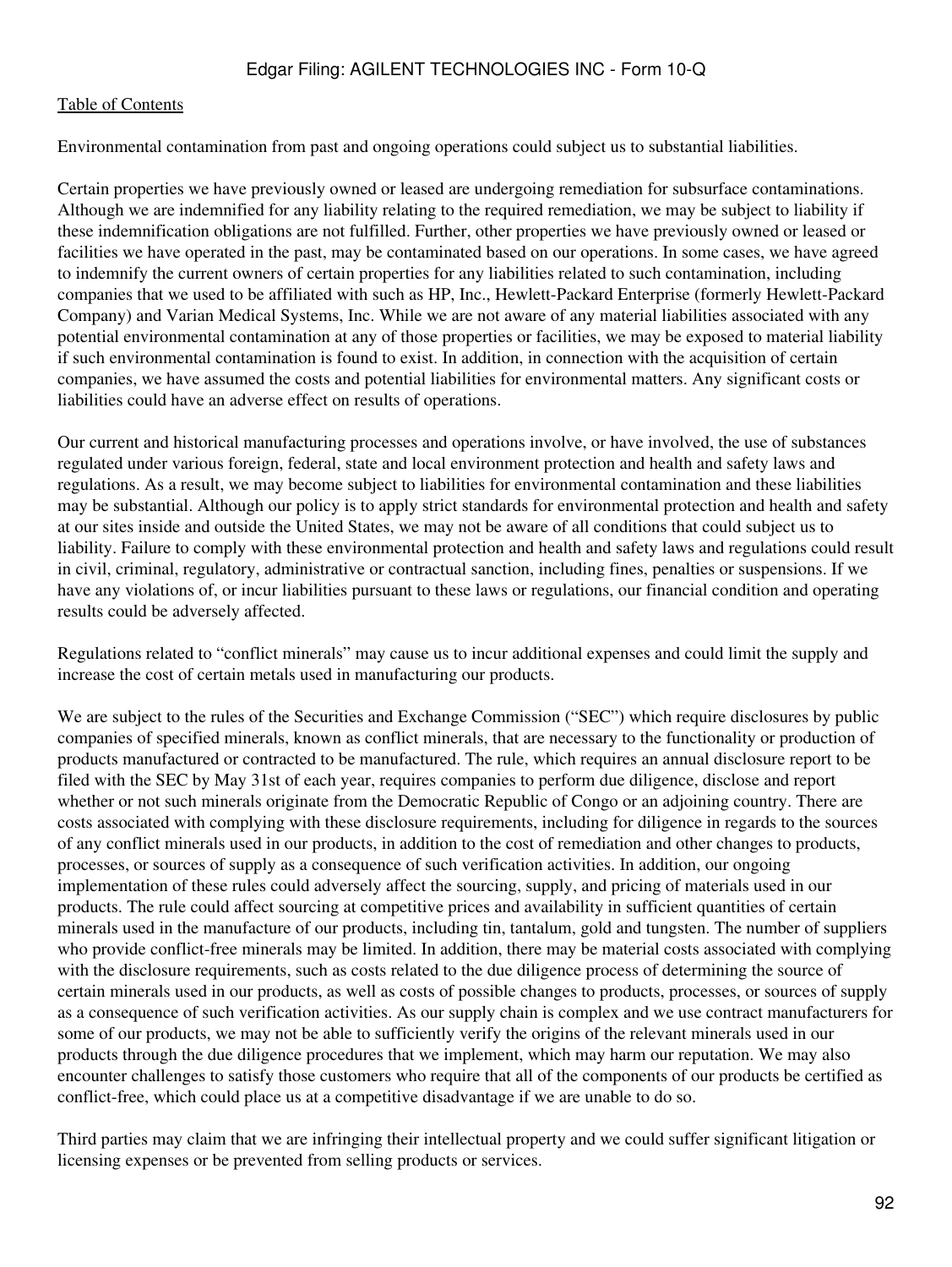From time to time, third parties may claim that one or more of our products or services infringe their intellectual property rights. We analyze and take action in response to such claims on a case by case basis. Any dispute or litigation regarding patents or other intellectual property could be costly and time-consuming due to the complexity of our technology and the uncertainty of intellectual property litigation and could divert our management and key personnel from our business operations. A claim of intellectual property infringement could force us to enter into a costly or restrictive license agreement, which might not be available under acceptable terms or at all, could require us to redesign our products, which would be costly and time-consuming, and/or could subject us to significant damages or to an injunction against the development and sale of certain of our products or services. Our intellectual property portfolio may not be useful in asserting a counterclaim, or negotiating a license, in response to a claim of intellectual property infringement. In certain of our businesses, we rely on third party intellectual property licenses and we cannot ensure that these licenses will continue to be available to us in the future or can be expanded to cover new products on favorable terms or at all.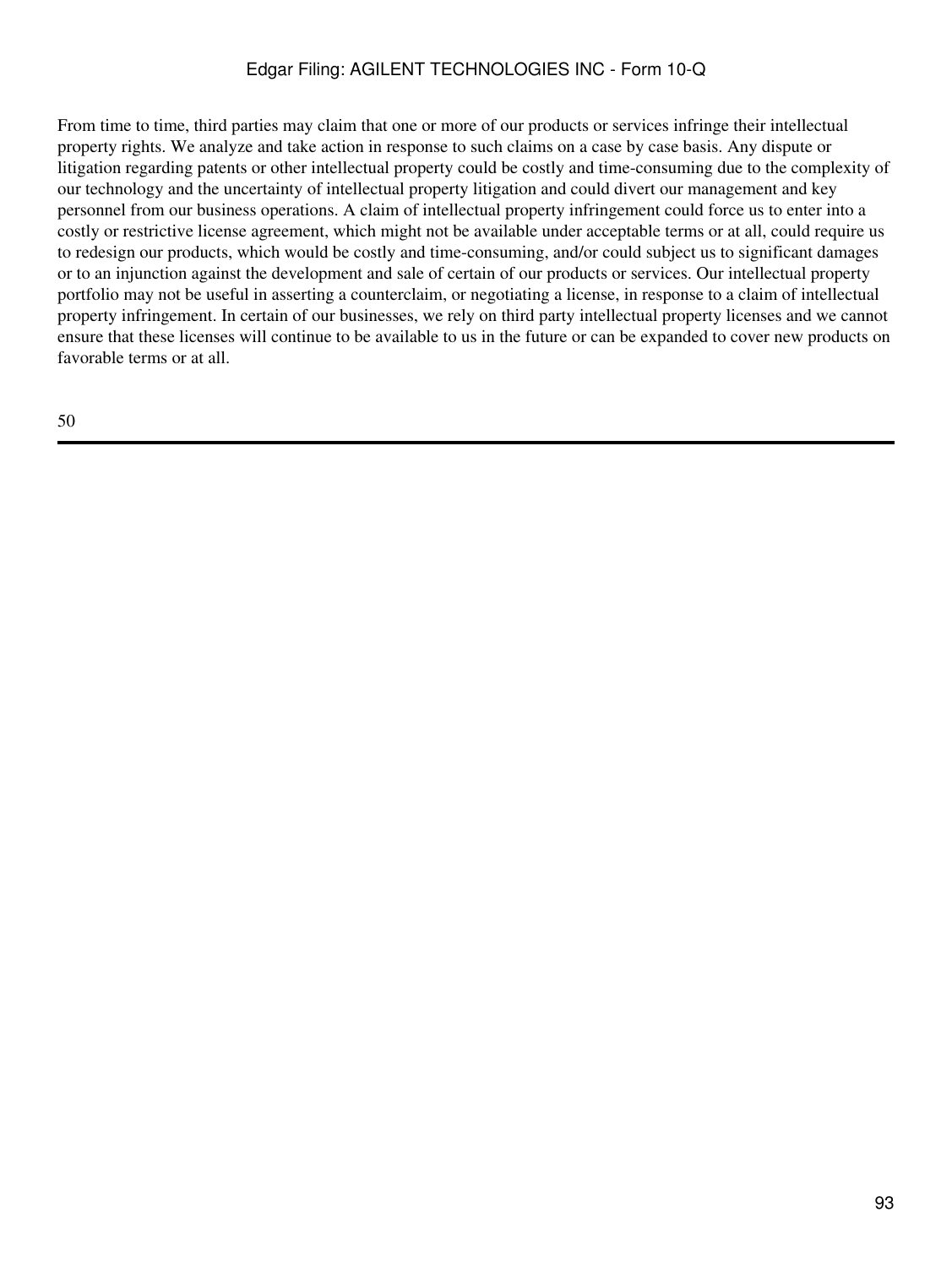Third parties may infringe our intellectual property and we may suffer competitive injury or expend significant resources enforcing our rights.

Our success depends in large part on our proprietary technology, including technology we obtained through acquisitions. We rely on various intellectual property rights, including patents, copyrights, trademarks and trade secrets, as well as confidentiality provisions and licensing arrangements, to establish our proprietary rights. If we do not enforce our intellectual property rights successfully, our competitive position may suffer which could harm our operating results.

Our pending patent, copyright and trademark registration applications, may not be allowed or competitors may challenge the validity or scope of our patents, copyrights or trademarks. In addition, our patents, copyrights, trademarks and other intellectual property rights may not provide us with a significant competitive advantage.

We may need to spend significant resources monitoring our intellectual property rights and we may not be aware of or able to detect or prove infringement by third parties. Our competitive position may be harmed if we cannot detect infringement and enforce our intellectual property rights quickly or at all. In some circumstances, we may choose to not pursue enforcement because an infringer has a dominant intellectual property position or for other business reasons. In addition, competitors might avoid infringement by designing around our intellectual property rights or by developing non-infringing competing technologies. Intellectual property rights and our ability to enforce them may be unavailable or limited in some countries which could make it easier for competitors to capture market share and could result in lost revenues. Furthermore, some of our intellectual property is licensed to others which may allow them to compete with us using that intellectual property.

Changes in tax laws, unfavorable resolution of tax examinations, or exposure to additional tax liabilities could have a material adverse effect on our results of operations, financial condition and liquidity.

We are subject to taxes in the U.S., Singapore and various foreign jurisdictions. Governments in the jurisdictions in which we operate implement changes to tax laws and regulations periodically. Any implementation of tax laws that fundamentally change the taxation of corporations in the U.S. or Singapore could materially impact our effective tax rate and could have a significant adverse impact on our financial results.

The 2017 United States Tax Cut and Jobs Act ("Tax Act") significantly changed the taxation of U.S. based multinational corporations. Our compliance with the Tax Act will require the use of estimates in our financial statements and exercise of significant judgment in accounting for its provisions. The implementation of the Tax Act will require interpretations and implementing regulations by the Internal Revenue Service, as well as state tax authorities. The legislation could be subject to potential amendments and technical corrections, any of which could materially lessen or increase certain adverse impacts of the legislation. As regulations and guidance evolve with respect to the Tax Act, and as we gather information and perform more analysis, our results may differ from previous estimates and may materially affect our financial position.

We are also subject to examinations of our tax returns by tax authorities in various jurisdictions around the world. We regularly assess the likelihood of adverse outcomes resulting from ongoing tax examinations to determine the adequacy of our provision for taxes. These assessments can require a high degree of judgment and estimation. Intercompany transactions associated with the sale of inventory, services, intellectual property and cost share arrangements are complex and affect our tax liabilities. The calculation of our tax liabilities involves dealing with uncertainties in the application of complex tax laws and regulations in multiple jurisdictions. There can be no assurance that the outcomes from ongoing tax examinations will not have an adverse effect on our operating results and financial condition. A difference in the ultimate resolution of tax uncertainties from what is currently estimated could have an adverse effect on our financial results and condition.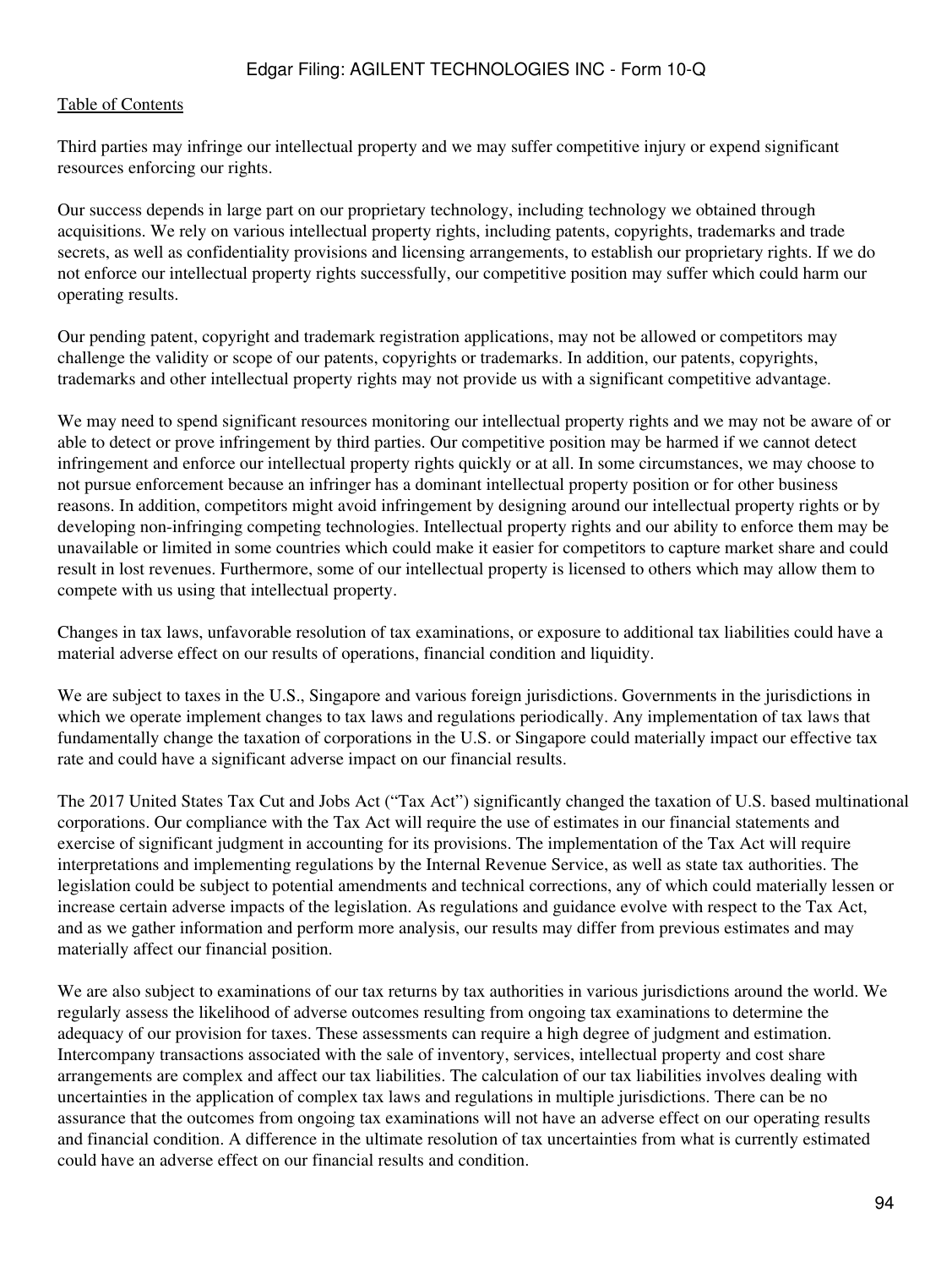If tax incentives change or cease to be in effect, our income taxes could increase significantly.

We benefit from tax incentives extended to our foreign subsidiaries to encourage investment or employment. Several jurisdictions have granted us tax incentives which require renewal at various times in the future. The incentives are conditioned on achieving various thresholds of investments and employment, or specific types of income. Our taxes could increase if the incentives are not renewed upon expiration. If we cannot or do not wish to satisfy all or parts of the tax incentive conditions, we may lose the related tax incentive and could be required to refund tax incentives previously realized. As a result, our effective tax rate could be higher than it would have been had we maintained the benefits of the tax incentives.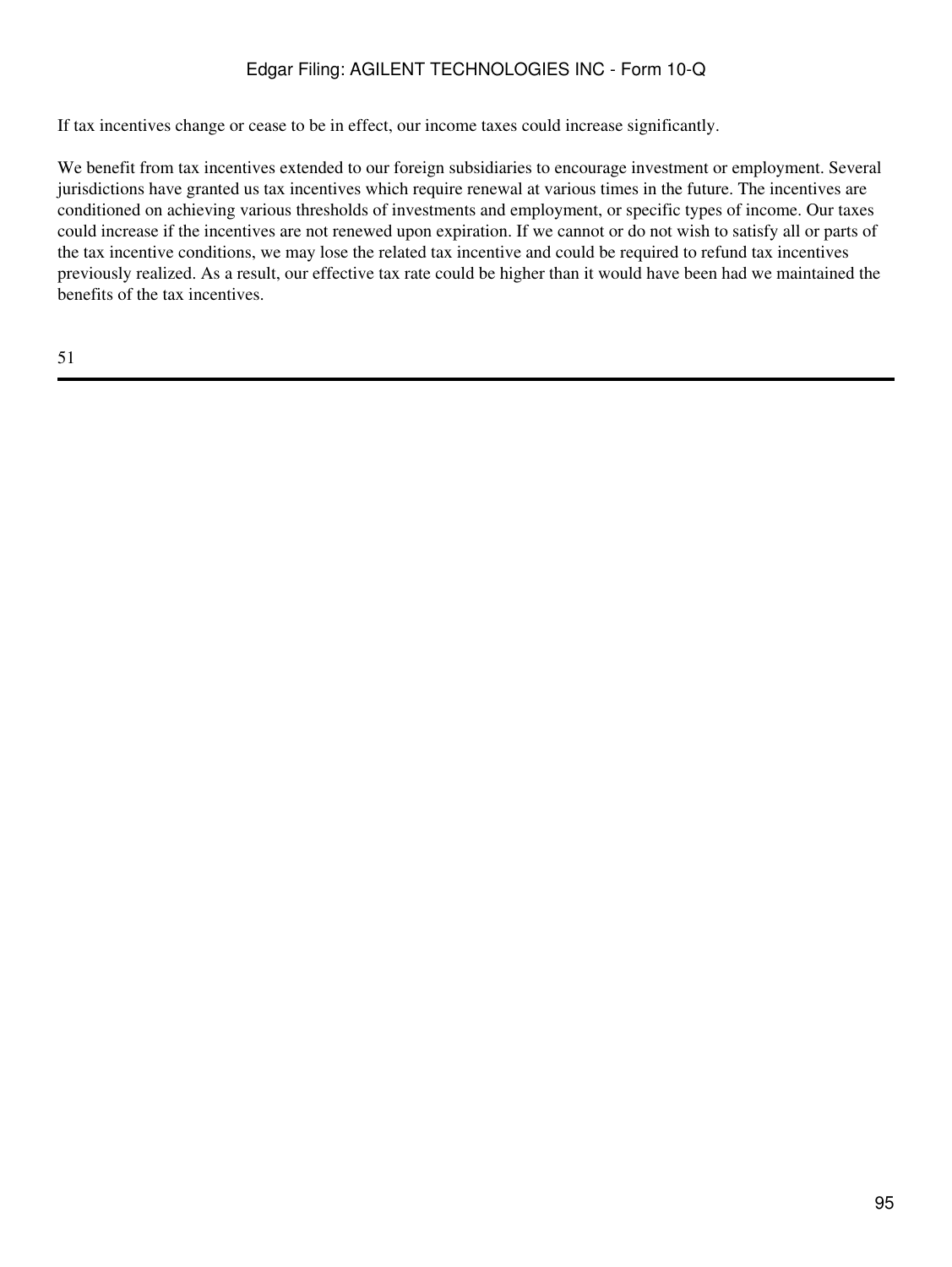We have outstanding debt and may incur other debt in the future, which could adversely affect our financial condition, liquidity and results of operations.

We currently have outstanding an aggregate principal amount of \$1.8 billion in senior unsecured notes. We also are party to a five-year unsecured revolving credit facility which expires in September 2019. On June 9, 2015, we increased the commitments under the existing credit facility by \$300 million and on July 14, 2017, the commitments under the existing credit facility were increased by an additional \$300 million so that the aggregate commitments under the facility now total \$1 billion. As of July 31, 2018, we had no borrowings outstanding under the credit facility. We may borrow additional amounts in the future and use the proceeds from any future borrowing for general corporate purposes, other future acquisitions, expansion of our business or repurchases of our outstanding shares of common stock.

Our incurrence of this debt, and increases in our aggregate levels of debt, may adversely affect our operating results and financial condition by, among other things:

industry conditions; increasing our vulnerability to downturns in our business, to competitive pressures and to adverse economic and

• indebtedness, thereby reducing the amount of expected cash flows available for other purposes, including capital requiring the dedication of an increased portion of our expected cash flows from operations to service our expenditures, acquisitions, stock repurchases and dividends; and

•limiting our flexibility in planning for, or reacting to, changes in our business and our industry.

Our current revolving credit facility imposes restrictions on us, including restrictions on our ability to create liens on our assets and the ability of our subsidiaries to incur indebtedness, and requires us to maintain compliance with specified financial ratios. Our ability to comply with these ratios may be affected by events beyond our control. In addition, the indenture governing our senior notes contains covenants that may adversely affect our ability to incur certain liens or engage in certain types of sale and leaseback transactions. If we breach any of the covenants and do not obtain a waiver from the lenders, then, subject to applicable cure periods, our outstanding indebtedness could be declared immediately due and payable.

If we suffer a loss to our factories, facilities or distribution system due to catastrophe, our operations could be seriously harmed.

Our factories, facilities and distribution system are subject to catastrophic loss due to fire, flood, terrorism or other natural or man-made disasters. In particular, several of our facilities could be subject to a catastrophic loss caused by earthquake due to their locations. Our production facilities, headquarters laboratories in California, and our production facilities in Japan, are all located in areas with above-average seismic activity. If any of our facilities were to experience a catastrophic loss, it could disrupt our operations, delay production, shipments and revenue and result in large expenses to repair or replace the facility. If such a disruption were to occur, we could breach agreements, our reputation could be harmed, and our business and operating results could be adversely affected. In addition, because we have consolidated our manufacturing facilities and we may not have redundant manufacturing capability readily available, we are more likely to experience an interruption to our operations in the event of a catastrophe in any one location. Although we carry insurance for property damage and business interruption, we do not carry insurance or financial reserves for interruptions or potential losses arising from earthquakes or terrorism. Also, our third party insurance coverage will vary from time to time in both type and amount depending on availability, cost and our decisions with respect to risk retention. Economic conditions and uncertainties in global markets may adversely affect the cost and other terms upon which we are able to obtain third party insurance. If our third party insurance coverage is adversely affected or to the extent we have elected to self-insure, we may be at a greater risk that our operations will be harmed by a catastrophic loss.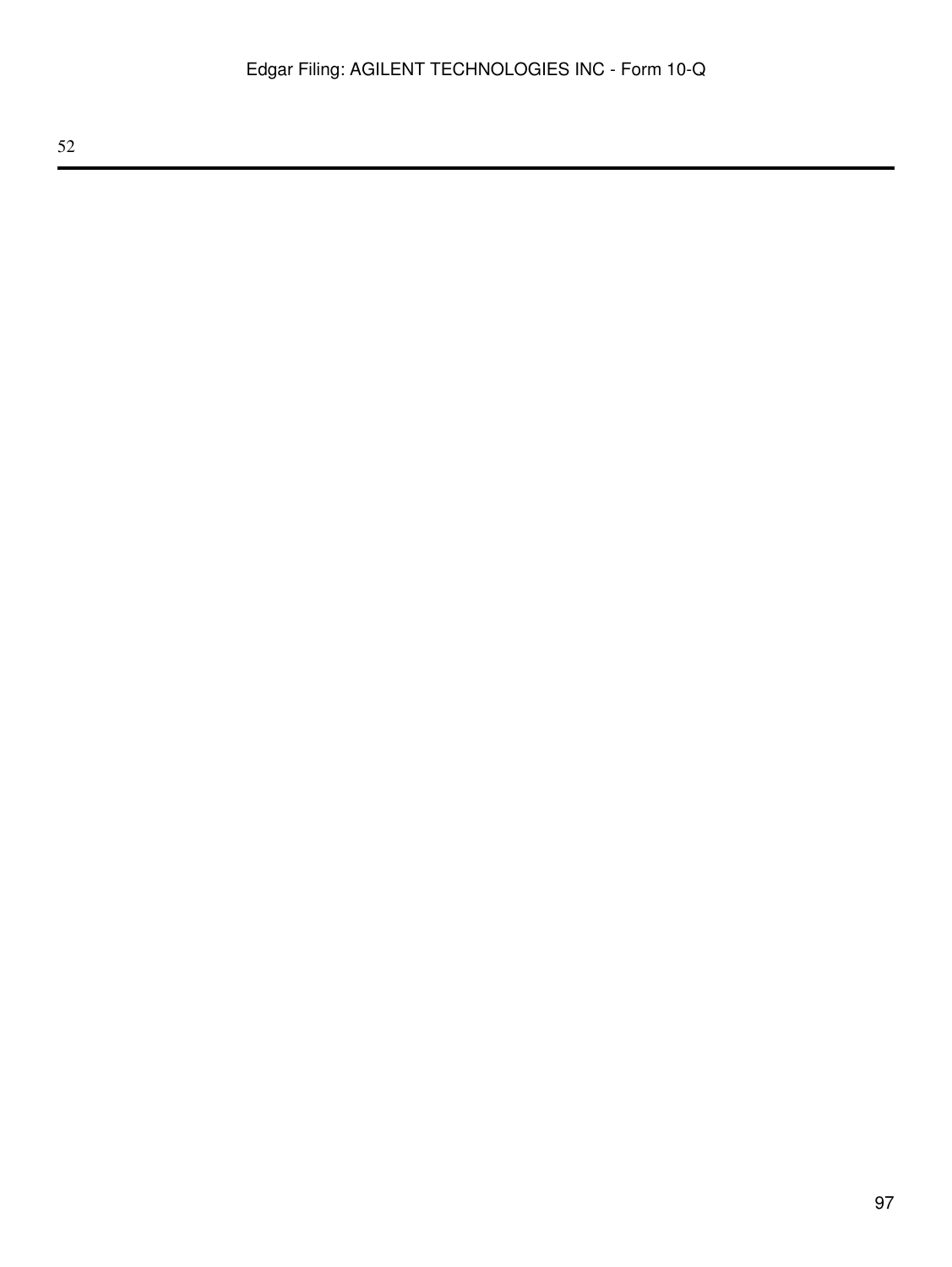If we experience a significant disruption in, or breach in security of, our information technology systems, or if we fail to implement new systems and software successfully, our business could be adversely affected.

We rely on several centralized information technology systems throughout our company to provide products and services, keep financial records, process orders, manage inventory, process shipments to customers and operate other critical functions. Our information technology systems may be susceptible to damage, disruptions or shutdowns due to power outages, hardware failures, computer viruses, attacks by computer hackers, telecommunication failures, user errors, catastrophes or other unforeseen events. Our information technology systems also may experience interruptions, delays or cessations of service or produce errors in connection with system integration, software upgrades or system migration work that takes place from time to time. If we were to experience a prolonged system disruption in the information technology systems that involve our interactions with customers or suppliers, it could result in the loss of sales and customers and significant incremental costs, which could adversely affect our business. In addition, security breaches of our information technology systems could result in the misappropriation or unauthorized disclosure of confidential information belonging to us or to our employees, partners, customers or suppliers, which could result in our suffering significant financial or reputational damage.

Adverse conditions in the global banking industry and credit markets may adversely impact the value of our cash investments or impair our liquidity.

As of July 31, 2018, we had cash and cash equivalents of approximately \$2.1 billion invested or held in a mix of money market funds, time deposit accounts and bank demand deposit accounts. Disruptions in the financial markets may, in some cases, result in an inability to access assets such as money market funds that traditionally have been viewed as highly liquid. Any failure of our counterparty financial institutions or funds in which we have invested may adversely impact our cash and cash equivalent positions and, in turn, our operating results and financial condition.

We could incur significant liabilities if the distribution of Keysight common stock to our shareholders is determined to be a taxable transaction.

We have received an opinion from outside tax counsel to the effect that the separation and distribution of Keysight qualifies as a transaction that is described in Sections  $355(a)$  and  $368(a)(1)(D)$  of the Internal Revenue Code. The opinion relies on certain facts, assumptions, representations and undertakings from Keysight and us regarding the past and future conduct of the companies' respective businesses and other matters. If any of these facts, assumptions, representations or undertakings are incorrect or not satisfied, our shareholders and we may not be able to rely on the opinion of tax counsel and could be subject to significant tax liabilities. Notwithstanding the opinion of tax counsel, we have received, the IRS could determine on audit that the separation is taxable if it determines that any of these facts, assumptions, representations or undertakings are not correct or have been violated or if it disagrees with the conclusions in the opinion. If the separation is determined to be taxable for U.S. federal income tax purposes, our shareholders that are subject to U.S. federal income tax and we could incur significant U.S. federal income tax liabilities.

We cannot assure that we will continue to pay dividends on our common stock.

Since the first quarter of fiscal year 2012, we have paid a quarterly dividend on our common stock. The timing, declaration, amount and payment of any future dividends fall within the discretion of our Board of Directors and will depend on many factors, including our available cash, estimated cash needs, earnings, financial condition, operating results, capital requirements, as well as limitations in our contractual agreements, applicable law, regulatory constraints, industry practice and other business considerations that our Board of Directors considers relevant. A change in our dividend program could have an adverse effect on the market price of our common stock.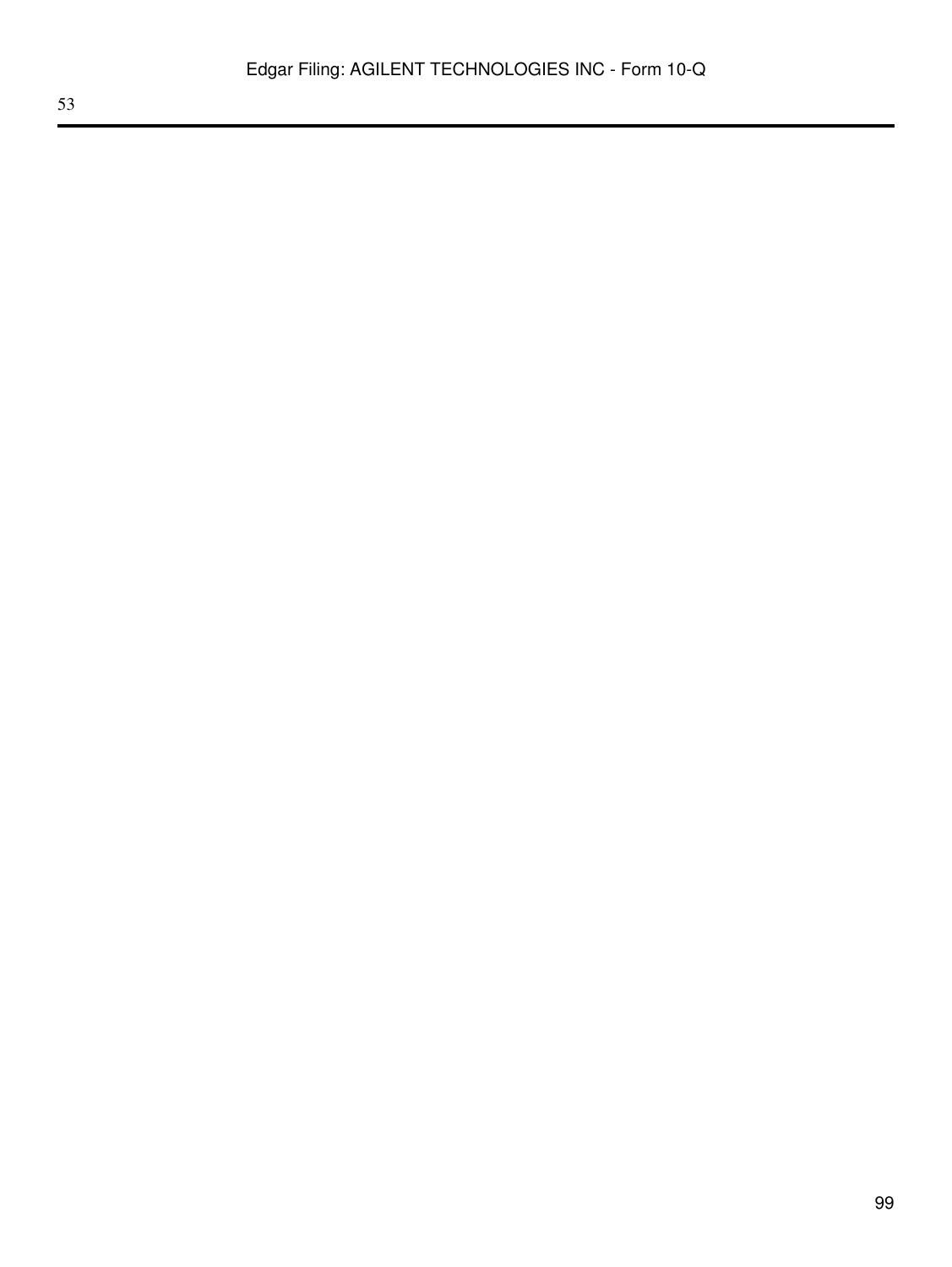#### [Table of Contents](#page-2-0)

### ITEM 2. UNREGISTERED SALES OF EQUITY SECURITIES AND USE OF PROCEEDS

### ISSUER PURCHASES OF EQUITY SECURITIES

The table below summarizes information about the Company's purchases, based on trade date, of its equity securities registered pursuant to Section 12 of the Exchange Act during the quarterly period ended July 31, 2018.

| Period                                      | Total Number of<br>Shares of Common<br>Stock Purchased (1) | 0t  | Weighted Average<br>Price Paid per Share,<br>Common Stock (2) | Total<br>Number of<br><b>Shares of Common</b><br><b>Stock Purchased as</b><br>Part of Publicly<br>Announced Plans or<br>Programs $(1)$ | Maximum<br>Approximate Dollar<br>Value of Shares of<br>Common Stock that<br>May Yet Be<br>Purchased Under the<br>Plans or Programs<br>$(in$ millions $)(1)$ |     |
|---------------------------------------------|------------------------------------------------------------|-----|---------------------------------------------------------------|----------------------------------------------------------------------------------------------------------------------------------------|-------------------------------------------------------------------------------------------------------------------------------------------------------------|-----|
|                                             | (a)                                                        | (b) |                                                               | (c)                                                                                                                                    | $\left( \mathrm{d}\right)$                                                                                                                                  |     |
| May 1, 2018 through May 31, 2018 3,339,973  |                                                            | S   | 64.77                                                         | 3,339,973                                                                                                                              | \$                                                                                                                                                          | 301 |
| June 1, 2018 through June 30, 2018 226, 664 |                                                            | S   | 63.85                                                         | 226,664                                                                                                                                | \$                                                                                                                                                          | 286 |
| July 1, 2018 through July 31, 2018          | 195,727                                                    | \$  | 63.50                                                         | 195,727                                                                                                                                | \$                                                                                                                                                          | 274 |
| Total                                       | 3,762,364                                                  | \$  | 64.65                                                         | 3,762,364                                                                                                                              | \$                                                                                                                                                          | 274 |

(1) common stock at the company's discretion through and including November 1, 2018. The 2015 repurchase On May 28, 2015, we announced that our board of directors had approved a new share repurchase program (the "2015 repurchase program"). The 2015 repurchase program authorizes the purchase of up to \$1.14 billion of our program does not require the company to acquire a specific number of shares and may be suspended or

discontinued at any time. As of July 31, 2018, all repurchased shares have been retired.

(2)The weighted average price paid per share of common stock does not include the cost of commissions.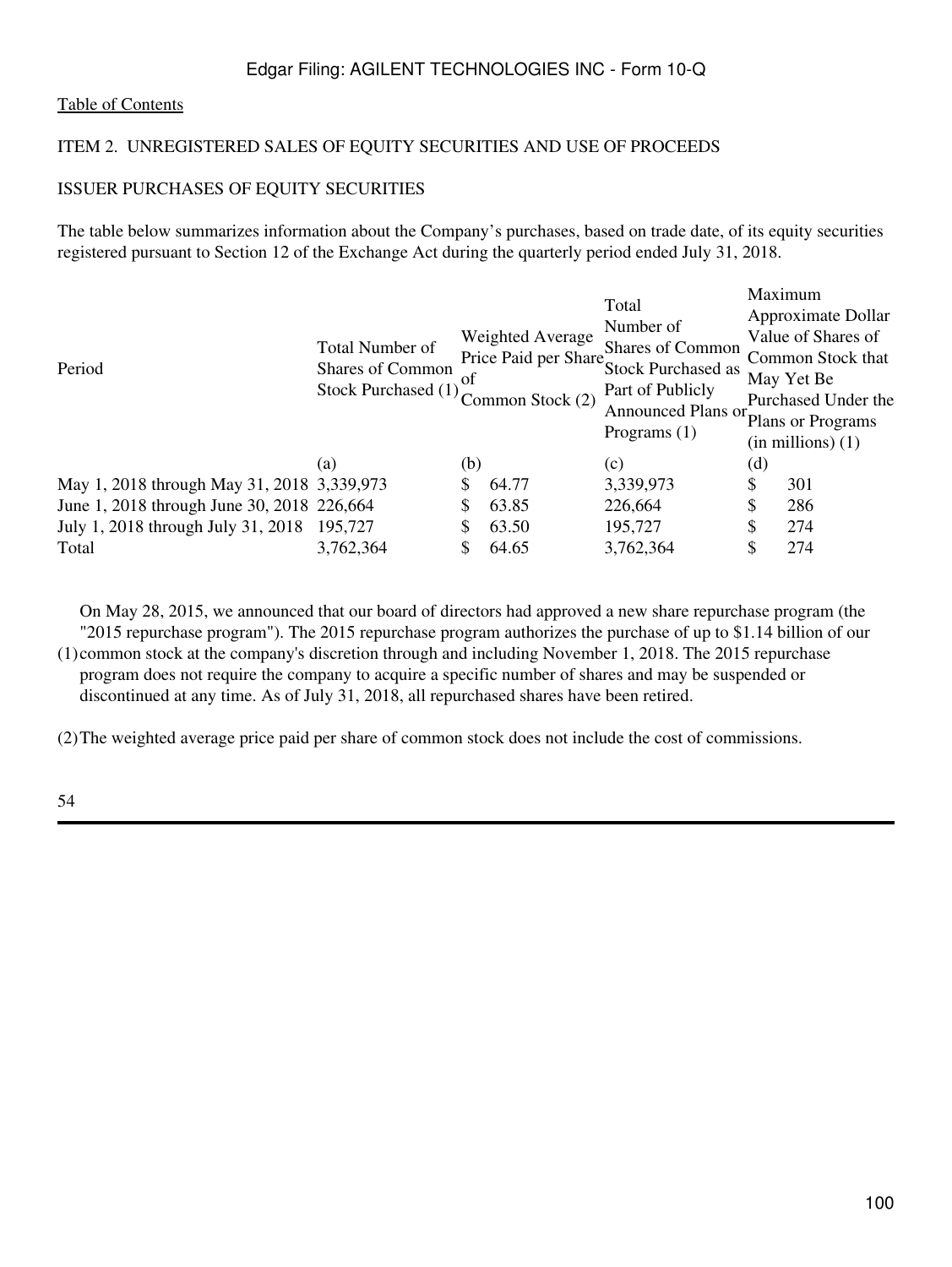ITEM 6. EXHIBITS

(a)Exhibits:

Exhibit Numberscription

11.1 [See Note 5, "Net Income Per Share", to our Condensed Consolidated Financial Statement](#page-18-0)s.

31.1 Certification of Chief Executive Officer pursuant to Section 302 of the Sarbanes-Oxley Act of 2002.

31.2 Certification of Chief Financial Officer pursuant to Section 302 of the Sarbanes-Oxley Act of 2002.

32.1 Certification of Chief Executive Officer pursuant to Section 906 of the Sarbanes-Oxley Act of 2002.

32.2 Certification of Chief Financial Officer pursuant to Section 906 of the Sarbanes-Oxley Act of 2002.

101.INS<br>XBRL<br>XBRL

101.SCH<br>XBRL

101.CAL<br>XBRL<br>XBRL

101.LAB<br>XBRL<br>

101.PRE<br>XBRL<br>XBRL

101.DEF<br>XBRL<br>XBRL